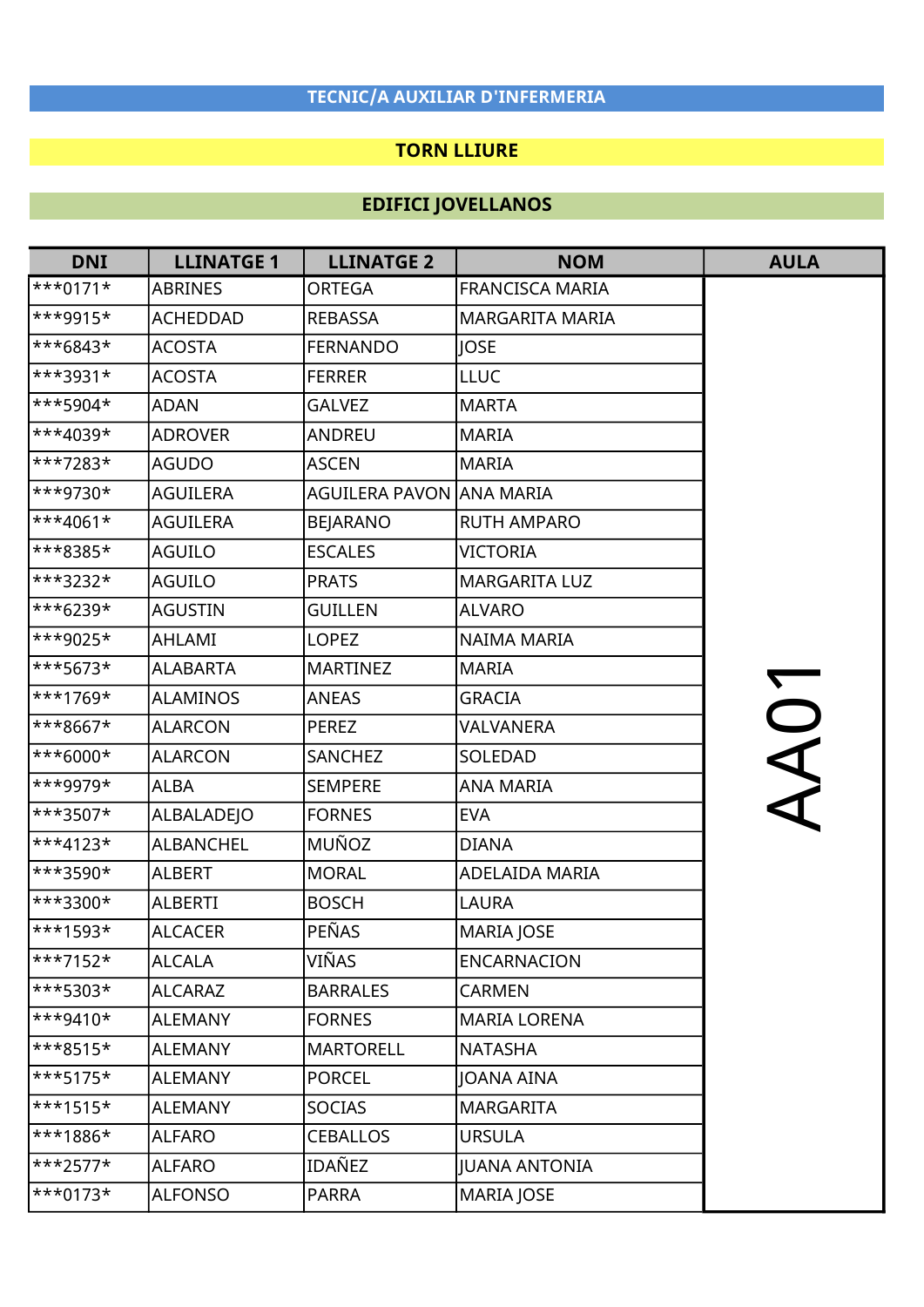### TORN LLIURE

| <b>DNI</b>              | <b>LLINATGE 1</b> | <b>LLINATGE 2</b> | <b>NOM</b>                 | <b>AULA</b>          |
|-------------------------|-------------------|-------------------|----------------------------|----------------------|
| $\ast\ast\ast$ 6337*    | <b>ALGABA</b>     | <b>BONET</b>      | <b>ALBA</b>                |                      |
| $***1998*$              | <b>ALHAMA</b>     | ICHACON           | <b>LAURA</b>               |                      |
| $\ast\ast\ast4263\ast$  | ALIAGA            | RODRIGUEZ         | <b>EVA MARIA</b>           |                      |
| $\ast\ast\ast$ 5986*    | <b>ALIJA</b>      | <b>SIMON</b>      | <b>YONATAN</b>             |                      |
| $***5999*$              | <b>ALLES</b>      | <b>POMAR</b>      | <b>MARGARITA FRANCISCA</b> |                      |
| $***6263*$              | <b>ALLES</b>      | <b>TOVAR</b>      | <b>IUANA</b>               | $\blacktriangleleft$ |
| ***7638*                | <b>ALMENDREOS</b> | <b>IIMENEZ</b>    | <b>ANA MARIA</b>           |                      |
| $\ast\ast\ast3947\ast$  | <b>ALMENDRO</b>   | RULLAN            | <b>MARIA MAGDALENA</b>     |                      |
| $***0575*$              | <b>ALMODOVAR</b>  | lrodriguez        | <b>MARIA CLARA</b>         |                      |
| $\ast\ast\ast 8450\ast$ | <b>ALOMAR</b>     | <b>FIOL</b>       | <b>PAULA MARIA</b>         |                      |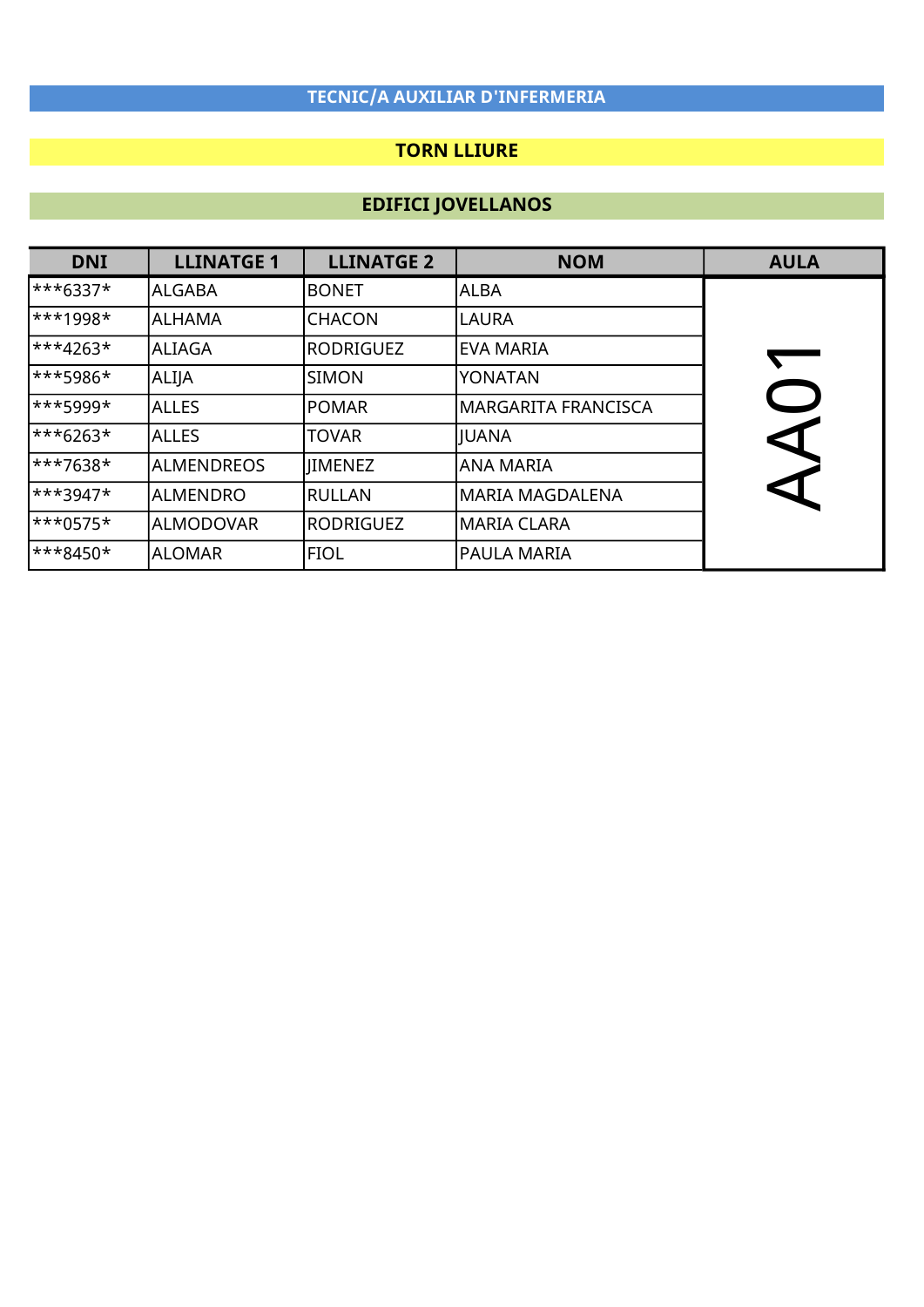### TORN LLIURE

| <b>DNI</b>              | <b>LLINATGE 1</b> | <b>LLINATGE 2</b> | <b>NOM</b>              | <b>AULA</b> |
|-------------------------|-------------------|-------------------|-------------------------|-------------|
| ***1858*                | <b>ALOMAR</b>     | <b>MIR</b>        | <b>MARIA ANTONIA</b>    |             |
| ***2177*                | <b>ALONSO</b>     | <b>GONZALEZ</b>   | <b>MARIA DEL MAR</b>    |             |
| ***8843*                | ALONSO            | <b>MOREIRA</b>    | <b>MARIA CONSUELO</b>   |             |
| ***7965*                | <b>ALONSO</b>     | <b>TAPIA</b>      | <b>ANTONIA</b>          |             |
| ***1806*                | <b>ALONSO</b>     | VAQUER            | <b>LAURA MARIA</b>      |             |
| ***3484*                | <b>ALORDA</b>     | <b>MORAGUES</b>   | <b>MARIA</b>            |             |
| ***8096*                | <b>ALORDA</b>     | <b>OLIVER</b>     | <b>MATEU ANGEL</b>      |             |
| ***7348*                | <b>ALORDA</b>     | <b>RIBAS</b>      | MARGARITA FRANCISCA     |             |
| ***8767*                | <b>ALORDA</b>     | <b>RIPOLL</b>     | <b>RAISA NORA</b>       |             |
| ***5356*                | <b>ALOY</b>       | <b>MOREY</b>      | <b>MARGALIDA</b>        |             |
| ***9167*                | <b>ALOY</b>       | <b>SASTRE</b>     | <b>JUANA MARIA</b>      |             |
| $\ast\ast\ast 7140\ast$ | <b>ALTEZ</b>      | <b>ROSANO</b>     | ROBERTO EDUARDO         |             |
| ***4749*                | <b>ALVARADO</b>   | <b>BENITEZ</b>    | <b>GILDA ELENA</b>      |             |
| ***5997*                | <b>ALVAREZ</b>    | <b>BENAVENT</b>   | <b>MARIA DEL PILARE</b> |             |
| ***8493*                | ALVAREZ           | <b>DELGADO</b>    | <b>LETICIA</b>          |             |
| ***4593*                | <b>ALVAREZ</b>    | <b>MONTORO</b>    | <b>SORAYA</b>           |             |
| ***0071*                | ALVAREZ           | <b>PRIETO</b>     | PAULA MARIA             | AA02        |
| $\star\star\star$ 7254* | <b>ALVAREZ</b>    | VASQUEZ           | <b>JULIANA</b>          |             |
| ***6443*                | <b>ALVAREZ</b>    | <b>VILCHES</b>    | <b>MARIA SOLEDAD</b>    |             |
| ***2979*                | <b>ALVES</b>      | <b>BALLESTER</b>  | <b>MARTA</b>            |             |
| $\ast\ast\ast1277\ast$  | <b>ALZAMORA</b>   | <b>BARCELO</b>    | <b>MARIA ANTONIA</b>    |             |
| ***4024*                | <b>ALZAMORA</b>   | <b>RODRIGUEZ</b>  | <b>SERGIO</b>           |             |
| ***5408*                | <b>ALZAMORA</b>   | <b>RUIZ</b>       | MARGARITA MARIA         |             |
| ***9809*                | ALZINA            | <b>SERVERA</b>    | <b>NURIA</b>            |             |
| $\ast\ast\ast$ 6458*    | AMADOR            | <b>GARRIDO</b>    | <b>MARIA TERESA</b>     |             |
| ***3630*                | AMATE             | <b>SANCHEZ</b>    | <b>IRENE</b>            |             |
| ***3735*                | AMAYA             | <b>BERNAL</b>     | <b>VANESA</b>           |             |
| ***8025*                | AMAYA             | <b>PEREZ</b>      | <b>MARIA DEL CARMEN</b> |             |
| $\ast$ *1537*           | AMENGUAL          | <b>ALCALA</b>     | <b>DIEGO</b>            |             |
| $\ast\ast\ast3773\ast$  | AMENGUAL          | <b>ALCOVER</b>    | MAGDALENA               |             |
| $\ast\ast\ast7203\ast$  | AMENGUAL          | <b>BOTELLO</b>    | <b>NATALIA</b>          |             |
| $**5321*$               | AMENGUAL          | <b>CALDES</b>     | <b>VICTOR</b>           |             |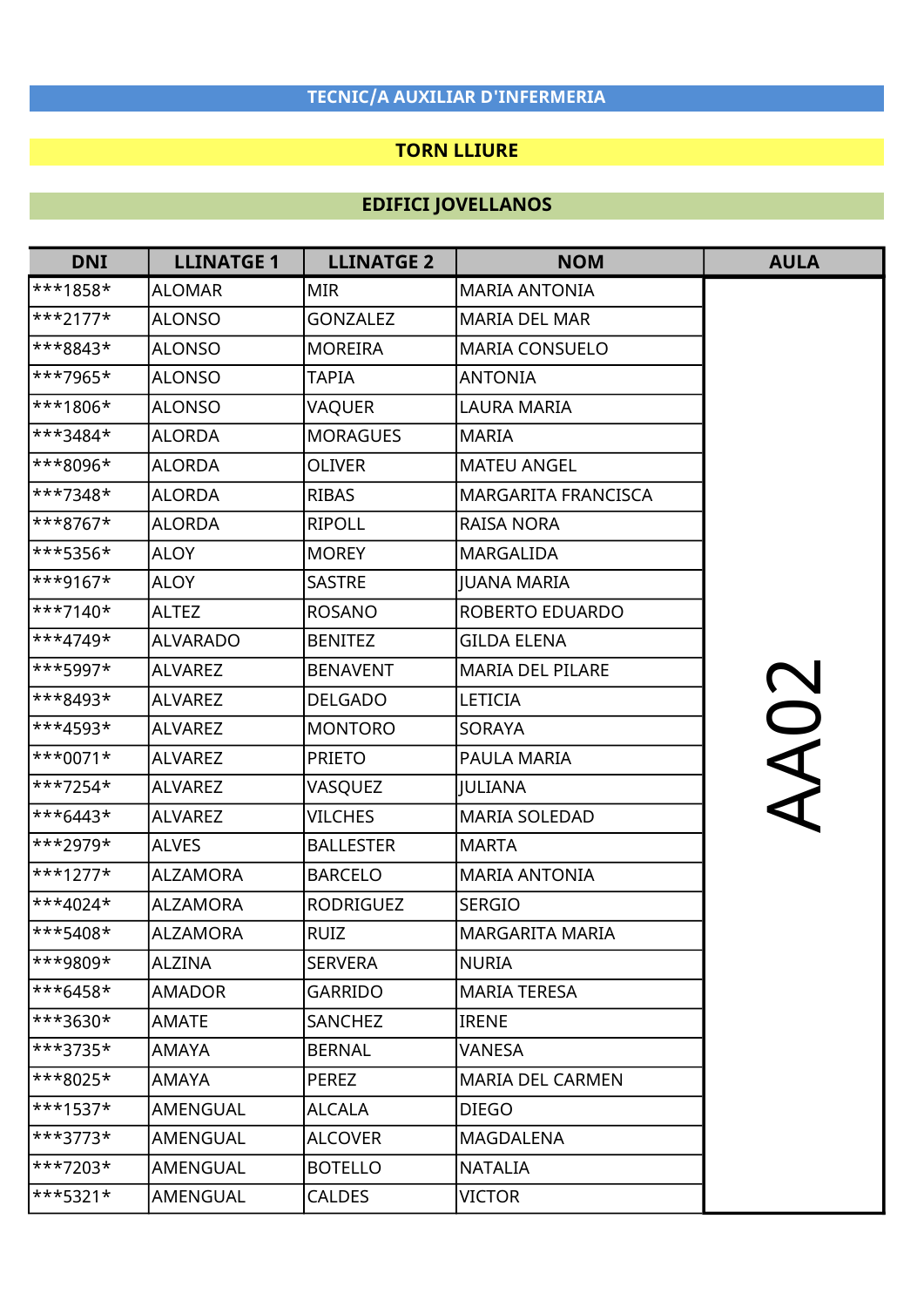### TORN LLIURE

| <b>DNI</b>               | <b>LLINATGE 1</b> | <b>LLINATGE 2</b> | <b>NOM</b>      | <b>AULA</b> |
|--------------------------|-------------------|-------------------|-----------------|-------------|
| $\star \star 4044 \star$ | AMENGUAL          | <b>COLL</b>       | <b>CATALINA</b> |             |
| $\star\star\star$ 1983*  | <b>AMENGUAL</b>   | lestelrich        | <b>GREGORIO</b> |             |
| $\ast\ast\ast$ 2650*     | <b>AMENGUAL</b>   | MARTINEZ          | <b>CATALINA</b> |             |
| $***5377*$               | <b>AMENGUAL</b>   | <b>NEGRE</b>      | ANA MARIA       |             |
| $\ast \ast 4465 \ast$    | <b>AMENGUAL</b>   | ROIG              | MONICA          | ↸           |
| $\ast\ast\ast2315\ast$   | <b>AMENGUAL</b>   | <b>VERDERA</b>    | <b>LAURA</b>    |             |
| $***5476*$               | AMENGUAL          | <b>VICENS</b>     | <b>JUAN</b>     | ↸           |
| $\star\star\star$ 1533*  | AMER              | lamengual         | JUANA MARIA     |             |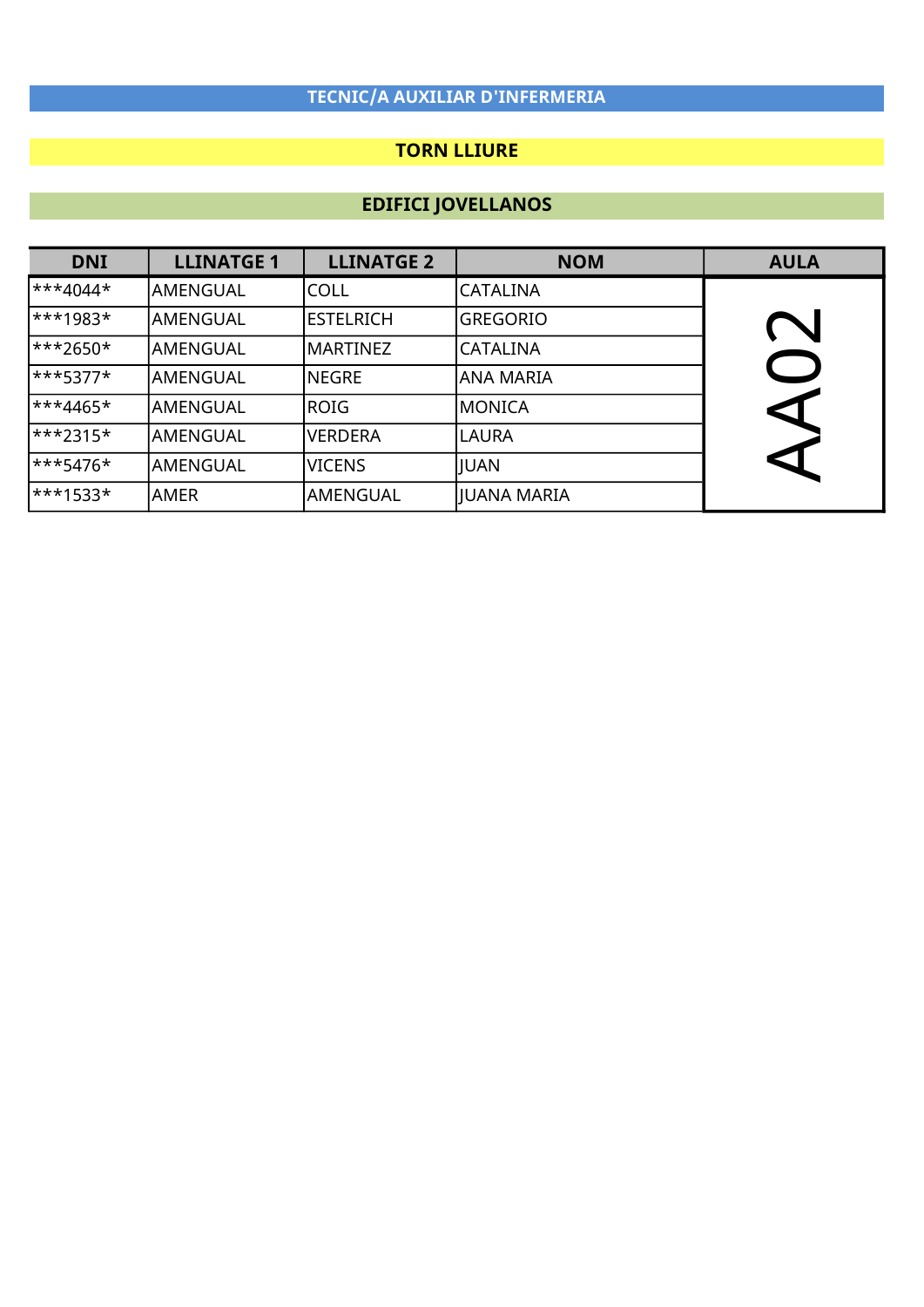### TORN LLIURE

| <b>DNI</b>               | <b>LLINATGE 1</b> | <b>LLINATGE 2</b> | <b>NOM</b>               | <b>AULA</b> |
|--------------------------|-------------------|-------------------|--------------------------|-------------|
| ***9874*                 | <b>AMER</b>       | <b>MAESTRE</b>    | <b>MARIA LORENA</b>      |             |
| ***4891*                 | <b>AMOR</b>       | <b>DIAZ</b>       | <b>LUNA</b>              |             |
| ***4489*                 | AMURGO            | <b>GALAN</b>      | <b>CARMEN</b>            |             |
| ***8231*                 | ANDREEVA          | <b>ANTONOVA</b>   | <b>NATALIA</b>           |             |
| ***9952*                 | <b>ANDRES</b>     | <b>GARCIA</b>     | <b>BEATRIZ</b>           |             |
| ***6785*                 | <b>ANDREU</b>     | AMER              | <b>VERONICA</b>          |             |
| ***1282*                 | <b>ANDREU</b>     | <b>BAUZA</b>      | <b>MARIA MAGDALENA</b>   |             |
| ***3692*                 | ANDUJAR           | <b>PEREZ</b>      | <b>MARIA ARACELI</b>     |             |
| ***7344*                 | ANGLADA           | <b>AVILES</b>     | <b>JUANA</b>             |             |
| ***0092*                 | ANTICH            | <b>VALENS</b>     | <b>BERNAT</b>            |             |
| ***7133*                 | AQUINO            | <b>TANTA</b>      | <b>MILAGROS MERCEDES</b> |             |
| ***8437*                 | <b>ARANDA</b>     | <b>DEL ALAMO</b>  | <b>MARIA DEL CARMEN</b>  |             |
| ***5631*                 | <b>ARANDA</b>     | <b>GARCIA</b>     | <b>ANA ISABEL</b>        |             |
| $\ast\ast\ast 7114\ast$  | ARAUJO            | <b>SANTANA</b>    | <b>VICKEVELYN RAMONA</b> |             |
| ***0376*                 | <b>ARCA</b>       | GUIJARRO          | <b>ROSA</b>              |             |
| ***1978*                 | <b>ARCAS</b>      | <b>RODRIGUEZ</b>  | <b>MARIA</b>             | AA03        |
| ***7985*                 | ARCO              | <b>RUIZ</b>       | <b>MARIA CRUZ</b>        |             |
| ***0019*                 | <b>ARCOS</b>      | <b>MONZON</b>     | <b>YOLANDA</b>           |             |
| ***7187*                 | <b>ARCOS</b>      | SORIANO           | <b>ANDREA</b>            |             |
| ***7783*                 | <b>ARCOS</b>      | <b>VENEGAS</b>    | LAUREANA JOSEFA          |             |
| ***7731*                 | <b>ARENAS</b>     |                   | <b>CAMILA CELESTE</b>    |             |
| ***2054*                 | <b>ARGOTI</b>     | <b>RAMOS</b>      | <b>JENNY MILENA</b>      |             |
| ***2645*                 | <b>ARMILLAS</b>   | <b>BREIJO</b>     | <b>VICTORIA RAOUEL</b>   |             |
| ***2709*                 | <b>ARNDT</b>      | <b>BOSCH</b>      | <b>BRICIA YVONNE</b>     |             |
| $\ast\ast\ast3272\ast$   | <b>ARQUES</b>     | <b>HILA</b>       | <b>ANDREA</b>            |             |
| $\ast\ast$ 9109*         | <b>ARRIAZA</b>    | <b>SOBRINO</b>    | <b>CARMEN</b>            |             |
| ***8626*                 | ARRIERO           | <b>AZNAR</b>      | <b>ZOE</b>               |             |
| $\ast\ast\ast$ 6977*     | <b>ARROM</b>      | <b>CANOVAS</b>    | <b>MARGARITA</b>         |             |
| $\ast\ast_{0294}$        | <b>ARRONIS</b>    | <b>FLORES</b>     | <b>VICTOR</b>            |             |
| $**2481*$                | <b>ARTES</b>      | GIL               | ANA                      |             |
| $\ast\ast$ + 312 $\star$ | <b>ARTIGUES</b>   | <b>BARCELO</b>    | <b>MARIA ANTONIA</b>     |             |
| ***3586*                 | <b>ARTIGUES</b>   | <b>MARTIN</b>     | <b>LARA</b>              |             |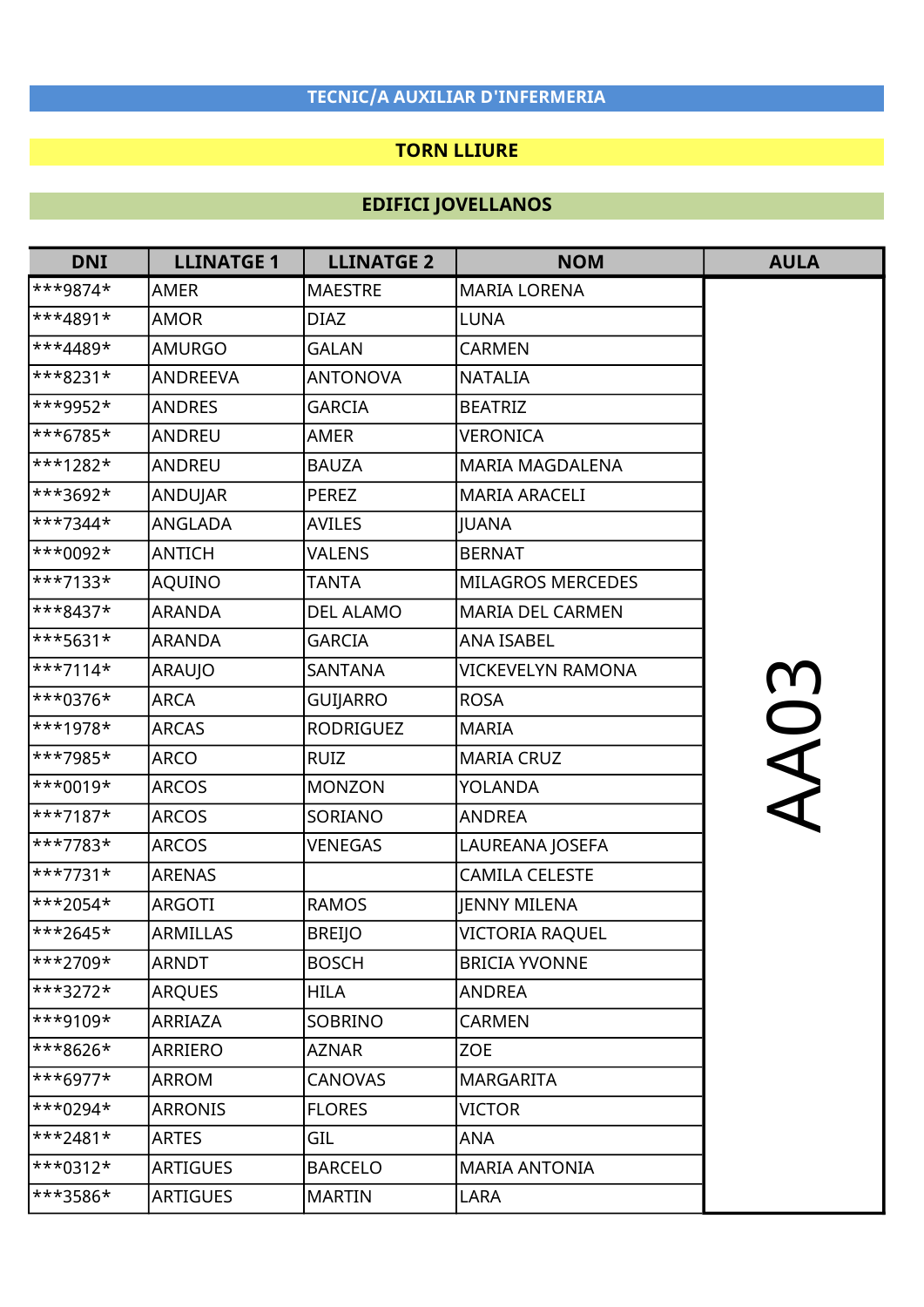### TORN LLIURE

| <b>DNI</b>           | <b>LLINATGE 1</b> | <b>LLINATGE 2</b> | <b>NOM</b>         | <b>AULA</b>          |
|----------------------|-------------------|-------------------|--------------------|----------------------|
| $\ast\ast\ast$ 6437* | <b>ARTIGUES</b>   | <b>MATAS</b>      | <b>MARTA</b>       |                      |
| ***5188*             | <b>ASTUDILLO</b>  | <b>GALARZA</b>    | <b>SUSAN ELENA</b> |                      |
| $\ast\ast\ast$ 1221* | <b>ATENCIA</b>    | DIAZ              | <b>VERONICA</b>    | (1)                  |
| $\ast\ast\ast$ 2512* | <b>ATIENZA</b>    | <b>BALLESTER</b>  | MARIA DOLORES      |                      |
| ***2538*             | <b>ATIENZAR</b>   | <b>DOMINGUEZ</b>  | <b>ESPERANZA</b>   |                      |
| ***2369*             | <b>AUSINA</b>     | <b>OSUNA</b>      | <b>ELENA</b>       | $\blacktriangleleft$ |
| $***5273*$           | <b>AVALOS</b>     | <b>GARCIA</b>     | MIGUEL ANGEL       |                      |
| ***5285*             | <b>AVELLA</b>     | <b>BELTRAN</b>    | <b>TERESA</b>      | C                    |
| ***9366*             | <b>AYALA</b>      | <b>GUIRADO</b>    | <b>LIDIA</b>       |                      |
| ***3314*             | <b>AYCART</b>     | <b>BARRIOS</b>    | <b>MARTA</b>       |                      |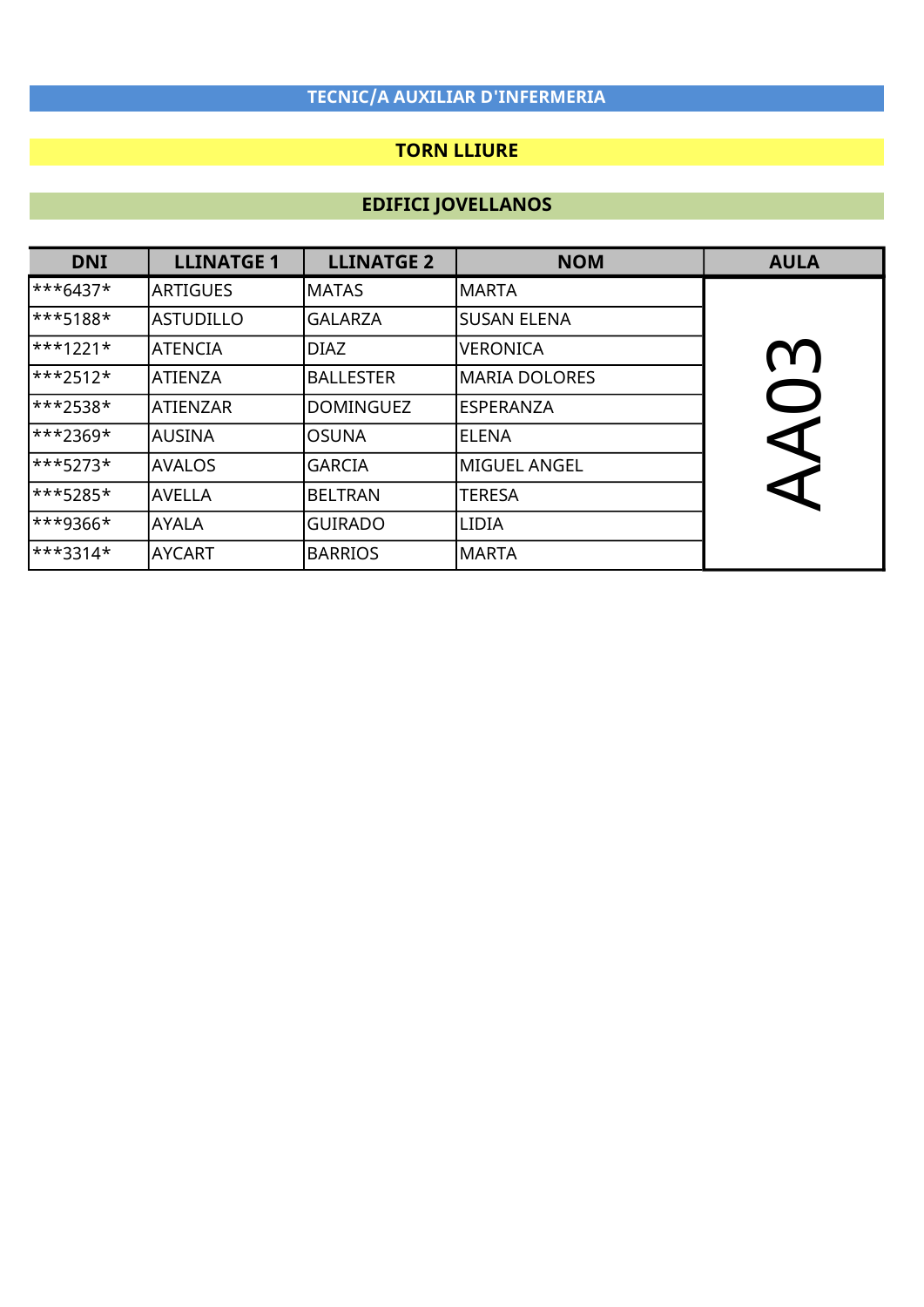### TORN LLIURE

| <b>DNI</b> | <b>LLINATGE 1</b>  | <b>LLINATGE 2</b> | <b>NOM</b>               | <b>AULA</b> |
|------------|--------------------|-------------------|--------------------------|-------------|
| $***4163*$ | <b>AYOUCH</b>      | EL BAJTAOUI       | <b>KARIMA</b>            |             |
| ***8765*   | <b>BABLER</b>      | <b>ALONSO</b>     | <b>ETHEL</b>             |             |
| ***9067*   | <b>BADILLO</b>     | <b>VICENS</b>     | <b>ZAIRA</b>             |             |
| ***9312*   | <b>BAEZ</b>        | <b>GERMAN</b>     | YESENIA ELIZABETH        |             |
| ***8665*   | <b>BAEZA</b>       | <b>GALLARDO</b>   | <b>ENCARNACION</b>       |             |
| $***1041*$ | <b>BAEZA</b>       | <b>GALLARDO</b>   | <b>CARMEN</b>            |             |
| ***8488*   | <b>BAEZA</b>       | <b>GALLARDO</b>   | <b>ROCIO</b>             |             |
| ***5353*   | <b>BALAGUER</b>    | <b>MARTI</b>      | CATALINA                 |             |
| $**7040*$  | <b>BALLANO</b>     | <b>FRAU</b>       | NOELIA MARIA             |             |
| ***3702*   | <b>BALLESTER</b>   | <b>MARTIN</b>     | <b>AINHOA</b>            |             |
| $**7616*$  | <b>BALLESTEROS</b> | <b>GUALDA</b>     | <b>NOE</b>               |             |
| $***1141*$ | <b>BALLESTEROS</b> | SANCHEZ           | <b>JUAN CARLOS</b>       |             |
| $***9445*$ | <b>BALLONGA</b>    | <b>HERNANDEZ</b>  | <b>LIDIA</b>             |             |
| ***2258*   | <b>BARBA</b>       | <b>ALZINA</b>     | <b>NURIA</b>             | AO4         |
| ***5213*   | <b>BARBERA</b>     | <b>CRIADO</b>     | <b>CINTHYA</b>           |             |
| ***1938*   | <b>BARCELO</b>     | <b>BENNASAR</b>   | <b>MARIA ROSA</b>        |             |
| $**9015*$  | <b>BARCELO</b>     | <b>CORTES</b>     | <b>MARIA MARGARITA</b>   |             |
| ***4683*   | <b>BARCELO</b>     | <b>DOMENECH</b>   | <b>CECILIA MAGDALENA</b> |             |
| ***8109*   | <b>BARCELO</b>     | <b>FERRER</b>     | MAGDALENA                |             |
| $***2645*$ | <b>BARCELO</b>     | <b>GELABERT</b>   | <b>LLUC ALBERT</b>       |             |
| ***8782*   | <b>BARCELO</b>     | <b>LLORET</b>     | <b>CAROLINA</b>          |             |
| ***9535*   | <b>BARCELO</b>     | <b>LLORET</b>     | MARIA JOSE               |             |
| ***3328*   | <b>BARCELO</b>     | <b>LOPEZ</b>      | <b>ALFONSO</b>           |             |
| $***4320*$ | <b>BARCELO</b>     | <b>MAS</b>        | CATALINA                 |             |
| ***3526*   | <b>BARCELO</b>     | <b>MOLINA</b>     | <b>TAMAR</b>             |             |
| $***6551*$ | <b>BARCELO</b>     | <b>MORLA</b>      | <b>MARIA</b>             |             |
| $***4124*$ | <b>BARCELO</b>     | <b>PUJOL</b>      | <b>CATALINA</b>          |             |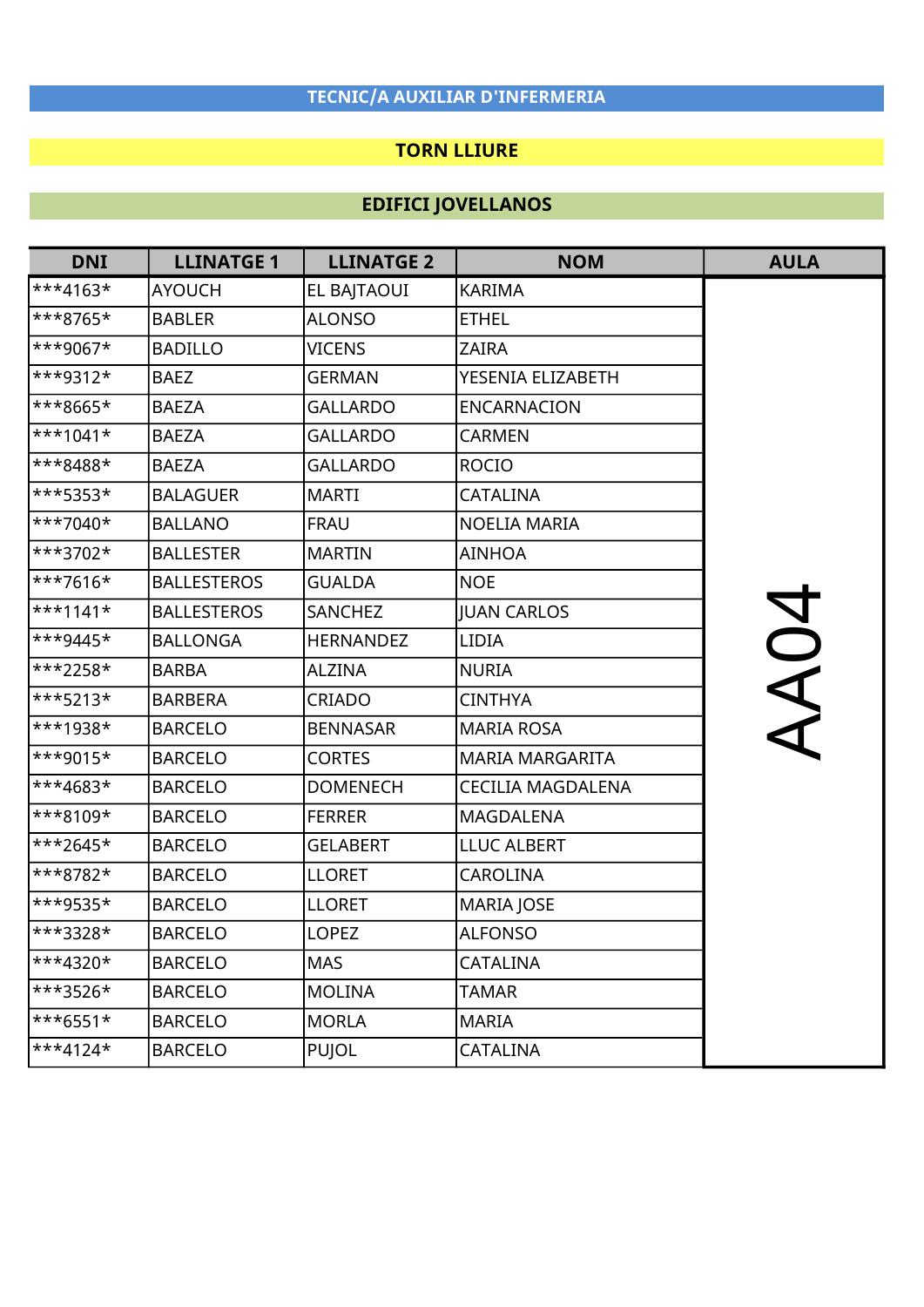### TORN LLIURE

| <b>DNI</b>                 | <b>LLINATGE 1</b> | <b>LLINATGE 2</b> | <b>NOM</b>             | <b>AULA</b>          |
|----------------------------|-------------------|-------------------|------------------------|----------------------|
| $\ast\ast\ast$ 4826*       | <b>BARCELO</b>    | <b>ROMAN</b>      | <b>DAVID</b>           |                      |
| ***6698*                   | <b>BARCELO</b>    | <b>SALAS</b>      | <b>MARGARITA</b>       |                      |
| $\star\star\star9872\star$ | <b>BARCELO</b>    | <b>SALLERAS</b>   | PAULA MARIA            |                      |
| $\star\star\star$ 7564*    | <b>BARQUERO</b>   | <b>LLAMAS</b>     | <b>MARIA ESTER</b>     |                      |
| ***0851*                   | <b>BARQUIER</b>   | RODRIGUEZ         | <b>ELISABET</b>        |                      |
| $\star\star\star2890\star$ | <b>BARRACHINA</b> | <b>VICH</b>       | <b>FRANCISCA</b>       | $\blacktriangleleft$ |
| $\star\star\star$ 5847*    | <b>BARRAGAN</b>   | <b>CASTRO</b>     | <b>ELVIA ALEXANDRA</b> |                      |
| $\ast\ast\ast 8524\ast$    | <b>BARRAGAN</b>   | <b>CHIRIBOGA</b>  | YESSENIA ESTEFANIA     |                      |
| $\ast\ast\ast8895\ast$     | <b>BARRERA</b>    | <b>TRIAS</b>      | <b>MARIA</b>           |                      |
| ***7986*                   | <b>BARRERO</b>    | SANTAMARIA        | <b>ADRIAN</b>          |                      |
| ***9980*                   | <b>BARRIENTOS</b> | ALMAGRO           | <b>LORENA MARIA</b>    |                      |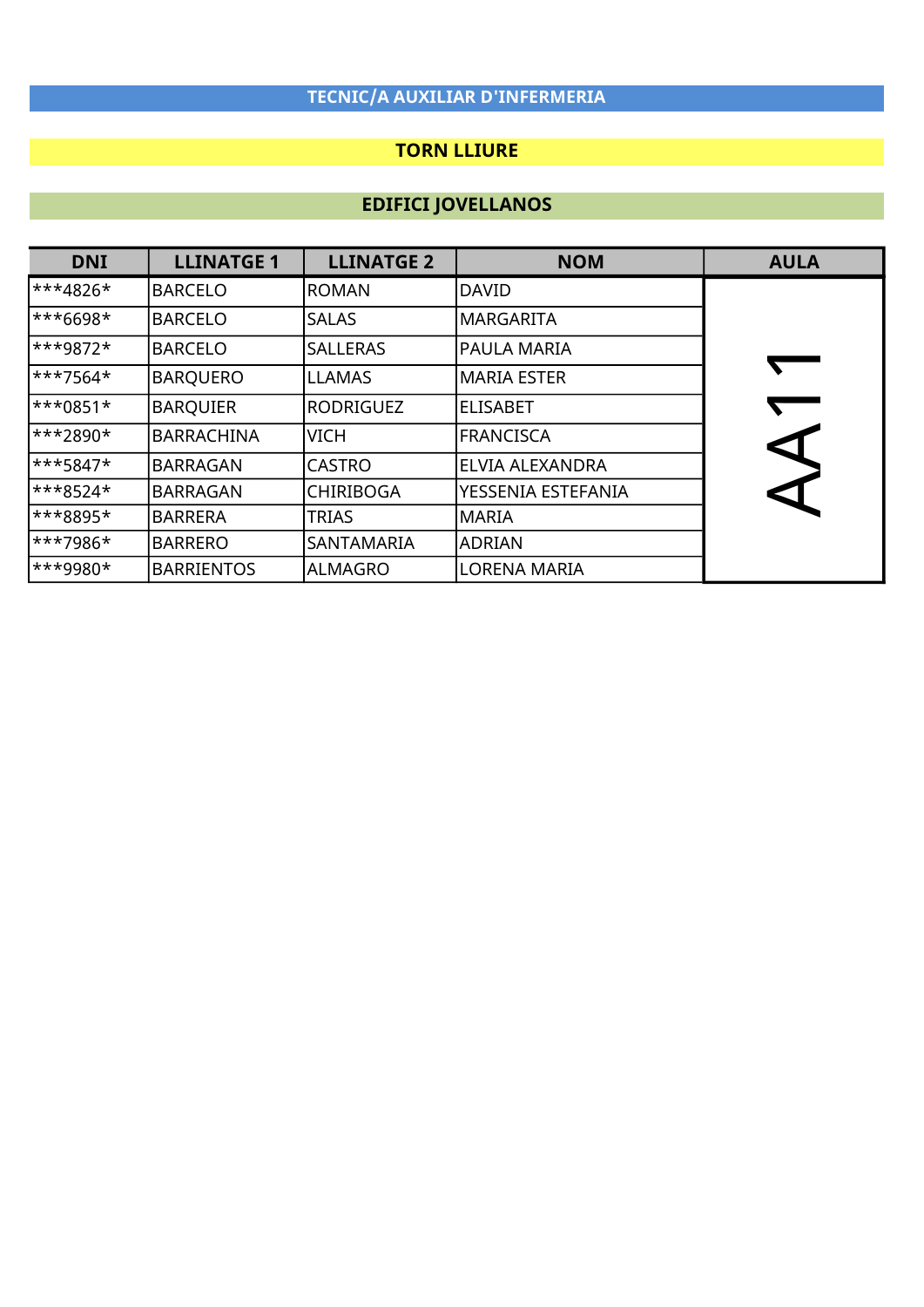### TORN LLIURE

| <b>DNI</b>                 | <b>LLINATGE 1</b> | <b>LLINATGE 2</b> | <b>NOM</b>           | <b>AULA</b>           |
|----------------------------|-------------------|-------------------|----------------------|-----------------------|
| ***8281*                   | <b>BARRIENTOS</b> | RUIZ              | <b>GLORIA</b>        |                       |
| ***7500*                   | <b>BARRIGA</b>    | MOLANO            | <b>INMACULADA</b>    |                       |
| $\ast\ast\ast$ 5751*       | <b>BARRIGA</b>    | <b>RODRIGUEZ</b>  | VICTORIA             |                       |
| ***2334*                   | <b>BARROS</b>     | PILAY             | <b>DAYSE EDITH</b>   |                       |
| $\ast\ast\ast$ 7421*       | <b>BATUCA</b>     | <b>GONZALEZ</b>   | <b>INMACULADA</b>    |                       |
| $\ast\ast\ast$ 7651*       | <b>BAUCELLS</b>   | <b>ALOY</b>       | MAGDALENA            |                       |
| $\star\star\star7923\star$ | <b>BAUTISTA</b>   | <b>GINER</b>      | <b>JAIME</b>         |                       |
| $\star\star\star$ 2454*    | <b>BAUTISTA</b>   | <b>OSMA</b>       | AINHOA               | $\blacktriangleright$ |
| <sup>***3419*</sup>        | <b>BAUTISTA</b>   | <b>SIERRA</b>     | <b>ROSARIO</b>       |                       |
| <sup>***1975*</sup>        | <b>BAUZA</b>      | <b>FERNANDEZ</b>  | <b>IRENE</b>         |                       |
| ***9563*                   | <b>BAUZA</b>      | <b>FERNANDEZ</b>  | <b>MARIA ANGELES</b> |                       |
| ***2084*                   | <b>BAUZA</b>      | <b>FERNANDEZ</b>  | AINA                 |                       |
| ***4858*                   | <b>BAUZA</b>      | <b>FLORIT</b>     | CATERINA             |                       |
| ***5653*                   | <b>BAUZA</b>      | <b>PONS</b>       | <b>MARIA ANTONIA</b> |                       |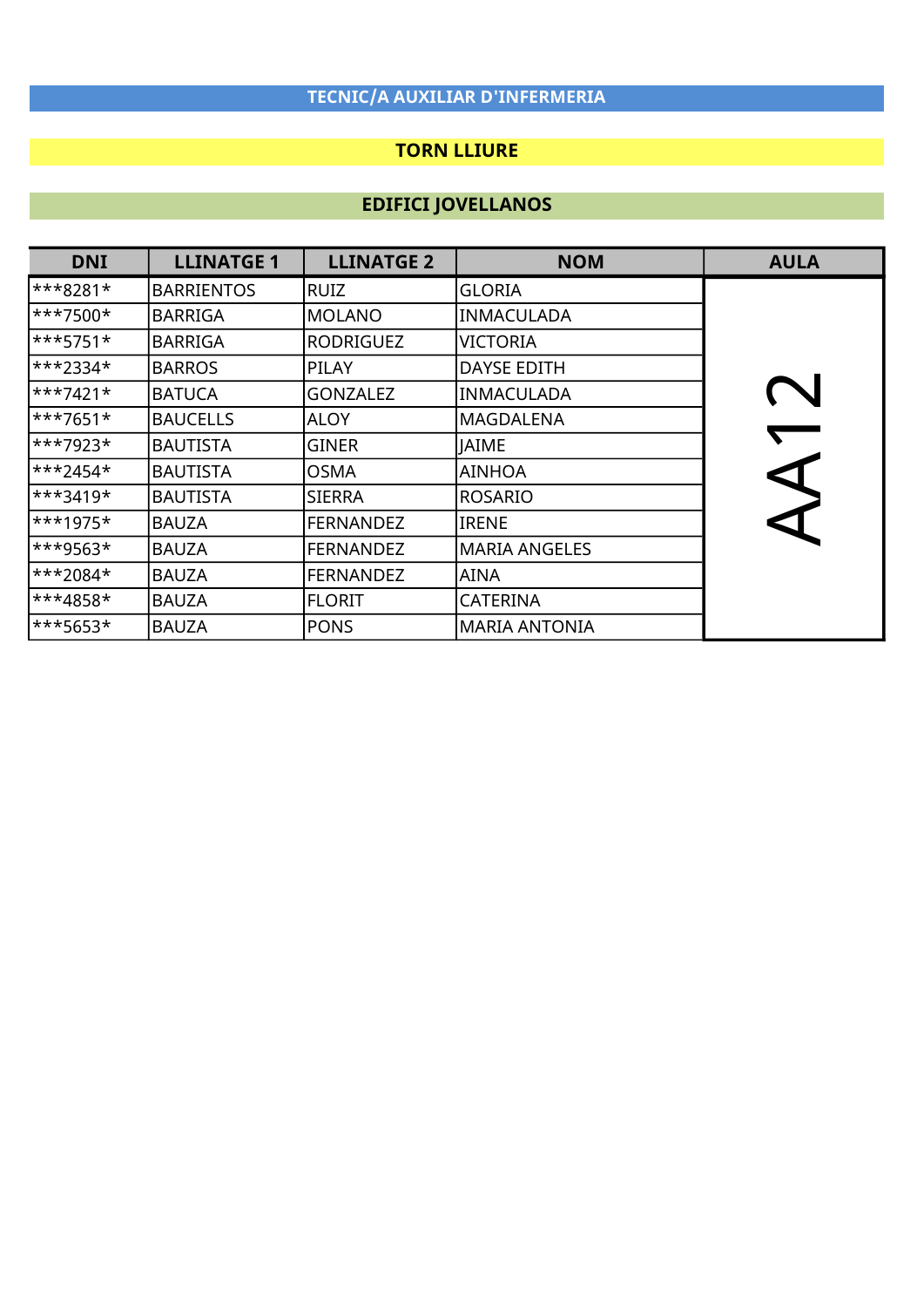### TORN LLIURE

| <b>DNI</b>                 | <b>LLINATGE 1</b> | <b>LLINATGE 2</b> | <b>NOM</b>                | <b>AULA</b>      |
|----------------------------|-------------------|-------------------|---------------------------|------------------|
| $\ast\ast$ + 424 $\ast$    | <b>BAUZA</b>      | <b>SALVA</b>      | <b>MARIA ISABEL</b>       |                  |
| $\ast\ast0922\ast$         | <b>BAUZA</b>      | <b>SUREDA</b>     | <b>ANA FRANCISCA</b>      |                  |
| $\ast\ast$ 9861*           | <b>BAUZA</b>      | TOMAS             | <b>PERETA</b>             |                  |
| ***3261*                   | <b>BAZAN</b>      | <b>SILVA</b>      | BETZABETH DAHYANA         |                  |
| $\star\star\star7062\star$ | <b>BEJAN</b>      |                   | <b>FRANCISCA GABRIELA</b> |                  |
| ***6952*                   | <b>BELLVER</b>    | <b>REDONDO</b>    | AINHOA                    |                  |
| ***2889*                   | <b>BELMONTE</b>   | <b>LOPEZ</b>      | <b>CRISTINA</b>           |                  |
| $\ast\ast\ast$ 2971*       | <b>BELMONTE</b>   | <b>NARVAEZ</b>    | <b>PAOLA</b>              |                  |
| $\ast\ast\ast$ 8465*       | <b>BELTRAN</b>    | <b>BAUZA</b>      | CATALINA MARIA            | $\blacktriangle$ |
| ***5290*                   | <b>BELTRAN</b>    | <b>GOMILA</b>     | <b>CATALINA</b>           |                  |
| ***5967*                   | <b>BELTRAN</b>    | <b>GONZALEZ</b>   | SARA                      |                  |
| ***8924*                   | <b>BELTRAN</b>    | <b>MAS</b>        | JOANA MARIA               |                  |
| $\star\star4664\star$      | <b>BELTRAN</b>    | <b>MUNAR</b>      | <b>MARGARITA</b>          |                  |
| ***6834*                   | <b>BELTRAN</b>    | <b>OLIVER</b>     | <b>MARGARITA</b>          |                  |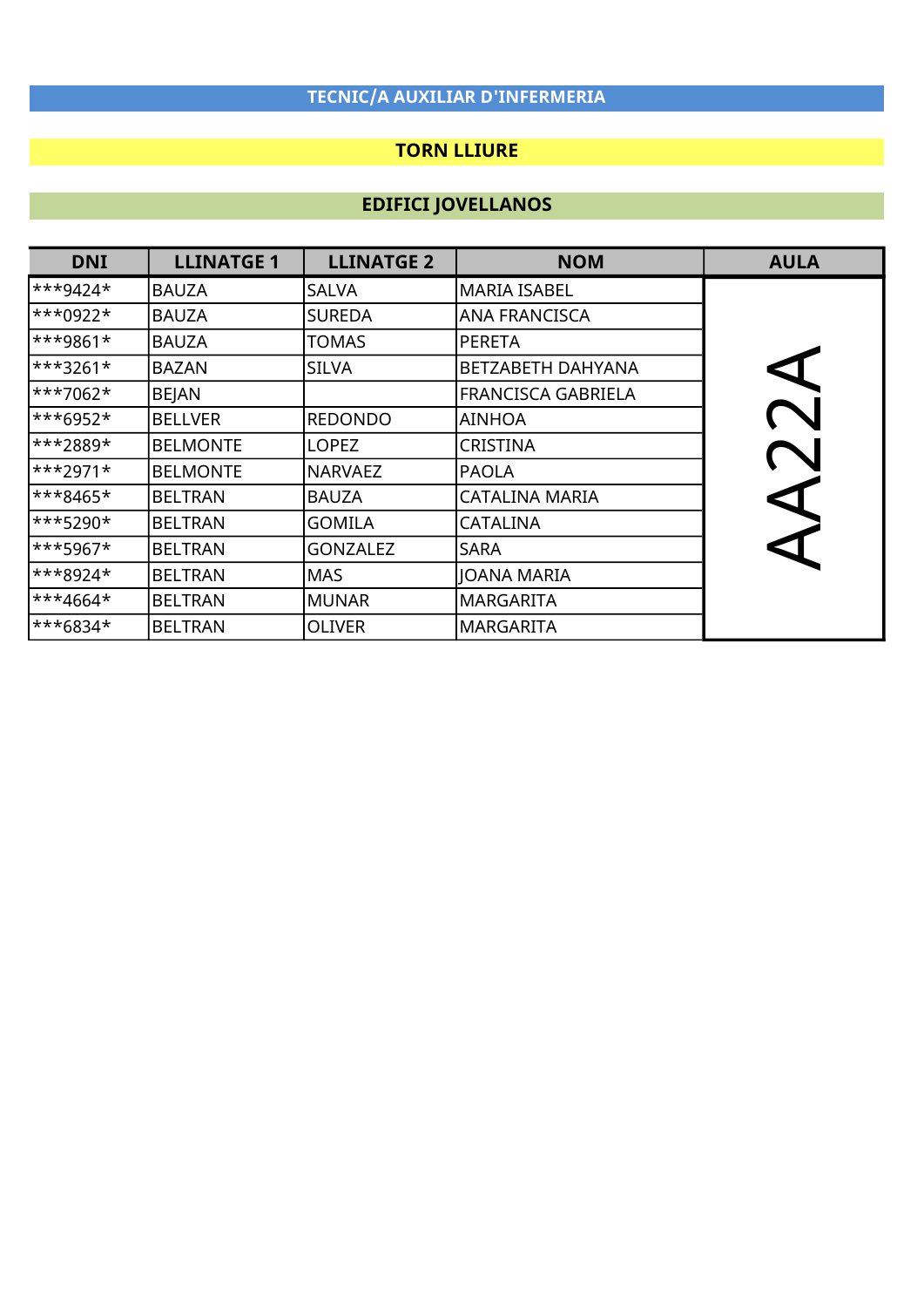#### TORN LLIURE

| <b>DNI</b>              | <b>LLINATGE 1</b>  | <b>LLINATGE 2</b>   | <b>NOM</b>               | <b>AULA</b> |
|-------------------------|--------------------|---------------------|--------------------------|-------------|
| $***1647*$              | <b>BELTRAN</b>     | PALOU               | <b>MARIA PAULA</b>       |             |
| ***4018*                | <b>BELTRAN</b>     | <b>SOTO</b>         | <b>CARLOS</b>            |             |
| ***4778*                | <b>BELTRAN</b>     | <b>WALSTAD</b>      | <b>MONICA</b>            |             |
| ***1886*                | <b>BEN ALLOUCH</b> | IBNAJIBA            | <b>ANISA</b>             |             |
| $**7180*$               | <b>BENAVENT</b>    | <b>RODRIGUEZ</b>    | <b>CARLOS</b>            |             |
| ***6617*                | <b>BENGHANOU</b>   | <b>SANCHO</b>       | <b>DUNIA</b>             |             |
| ***8639*                | <b>BENITO</b>      | <b>PORTELL</b>      | <b>AINA MARIA</b>        |             |
| ***5257*                | <b>BENLLOCH</b>    | <b>GARCIA</b>       | <b>IOSE LUIS</b>         |             |
| ***5771*                | <b>BENNASAR</b>    | <b>GARCIA</b>       | <b>MARTINA</b>           |             |
| ***2302*                | <b>BENNASAR</b>    | <b>LLADO</b>        | JOANA MARIA              |             |
| $**7488*$               | <b>BENNASAR</b>    | <b>LLULL</b>        | <b>JERONIA MARGALIDA</b> |             |
| ***8799*                | <b>BENNASAR</b>    | <b>RIUTORT</b>      | <b>MAGDALENA</b>         |             |
| $***7274*$              | <b>BENNASSAR</b>   | <b>GOST</b>         | <b>ANTONIA</b>           |             |
| ***6595*                | <b>BERGA</b>       | <b>REGIS</b>        | <b>MARIA</b>             |             |
| ***2157*                | <b>BERGAS</b>      | <b>FONS</b>         | CATALINA                 |             |
| ***6641*                | <b>BERGAS</b>      | <b>MOREY</b>        | <b>MARTINA</b>           |             |
| ***5174*                | <b>BERGAS</b>      | <b>NIELL</b>        | <b>CATALINA</b>          |             |
| ***5635*                | <b>BERMEJO</b>     | VACHIANO            | <b>LAURA</b>             | AA23        |
| $***1973*$              | <b>BERMUDEZ</b>    | <b>EXPOSITO</b>     | <b>NOELIA</b>            |             |
| ***9557*                | <b>BERNABEU</b>    | <b>RODRIGUEZ</b>    | ANNABEL                  |             |
| ***1195*                | <b>BERNAL</b>      | <b>CARBONELL</b>    | <b>GRACIELA</b>          |             |
| ***4428*                | <b>BERNI</b>       | <b>PEREZ</b>        | ANTONIO JOSE             |             |
| ***5254*                | <b>BERTAUX</b>     | <b>PEREZ</b>        | <b>MARIA DOLORES</b>     |             |
| ***6743*                | <b>BESTARD</b>     | <b>BORRAS</b>       | <b>MARIA ROSA</b>        |             |
| ***6278*                | <b>BESTARD</b>     | GOST                | PERE ANTONI              |             |
| ***1194*                | <b>BESTARD</b>     | <b>LLABRES</b>      | JERONIMA                 |             |
| ***9558*                | <b>BESTARD</b>     | <b>LOBO</b>         | <b>ALICIA MARIA</b>      |             |
| $\ast \ast 4137 \star$  | <b>BESTARD</b>     | <b>VAN OVERBEEK</b> | <b>MARGARITA</b>         |             |
| $**9475*$               | <b>BIBILONI</b>    | <b>DEL BLANCO</b>   | <b>MARIA DEL PILAR</b>   |             |
| $**7218*$               | <b>BIBILONI</b>    | <b>JAUME</b>        | <b>MARIA AGNES</b>       |             |
| $\ast\ast\ast 4199\ast$ | <b>BIEDMA</b>      | DE LA VILLA         | <b>MARINA</b>            |             |
| $\ast\ast\ast3549\ast$  | <b>BINIMELIS</b>   | <b>SUREDA</b>       | <b>AFRICA</b>            |             |
| $**7454*$               | <b>BISBAL</b>      | <b>LUNAR</b>        | <b>DOLORES</b>           |             |
| $***6070*$              | <b>BLANCO</b>      | ARJONA              | AGUSTIN                  |             |
| ***8688*                | <b>BLANCO</b>      | <b>BLANCO</b>       | MARIA BEGOÑA             |             |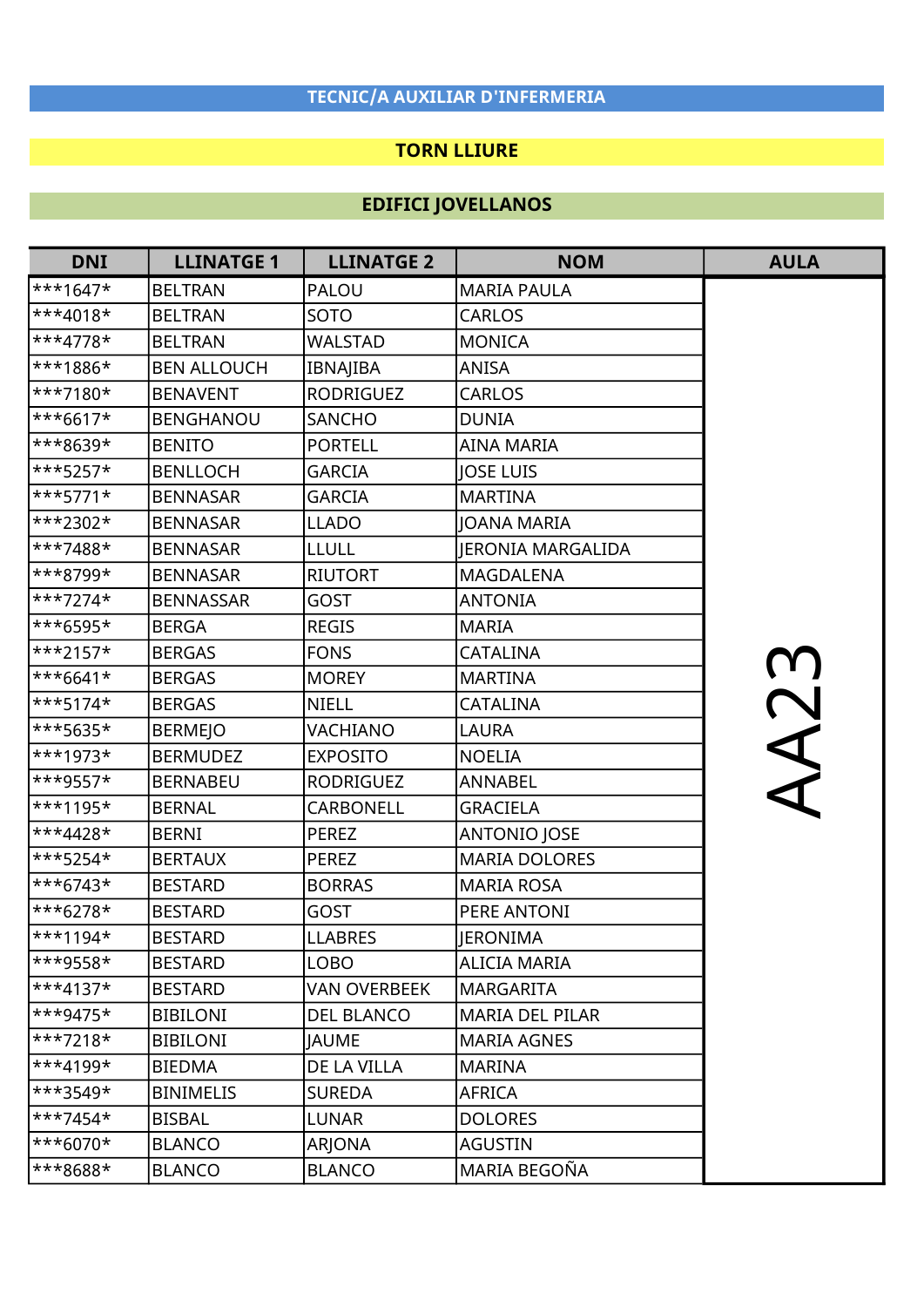### TORN LLIURE

| <b>DNI</b> | <b>LLINATGE 1</b>  | <b>LLINATGE 2</b> | <b>NOM</b>                | <b>AULA</b> |
|------------|--------------------|-------------------|---------------------------|-------------|
| $***9141*$ | <b>BLANCO</b>      | <b>BURNS</b>      | <b>TANIA</b>              |             |
| ***2942*   | <b>BLANCO</b>      | <b>GUILLEN</b>    | ANGELA                    |             |
| $***2171*$ | <b>BLANCO</b>      | <b>HUERTA</b>     | <b>JUAN CARLOS</b>        |             |
| ***2008*   | <b>BLANCO</b>      | <b>MOTA</b>       | <b>LAURA</b>              |             |
| $***3171*$ | <b>BLAS</b>        | <b>DE PABLOS</b>  | <b>LOURDES</b>            |             |
| $***7010*$ | <b>BLASCO</b>      | QUETGLAS          | <b>CATALINA</b>           |             |
| ***3792*   | <b>BOLANCE</b>     | <b>DELGADO</b>    | <b>RAFAELA</b>            |             |
| ***5709*   | <b>BOLIVAR</b>     | <b>VEGA</b>       | ESTEFANIA DE LA CONCEPCIO |             |
| ***7305*   | <b>BONED</b>       | <b>GOMEZ</b>      | <b>DAVID</b>              |             |
| ***5780*   | <b>BONET</b>       | <b>ANDREU</b>     | <b>APOLONIA</b>           |             |
| $***2623*$ | <b>BONET</b>       | <b>GARCIA</b>     | <b>ANA</b>                |             |
| ***1995*   | <b>BONET</b>       | PUJOL             | <b>MAGDALENA</b>          | <b>AA24</b> |
| ***6565*   | <b>BONET</b>       | SABARIEGO         | <b>FRANCISCA</b>          |             |
| ***9249*   | <b>BONET</b>       | <b>SALAS</b>      | <b>VIRGINIA</b>           |             |
| ***6599*   | <b>BONET</b>       | <b>TORO</b>       | <b>ANTONIO</b>            |             |
| ***3958*   | <b>BONET</b>       | VANRELL           | <b>CATALINA MARIA</b>     |             |
| $***4757*$ | <b>BONILLA</b>     | <b>CRUZ</b>       | <b>MARLEN VICTORIA</b>    |             |
| $**9241*$  | <b>BONILLA</b>     | <b>MERCADO</b>    | <b>LUZ ADRIANA</b>        |             |
| ***0589*   | <b>BOQUER</b>      | <b>MOLL</b>       | <b>MARIA</b>              |             |
| ***0287*   | <b>BORDOY</b>      | <b>GOMILA</b>     | <b>CATALINA</b>           |             |
| ***0213*   | <b>BORDOY</b>      | <b>LLABRES</b>    | <b>MARIA MAGDALENA</b>    |             |
| $***4564*$ | <b>BOREL</b>       | <b>RAMIS</b>      | <b>CATALINA MARIA</b>     |             |
| ***8897*   | <b>BORRAS</b>      | <b>COLL</b>       | <b>ANTONIA</b>            |             |
| $***2116*$ | <b>BORRAS</b>      | <b>JUAN</b>       | <b>FRANCISCA</b>          |             |
| $***8121*$ | <b>BOSCH</b>       | <b>DURAN</b>      | <b>MARTA</b>              |             |
| ***0758*   | <b>BOSCH</b>       | <b>MARIN</b>      | <b>ELVIRA</b>             |             |
| ***9415*   | <b>BOTELLA</b>     | <b>RUIZ</b>       | <b>MARIA DEL PILAR</b>    |             |
| $***6425*$ | <b>BOURNISSENT</b> | <b>FRAU</b>       | <b>MONICA DEL CARMEN</b>  |             |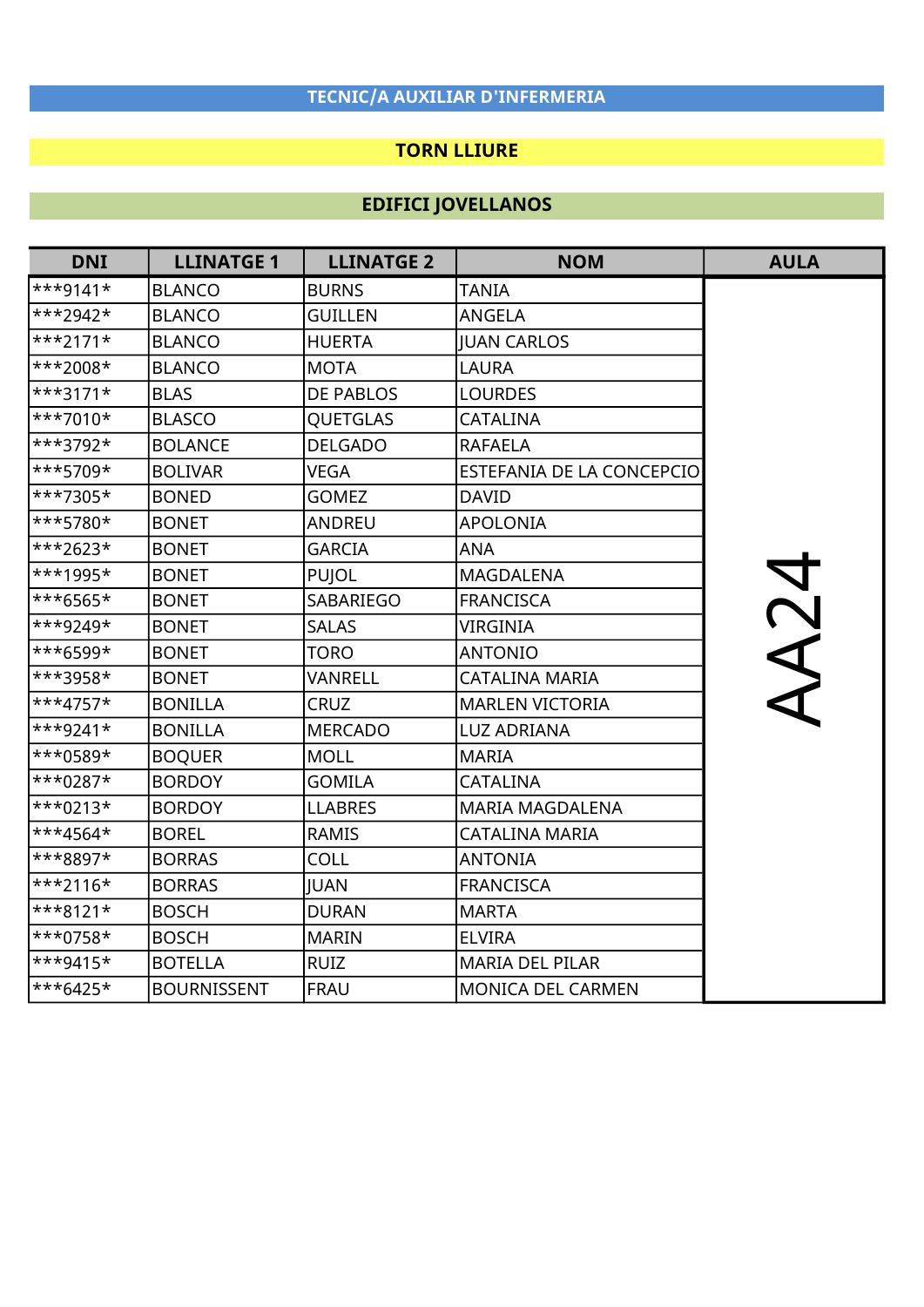### TORN LLIURE

| <b>DNI</b> | <b>LLINATGE 1</b> | <b>LLINATGE 2</b> | <b>NOM</b>              | <b>AULA</b>  |
|------------|-------------------|-------------------|-------------------------|--------------|
| $***8415*$ | <b>BOVER</b>      | <b>EGUILUZ</b>    | <b>MARTA</b>            |              |
| $***3448*$ | <b>BOVER</b>      | <b>OBRADOR</b>    | CATALINA                |              |
| $***1734*$ | <b>BRAVO</b>      | <b>CORTES</b>     | <b>ANA MARIA</b>        |              |
| ***6919*   | <b>BRIONES</b>    | <b>MARTINEZ</b>   | <b>ROCIO</b>            |              |
| ***9873*   | <b>BRIONES</b>    | <b>MIRA</b>       | <b>MARIA JOSE</b>       |              |
| ***2685*   | <b>BRODESSER</b>  | <b>SERRA</b>      | <b>ANA ISABEL</b>       |              |
| ***9809*   | <b>BRUNET</b>     | <b>GARCIA</b>     | <b>MARIA ISABEL</b>     |              |
| ***3386*   | <b>BUADES</b>     | <b>ALORDA</b>     | <b>MARIA MAGDALENA</b>  |              |
| ***4948*   | <b>BUADES</b>     | <b>HUGUET</b>     | <b>MERCE</b>            |              |
| ***7897*   | <b>BUADES</b>     | <b>MAIRATA</b>    | <b>CATERINA</b>         |              |
| ***9185*   | <b>BUADES</b>     | <b>MATEU</b>      | <b>MARGARITA</b>        | $\mathbf{L}$ |
| $***6155*$ | <b>BUADES</b>     | <b>MORELL</b>     | FRANCISCA MARIA         |              |
| $**3405*$  | <b>BUENO</b>      | <b>CALAFAT</b>    | <b>LYDIA</b>            |              |
| $***1071*$ | <b>BUENO</b>      | <b>SIMONET</b>    | <b>SUSANA</b>           |              |
| ***5608*   | <b>BUJOSA</b>     | RAMIREZ           | MIGUEL ANGEL            | NA2          |
| $***5140*$ | <b>BUÑOLA</b>     | <b>MAS</b>        | <b>FRANCISCA MARIA</b>  |              |
| ***2284*   | <b>BURGOS</b>     | <b>IIMENEZ</b>    | <b>SARA</b>             |              |
| ***3988*   | <b>BURGUERA</b>   | <b>BESTARD</b>    | <b>NEUS</b>             |              |
| ***9927*   | <b>BURON</b>      | <b>NOGUERAS</b>   | <b>MARIA JOSE</b>       |              |
| $***0744*$ | <b>BUSQUETS</b>   | <b>ROJAS</b>      | <b>VICTORIA</b>         |              |
| ***6080*   | <b>BUSQUETS</b>   | <b>SABATER</b>    | <b>MARIA DEL CARMEN</b> |              |
| ***8058*   | <b>CABA</b>       | <b>IORGE</b>      | SAIDA VICTORIA          |              |
| ***5213*   | <b>CABALLERO</b>  | <b>SANCHEZ</b>    | <b>CATALINA</b>         |              |
| $**5022*$  | <b>CABALLERO</b>  | VILLAESCUSA       | ENCARNACION             |              |
| ***5490*   | <b>CABAÑES</b>    | <b>TORRENS</b>    | <b>CARLOS</b>           |              |
| $***0891*$ | CABELLO           | <b>BENITEZ</b>    | <b>MARIA EUGENIA</b>    |              |
| ***9604*   | CABOT             | <b>TOMAS</b>      | <b>EVA MARIA</b>        |              |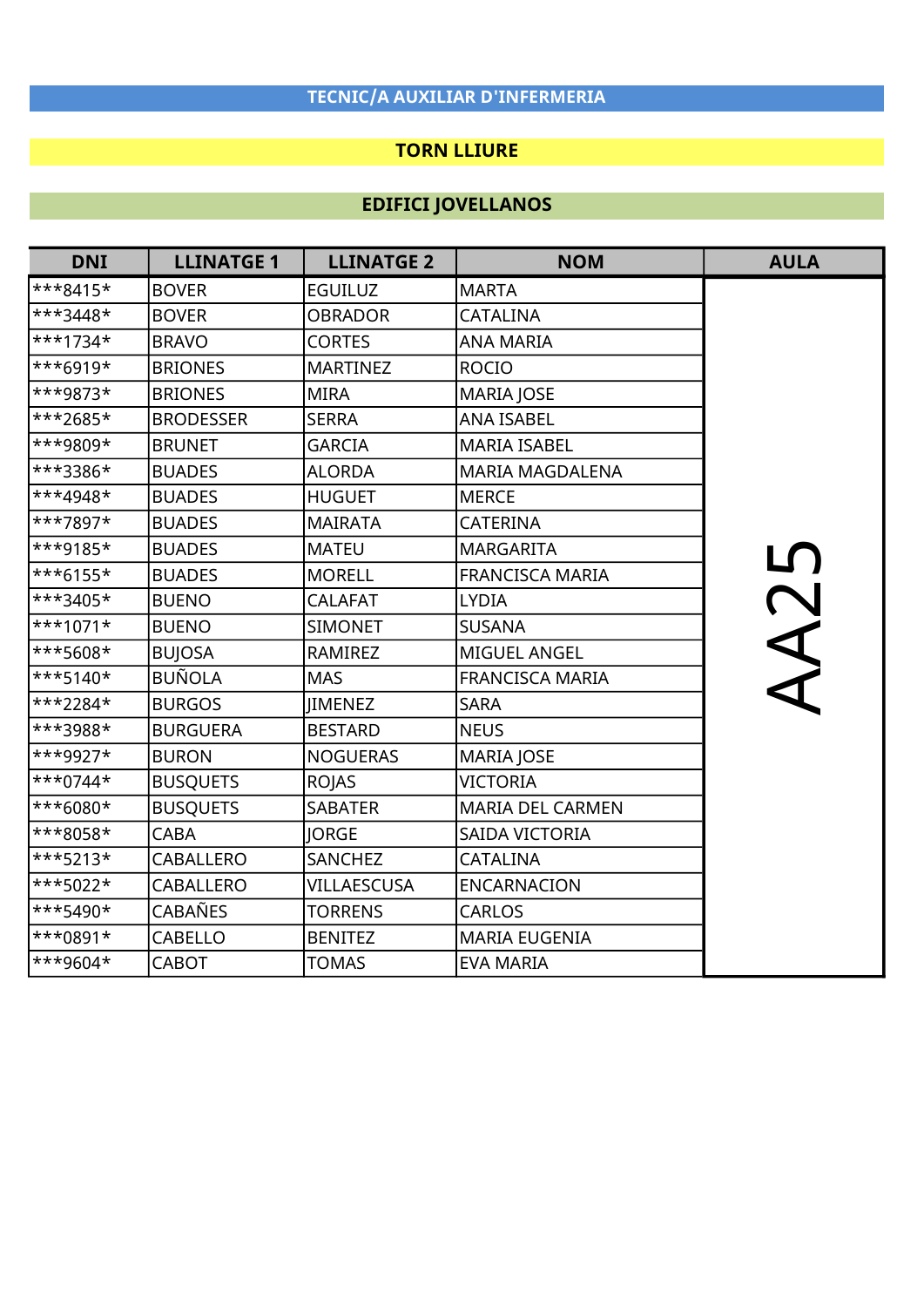### TORN LLIURE

| <b>DNI</b>  | <b>LLINATGE 1</b> | <b>LLINATGE 2</b> | <b>NOM</b>              | <b>AULA</b> |
|-------------|-------------------|-------------------|-------------------------|-------------|
| $***0284*$  | <b>CABRERA</b>    | <b>GARCIA</b>     | <b>MARIA VANESA</b>     |             |
| ***8309*    | <b>CABRERA</b>    | <b>LOPEZ</b>      | VANESSA                 |             |
| ***5539*    | <b>CACERES</b>    | <b>RODRIGUEZ</b>  | <b>MARIA EVELIA</b>     |             |
| $***1439*$  | CAIA              | <b>BUSTO</b>      | MARIA JOSEFINA          |             |
| $***5012*$  | <b>CAIRABU</b>    | <b>PUCCINI</b>    | <b>CLAUDIA GRACIELA</b> |             |
| ***2552*    | <b>CALAFAT</b>    | <b>ALOS</b>       | <b>BARBARA</b>          |             |
| ***0338*    | <b>CALAFAT</b>    | <b>JAUME</b>      | <b>JUANA ANA</b>        |             |
| $***2152*$  | <b>CALAFAT</b>    | <b>MARTINEZ</b>   | <b>LAURA</b>            |             |
| ***1088*    | <b>CALDENTEY</b>  | <b>LLITERAS</b>   | <b>MARIA</b>            |             |
| ***7883*    | <b>CALDES</b>     | <b>MIR</b>        | <b>CATERINA</b>         |             |
| $***4676*$  | <b>CALVIN</b>     | <b>TRUJILLO</b>   | CATALINA                |             |
| ***7031*    | <b>CALVO</b>      | <b>BELMONTE</b>   | <b>MERCEDES</b>         | <b>AA26</b> |
| $***3625*$  | <b>CALVO</b>      | <b>RONDA</b>      | <b>MARIA ANGELES</b>    |             |
| ***9809*    | <b>CAMACHO</b>    | CASTILLO          | <b>MARIA DEL PILAR</b>  |             |
| ***8853*    | <b>CAMARA</b>     | <b>PALMER</b>     | <b>MERCEDES</b>         |             |
| ***0747*    | <b>CAMARA</b>     | <b>SALAS</b>      | <b>ISABEL</b>           |             |
| ***8059*    | CAMINERO          | <b>LINARES</b>    | <b>VIRGINIA</b>         |             |
| ***7301*    | <b>CAMPANER</b>   | <b>BAUZA</b>      | <b>MARIA DEL MAR</b>    |             |
| ***9837*    | CAMPAÑA           | <b>SANCHEZ</b>    | <b>ELENA</b>            |             |
| ***3668*    | CAMPILLO          | GIL               | <b>ANDREA</b>           |             |
| $***6264*$  | <b>CAMPINS</b>    | <b>COMAS</b>      | <b>ARANTXA DEL SOL</b>  |             |
| $***$ 5483* | <b>CAMPOS</b>     | <b>AYELO</b>      | <b>ESTEFANIA</b>        |             |
| ***8825*    | <b>CAMPOS</b>     | <b>GARCIA</b>     | <b>DAVID</b>            |             |
| $***4122*$  | CAMPUZANO         | <b>FERNANDEZ</b>  | <b>MAR</b>              |             |
| $***1423*$  | <b>CANALS</b>     | <b>MESQUIDA</b>   | <b>SILVIA</b>           |             |
| ***7667*    | <b>CANAVES</b>    | AMENGUAL          | <b>VANESSA</b>          |             |
| $***8101*$  | <b>CANAVES</b>    | <b>GARCIAS</b>    | <b>MARIA</b>            |             |
| ***6686*    | <b>CANAVES</b>    | <b>SERRA</b>      | <b>FRANCISCA</b>        |             |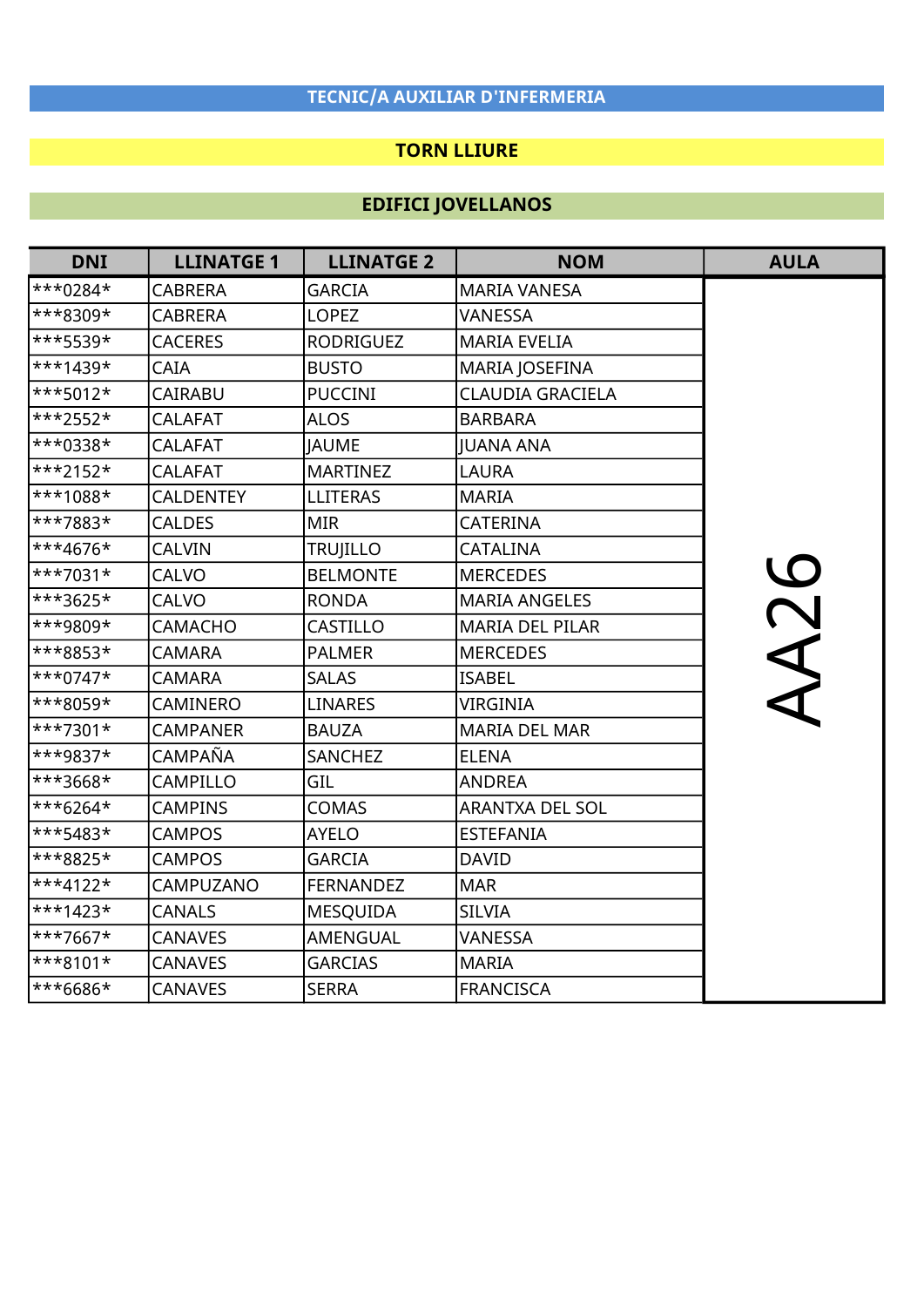### TORN LLIURE

| <b>DNI</b>              | <b>LLINATGE 1</b>  | <b>LLINATGE 2</b> | <b>NOM</b>           | <b>AULA</b> |
|-------------------------|--------------------|-------------------|----------------------|-------------|
| $***6046*$              | <b>CANAVES</b>     | <b>SERRA</b>      | ANA Mª               |             |
| ***2285*                | <b>CANDEL</b>      | PALOU             | <b>SANTIAGO</b>      |             |
| ***9186*                | CANDEL             | VANRELL           | CATALINA MARIA       |             |
| $***1298*$              | CANDON             | <b>SANCHEZ</b>    | <b>ROCIO</b>         |             |
| ***3986*                | <b>CANET</b>       | <b>SUÑER</b>      | <b>MICAELA MARIA</b> |             |
| $***5234*$              | CANO               | <b>ALVAREZ</b>    | <b>ENCARNACION</b>   |             |
| ***3967*                | CANO               | <b>NAVARRO</b>    | <b>MIREIA</b>        |             |
| ***0903*                | CANO               | <b>NICOLAU</b>    | <b>ADRIAN</b>        |             |
| ***6666*                | CANO               | <b>PEREZ</b>      | <b>NATALIA</b>       |             |
| $***6437*$              | CANO               | VALENCIA          | <b>SORAYA</b>        |             |
| $***2113*$              | <b>CANOVAS</b>     | <b>AGUILA</b>     | <b>ANA LIA</b>       |             |
| ***4859*                | <b>CANOVAS</b>     | <b>PONT</b>       | <b>MARIA ISABEL</b>  |             |
| ***0858*                | <b>CANOVAS</b>     | SOTOS             | <b>ELISA</b>         |             |
| $***5410*$              | <b>CANTALEJO</b>   | CARVAJAL          | <b>IVAN</b>          |             |
| ***7892*                | <b>CANTALLOPS</b>  | <b>ALOY</b>       | <b>CATALINA</b>      | TCAA        |
| ***7891*                | <b>CANTALLOPS</b>  | <b>ALOY</b>       | <b>JERONIA</b>       |             |
| ***8884*                | <b>CANTALLOPS</b>  | <b>CANTALLOPS</b> | <b>JOANA MARIA</b>   |             |
| ***4807*                | <b>CANTALLOPS</b>  | <b>CRESPI</b>     | <b>PAULA</b>         |             |
| ***2238*                | <b>CANTARELLAS</b> | <b>ALCALA</b>     | MARIBEL              |             |
| ***8030*                | <b>CANTO</b>       | <b>CANET</b>      | <b>MARGALIDA</b>     |             |
| ***1679*                | CAÑAS              | <b>OLIVER</b>     | SANTIAGO             |             |
| ***0848*                | <b>CAÑELLAS</b>    | <b>ARTIGUES</b>   | <b>MARIA TERESA</b>  |             |
| $***9041*$              | CAÑELLAS           | <b>ARTIGUES</b>   | <b>LAURA</b>         |             |
| $***8130*$              | CAÑELLAS           | <b>BOSCH</b>      | <b>AINA</b>          |             |
| $***4114*$              | <b>CAÑELLAS</b>    | COLOM             | <b>MARIA</b>         |             |
| ***2221*                | CAÑELLAS           | <b>GARCIA</b>     | <b>PRISCILA</b>      |             |
| ***4982*                | CAÑELLAS           | <b>LINARES</b>    | <b>MARIA ANGELES</b> |             |
| $\star\star\star$ 1401* | CAÑELLAS           | <b>MARTINEZ</b>   | <b>FRANCISCA</b>     |             |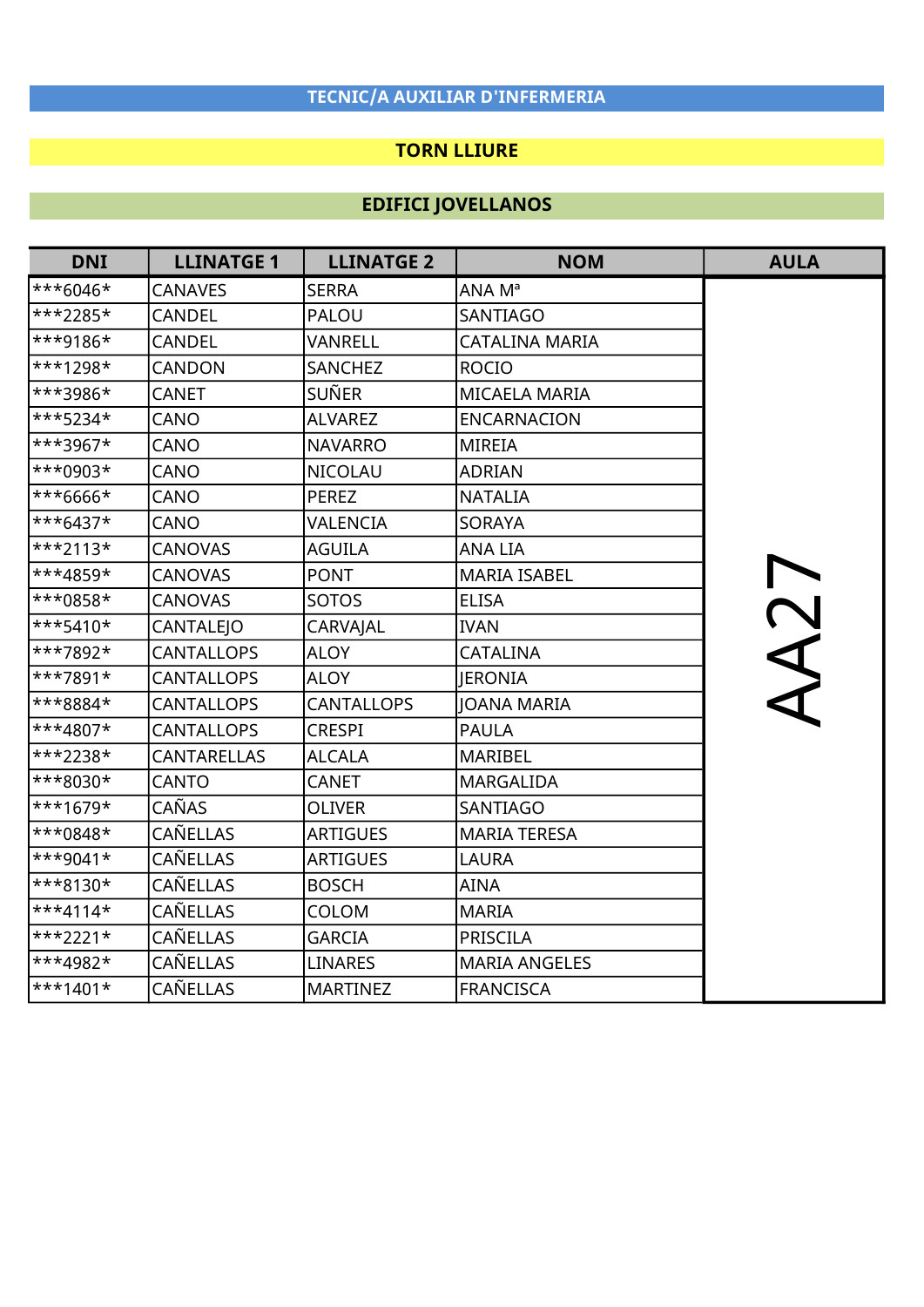### TORN LLIURE

| <b>DNI</b> | <b>LLINATGE 1</b> | <b>LLINATGE 2</b> | <b>NOM</b>              | <b>AULA</b> |
|------------|-------------------|-------------------|-------------------------|-------------|
| $***1017*$ | <b>CAÑELLAS</b>   | <b>MIR</b>        | <b>SALVADOR</b>         |             |
| ***8342*   | CAÑELLAS          | <b>PULIDO</b>     | <b>NOEMI</b>            |             |
| ***6483*   | CAÑELLAS          | <b>REDONDO</b>    | <b>MARIA MONTSERRAT</b> |             |
| ***2002*   | <b>CAÑETE</b>     | <b>RAMALLO</b>    | <b>JONATAN</b>          |             |
| ***7958*   | <b>CAPARAS</b>    | <b>MORENO</b>     | YASHMINA ERICA          |             |
| ***8198*   | <b>CAPILLA</b>    | <b>NAVARRO</b>    | <b>ZAIRA</b>            |             |
| ***0848*   | <b>CAPLLONCH</b>  | <b>GONZALEZ</b>   | <b>ANA</b>              |             |
| ***1929*   | <b>CAPO</b>       | <b>FEMENIA</b>    | <b>MARGARITA</b>        |             |
| ***8910*   | <b>CAPO</b>       | <b>MATEU</b>      | <b>MARIA CRISTINA</b>   |             |
| ***9650*   | CAPO              | ORTIZ             | <b>ANAÏS</b>            |             |
| ***3817*   | <b>CAPO</b>       | <b>SALAMANCA</b>  | <b>ANTONIA</b>          |             |
| ***8823*   | CAPO              | <b>SERRANO</b>    | <b>FRANCISCA SOFIA</b>  |             |
| ***8880*   | CAPO              | VALLESPIR         | <b>FRANCESCA</b>        |             |
| ***2178*   | <b>CARACUEL</b>   | <b>LOPERA</b>     | <b>OLGA</b>             | BO1         |
| ***6694*   | <b>CARBONELL</b>  | <b>OLIVER</b>     | <b>MARIA ANTONIA</b>    |             |
| ***9968*   | CARBONELL         | <b>SANTACANA</b>  | <b>MARGARITA</b>        |             |
| ***3982*   | <b>CARBONELL</b>  | VANRELL           | <b>ANTONIA</b>          |             |
| ***9849*   | <b>CARCELES</b>   | GIL               | MARIA JOSE              |             |
| ***6248*   | <b>CARCELES</b>   | <b>IGLESIAS</b>   | <b>MARTA</b>            |             |
| ***3055*   | <b>CARDELL</b>    | <b>FLUXA</b>      | <b>CATALINA</b>         |             |
| ***9648*   | <b>CARDELL</b>    | <b>MAYORAL</b>    | <b>JUAN</b>             |             |
| ***5469*   | <b>CARDONA</b>    | <b>NEIRA</b>      | <b>MARGARITA</b>        |             |
| ***6064*   | <b>CARDONA</b>    | <b>VIDAL</b>      | <b>OLGA</b>             |             |
| ***0583*   | <b>CARDOSO</b>    | <b>MARIN</b>      | <b>PATRICIA</b>         |             |
| ***4136*   | <b>CARMONA</b>    | <b>HEREDIA</b>    | <b>CRISTINA</b>         |             |
| ***5409*   | <b>CARMONA</b>    | <b>HEREDIA</b>    | <b>LAURA</b>            |             |
| ***8582*   | <b>CARMONA</b>    | <b>URBANO</b>     | <b>AINHOA</b>           |             |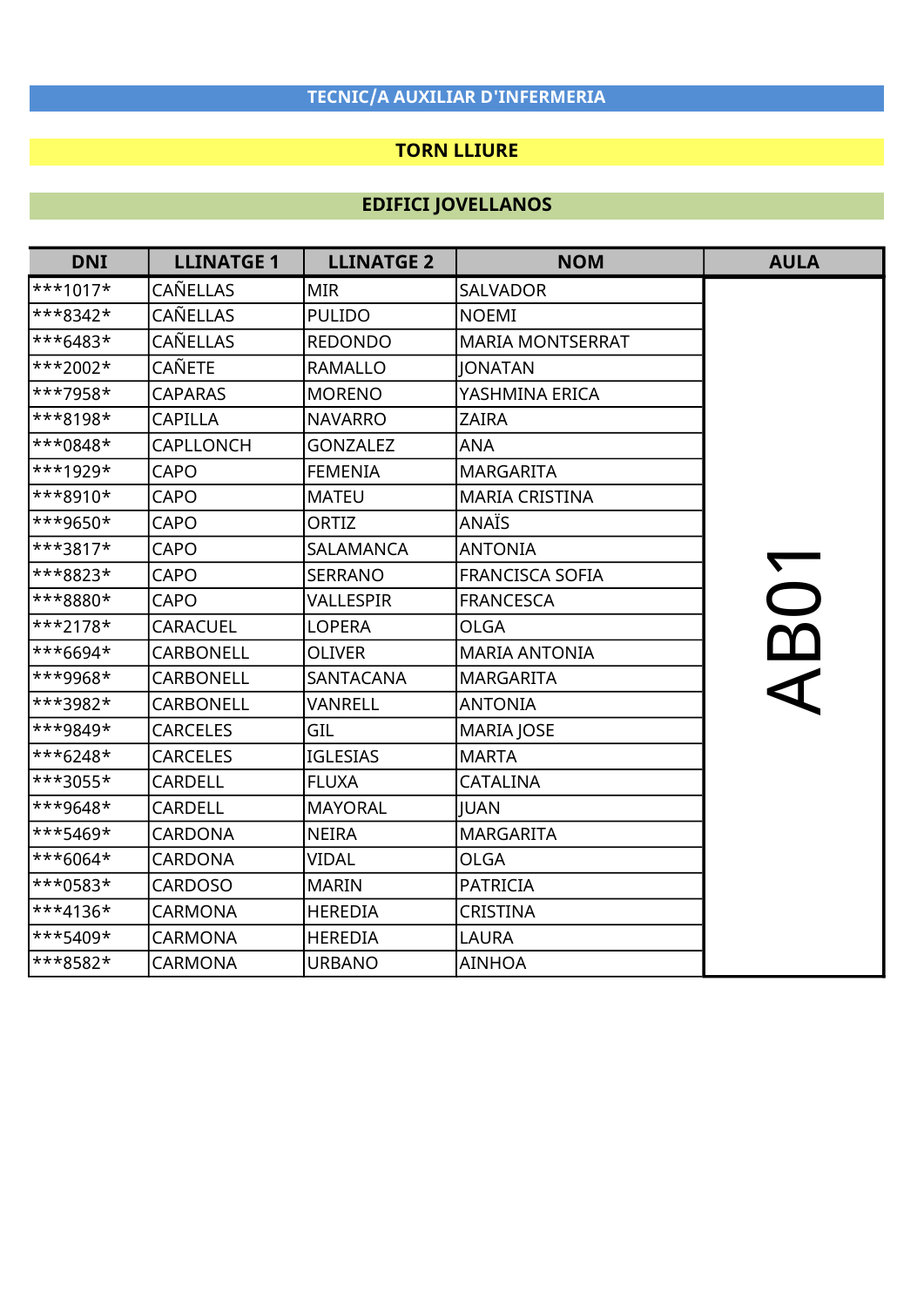### TORN LLIURE

| <b>DNI</b>                 | <b>LLINATGE 1</b> | <b>LLINATGE 2</b> | <b>NOM</b>              | <b>AULA</b> |
|----------------------------|-------------------|-------------------|-------------------------|-------------|
| $***6973*$                 | <b>CARNERO</b>    | <b>MARQUINA</b>   | MARIA DEL PILAR         |             |
| $**2647*$                  | <b>CARRASCO</b>   | <b>CANOVAS</b>    | <b>NOEMI</b>            |             |
| ***3599*                   | CARRASCOSA        | <b>MINGUEZ</b>    | <b>NOELIA</b>           |             |
| ***0457*                   | <b>CARRERA</b>    | <b>SANCHEZ</b>    | <b>ANTONIA</b>          |             |
| ***0907*                   | <b>CARRETERO</b>  |                   | MARCELA ALEJANDRA       |             |
| $**5925*$                  | <b>CARRION</b>    | <b>MONRABAL</b>   | <b>LUCIA</b>            |             |
| ***0963*                   | <b>CARRIZALES</b> | <b>DAVILA</b>     | ARANZAZU                |             |
| ***0138*                   | <b>CARSTIAN</b>   |                   | <b>IRINA ELENA</b>      |             |
| $**1352*$                  | <b>CARTES</b>     | <b>FABREGAS</b>   | <b>SILVIA</b>           |             |
| $***7417*$                 | CARVAJAL          | <b>GARCIA</b>     | <b>MARIA NIEVES</b>     |             |
| $**7418*$                  | CARVAJAL          | <b>GARCIA</b>     | <b>ESTEBAN</b>          |             |
| $**2910*$                  | <b>CASADO</b>     | <b>CANTALLOPS</b> | <b>MARIA DEL MAR</b>    |             |
| ***7813*                   | <b>CASADO</b>     | <b>ROBLES</b>     | <b>MARIA DEL CARMEN</b> |             |
| $***7118*$                 | <b>CASAS</b>      | <b>ROUBICHOU</b>  | <b>MARINA</b>           |             |
| ***9263*                   | <b>CASELLAS</b>   | <b>SASTRE</b>     | CATALINA                | <b>BO2</b>  |
| ***1539*                   | <b>CASELLAS</b>   | <b>SASTRE</b>     | <b>ANTONIA</b>          |             |
| ***2038*                   | <b>CASERO</b>     | <b>CORCOLES</b>   | <b>CARMEN MARIA</b>     |             |
| $**5019*$                  | CASTAÑER          | <b>NAVARRO</b>    | <b>MARIA VICTORIA</b>   |             |
| ***5632*                   | CASTAÑO           | <b>CANOVES</b>    | <b>MARIA JESUS</b>      |             |
| ***8918*                   | CASTAÑO           | <b>FLORIT</b>     | MARIA DE LAS MERCEDES   |             |
| ***9937*                   | <b>CASTEDO</b>    | <b>RAMON</b>      | <b>ANDREA</b>           |             |
| ***6650*                   | <b>CASTELO</b>    | SARDINERO         | <b>CYNTIA PILAR</b>     |             |
| ***3590*                   | CASTILLO          | <b>BOSCH</b>      | <b>MARIA VERONICA</b>   |             |
| ***7886*                   | <b>CASTOR</b>     | <b>DURAN</b>      | <b>MARIA CRISTINA</b>   |             |
| ***0786*                   | CASTREJON         | IBAÑEZ            | <b>PATRICIA</b>         |             |
| ***1534*                   | <b>CASTRILLO</b>  | <b>CALVO</b>      | <b>LARA</b>             |             |
| ***8931*                   | CASTRO            | <b>BLANCO</b>     | <b>MARIA JOSE</b>       |             |
| ***4049*                   | <b>CASTRO</b>     | <b>GALLEGO</b>    | <b>ESTER MARIA</b>      |             |
| $***6110*$                 | <b>CASTRO</b>     | <b>POZOS</b>      | <b>MARIA CONCEPCION</b> |             |
| $\star\star\star7745\star$ | <b>CASTRO</b>     | <b>RABANAL</b>    | <b>ANABELA</b>          |             |
| $***6515*$                 | <b>CASTRO</b>     | <b>RUIZ</b>       | <b>MARIA DEL MAR</b>    |             |
| $\ast\ast\ast$ 7593*       | <b>CASTRO</b>     | SANCHEZ           | <b>TANIA</b>            |             |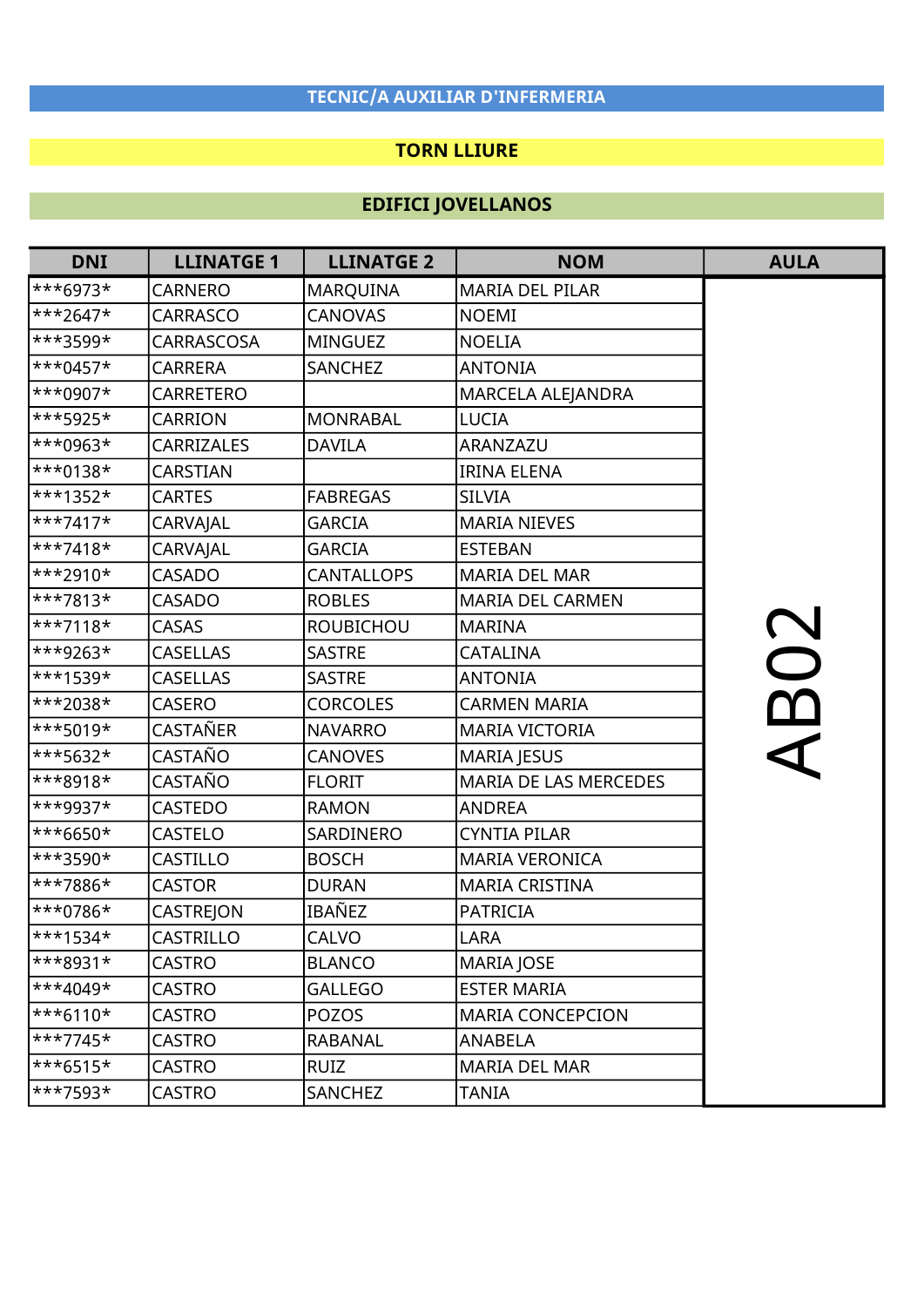### TORN LLIURE

| <b>DNI</b>         | <b>LLINATGE 1</b> | <b>LLINATGE 2</b> | <b>NOM</b>               | <b>AULA</b>               |
|--------------------|-------------------|-------------------|--------------------------|---------------------------|
| $**9468*$          | <b>CASTRO</b>     | <b>SERRA</b>      | <b>MARIA DOLORES</b>     |                           |
| $\ast\ast$ + 0357* | <b>CATALA</b>     | <b>MAYOL</b>      | <b>MONSERRAT</b>         |                           |
| ***5739*           | <b>CATALA</b>     | <b>PARRON</b>     | <b>MARIA SOLEDAD</b>     |                           |
| ***3584*           | <b>CATALAN</b>    | <b>ADROVER</b>    | <b>MARGALIDA</b>         |                           |
| ***3577*           | <b>CATCHOT</b>    | <b>FUXA</b>       | <b>BEATRIZ</b>           |                           |
| ***9228*           | <b>CATUCHE</b>    | LONDOÑO           | <b>MARYERI KATHERINE</b> |                           |
| ***1267*           | <b>CAUBARRERE</b> | PEDREÑO           | <b>SARA</b>              |                           |
| ***0019*           | <b>CEDRUN</b>     | <b>MARTIN</b>     | <b>MARGARITA</b>         |                           |
| ***0310*           | <b>CEPERO</b>     | <b>RODRIGUEZ</b>  | <b>MERCEDES</b>          | $\bigcap$                 |
| ***3219*           | <b>CERDA</b>      | <b>FERNANDEZ</b>  | <b>JUANA MARIA</b>       |                           |
| ***7289*           | <b>CERDA</b>      | <b>FUSTER</b>     | <b>JAIMITA</b>           | $\boldsymbol{\mathsf{m}}$ |
| ***1847*           | <b>CERDA</b>      | <b>GARCIAS</b>    | <b>MARIA DOLORS</b>      |                           |
| ***4327*           | <b>CERDA</b>      | <b>LLOMPART</b>   | <b>MARIA</b>             |                           |
| ***5788*           | <b>CERDA</b>      | <b>MULET</b>      | <b>MONSERRAT</b>         |                           |
| ***5338*           | <b>CEREZUELA</b>  | <b>CLEMENTE</b>   | <b>MONICA</b>            |                           |
| ***6038*           | <b>CERRO</b>      | <b>GARRIDO</b>    | JULIA                    |                           |
| ***3407*           | <b>CESAR</b>      | <b>MIGUEL</b>     | <b>ESTHER</b>            |                           |
| ***0679*           | <b>CHACON</b>     | <b>MARI</b>       | <b>JOSE MANUEL</b>       |                           |
| ***9082*           | <b>CHACON</b>     | <b>RUEDA</b>      | SOLEDAD                  |                           |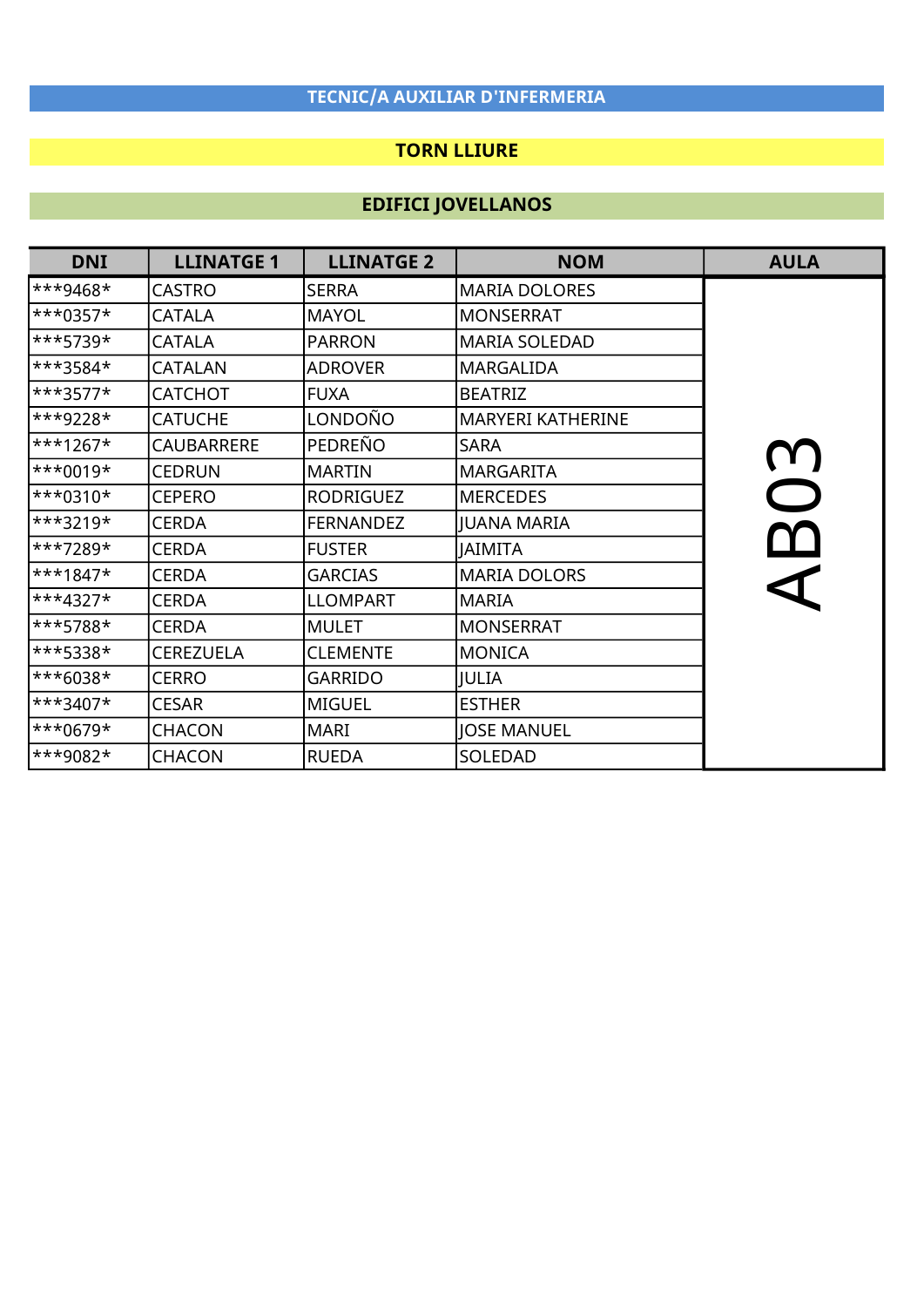### TORN LLIURE

| <b>DNI</b> | <b>LLINATGE 1</b>  | <b>LLINATGE 2</b> | <b>NOM</b>             | <b>AULA</b> |
|------------|--------------------|-------------------|------------------------|-------------|
| $***4442*$ | <b>CHAMCHAM</b>    | <b>EL HROUZ</b>   | <b>INSSAF</b>          |             |
| ***2356*   | <b>CHAVES</b>      | <b>GARCIA</b>     | <b>MARIA ISABEL</b>    |             |
| ***0965*   | <b>CHIGUER</b>     | YAYA              | <b>CHOUHRA</b>         |             |
| $**2450*$  | <b>CHUQUITAYPE</b> | <b>MANRIQUE</b>   | <b>DANNY MARTIN</b>    |             |
| ***1526*   | CIEJKA             |                   | <b>ELZBIETA</b>        |             |
| $***5974*$ | <b>CIFRE</b>       | <b>ROIG</b>       | <b>MARTA ROSER</b>     |             |
| ***9070*   | <b>CIFRE</b>       | <b>TORRES</b>     | <b>MARIA DEL PILAR</b> |             |
| $**2301*$  | <b>CIFRE</b>       | <b>VERDERA</b>    | <b>MARIA VICTORIA</b>  |             |
| ***8595*   | <b>CIFUENTES</b>   | <b>GOMEZ</b>      | <b>ANTONIA</b>         |             |
| ***4876*   | <b>CIORBA</b>      |                   | ALEXANDRA ROXANA       |             |
| $**4063*$  | <b>CIRER</b>       | <b>CIRER</b>      | <b>FRANCISCA MARIA</b> |             |
| ***7896*   | <b>CIRER</b>       | PUJOL             | <b>FELIPE</b>          |             |
| ***9434*   | <b>CIRER</b>       | <b>URIBE</b>      | <b>ASUNCION</b>        |             |
| $**1362*$  | <b>CIRIA</b>       | <b>MAIMO</b>      | <b>FRANCINA</b>        | <b>RO4</b>  |
| ***8615*   | <b>CIUDAD</b>      | <b>LORO</b>       | <b>MAXIMA</b>          |             |
| ***4831*   | <b>CLADERA</b>     | <b>FONT</b>       | <b>MARIA DEL MAR</b>   |             |
| $**7547*$  | <b>CLADERA</b>     | <b>SOLER</b>      | <b>JOANA MARIA</b>     |             |
| ***4954*   | <b>CLAR</b>        | <b>MULET</b>      | <b>ANTONIA</b>         |             |
| ***3759*   | <b>CLEMENTE</b>    | <b>GAMBAO</b>     | <b>MARIA TERESA</b>    |             |
| ***9428*   | <b>COBIAN</b>      | <b>DELGADO</b>    | <b>ANTONIO</b>         |             |
| ***1704*   | COBO               | <b>DOMENGE</b>    | <b>JOANA MARIA</b>     |             |
| ***2527*   | COBO               | <b>ESPESO</b>     | <b>EVA</b>             |             |
| $**2223*$  | COBO               | <b>RAMIREZ</b>    | <b>SILVIA</b>          |             |
| ***7819*   | <b>COBOS</b>       | <b>DORADO</b>     | <b>MARIA JOSE</b>      |             |
| ***1831*   | <b>CODINA</b>      | <b>SOLER</b>      | <b>MANUEL</b>          |             |
| $**7044*$  | <b>COLI</b>        | <b>ANDREU</b>     | <b>MARIA DEL MAR</b>   |             |
| ***4495*   | <b>COLL</b>        | <b>COLL</b>       | CATALINA VICTORIA      |             |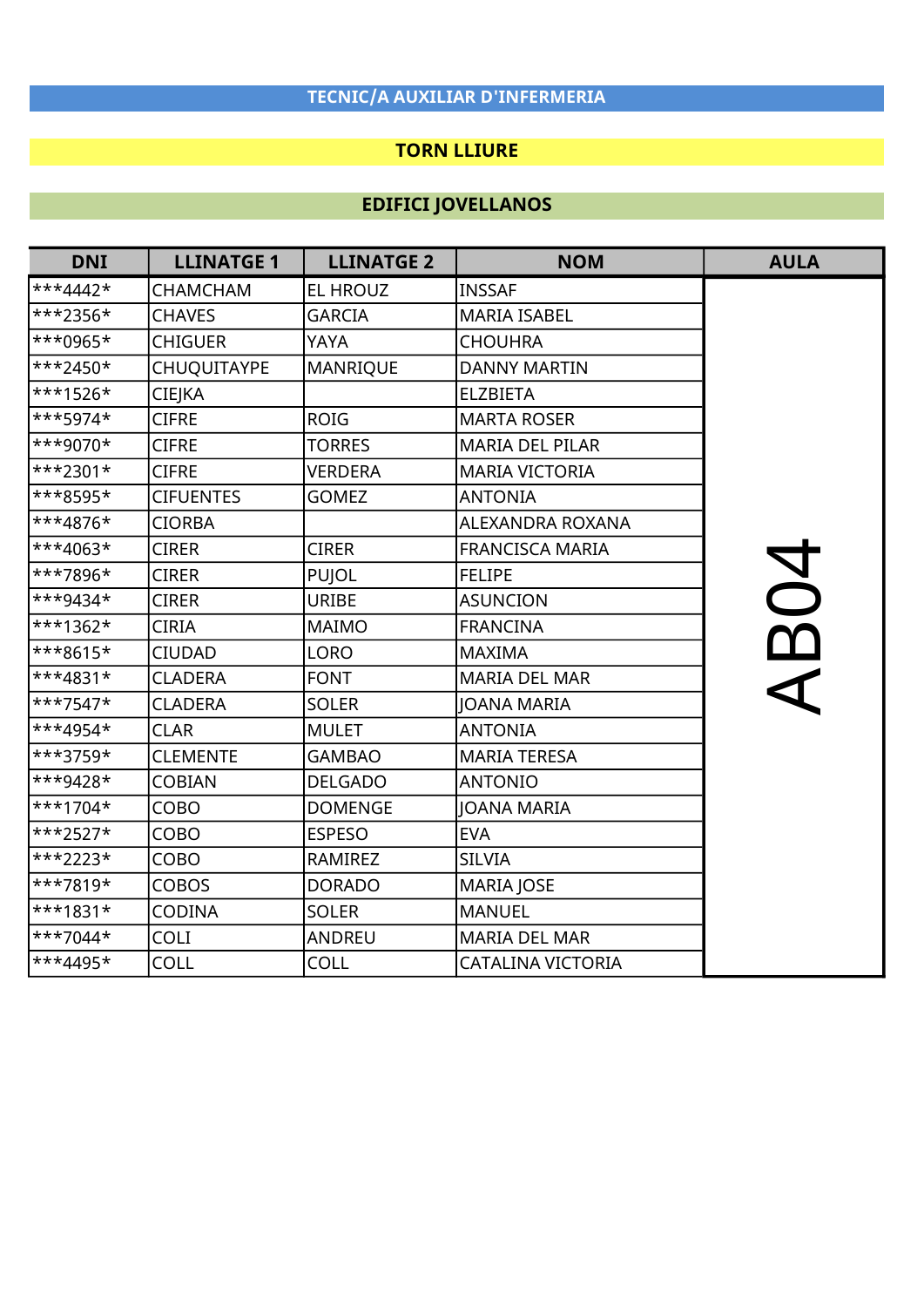### TORN LLIURE

| <b>DNI</b>              | <b>LLINATGE 1</b> | <b>LLINATGE 2</b> | <b>NOM</b>             | <b>AULA</b> |
|-------------------------|-------------------|-------------------|------------------------|-------------|
| $**4174*$               | COLL              | <b>GARCIAS</b>    | <b>FRANCISCA MARIA</b> |             |
| $**1166*$               | COLL              | <b>HIDALGO</b>    | <b>MARIA ANTONIA</b>   |             |
| $***1775*$              | COLL              | <b>MASCARO</b>    | <b>CATALINA</b>        |             |
| ***8938*                | <b>COLL</b>       | <b>MOREY</b>      | <b>ANTONIA</b>         |             |
| ***8708*                | <b>COLL</b>       | <b>PONS</b>       | <b>MARGARITA</b>       |             |
| $***1315*$              | <b>COLL</b>       | <b>ROSA</b>       | <b>CATALINA</b>        |             |
| ***5904*                | <b>COLL</b>       | <b>SARRIO</b>     | <b>MARIA</b>           |             |
| $***3435*$              | COLLADO           | <b>THOMASSET</b>  | <b>PAULA MARIA</b>     |             |
| $**0862*$               | <b>COLOM</b>      | <b>CUART</b>      | <b>ELENA MARIA</b>     |             |
| ***4763*                | COLOM             | <b>GOMEZ</b>      | <b>MONICA</b>          |             |
| $**6027*$               | <b>COLOM</b>      | <b>HERMIDA</b>    | <b>BEATRIZ</b>         | <u>LN</u>   |
| ***9328*                | <b>COLOMAR</b>    | <b>MARI</b>       | <b>MARI CARMEN</b>     | $\bigcirc$  |
| $\ast\ast\ast 4611\ast$ | <b>COLOMAR</b>    | <b>TORA</b>       | <b>ESTER</b>           |             |
| ***9231*                | COLOMINA          | <b>OBRADOR</b>    | <b>MARIA ANTONIA</b>   |             |
| ***6808*                | <b>COMAS</b>      | <b>FRONTERA</b>   | <b>MARGARITA</b>       |             |
| $***0743*$              | <b>COMAS</b>      | <b>JURADO</b>     | <b>MARIA DEL PILAR</b> |             |
| $**0638*$               | <b>COMAS</b>      | <b>RIUTORD</b>    | <b>CATALINA</b>        |             |
| $**7546*$               | <b>COMAS</b>      | <b>SERRA</b>      | <b>JUANA MARIA</b>     |             |
| $***8955*$              | <b>COMAS</b>      | VALLESPIR         | <b>MARIA MAGDALENA</b> |             |
| $***3237*$              | COMINO            | <b>ARROYO</b>     | <b>MARIA ISABEL</b>    |             |
| ***4499*                | COMINO            | <b>TERRASA</b>    | <b>BEGOÑA</b>          |             |
| $***5278*$              | <b>CONDREA</b>    |                   | <b>DOINA GEANINA</b>   |             |
| $***0491*$              | <b>CONTRERAS</b>  | <b>GONZALEZ</b>   | <b>GONZALO</b>         |             |
| $**9522*$               | <b>CONTRERAS</b>  | <b>IIMENEZ</b>    | <b>PATRICIA</b>        |             |
| ***2542*                | COPADO            | IBAÑEZ            | <b>RUBEN</b>           |             |
| ***5399*                | CORBERA           | <b>BOIX</b>       | <b>AMPARO</b>          |             |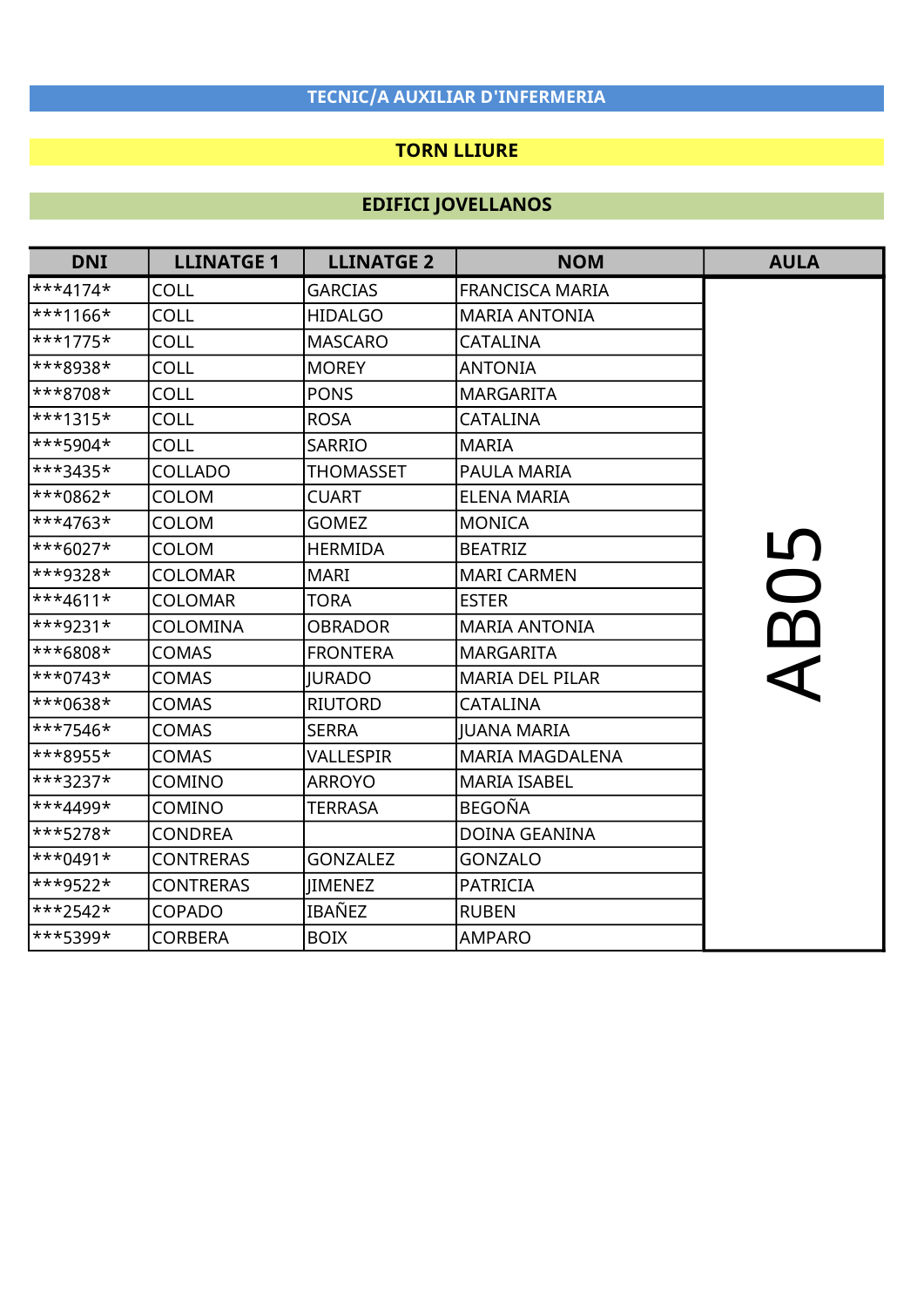### TORN LLIURE

| <b>DNI</b> | <b>LLINATGE 1</b> | <b>LLINATGE 2</b> | <b>NOM</b>                  | <b>AULA</b> |
|------------|-------------------|-------------------|-----------------------------|-------------|
| $**1910*$  | <b>CORCOLES</b>   | <b>CRESPI</b>     | <b>SARA</b>                 |             |
| ***9145*   | <b>CORDOVA</b>    | <b>SALAZAR</b>    | CESAR JOAQUIN               |             |
| ***6587*   | <b>CORNEJO</b>    | <b>COELLO</b>     | <b>ADRIAN ALEXANDER</b>     |             |
| ***5710*   | CORNEJO           | <b>GONZALEZ</b>   | <b>DAVID</b>                |             |
| ***6598*   | <b>CORRALIZA</b>  | CANO              | <b>CAROLINA</b>             |             |
| ***4233*   | <b>CORREA</b>     | <b>PARETS</b>     | <b>JAUME</b>                |             |
| ***4866*   | <b>CORTES</b>     | <b>CALDENTEY</b>  | <b>FRANCISCO JAVIER</b>     |             |
| ***6106*   | <b>CORTES</b>     | <b>FONTANET</b>   | <b>MARGARITA</b>            |             |
| ***2464*   | <b>CORTES</b>     | <b>MESTRE</b>     | <b>MARTA</b>                |             |
| ***1873*   | <b>CORTES</b>     | PALENZUELA        | <b>MONICA</b>               |             |
| ***4141*   | <b>COSTA</b>      | <b>PETIT</b>      | <b>GEMMA</b>                |             |
| ***3113*   | <b>COTA</b>       | <b>RIERA</b>      | CRISTAL                     |             |
| ***9508*   | COVAS             | <b>HURTADO</b>    | Mª TERESA                   | 06          |
| ***0907*   | <b>COY</b>        | <b>SCHOOF</b>     | SILVIA GRACIELA             |             |
| ***6078*   | <b>COZAR</b>      | ARMIJO            | <b>MARGARITA</b>            |             |
| ***4365*   | <b>CREHUET</b>    | <b>COMAS</b>      | <b>PATRICIA</b>             |             |
| ***6572*   | <b>CRESPI</b>     | <b>GIMENEZ</b>    | <b>MARIA MERCEDES</b>       |             |
| ***6625*   | <b>CRESPI</b>     | <b>JAUME</b>      | <b>JOANA MARIA</b>          |             |
| ***3895*   | <b>CRESPI</b>     | <b>ROIG</b>       | <b>MARINA</b>               |             |
| ***0442*   | <b>CRESPI</b>     | <b>TERRASA</b>    | <b>MARIA DE LOS DOLORES</b> |             |
| ***2564*   | <b>CRESPO</b>     | <b>CASTILLO</b>   | <b>MARINA</b>               |             |
| ***7763*   | <b>CREUS</b>      | <b>SUREDA</b>     | <b>CATALINA</b>             |             |
| ***9320*   | <b>CRUZ</b>       | <b>GUTIERREZ</b>  | <b>MARIA DEL MAR</b>        |             |
| ***8846*   | <b>CRUZ</b>       | <b>MARTINEZ</b>   | <b>JOSEFA</b>               |             |
| ***1472*   | <b>CRUZ</b>       | SANCHEZ           | <b>DARCY FERNANDO</b>       |             |
| ***9529*   | <b>CUADRADO</b>   | <b>RODRIGUEZ</b>  | <b>ISABEL</b>               |             |
| ***1282*   | <b>CUARESMA</b>   | <b>ALVAREZ</b>    | <b>LORENA</b>               |             |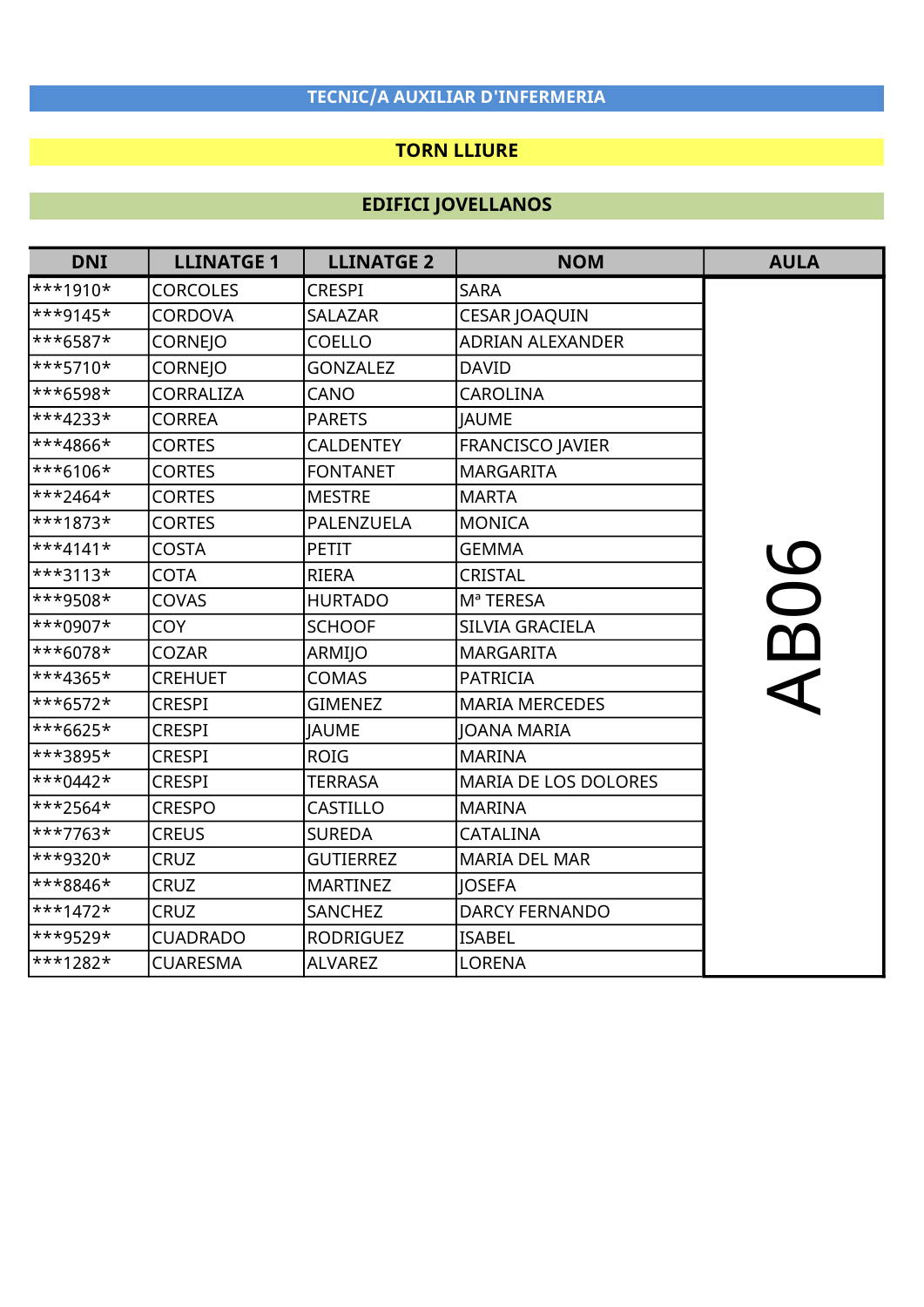### TORN LLIURE

| <b>DNI</b> | <b>LLINATGE 1</b>    | <b>LLINATGE 2</b> | <b>NOM</b>            | <b>AULA</b> |
|------------|----------------------|-------------------|-----------------------|-------------|
| $***0854*$ | <b>CUENDA</b>        | <b>CARRETERO</b>  | <b>ISABEL</b>         |             |
| ***3003*   | <b>CUESTA</b>        | <b>FERNANDEZ</b>  | <b>MARINA</b>         |             |
| ***1715*   | <b>CUEVA</b>         | <b>RUIZ</b>       | <b>RAMONA</b>         |             |
| $***6941*$ | <b>CULLA</b>         | <b>TORRENS</b>    | <b>ELISA MERCEDES</b> |             |
| ***3798*   | <b>CUPIDO</b>        | <b>OSUNA</b>      | <b>TAMARA</b>         |             |
| ***7097*   | <b>DA COSTA</b>      | <b>TRINDADE</b>   | <b>NADIA</b>          |             |
| $**9153*$  | <b>DADIN</b>         | <b>RODRIGUEZ</b>  | <b>ELENA</b>          |             |
| ***3598*   | <b>DALMAU</b>        | <b>GARAU</b>      | <b>JUANA</b>          |             |
| $***2019*$ | <b>DARDER</b>        | <b>BARCELO</b>    | <b>ISABEL</b>         |             |
| $**3615*$  | <b>DAVILA</b>        | <b>MIR</b>        | <b>MARC</b>           |             |
| ***3945*   | <b>DAVILA</b>        | <b>PLIEGO</b>     | <b>MARIA DOLORES</b>  |             |
| $**7611*$  | <b>DE ARRIBA</b>     | <b>SANCHEZ</b>    | <b>MARIA DEL MAR</b>  |             |
| $**0816*$  | DE DIOS              | <b>ESTADES</b>    | <b>RAFAEL</b>         |             |
| ***9970*   | DE LA ROSA           | <b>FERNANDEZ</b>  | <b>JOSE MIGUEL</b>    | <b>B07</b>  |
| ***6228*   | DE LA ROSA           | <b>GONZALEZ</b>   | MARIA JOSE            |             |
| $**9660*$  | DE LA VARGA          | <b>RODRIGUEZ</b>  | <b>EUTIMIA</b>        |             |
| $***7864*$ | DE LUIS              | <b>FERRER</b>     | <b>MARIA ANGELA</b>   |             |
| ***4623*   | DE LUIS              | <b>MARTINEZ</b>   | <b>BEGOÑA</b>         |             |
| ***4914*   | <b>DE MORELL</b>     | <b>SCHOMAKER</b>  | <b>REBECA MARIA</b>   |             |
| $***8840*$ | <b>DE PRADA</b>      | <b>HERRERA</b>    | <b>CATALINA ANA</b>   |             |
| ***3018*   | DE PRADO             | <b>ORDAS</b>      | <b>MARIA</b>          |             |
| ***6846*   | DE SAN SEGUNDO RAMIS |                   | <b>MARINA</b>         |             |
| ***7894*   | DE SANTIAGO          | <b>LOPEZ</b>      | <b>MARINA</b>         |             |
| $**6034*$  | <b>DEL ALAMO</b>     | VALENCIA          | <b>JUANA</b>          |             |
| ***4859*   | <b>DEL ALAMO</b>     | VALENCIA          | <b>ASCENSION</b>      |             |
| ***9433*   | <b>DEL BARCO</b>     | <b>MARTINEZ</b>   | <b>JOSE MARIA</b>     |             |
| ***1386*   | DEL CID              | <b>MARTIN</b>     | <b>RAQUEL</b>         |             |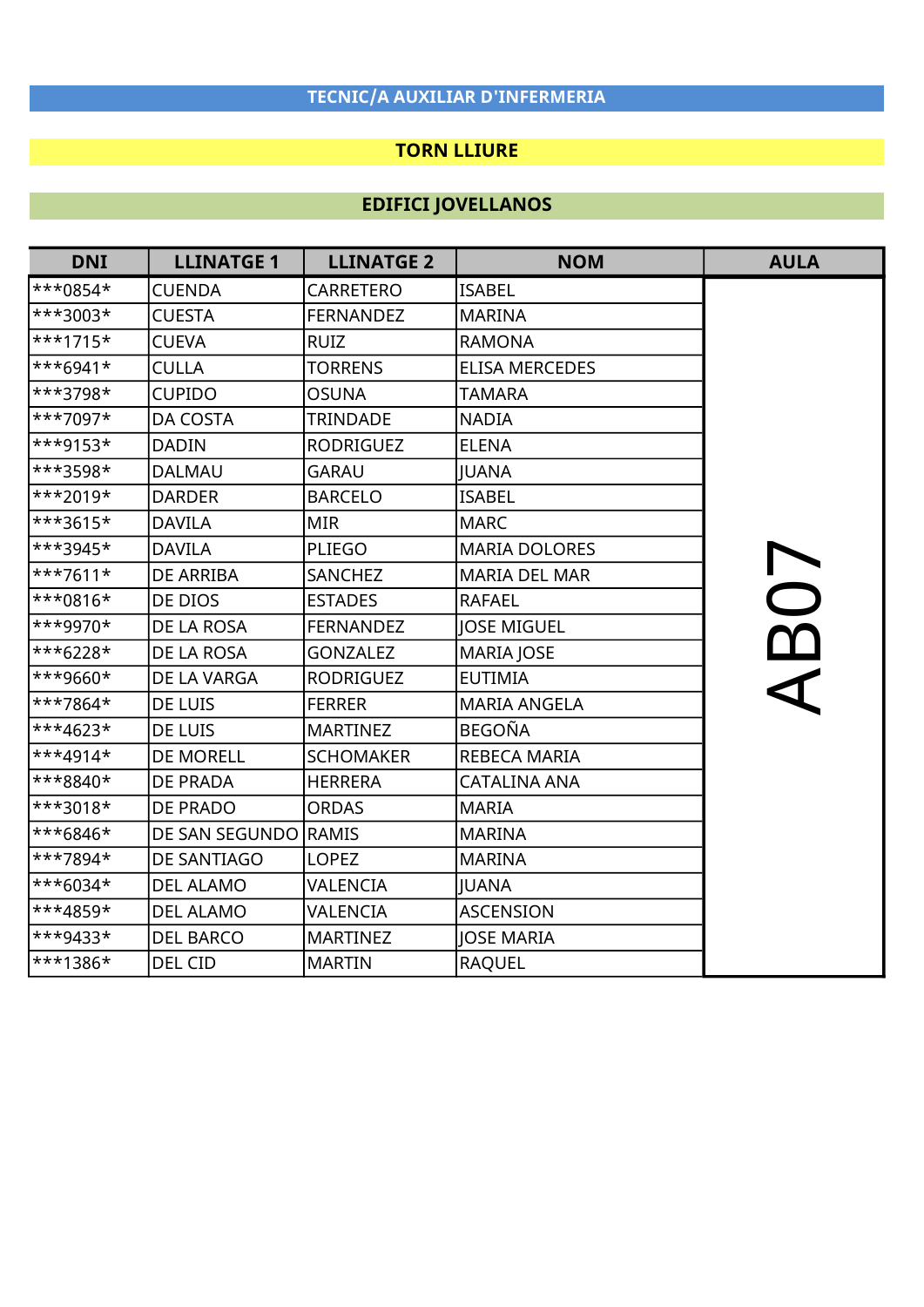### TORN LLIURE

| <b>DNI</b>          | <b>LLINATGE 1</b> | <b>LLINATGE 2</b> | <b>NOM</b>           | <b>AULA</b> |
|---------------------|-------------------|-------------------|----------------------|-------------|
| $**1266*$           | <b>DEL MORAL</b>  | <b>GARCIA</b>     | <b>JUANA MARIA</b>   |             |
| ***0634*            | DEL OLMO          | <b>VELASCO</b>    | SHEILA               |             |
| ***2766*            | <b>DEL PRADO</b>  | <b>SIMON</b>      | <b>PATRICIA</b>      |             |
| ***8634*            | <b>DEL VALLE</b>  | <b>OLIVA</b>      | <b>MARIA</b>         |             |
| ***4200*            | <b>DELGADO</b>    | <b>JIMENEZ</b>    | <b>ESPERANZA</b>     |             |
| ***0665*            | <b>DELGADO</b>    | SANTIN            | <b>JOSE MARIA</b>    |             |
| ***7317*            | <b>DENGRA</b>     | LOPEZ             | MARIA JESSICA        |             |
| ***1539*            | <b>DEVEZ</b>      | <b>GARCIA</b>     | <b>IRENE</b>         |             |
| $**8993*$           | <b>DEVEZ</b>      | <b>GARCIA</b>     | <b>RAQUEL</b>        | $\infty$    |
| ***1218*            | <b>DEVEZ</b>      | <b>RIPOLL</b>     | <b>AIDA</b>          |             |
| ***4048*            | <b>DEYA</b>       | <b>VISSER</b>     | GRIETJE              |             |
| ***7059*            | <b>DIAMANT</b>    | <b>AVILA</b>      | <b>NATALIA</b>       | $\alpha$    |
| ***5565*            | <b>DIAZ</b>       | <b>CAVA</b>       | <b>MARIA LUZ</b>     |             |
| ***5194*            | <b>DIAZ</b>       | <b>GALLEGO</b>    | <b>LOURDES MARIA</b> |             |
| ***6498*            | <b>DIAZ</b>       | <b>LEIVA</b>      | MARIA DEL PILAR      |             |
| ***3676*            | <b>DIAZ</b>       | <b>LOPEZ</b>      | FRANCISCO JAVIER     |             |
| ***1155*            | <b>DIAZ</b>       | <b>PEREZ</b>      | <b>AINHOA</b>        |             |
| $**4064*$           | <b>DIAZ</b>       | <b>RODRIGUEZ</b>  | <b>MANUELA</b>       |             |
| ***7152*            | <b>DIAZ</b>       | <b>VACHIANO</b>   | <b>CATALINA</b>      |             |
| <sup>***3970*</sup> | <b>DIEGUEZ</b>    | <b>BENNASAR</b>   | <b>MARIA DEL MAR</b> |             |
| ***0080*            | <b>DIEZ</b>       | <b>MOLLA</b>      | <b>ANA MARIA</b>     |             |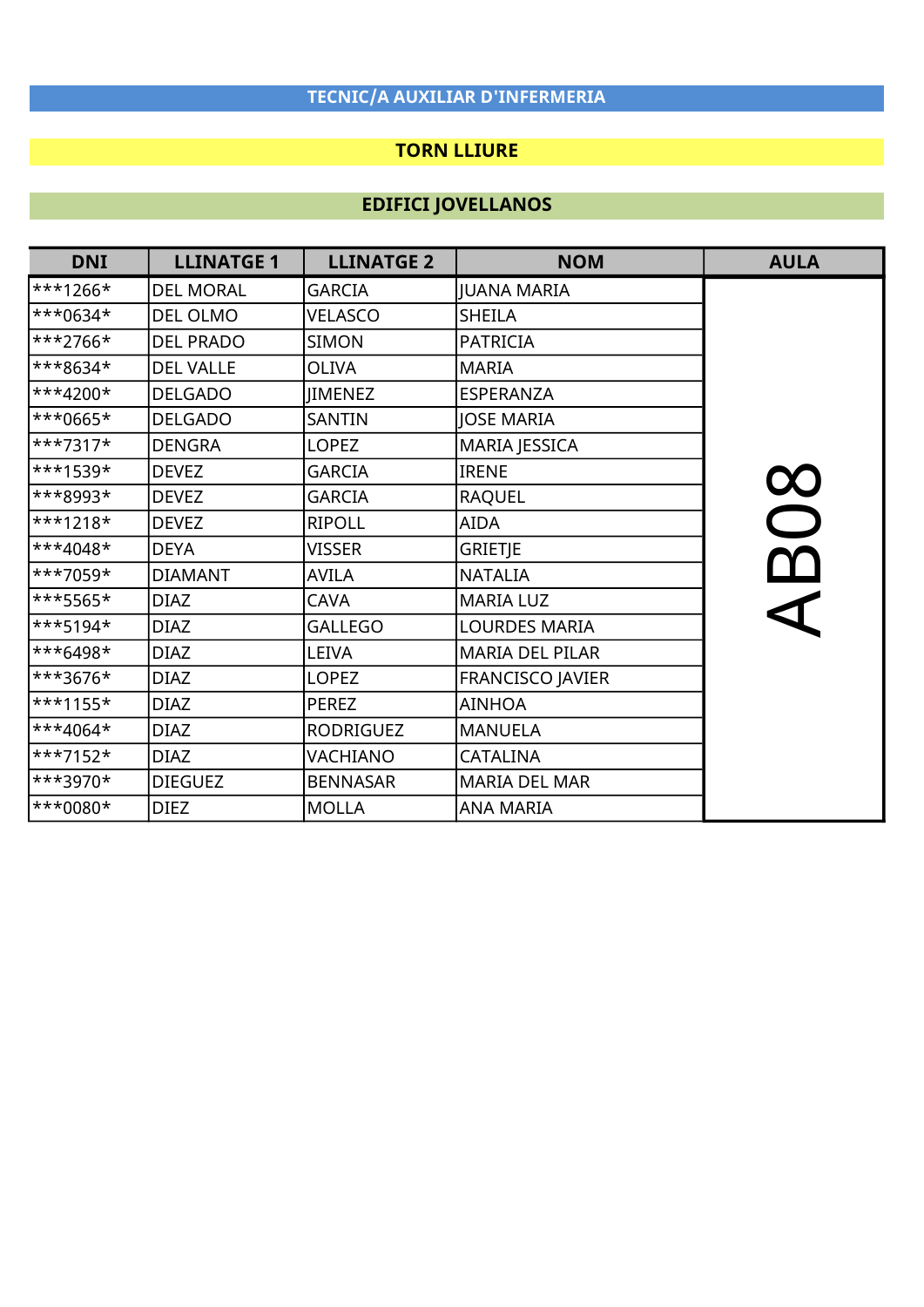### TORN LLIURE

| <b>DNI</b>                 | <b>LLINATGE 1</b> | <b>LLINATGE 2</b> | <b>NOM</b>             | <b>AULA</b>       |
|----------------------------|-------------------|-------------------|------------------------|-------------------|
| $***3291*$                 | <b>DIMITROVA</b>  |                   | DIMITRINA VASILEVA     |                   |
| $**4082*$                  | <b>DIOSA</b>      | <b>CORDOBA</b>    | YULLI YANETH           |                   |
| $\star\star\star9990\star$ | <b>DOCAMPO</b>    | <b>GARCIA</b>     | <b>YENI</b>            |                   |
| $**9406*$                  | <b>DOLS</b>       | <b>RIERA</b>      | <b>MARGARITA MARIA</b> |                   |
| ***7374*                   | <b>DOMENECH</b>   | <b>FRASCO</b>     | PILAR ANDREA           |                   |
| ***3777*                   | <b>DOMENECH</b>   | <b>ROTGER</b>     | <b>MARIA MICAELA</b>   |                   |
| $**1200*$                  | <b>DOMINGO</b>    | <b>GONZALEZ</b>   | <b>ERNESTO</b>         |                   |
| ***4489*                   | <b>DOMINGUEZ</b>  | ARMIJO            | VERONICA               |                   |
| ***0199*                   | <b>DOMINGUEZ</b>  | CALDERON          | <b>ANTONIA</b>         |                   |
| ***0889*                   | <b>DOMINGUEZ</b>  | <b>MORALES</b>    | SEBASTIAN              |                   |
| $***2113*$                 | <b>DOMINGUEZ</b>  | MUÑOZ             | <b>NURIA</b>           |                   |
| ***8806*                   | <b>DOMINGUEZ</b>  | <b>RODRIGUEZ</b>  | <b>SUSANNA</b>         |                   |
| ***5268*                   | <b>DONCHEVA</b>   | <b>SHOYLEVA</b>   | <b>MAYA</b>            |                   |
| ***7469*                   | <b>DORADO</b>     | <b>MARI</b>       | <b>MARIA DEL PILAR</b> | 00                |
| ***9083*                   | <b>DUCOS</b>      | <b>MARQUEZ</b>    | VANESSA                |                   |
| ***3976*                   | <b>DURAN</b>      | <b>ALVAREZ</b>    | <b>CAROLINA</b>        |                   |
| $**7167*$                  | <b>DURAN</b>      | <b>CARMONA</b>    | <b>MINERVA</b>         | $\mathbf{\Omega}$ |
| $**7168*$                  | <b>DURAN</b>      | <b>CARMONA</b>    | <b>IVAN</b>            |                   |
| ***8860*                   | <b>DURAN</b>      | <b>CRESPI</b>     | <b>ANA</b>             |                   |
| ***1844*                   | <b>DURAN</b>      | <b>DURAN</b>      | <b>RAQUEL</b>          |                   |
| $**9047*$                  | <b>DURAN</b>      | <b>MESQUIDA</b>   | SONIA                  |                   |
| ***0971*                   | <b>DURO</b>       | VADELL            | <b>SILVIA</b>          |                   |
| $**4168*$                  | <b>EDO</b>        | ARIÑO             | <b>RAQUEL</b>          |                   |
| ***0500*                   | <b>EGEA</b>       | RAMIREZ           | <b>MARIA ASUNCION</b>  |                   |
| ***7813*                   | <b>EGEA</b>       | <b>SERRANO</b>    | <b>JOSEFA</b>          |                   |
| ***1696*                   | <b>EHIGIATOR</b>  | <b>IJELEKHAI</b>  | <b>OGHOGHO BECKY</b>   |                   |
| $***4974*$                 | EL JAOUHARI       | <b>BENNIS</b>     | <b>DALILA</b>          |                   |
| $***8281*$                 | EL MAKIOUI        | <b>BEN YAGOUB</b> | <b>AZDIN</b>           |                   |
| $**1528*$                  | <b>ELENA</b>      | CABEZA            | <b>TERESA</b>          |                   |
| $***5505*$                 | <b>ENCHEV</b>     | <b>TSONCHEV</b>   | <b>SVETOSLAV</b>       |                   |
| $***2785*$                 | <b>ENGUIX</b>     | CALATAYUD         | RITA CAROLINA          |                   |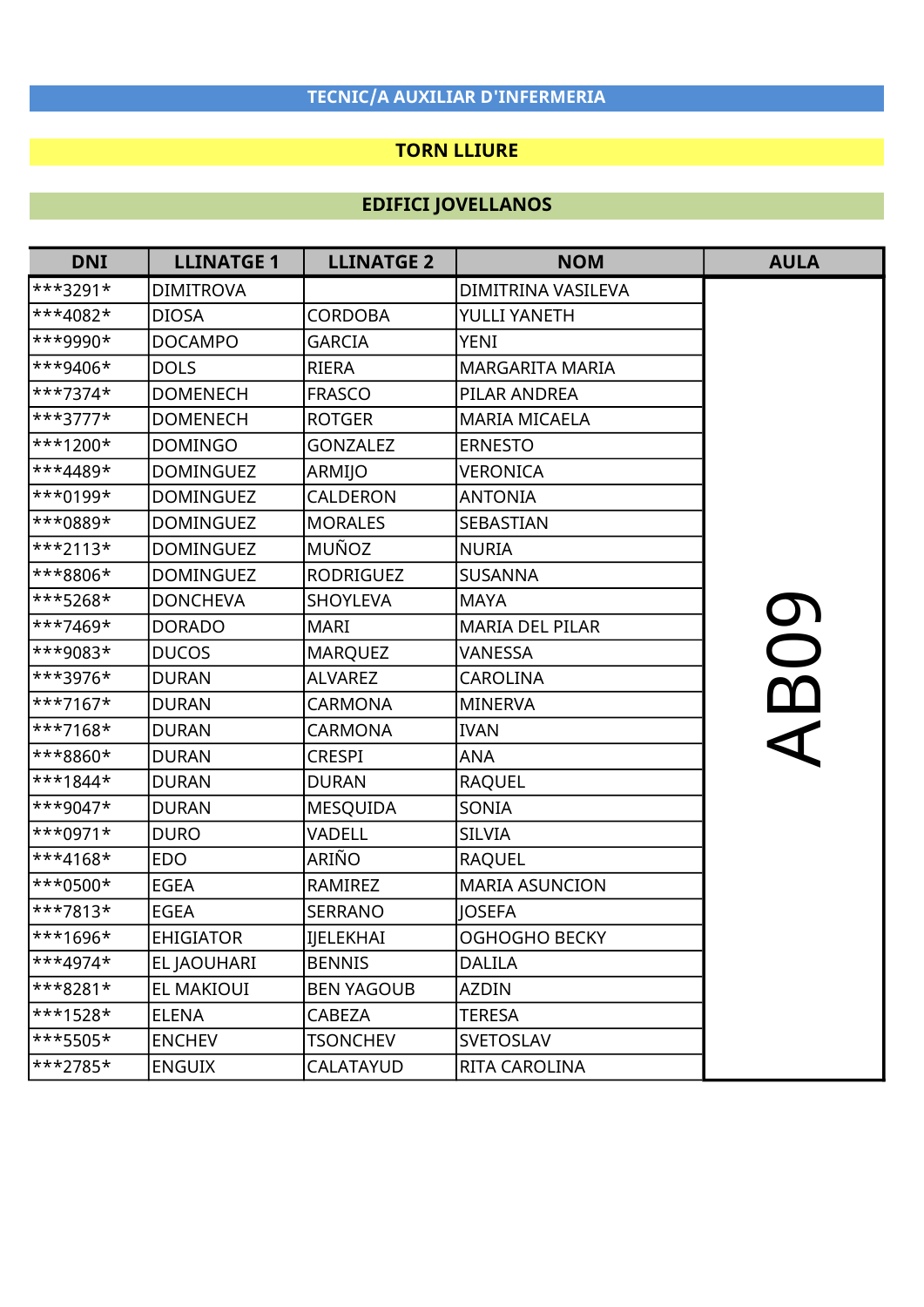### TORN LLIURE

| <b>DNI</b>                 | <b>LLINATGE 1</b> | <b>LLINATGE 2</b>            | <b>NOM</b>              | <b>AULA</b> |
|----------------------------|-------------------|------------------------------|-------------------------|-------------|
| $\ast\ast\ast5160\ast$     | <b>ENNAJI</b>     | RACHIDI                      | <b>SABAH</b>            |             |
| $\star\star\star9102\star$ | <b>ENRIQUE</b>    | RECIO                        | <b>NAYAS MEYLAN</b>     |             |
| $\star\star\star7799\star$ | <b>ENSEÑAT</b>    | BLANCO                       | <b>MARIA</b>            |             |
| $\ast\ast\ast3503\ast$     | <b>ENSEÑAT</b>    | <b>BOSCH</b>                 | <b>MILAGROS</b>         |             |
| $\ast\ast\ast$ 6729*       | ENSEÑAT           | SANCHEZ DE ALCA MARIA BEGOÑA |                         |             |
| $\ast\ast\ast 6643\ast$    | <b>ESCALAS</b>    | <b>NAVARRO</b>               | <b>REBECA</b>           |             |
| $\star\star\star7372\star$ | <b>ESCANDELL</b>  | <b>JUAN</b>                  | <b>CATERINA</b>         |             |
| $\ast\ast$ 4364*           | <b>ESCOBAR</b>    | MUÑOZ                        | SACRAMENTO              |             |
| $\ast\ast$ + 3381 $\star$  | <b>ESCUDERO</b>   | <b>COLL</b>                  | <b>ESTER</b>            |             |
| $\ast\ast$ + 9534 $\star$  | <b>ESCUDERO</b>   | SANCHEZ                      | <b>RAUL</b>             |             |
| $\ast\ast\ast0763\ast$     | <b>ESPADA</b>     | <b>BIBILONI</b>              | <b>MARIA DEL CARMEN</b> |             |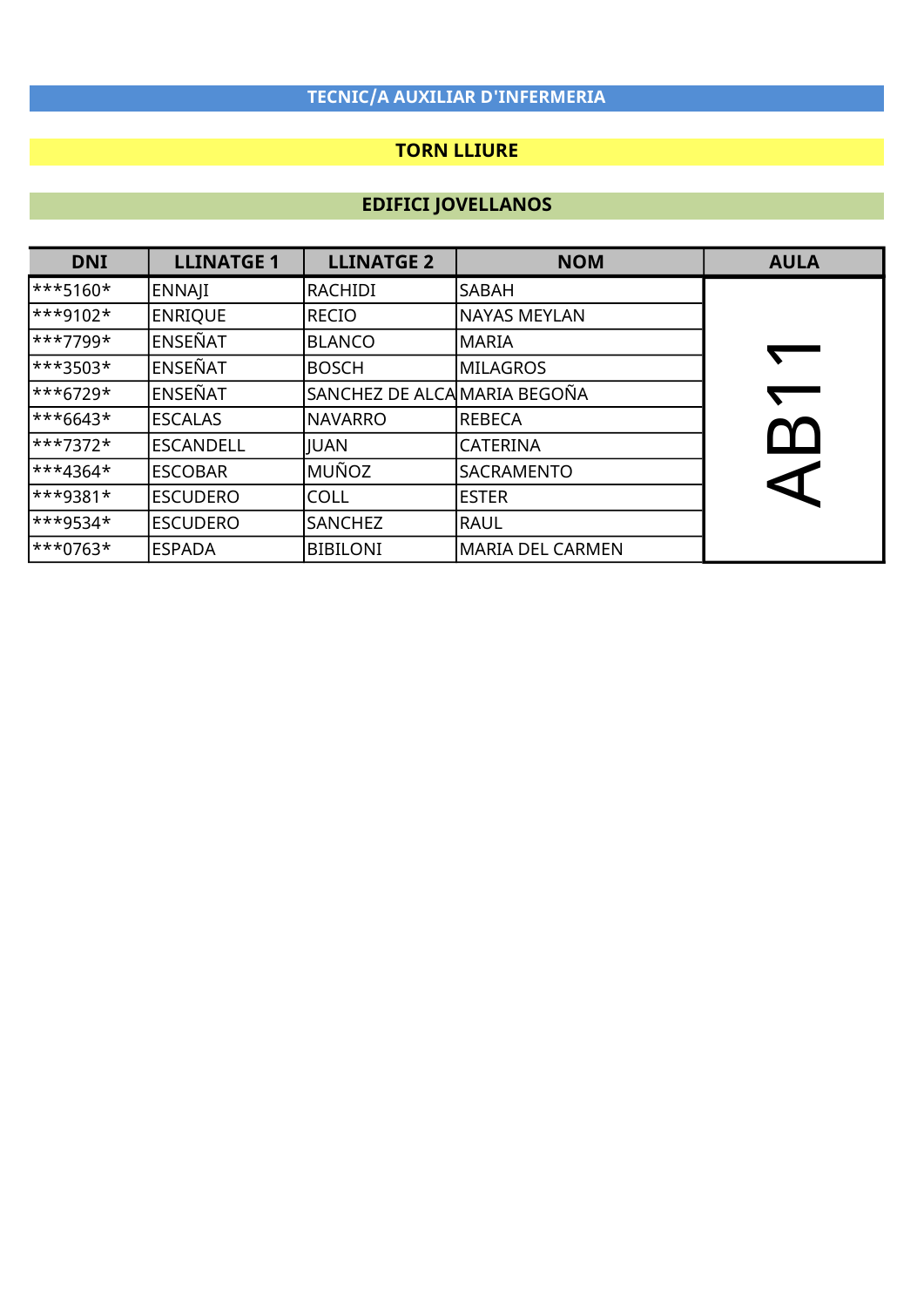### TORN LLIURE

| <b>DNI</b>                  | <b>LLINATGE 1</b>    | <b>LLINATGE 2</b> | <b>NOM</b>              | <b>AULA</b> |
|-----------------------------|----------------------|-------------------|-------------------------|-------------|
| $\ast\ast\ast 3309\ast$     | <b>ESPADAS</b>       | <b>BALLESTER</b>  | MARIA DEL MAR           |             |
| $\star\star\star$ 7417*     | <b>ESPARRELL</b>     | <b>VAZQUEZ</b>    | <b>CARMEN MARIA</b>     |             |
| ***4962*                    | <b>ESPEJO</b>        | <b>MARTIN</b>     | <b>VANESA</b>           |             |
| ***2334*                    | <b>ESPINOSA</b>      | <b>CABRERA</b>    | JUAN MANUEL             |             |
| $\star\star\star7600\star$  | <b>ESPINOZA</b>      | <b>CASTILLO</b>   | <b>VIRLETA EDELMIRA</b> |             |
| $\star\star\star$ 5429*     | <b>ESPIRITUSANTO</b> | <b>BLANCO</b>     | lCAROLINA               |             |
| $\star\star\star$ 1467*     | <b>ESQUER</b>        | RIERA             | <b>IRENE</b>            |             |
| $\ast\ast\ast$ 6591 $\star$ | <b>ESTACIO</b>       | QUESADA           | lLUISA FERNANDA         |             |
| $\star\star\star7624\star$  | <b>ESTANY</b>        | <b>BALAGUER</b>   | <b>MARIA NEUS</b>       |             |
| $\ast\ast\ast$ 2759*        | <b>ESTANY</b>        | <b>BLAGUER</b>    | JOAN RAMON              |             |
| $\star\star\star7634\star$  | <b>ESTAPE</b>        | FRAU              | <b>FRANCISCO JOSE</b>   |             |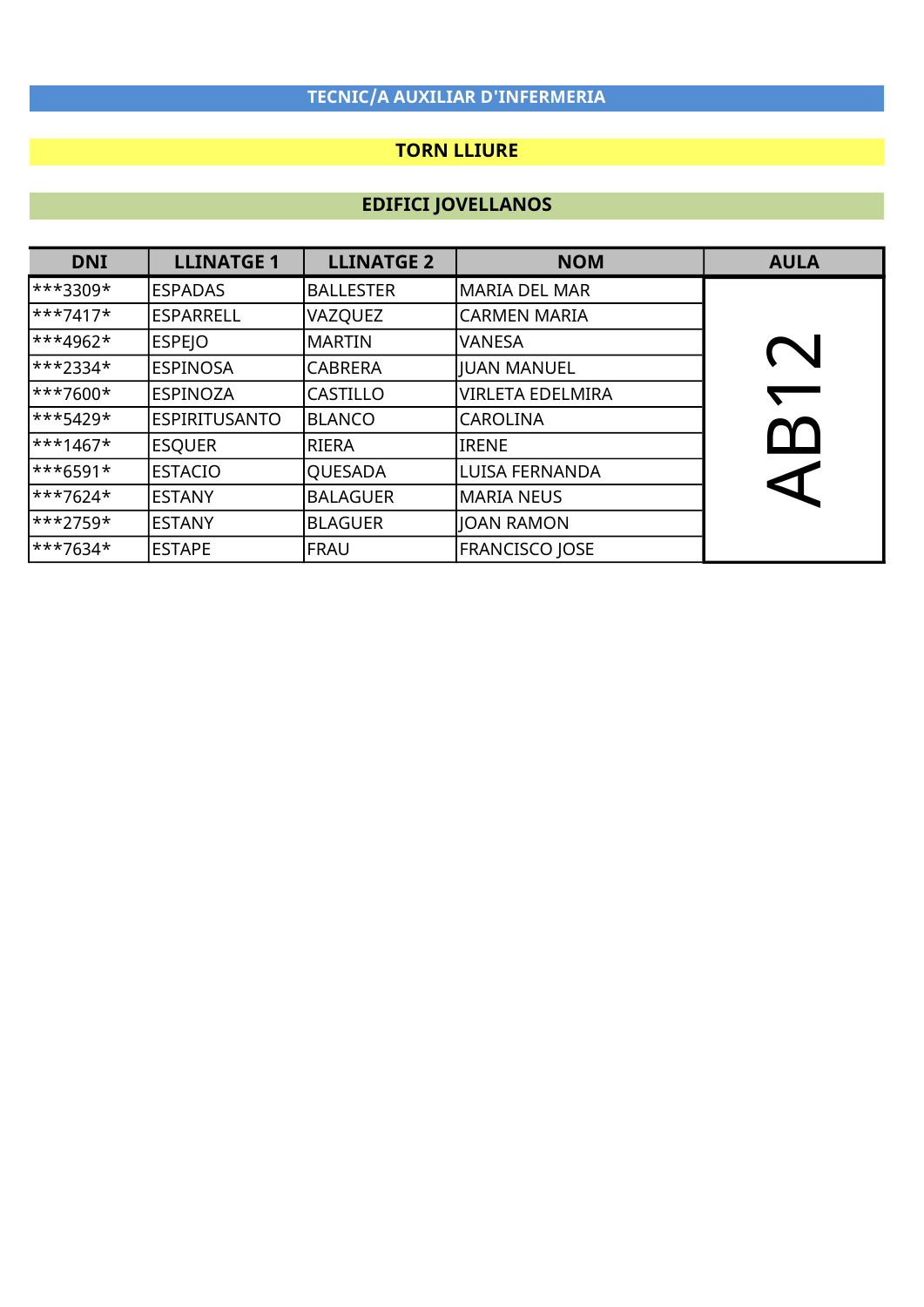### TORN LLIURE

| <b>DNI</b>                | <b>LLINATGE 1</b> | <b>LLINATGE 2</b> | <b>NOM</b>             | <b>AULA</b> |
|---------------------------|-------------------|-------------------|------------------------|-------------|
| $\ast\ast$ + 3351 $\star$ | <b>ESTARELLAS</b> | <b>BESTARD</b>    | <b>MARIA</b>           |             |
| $\star\star\star$ 1417*   | <b>ESTARELLAS</b> | <b>DE HARO</b>    | <b>AINA MARIA</b>      |             |
| $\ast\ast$ 9550*          | <b>ESTARELLAS</b> | <b>DOLS</b>       | <b>COLOMA</b>          |             |
| ***5288*                  | <b>ESTARELLAS</b> | <b>FERRER</b>     | <b>GUILLERMO</b>       | $\Omega$    |
| $\ast\ast$ 9389*          | <b>ESTARELLAS</b> | <b>HERREZUELO</b> | <b>MARIA DEL CARME</b> |             |
| $\ast\ast\ast$ 6753*      | <b>ESTEBAN</b>    | <b>RODRIGUEZ</b>  | <b>ANA</b>             |             |
| $\ast\ast\ast 8149\ast$   | <b>ESTEVA</b>     | <b>NIETO</b>      | <b>ALICIA</b>          |             |
| $\ast\ast\ast3106\ast$    | <b>ESTEVA</b>     | <b>RODRIGUEZ</b>  | <b>FRANCISCA</b>       |             |
| $\ast\ast\ast$ 5871*      | <b>ESTEVA</b>     | <b>SOBRINO</b>    | <b>ISABEL</b>          |             |
| $\ast\ast\ast$ 5578*      | <b>ESTEVEZ</b>    | <b>CERDA</b>      | <b>MARIA JESUS</b>     |             |
| $\ast\ast\ast8649\ast$    | <b>ESTEVEZ</b>    | RUIZ              | <b>MARGARITA</b>       |             |
| $\ast\ast\ast 8131\ast$   | <b>ESTEVEZ</b>    | VAZQUEZ           | <b>LORENA</b>          |             |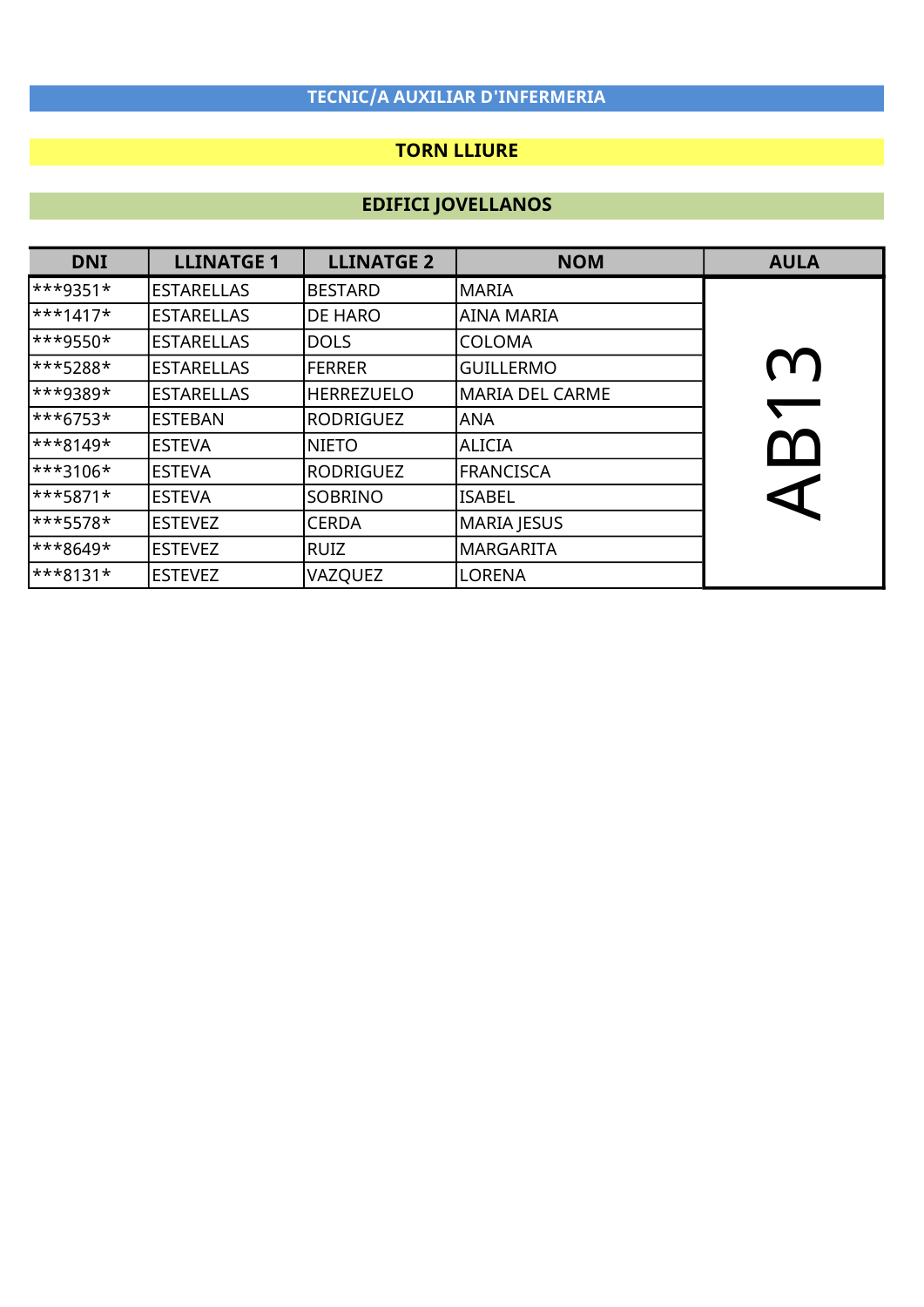### TORN LLIURE

| <b>DNI</b>                 | <b>LLINATGE 1</b> | <b>LLINATGE 2</b> | <b>NOM</b>             | <b>AULA</b> |
|----------------------------|-------------------|-------------------|------------------------|-------------|
| $\star\star\star$ 5817*    | <b>ESTRELLA</b>   | <b>GARRIDO</b>    | <b>NATALIA</b>         |             |
| $\star\star\star7984\star$ | <b>EUGENIO</b>    | <b>MANEIRO</b>    | MANUELA                |             |
| $\ast\ast\ast2275\ast$     | FAJARDO           | MIRANDA           | <b>CRISTINA</b>        |             |
| ***9455*                   | <b>FAR</b>        | <b>FIOL</b>       | <b>JUAN GABRIEL</b>    |             |
| $\star\star\star$ 4751*    | <b>FEBRER</b>     | <b>ESTARELLAS</b> | <b>LYDIA</b>           |             |
| $**9961*$                  | <b>FEBRER</b>     | <b>LLITERAS</b>   | <b>FRANCISCA MARIA</b> |             |
| $\ast\ast\ast 6171\ast$    | <b>FEIJOO</b>     | AGUILAR           | MARIA - FERNANDA       |             |
| ***7636*                   | <b>FEMENIA</b>    | MUÑOZ             | <b>PATRICIA</b>        |             |
| $\star\star\star2128\star$ | <b>FEMENIA</b>    | <b>REYNES</b>     | <b>MARGARITA</b>       |             |
| $\star\star\star2079\star$ | <b>FEMENIAS</b>   | <b>CALERO</b>     | <b>ANA MARIA</b>       |             |
| $***8186*$                 | FERNANDEZ         | laguilar          | <b>VANESA</b>          |             |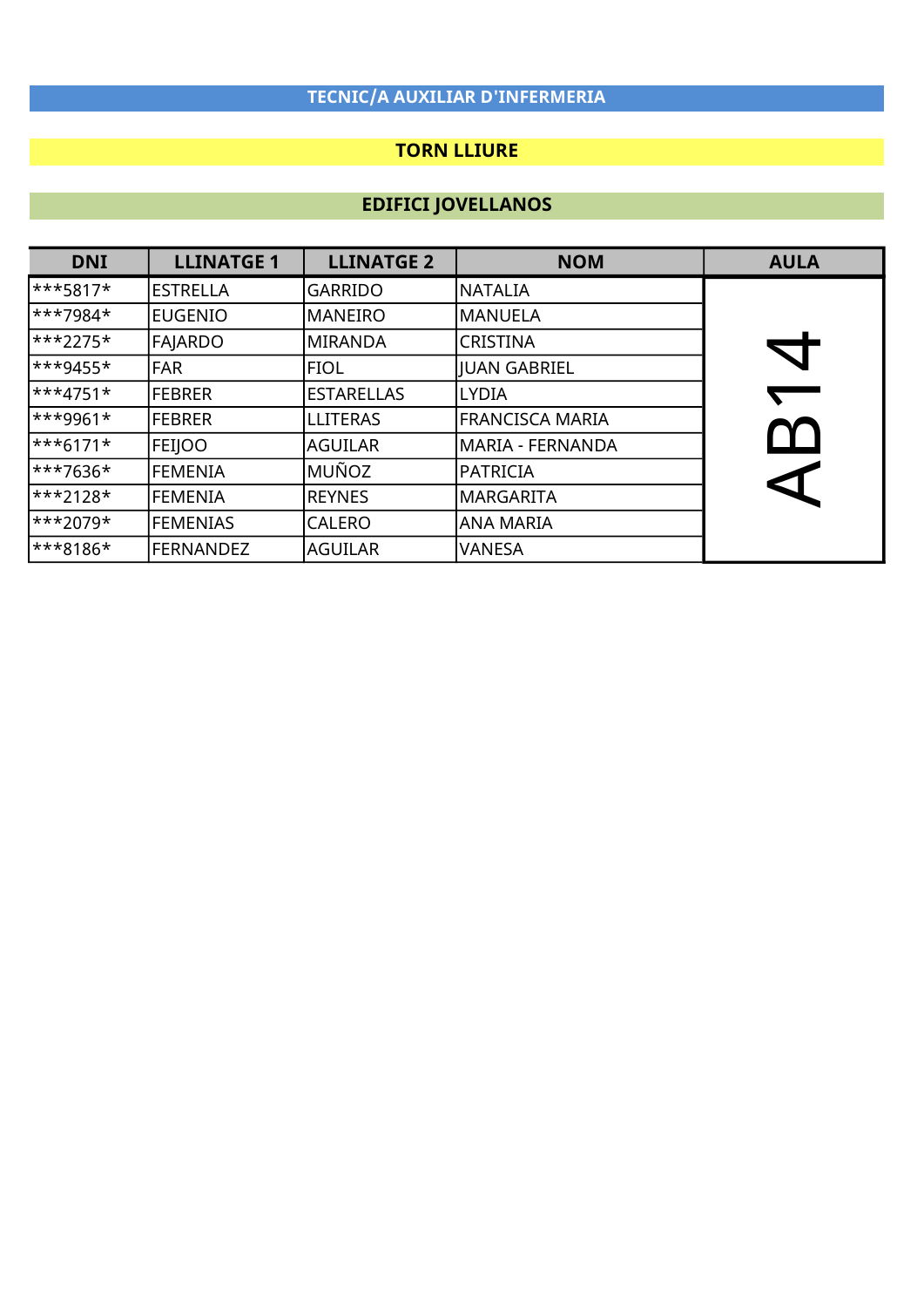### TORN LLIURE

| <b>DNI</b>              | <b>LLINATGE 1</b> | <b>LLINATGE 2</b> | <b>NOM</b>               | <b>AULA</b> |
|-------------------------|-------------------|-------------------|--------------------------|-------------|
| $\ast\ast\ast 8273\ast$ | <b>FERNANDEZ</b>  | AGUILERA          | ALEJANDRO                |             |
| ***6387*                | <b>FERNANDEZ</b>  | <b>ALBERRTUZ</b>  | <b>MONICA CARMEN</b>     |             |
| $\ast\ast\ast 8715\ast$ | <b>FERNANDEZ</b>  | <b>BERMUDEZ</b>   | <b>JONATHAN</b>          |             |
| ***4413*                | <b>FERNANDEZ</b>  | <b>BLAYA</b>      | <b>LORENA</b>            |             |
| ***2708*                | <b>FERNANDEZ</b>  | <b>BOSCH</b>      | <b>MIGUEL</b>            |             |
| ***6533*                | <b>FERNANDEZ</b>  | CAMPAÑA           | <b>ISABEL</b>            |             |
| ***2838*                | <b>FERNANDEZ</b>  | <b>CEJUDO</b>     | <b>MANUELA DEL ROCIO</b> |             |
| ***1857*                | <b>FERNANDEZ</b>  | <b>GARAU</b>      | <b>MARTA</b>             |             |
| ***6553*                | <b>FERNANDEZ</b>  | <b>GARCIA</b>     | <b>ELISABET</b>          | $\Gamma$    |
| ***5884*                | <b>FERNANDEZ</b>  | <b>GOMEZ</b>      | <b>MARIA DOLORES</b>     |             |
| ***4873*                | <b>FERNANDEZ</b>  | <b>GOMEZ</b>      | <b>LORENA</b>            |             |
| ***1670*                | <b>FERNANDEZ</b>  | <b>HERNANDEZ</b>  | <b>MARGARITA</b>         |             |
| ***3382*                | <b>FERNANDEZ</b>  | <b>HURTADO</b>    | <b>ROSA MARIA</b>        |             |
| ***5511*                | <b>FERNANDEZ</b>  | <b>LOPEZ</b>      | <b>MAR</b>               |             |
| ***3522*                | <b>FERNANDEZ</b>  | <b>MANRESA</b>    | <b>BEATRIZ</b>           |             |
| ***5953*                | <b>FERNANDEZ</b>  | <b>MARCE</b>      | <b>NOELIA</b>            |             |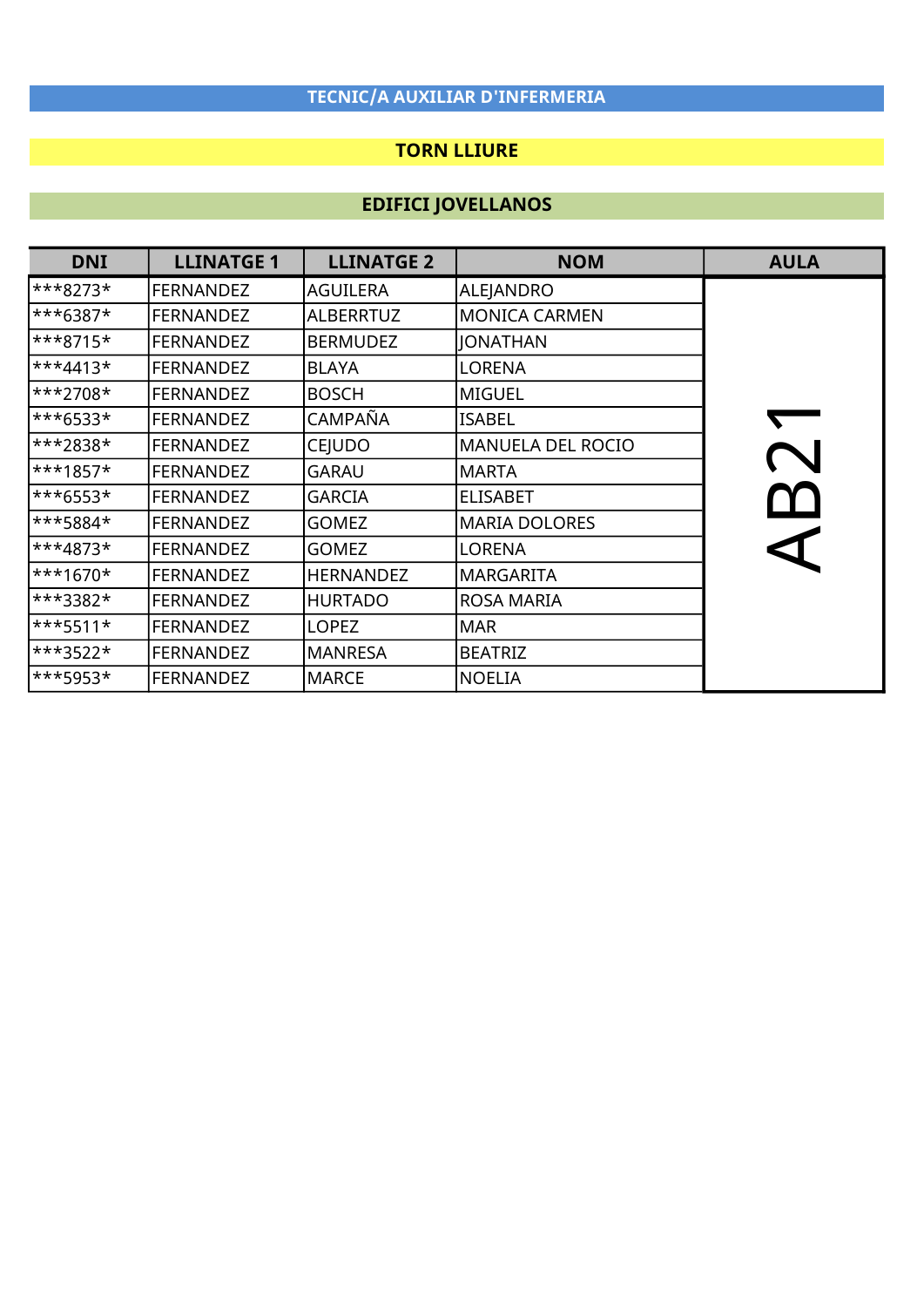### TORN LLIURE

| <b>DNI</b>  | <b>LLINATGE 1</b> | <b>LLINATGE 2</b> | <b>NOM</b>               | <b>AULA</b> |
|-------------|-------------------|-------------------|--------------------------|-------------|
| ***4359*    | <b>FERNANDEZ</b>  | <b>MARTIN</b>     | <b>ROSA MARIA</b>        |             |
| ***7593*    | <b>FERNANDEZ</b>  | <b>MARTIN</b>     | <b>ROSARIO</b>           |             |
| ***2285*    | <b>FERNANDEZ</b>  | <b>MARTINEZ</b>   | <b>MARIA ANTONIA</b>     |             |
| ***3408*    | <b>FERNANDEZ</b>  | <b>MASANES</b>    | MARIA YASMINA            |             |
| $***1488*$  | <b>FERNANDEZ</b>  | <b>MENDEZ</b>     | <b>MARIA TERESA</b>      |             |
| $***1235*$  | <b>FERNANDEZ</b>  | <b>MOLES</b>      | <b>MELIBEA</b>           |             |
| $**9245*$   | <b>FERNANDEZ</b>  | <b>MONTERO</b>    | <b>RUBEN</b>             |             |
| ***9052*    | <b>FERNANDEZ</b>  | <b>MONTES</b>     | <b>ELISABETH</b>         |             |
| ***4355*    | <b>FERNANDEZ</b>  | <b>MORLA</b>      | <b>CRISTINA</b>          |             |
| $***0233*$  | <b>FERNANDEZ</b>  | <b>MUNAR</b>      | <b>BASILIA</b>           |             |
| $***1517*$  | <b>FERNANDEZ</b>  | <b>NICOLAU</b>    | <b>MARIA TRINIDAD</b>    |             |
| $***7581*$  | <b>FERNANDEZ</b>  | <b>ORTEGA</b>     | <b>LUIS SEBASTIAN</b>    |             |
| $***7519*$  | <b>FERNANDEZ</b>  | <b>PERELLO</b>    | <b>CARME</b>             |             |
| ***3796*    | <b>FERNANDEZ</b>  | <b>PEREZ</b>      | <b>FELICIDAD</b>         |             |
| ***0260*    | <b>FERNANDEZ</b>  | PIÑA              | <b>NOELIA</b>            |             |
| $***2140*$  | <b>FERNANDEZ</b>  | <b>RODRIGUEZ</b>  | <b>MARIA DEL MAR</b>     | B22         |
| $***6405*$  | <b>FERNANDEZ</b>  | <b>SERRANO</b>    | <b>RAQUEL</b>            |             |
| $***$ 5642* | <b>FERNANDEZ</b>  | <b>TIMONER</b>    | <b>MARIA ENCARNACION</b> |             |
| ***9485*    | <b>FERNANDEZ</b>  | VALERO            | <b>ADRIANA</b>           |             |
| $**9161*$   | <b>FERNANDEZ</b>  | <b>VALERO</b>     | <b>TAMARA</b>            |             |
| ***0189*    | <b>FERNANDEZ</b>  | VAZQUEZ           | VERONICA                 |             |
| ***9904*    | <b>FERRA</b>      | <b>SANSO</b>      | <b>MAGDALENA</b>         |             |
| ***6503*    | <b>FERRAGUT</b>   | <b>TEJEDOR</b>    | <b>ALEXANDRA</b>         |             |
| ***9630*    | <b>FERRAL</b>     | VAQUERO           | NATIVIDAD                |             |
| $**2944*$   | <b>FERRER</b>     | <b>BAUZA</b>      | CATALINA                 |             |
| ***2250*    | <b>FERRER</b>     | <b>FERRER</b>     | CRISTINA                 |             |
| $***3258*$  | <b>FERRER</b>     | <b>GELABERT</b>   | MARIA DEL CAMI           |             |
| ***8943*    | <b>FERRER</b>     | <b>GOMEZ</b>      | <b>MONICA</b>            |             |
| $***4757*$  | <b>FERRER</b>     | <b>MARI</b>       | CONCEPCION               |             |
| ***8765*    | <b>FERRER</b>     | <b>NOGUERA</b>    | <b>JOSE JUAN</b>         |             |
| ***5661*    | <b>FERRER</b>     | <b>OSMA</b>       | <b>PATRICIA</b>          |             |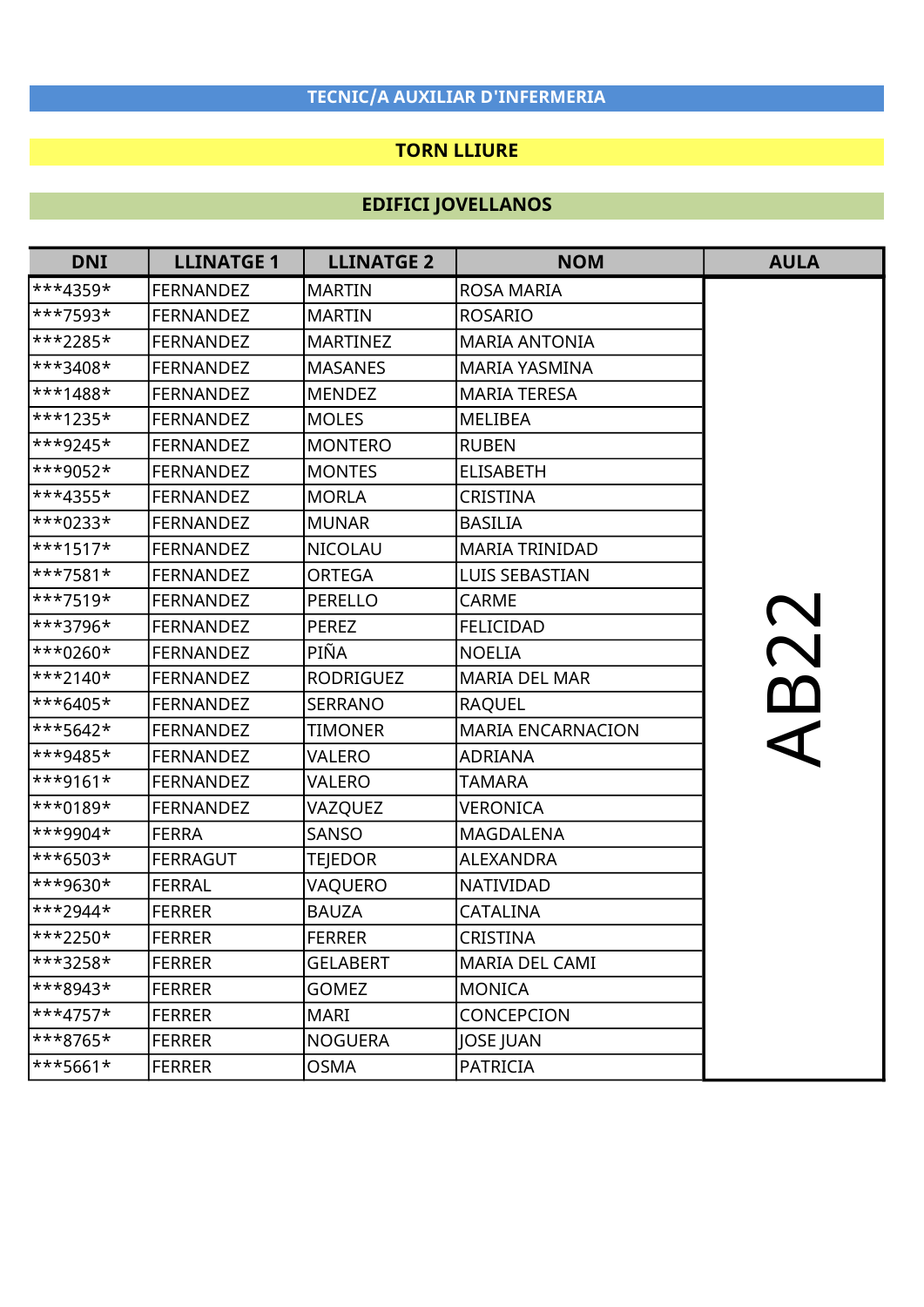### TORN LLIURE

| <b>DNI</b> | <b>LLINATGE 1</b> | <b>LLINATGE 2</b> | <b>NOM</b>              | <b>AULA</b> |
|------------|-------------------|-------------------|-------------------------|-------------|
| $***0418*$ | <b>FERRER</b>     | PICORELLI         | <b>MARIA MANUELA</b>    |             |
| $***2612*$ | <b>FERRER</b>     | <b>SANCHEZ</b>    | <b>MARIA</b>            |             |
| ***3828*   | <b>FERRER</b>     | <b>TORRES</b>     | <b>MARIA</b>            |             |
| ***5290*   | <b>FERRER</b>     | <b>VILA</b>       | <b>ANA</b>              |             |
| $***2113*$ | <b>FERRIOL</b>    | <b>MARTINEZ</b>   | <b>ANTONIO</b>          |             |
| ***8972*   | <b>FERRIOL</b>    | <b>ROSSELLO</b>   | <b>IUANA MARIA</b>      |             |
| ***8974*   | <b>FERRIOL</b>    | <b>ROSSELLO</b>   | <b>MARTA</b>            |             |
| ***2583*   | <b>FERRIOL</b>    | <b>VICH</b>       | <b>MARIA FRANCISCA</b>  |             |
| ***5503*   | <b>FIGUEREDO</b>  | <b>ESTEBAN</b>    | <b>MARIA DOLORES</b>    |             |
| $***6647*$ | <b>FIGUEROA</b>   | <b>MILLAN</b>     | PEDRO ANTONIO           |             |
| ***9009*   | <b>FILGUEIRA</b>  | <b>FERNANDEZ</b>  | <b>PAULA</b>            |             |
| ***3929*   | <b>FIOL</b>       | <b>ALCARRIA</b>   | <b>ANDREA</b>           |             |
| $***6702*$ | <b>FIOL</b>       | COLL              | <b>TANI</b>             |             |
| ***6704*   | <b>FIOL</b>       | <b>CRESPI</b>     | <b>ROSA MARIA</b>       |             |
| ***3364*   | <b>FIOL</b>       | <b>MARI</b>       | <b>PERE</b>             | <b>AB23</b> |
| $***1569*$ | <b>FIOL</b>       | <b>ROSSELLO</b>   | <b>MARIA ANTONIA</b>    |             |
| ***0566*   | <b>FLAQUER</b>    | CASTILLO          | <b>ROSA MARIA</b>       |             |
| ***3012*   | <b>FLEXAS</b>     | <b>ISABEL</b>     | <b>MAGDALENA</b>        |             |
| $***8492*$ | <b>FLEXAS</b>     | <b>MAURA</b>      | <b>EVA MARIA</b>        |             |
| ***6780*   | <b>FLEXAS</b>     | <b>MAURA</b>      | <b>MARGARITA</b>        |             |
| $***3841*$ | <b>FLOR</b>       | <b>DURAN</b>      | <b>MARIA INMACULADA</b> |             |
| ***3789*   | <b>FLORENZA</b>   | <b>FERRAGUT</b>   | <b>ITZIAR</b>           |             |
| $***8721*$ | <b>FLORES</b>     | <b>MARTIN</b>     | <b>ANGELA</b>           |             |
| $***1444*$ | <b>FLORES</b>     | RAMIREZ           | <b>NOEMI</b>            |             |
| $***4643*$ | <b>FLORIT</b>     | <b>CAÑELLAS</b>   | MAGDALENA               |             |
| $***6016*$ | <b>FLORIT</b>     | <b>IGLESIAS</b>   | <b>IRENE</b>            |             |
| ***2702*   | <b>FLORIT</b>     | <b>PAREDES</b>    | <b>MIGUEL</b>           |             |
| ***4991*   | <b>FLORIT</b>     | <b>VERD</b>       | <b>MARIA ANTONIA</b>    |             |
| ***6825*   | <b>FONSECA</b>    | <b>GONZALEZ</b>   | <b>BELINDA</b>          |             |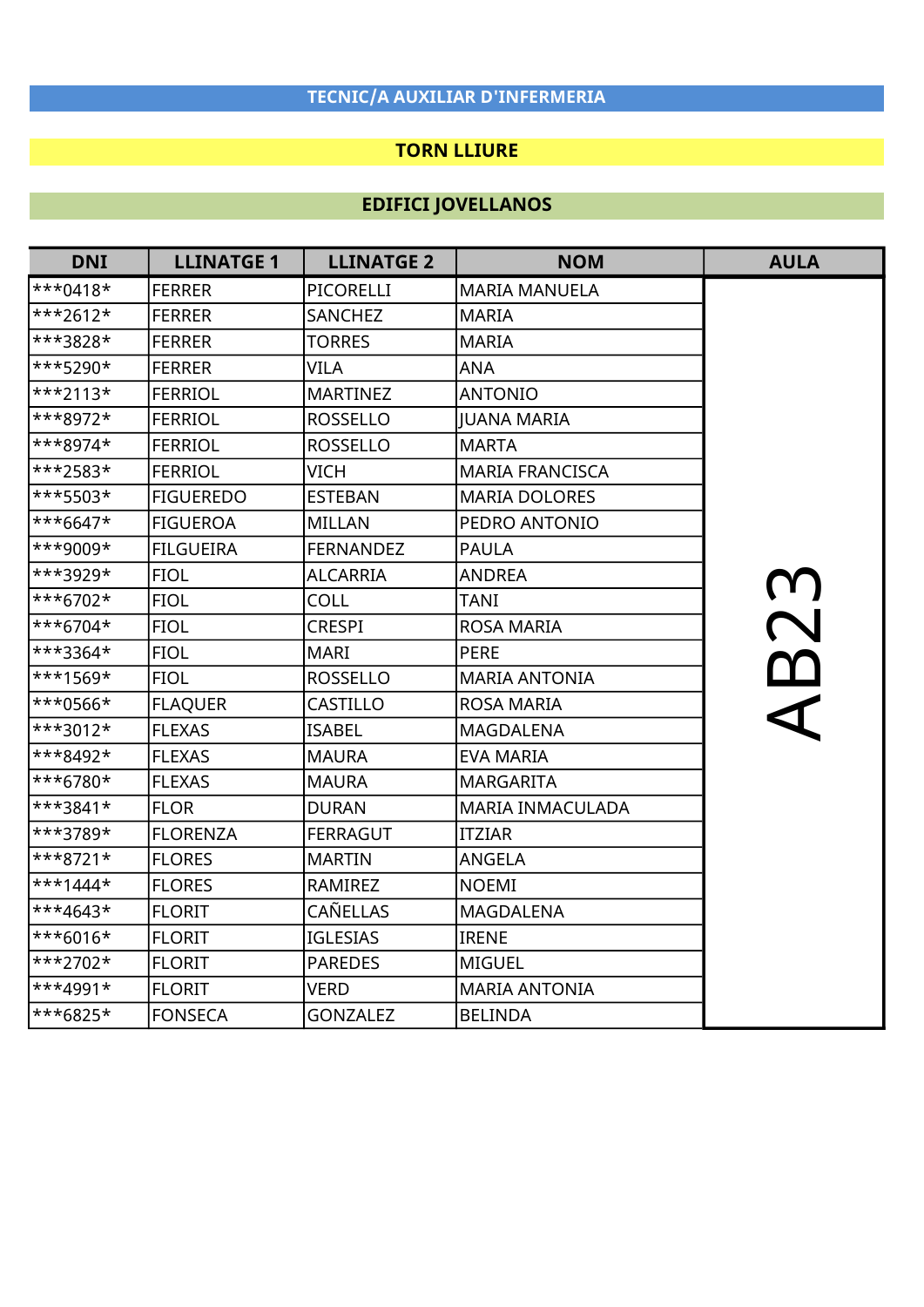### TORN LLIURE

| <b>DNI</b> | <b>LLINATGE 1</b> | <b>LLINATGE 2</b> | <b>NOM</b>              | <b>AULA</b> |
|------------|-------------------|-------------------|-------------------------|-------------|
| ***0189*   | <b>FONT</b>       | <b>BENNASAR</b>   | <b>MARIA FRANCISCA</b>  |             |
| ***8600*   | <b>FONT</b>       | <b>BUÑOLA</b>     | CATALINA                |             |
| $***4841*$ | <b>FONT</b>       | <b>BUSQUETS</b>   | <b>ANTONIA</b>          |             |
| $***1197*$ | <b>FORTEZA</b>    | <b>CHARLES</b>    | <b>FRANCISCA RAQUEL</b> |             |
| $***4771*$ | <b>FRAGUIO</b>    | <b>HUERGO</b>     | <b>ANA CARMEN</b>       |             |
| ***5536*   | <b>FRAU</b>       | <b>ALONSO</b>     | <b>MARGARITA</b>        |             |
| $**7216*$  | <b>FRAU</b>       | <b>ANDREU</b>     | <b>MARIA ANTONIA</b>    |             |
| ***6097*   | <b>FRAU</b>       | <b>AROCA</b>      | <b>MARTA</b>            |             |
| ***1389*   | <b>FRAU</b>       | <b>CORTES</b>     | <b>MARIA JESUS</b>      |             |
| ***3252*   | <b>FRAU</b>       | <b>FERRAGUT</b>   | <b>AINA MARIA</b>       |             |
| $***9515*$ | <b>FRAU</b>       | <b>FUSTER</b>     | <b>JAIME</b>            |             |
| $**0033*$  | <b>FRAU</b>       | <b>PERELLO</b>    | <b>CATALINA MARIA</b>   |             |
| $***6165*$ | <b>FRAU</b>       | <b>ROSSELLO</b>   | <b>MARIA MAR</b>        | <b>NB24</b> |
| $***6253*$ | <b>FREIRE</b>     | <b>MORGAN</b>     | <b>VANESA ELIZABETH</b> |             |
| ***9358*   | <b>FRESNEDA</b>   | <b>GONZALEZ</b>   | <b>JOSE</b>             |             |
| ***7285*   | <b>FRONTERA</b>   | CAÑELLAS          | <b>MARIA</b>            |             |
| ***2330*   | <b>FRONTERA</b>   | <b>PONS</b>       | <b>CATALINA</b>         |             |
| ***0630*   | <b>FRONTERA</b>   | <b>RIUTORT</b>    | <b>FRANCESCA</b>        |             |
| ***5954*   | <b>FUENTES</b>    | <b>AVELLANEDA</b> | <b>MARIA CARMEN</b>     |             |
| $***1160*$ | <b>FUENTES</b>    | <b>BENITEZ</b>    | <b>MARIA DEL MAR</b>    |             |
| $***6291*$ | <b>FUENTES</b>    | <b>GOMEZ</b>      | <b>JUANA MARIA</b>      |             |
| $***1714*$ | <b>FUENTES</b>    | <b>GONZALEZ</b>   | <b>TANIA</b>            |             |
| ***5660*   | <b>FUERTES</b>    | <b>LLAMAS</b>     | <b>ENCARNACION</b>      |             |
| $***0145*$ | <b>FURLAN</b>     |                   | <b>MOIZA</b>            |             |
| $**3406*$  | <b>FUSTER</b>     | <b>BONET</b>      | <b>NEUS</b>             |             |
| $**2607*$  | <b>FUSTER</b>     | <b>ESTEBAN</b>    | <b>ROBERTO</b>          |             |
| $**0076*$  | <b>FUSTER</b>     | <b>ORFILA</b>     | <b>LLUC</b>             |             |
| ***2846*   | <b>GAGO</b>       | CAMPESINO         | <b>MARIA ASUNCION</b>   |             |
| ***0683*   | <b>GALAN</b>      | <b>ESPARCIA</b>   | <b>PATRICIA</b>         |             |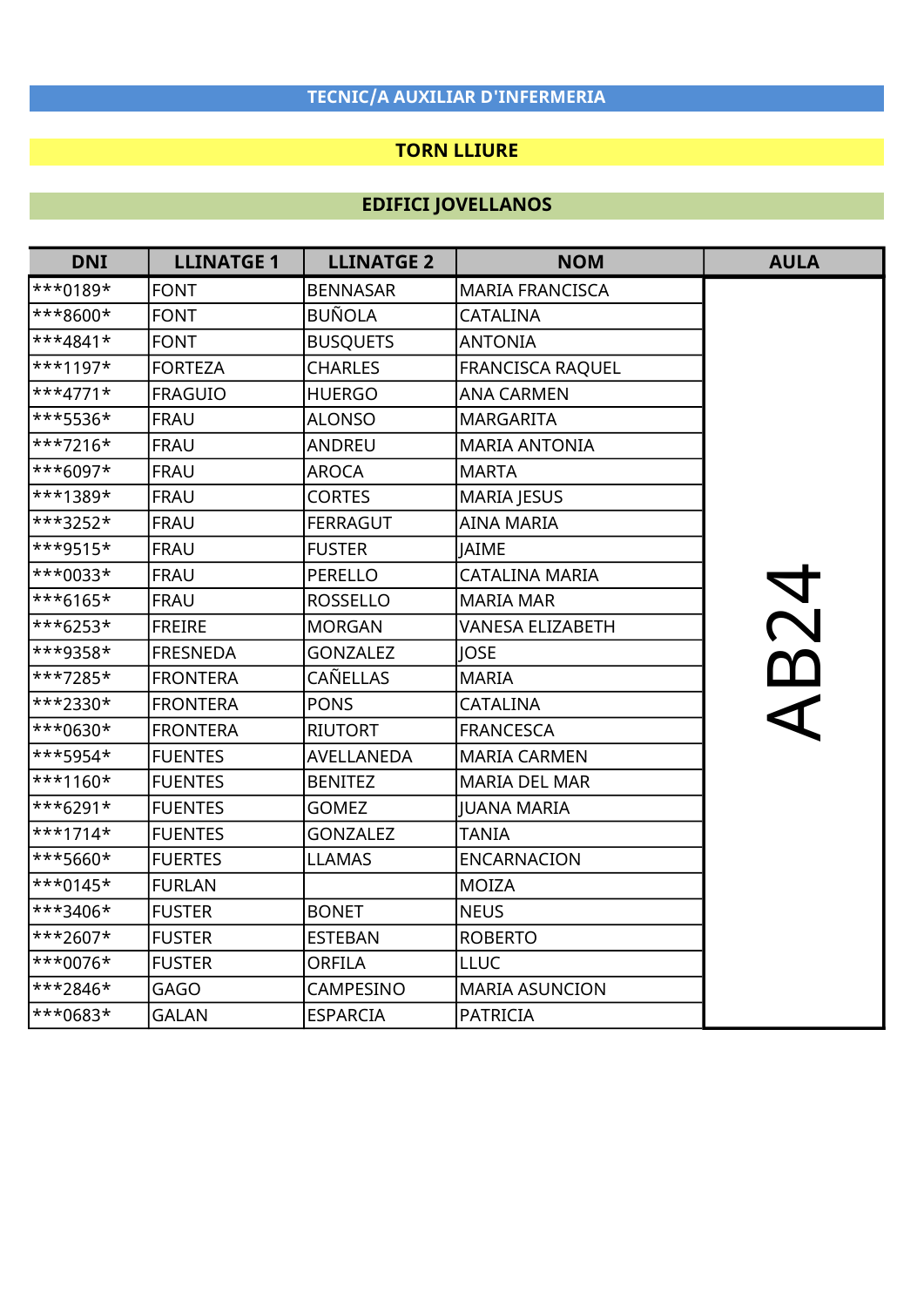#### TORN LLIURE

| <b>DNI</b>              | <b>LLINATGE 1</b> | <b>LLINATGE 2</b> | <b>NOM</b>             | <b>AULA</b> |
|-------------------------|-------------------|-------------------|------------------------|-------------|
| $***6232*$              | <b>GALAN</b>      | <b>FERNANDEZ</b>  | <b>MARINA</b>          |             |
| $**9712*$               | <b>GALARZA</b>    | <b>GUZMAN</b>     | <b>LIZBETH</b>         |             |
| ***8955*                | <b>GALIAN</b>     | <b>LOMBARDO</b>   | <b>MARIA DEL PILAR</b> |             |
| ***3821*                | GALIAN            | <b>SALAS</b>      | <b>SARAH</b>           |             |
| ***8930*                | <b>GALLARDO</b>   | <b>BELTRAN</b>    | <b>FRANCISCA</b>       |             |
| ***8500*                | <b>GALLARDO</b>   | <b>BERROCAL</b>   | <b>VICTOR MANUEL</b>   |             |
| ***6802*                | <b>GALLARDO</b>   | <b>LAFUENTE</b>   | <b>CAROLINA</b>        |             |
| ***3131*                | <b>GALLARDO</b>   | <b>MUNAR</b>      | <b>ALICIA</b>          |             |
| $***6352*$              | <b>GALLARDO</b>   | <b>PONS</b>       | <b>ISABEL</b>          |             |
| $***4811*$              | <b>GALLARDO</b>   | <b>SERRA</b>      | CRISTINA               |             |
| $***8628*$              | <b>GALLEGO</b>    | <b>BUENO</b>      | <b>EVA</b>             |             |
| ***9132*                | <b>GALLEGO</b>    | <b>LOPEZ</b>      | <b>VIRGINIA</b>        |             |
| $***8561*$              | <b>GALLEGO</b>    | <b>ROMERO</b>     | <b>LUCIA</b>           |             |
| $***0276*$              | <b>GALMES</b>     | <b>CERDA</b>      | <b>MARGARITA</b>       |             |
| $**4149*$               | <b>GALMES</b>     | <b>LOPEZ</b>      | <b>ISABEL MARIA</b>    |             |
| $\ast\ast\ast 6044\ast$ | <b>GALMES</b>     | <b>MAS</b>        | CATALINA MARGARITA     | <u>LN</u>   |
| ***9672*                | <b>GALMES</b>     | <b>MIQUEL</b>     | AINA MARIA             | B2          |
| $***1493*$              | <b>GALVEZ</b>     | <b>PEREZ</b>      | <b>ADELA MARI</b>      |             |
| $***8151*$              | <b>GAMBERALE</b>  | <b>IRUSTA</b>     | <b>MARISA MARIEL</b>   |             |
| ***8890*                | <b>GAMBIN</b>     | <b>SANCHEZ</b>    | <b>ASCENSION</b>       |             |
| $***4416*$              | <b>GAMERO</b>     | <b>RUEDA</b>      | MARIA JOSE             |             |
| ***7033*                | GAMUNDI           | <b>FONT</b>       | <b>FRANCISCA MARIA</b> |             |
| $**4665*$               | <b>GARAU</b>      | <b>JUAN</b>       | <b>MAGDALENA</b>       |             |
| $***1505*$              | <b>GARAU</b>      | <b>OBRADOR</b>    | <b>MARIA DEL MAR</b>   |             |
| ***1196*                | <b>GARAU</b>      | <b>RAMIS</b>      | <b>MARIA MAGDALENA</b> |             |
| $***6512*$              | <b>GARAU</b>      | SALOM             | <b>ISABEL</b>          |             |
| $***6172*$              | GARAU             | <b>SANCHEZ</b>    | <b>JUANA MARIA</b>     |             |
| $***8420*$              | GARCIA            | AMENGUAL          | <b>MARIA MAGDALENA</b> |             |
| $***3571*$              | <b>GARCIA</b>     | ANKERMANN         | <b>ISABEL</b>          |             |
| ***8623*                | <b>GARCIA</b>     | <b>ANTEQUERA</b>  | <b>VERONICA</b>        |             |
| $***3316*$              | GARCIA            | APARICIO          | ALBA                   |             |
| $***1037*$              | GARCIA            | <b>BENNASAR</b>   | <b>MARIA DEL PILAR</b> |             |
| $***5683*$              | GARCIA            | <b>BOSCH</b>      | <b>MARIA LUISA</b>     |             |
| $***0330*$              | <b>GARCIA</b>     | <b>BOZADA</b>     | <b>JOSE MANUEL</b>     |             |
| $***0423*$              | GARCIA            | CABOT             | <b>MARIA ANTONIA</b>   |             |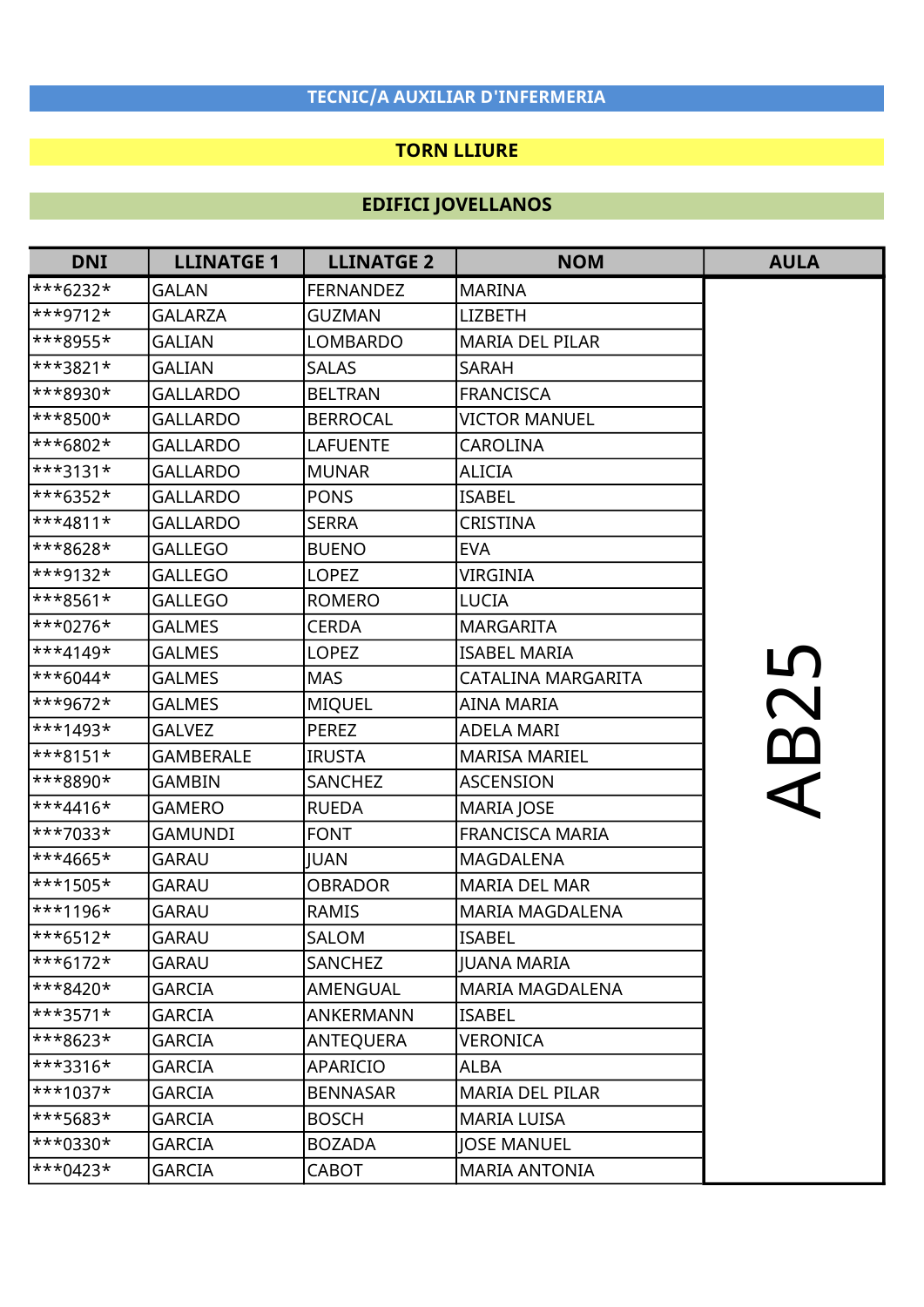### TORN LLIURE

| <b>DNI</b> | <b>LLINATGE 1</b> | <b>LLINATGE 2</b> | <b>NOM</b>               | <b>AULA</b> |
|------------|-------------------|-------------------|--------------------------|-------------|
| ***3560*   | <b>GARCIA</b>     | <b>CABRERIZO</b>  | MARIA DE LA PAZ          |             |
| ***8564*   | <b>GARCIA</b>     | <b>CALBO</b>      | <b>ARACELI</b>           |             |
| ***2443*   | <b>GARCIA</b>     | <b>CALVO</b>      | <b>CRISTINA</b>          |             |
| ***9534*   | <b>GARCIA</b>     | <b>CAPO</b>       | <b>FRANCESCA</b>         |             |
| ***0929*   | <b>GARCIA</b>     | <b>CARRERAS</b>   | <b>NURIA</b>             |             |
| ***6801*   | <b>GARCIA</b>     | <b>CEBA</b>       | <b>NURIA</b>             |             |
| ***5034*   | <b>GARCIA</b>     | <b>CLEMENT</b>    | <b>NOEMI</b>             |             |
| $**1616*$  | <b>GARCIA</b>     | CORONADO          | <b>DAVID</b>             |             |
| ***0823*   | <b>GARCIA</b>     | <b>DELGADO</b>    | JOAQUIN                  |             |
| ***2257*   | <b>GARCIA</b>     | <b>ESCANELLAS</b> | <b>YOLANDA</b>           |             |
| $***4360*$ | <b>GARCIA</b>     | <b>ESPADA</b>     | <b>MARIA DEL CARMEN</b>  |             |
| $**4902*$  | <b>GARCIA</b>     | <b>FALCON</b>     | <b>RAQUEL</b>            |             |
| ***2378*   | <b>GARCIA</b>     | <b>FERNANDEZ</b>  | CRISTIAN                 |             |
| ***6206*   | <b>GARCIA</b>     | <b>FERNANDEZ</b>  | <b>DIMAS ANGEL</b>       | <b>B26</b>  |
| ***4511*   | <b>GARCIA</b>     | <b>FLUXA</b>      | <b>RAQUEL</b>            |             |
| ***1048*   | <b>GARCIA</b>     | <b>FUSTER</b>     | <b>NOELIA</b>            |             |
| ***9746*   | <b>GARCIA</b>     | <b>GALMES</b>     | <b>PALOMA</b>            |             |
| ***9160*   | <b>GARCIA</b>     | <b>GARCIA</b>     | SONIA                    |             |
| ***9358*   | <b>GARCIA</b>     | <b>GARCIA</b>     | <b>MILAGROS</b>          |             |
| $***0377*$ | <b>GARCIA</b>     | <b>GOMEZ</b>      | <b>MARIA DEL PILAR</b>   |             |
| $**2474*$  | <b>GARCIA</b>     | <b>GONZALEZ</b>   | <b>MARIA DEL ROSARIO</b> |             |
| ***6985*   | <b>GARCIA</b>     | <b>JAUME</b>      | <b>MARTA</b>             |             |
| ***2083*   | <b>GARCIA</b>     | <b>JURADO</b>     | CONCEPCION               |             |
| ***6321*   | <b>GARCIA</b>     | <b>LOPEZ</b>      | <b>MARIA DEL MAR</b>     |             |
| ***8058*   | <b>GARCIA</b>     | <b>MALDONADO</b>  | <b>NATALIA</b>           |             |
| ***7215*   | <b>GARCIA</b>     | <b>MANRESA</b>    | MARIA VICTORIA           |             |
| ***6374*   | GARCIA            | <b>MARRERO</b>    | <b>MARTHA ELENA</b>      |             |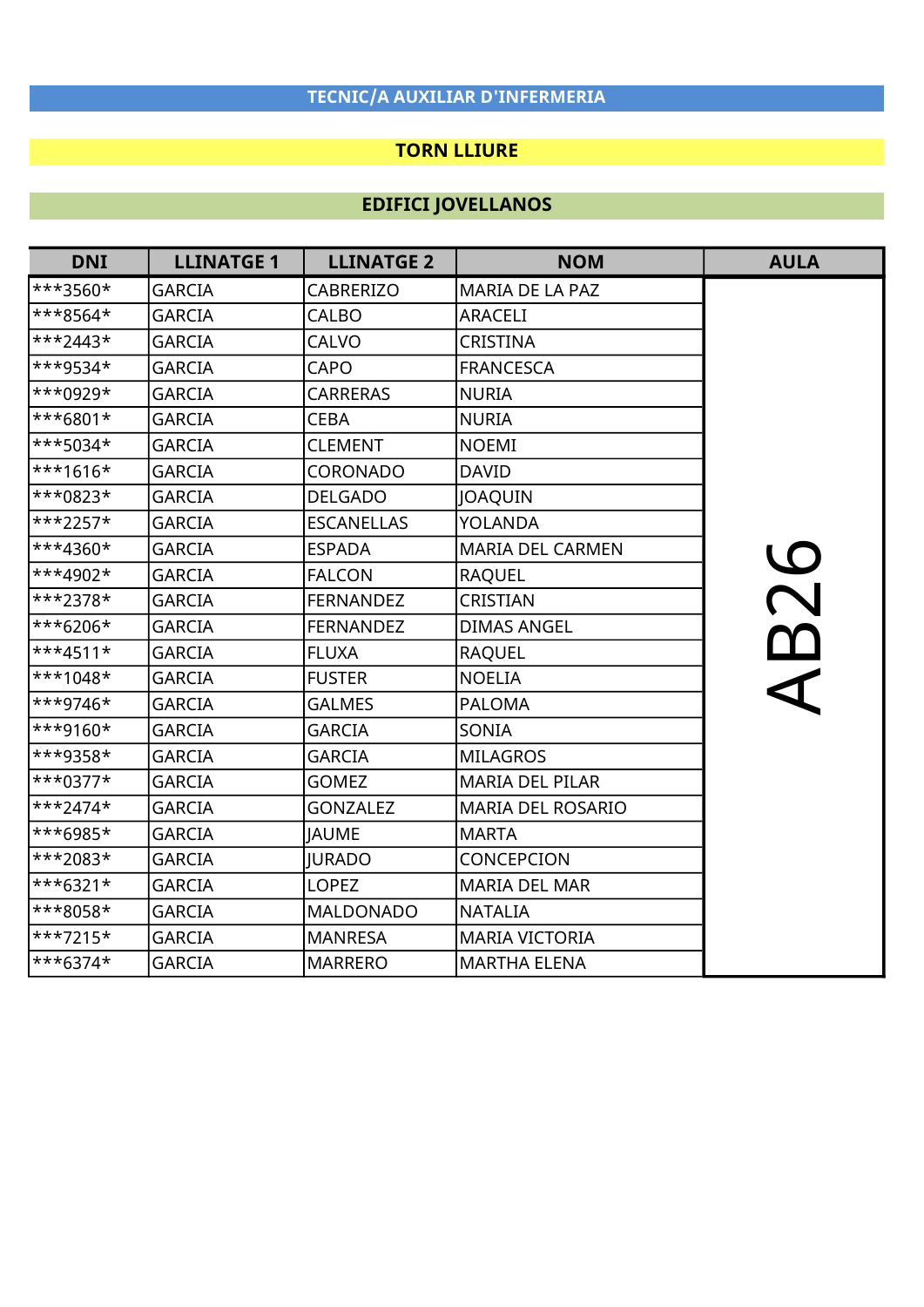### TORN LLIURE

| <b>DNI</b> | <b>LLINATGE 1</b>            | <b>LLINATGE 2</b> | <b>NOM</b>               | <b>AULA</b> |
|------------|------------------------------|-------------------|--------------------------|-------------|
| $***2982*$ | <b>GARCIA</b>                | <b>MARTINEZ</b>   | <b>ALVARO</b>            |             |
| ***5507*   | <b>GARCIA</b>                | <b>MARTINEZ</b>   | <b>MARIA JOSE</b>        |             |
| ***1866*   | <b>GARCIA</b>                | <b>MAYOL</b>      | <b>LAURA</b>             |             |
| ***4507*   | <b>GARCIA</b>                | <b>MENDEZ</b>     | <b>ANA MARIA</b>         |             |
| $***0561*$ | <b>GARCIA</b>                | <b>MENGUAL</b>    | <b>ANA BELEN</b>         |             |
| ***2096*   | <b>GARCIA</b>                | <b>MERCADO</b>    | <b>TANIA</b>             |             |
| ***8912*   | <b>GARCIA</b>                | <b>MONTES</b>     | <b>MARIA DEL CARMEN</b>  |             |
| ***6007*   | <b>GARCIA</b>                | <b>MONTIEL</b>    | <b>AIDA</b>              |             |
| ***1026*   | <b>GARCIA</b>                | <b>MORANTA</b>    | <b>ISABEL</b>            |             |
| ***2898*   | <b>GARCIA</b>                | <b>NUÑEZ</b>      | PAU                      |             |
| ***2890*   | <b>GARCIA</b>                | <b>OLIVEROS</b>   | <b>MARIA ISABEL</b>      |             |
| $***8442*$ | <b>GARCIA</b>                | <b>PEDERSEN</b>   | <b>MONICA</b>            |             |
| $***8472*$ | <b>GARCIA</b>                | PICAZO            | JUAN                     | AB27        |
| ***1025*   | <b>GARCIA</b>                | <b>PUJOL</b>      | <b>MARTIN</b>            |             |
| ***6878*   | <b>GARCIA</b>                | <b>REIFS</b>      | <b>LIDIA</b>             |             |
| ***4898*   | <b>GARCIA</b>                | <b>RODRIGUEZ</b>  | JAQUELINE                |             |
| $***2131*$ | <b>GARCIA</b>                | <b>ROMAN</b>      | <b>ANDRES</b>            |             |
| ***8788*   | <b>GARCIA</b>                | <b>SAMPOL</b>     | <b>DAVID</b>             |             |
| ***3856*   | <b>GARCIA</b>                | <b>SANCHEZ</b>    | <b>ANTONIA</b>           |             |
| ***3000*   | <b>GARCIA</b>                | <b>SOCIAS</b>     | <b>EVA</b>               |             |
| $***2423*$ | <b>GARCIA</b>                | <b>TERRADAS</b>   | SONIA                    |             |
| $***1479*$ | <b>GARCIA</b>                | <b>TORRES</b>     | <b>MONICA</b>            |             |
| $***0811*$ | <b>GARCIA</b>                | <b>VEGA</b>       | <b>MARIA DEL ROSARIO</b> |             |
| $***2161*$ | <b>GARCIA DEL CASTILPONT</b> |                   | <b>JESUS</b>             |             |
| $***8777*$ | <b>GARCIAS</b>               | <b>AGUILO</b>     | <b>MARTA CATALINA</b>    |             |
| ***8398*   | <b>GARCIAS</b>               | <b>CIFUENTES</b>  | <b>LAURA</b>             |             |
| $***1534*$ | <b>GARCIAS</b>               | <b>FERRER</b>     | <b>GUILLEM</b>           |             |
| ***6222*   | <b>GARCIAS</b>               | <b>SUAREZ</b>     | <b>SANDRA</b>            |             |
| ***1733*   | <b>GARI</b>                  | <b>LLOMPART</b>   | <b>ANTONIA</b>           |             |
| $***0813*$ | <b>GAROFANO</b>              | <b>MEDINA</b>     | <b>MARIA DOLORES</b>     |             |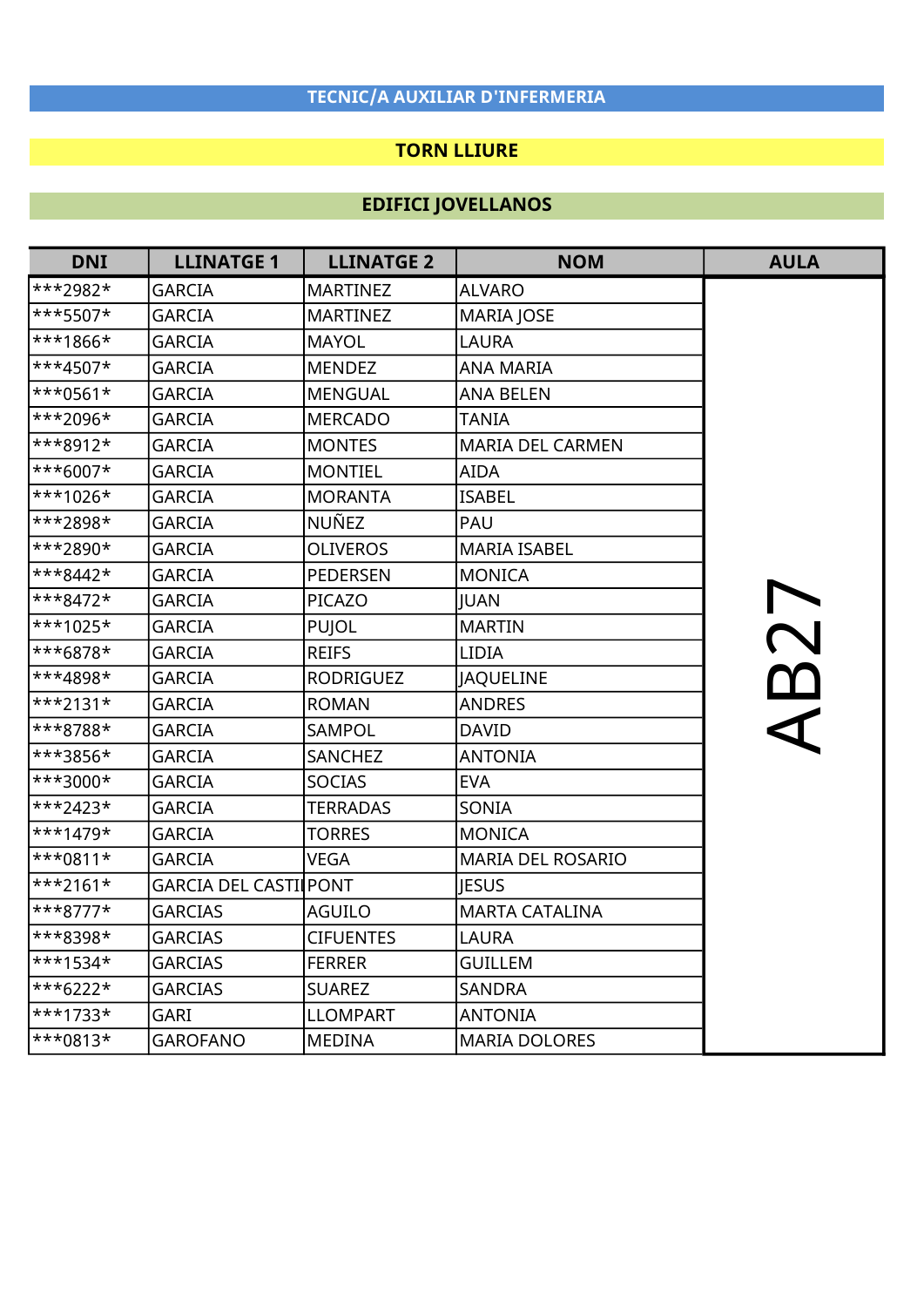#### TORN LLIURE

### EDIFICI GUILLEM CIFRE

| <b>DNI</b> | <b>LLINATGE 1</b> | <b>LLINATGE 2</b> | <b>NOM</b>               | PRESENTAT/      | <b>AULA</b> |
|------------|-------------------|-------------------|--------------------------|-----------------|-------------|
|            |                   |                   |                          | <b>ENTREGAT</b> |             |
| 41706580J  | <b>GAROUAOUI</b>  | <b>LOUKILI</b>    | <b>SIHAM</b>             |                 |             |
| 15371783D  | <b>GARRIDO</b>    | <b>FERNANDEZ</b>  | <b>MARIA SOFIA</b>       |                 |             |
| 43473019Y  | <b>GARRIDO</b>    | QUINN             | <b>DAVID</b>             |                 |             |
| 49865750W  | <b>GARRIDO</b>    | <b>SANTACRUZ</b>  | <b>ANA CRISTINA</b>      |                 |             |
| 43095874S  | <b>GARRIDO</b>    | <b>TORRES</b>     | <b>MARGARITA</b>         |                 |             |
| 45609905P  | <b>GARRUCHO</b>   | <b>PALMER</b>     | <b>PAULA</b>             |                 |             |
| 45609906D  | <b>GARRUCHO</b>   | <b>PALMER</b>     | <b>NEUS</b>              |                 |             |
| 43139926E  | <b>GASTON</b>     | <b>SANCHIS</b>    | <b>MONICA</b>            |                 |             |
| 78217059Q  | <b>GAYA</b>       | <b>BUJOSA</b>     | <b>BARBARA</b>           |                 |             |
| 41616639W  | <b>GAYA</b>       | <b>RIERA</b>      | <b>MARGALIDA ANTONIA</b> |                 |             |
| 45188190K  | <b>GAYOSO</b>     | <b>SEGUI</b>      | <b>MARINA</b>            |                 |             |
| 43192088C  | <b>GAZQUEZ</b>    | <b>GARAU</b>      | <b>JERONIMA</b>          |                 |             |
| 43212875S  | <b>GELABERT</b>   | <b>ACEVEDO</b>    | <b>CRISTINA</b>          |                 |             |
| 45189439M  | <b>GELABERT</b>   | <b>FORTEZA</b>    | <b>MARIONA</b>           |                 |             |
| 18234186Q  | <b>GELABERT</b>   | <b>GELABERT</b>   | <b>MARIA</b>             |                 |             |
| 41572833B  | <b>GELABERT</b>   | <b>MARTORELL</b>  | <b>JOAN</b>              |                 |             |
| 41572831D  | <b>GELABERT</b>   | <b>MARTORELL</b>  | <b>MARGARITA</b>         |                 |             |
| 41572832X  | <b>GELABERT</b>   | <b>MARTORELL</b>  | FCA INMACULADA           |                 |             |
| 43228835J  | <b>GELABERT</b>   | <b>SAMPERE</b>    | <b>IRENE</b>             |                 |             |
| 43190309N  | <b>GELABERT</b>   | <b>TORRENS</b>    | <b>JOAN</b>              |                 |             |
| 43168376K  | <b>GELABERT</b>   | <b>VENEGAS</b>    | <b>ARACELI</b>           |                 |             |
| 43191887A  | <b>GELABERT</b>   | <b>VICH</b>       | <b>MARIA DEL MAR</b>     |                 |             |
| 43129671W  | <b>GELABERT</b>   | VIDAL             | YOLANDA MARIA            |                 |             |
| 43115299M  | <b>GEMIO</b>      | <b>MARTINEZ</b>   | <b>IVAN</b>              |                 |             |
| 43069351B  | <b>GENESTRA</b>   | <b>SERRA</b>      | PAULA MARIA              |                 |             |
| 41587719Q  | <b>GENOVARD</b>   | SANSO             | <b>MARIA SOLEDAD</b>     |                 |             |
| 41521756V  | <b>GENOVART</b>   | <b>ALZAMORA</b>   | <b>MAGDALENA</b>         |                 |             |
| X5148905X  | <b>GERATZ</b>     |                   | <b>NICOLE</b>            |                 |             |
| 43475793C  | <b>GIBERT</b>     | <b>AGUILO</b>     | AINA                     |                 |             |
| 43216537C  | <b>GIBERT</b>     | CORZO             | <b>FRANCISCO RAUL</b>    |                 |             |
| 43168975E  | <b>GIBERT</b>     | <b>GARCIA</b>     | <b>ESTEFANIA</b>         |                 |             |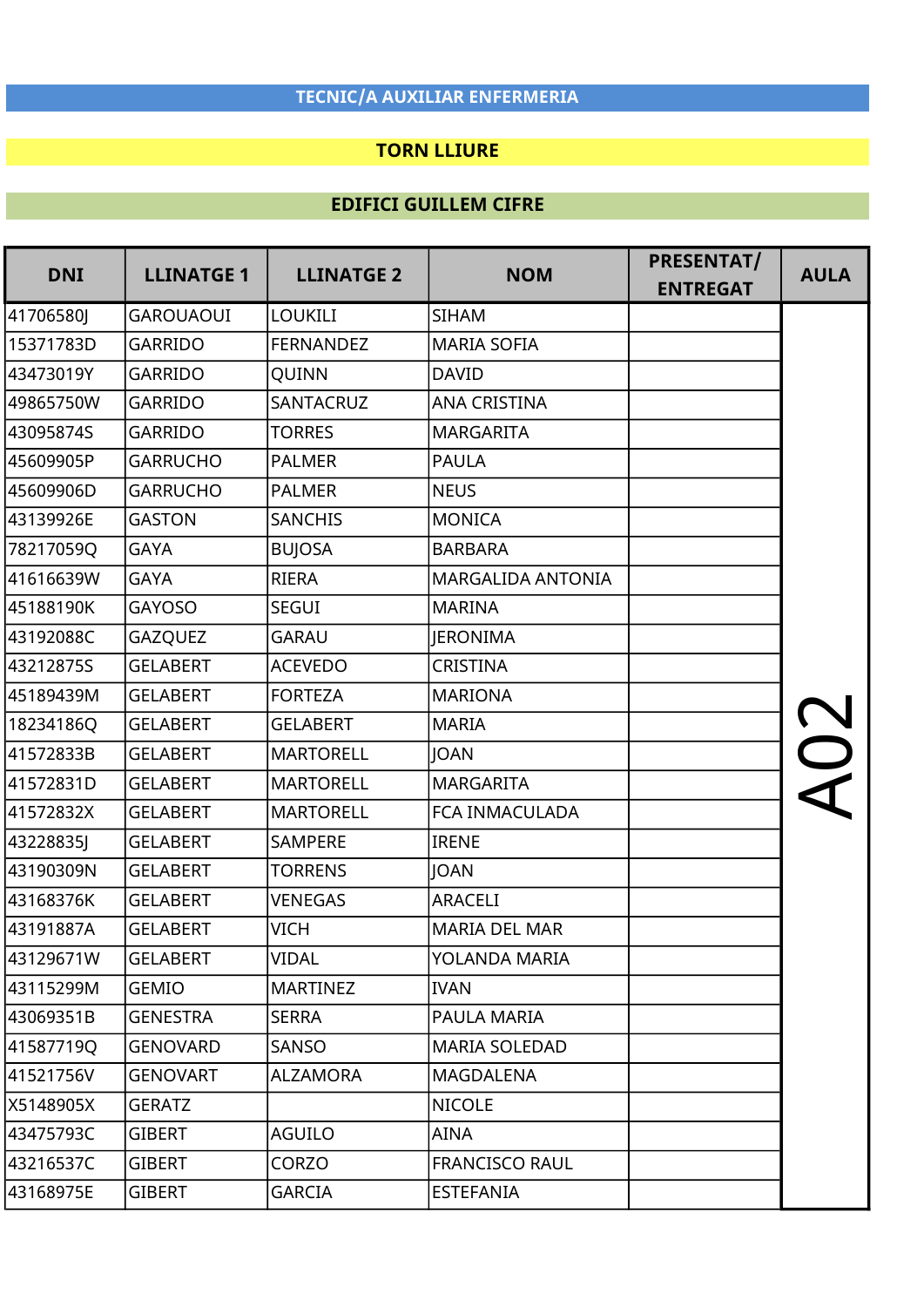## TORN LLIURE

| <b>DNI</b> | <b>LLINATGE 1</b> | <b>LLINATGE 2</b> | <b>NOM</b>              | PRESENTAT/<br><b>ENTREGAT</b> | <b>AULA</b> |
|------------|-------------------|-------------------|-------------------------|-------------------------------|-------------|
| 43096923Y  | <b>GIGANTE</b>    | <b>MOTA</b>       | <b>MARIA CONCEPCION</b> |                               |             |
| 43167252R  | GIL               | <b>BURGUERA</b>   | <b>MARIA JOSE</b>       |                               |             |
| 18227219H  | GIL               | <b>NICOLAU</b>    | <b>CATALINA</b>         |                               |             |
| 46967639Y  | GIL               | <b>PEREZ</b>      | LAIA                    |                               |             |
| 34003576P  | GIL               | <b>REINADO</b>    | <b>MANUELA</b>          |                               |             |
| 43117356S  | GIL               | <b>RODRIGUEZ</b>  | <b>LAURA</b>            |                               |             |
| 41535938P  | GIL               | <b>RODRIGUEZ</b>  | <b>ANA ISABEL</b>       |                               |             |
| l43201414P | <b>GILI</b>       | <b>AMENGUAL</b>   | <b>MARIA LORETO</b>     |                               |             |
| 41515359Z  | <b>GILI</b>       | <b>GINARD</b>     | <b>MARIA DEL CARMEN</b> |                               |             |
| 43179610P  | <b>GIMENO</b>     | <b>FERRAGUT</b>   | <b>ELENA</b>            |                               |             |
| 41570419N  | <b>GINARD</b>     | <b>BURGUERA</b>   | <b>SEBASTIA</b>         |                               |             |
| 41521817D  | <b>GINARD</b>     | <b>GINARD</b>     | <b>MARIA DEL MAR</b>    |                               |             |
| 43471160X  | <b>GINARD</b>     | <b>VILLAJOS</b>   | <b>ARIADNA</b>          |                               |             |
| 37339368H  | <b>GODOY</b>      | <b>MORENO</b>     | <b>MARIA CARMEN</b>     |                               |             |
| 43103083W  | <b>GOMA</b>       | <b>MULET</b>      | <b>FRANCISCA</b>        |                               |             |
| 43097252J  | <b>GOMARIZ</b>    | <b>BALAGUER</b>   | <b>MARIA DEL MAR</b>    |                               |             |
| 43100787Y  | <b>GOMEZ</b>      | <b>ALAMEDA</b>    | <b>SARA</b>             |                               |             |
| 37335072T  | <b>GOMEZ</b>      | <b>BALLESTER</b>  | <b>ENCARNACION</b>      |                               |             |
| 43122439S  | <b>GOMEZ</b>      | <b>CUBERO</b>     | <b>VANESA</b>           |                               |             |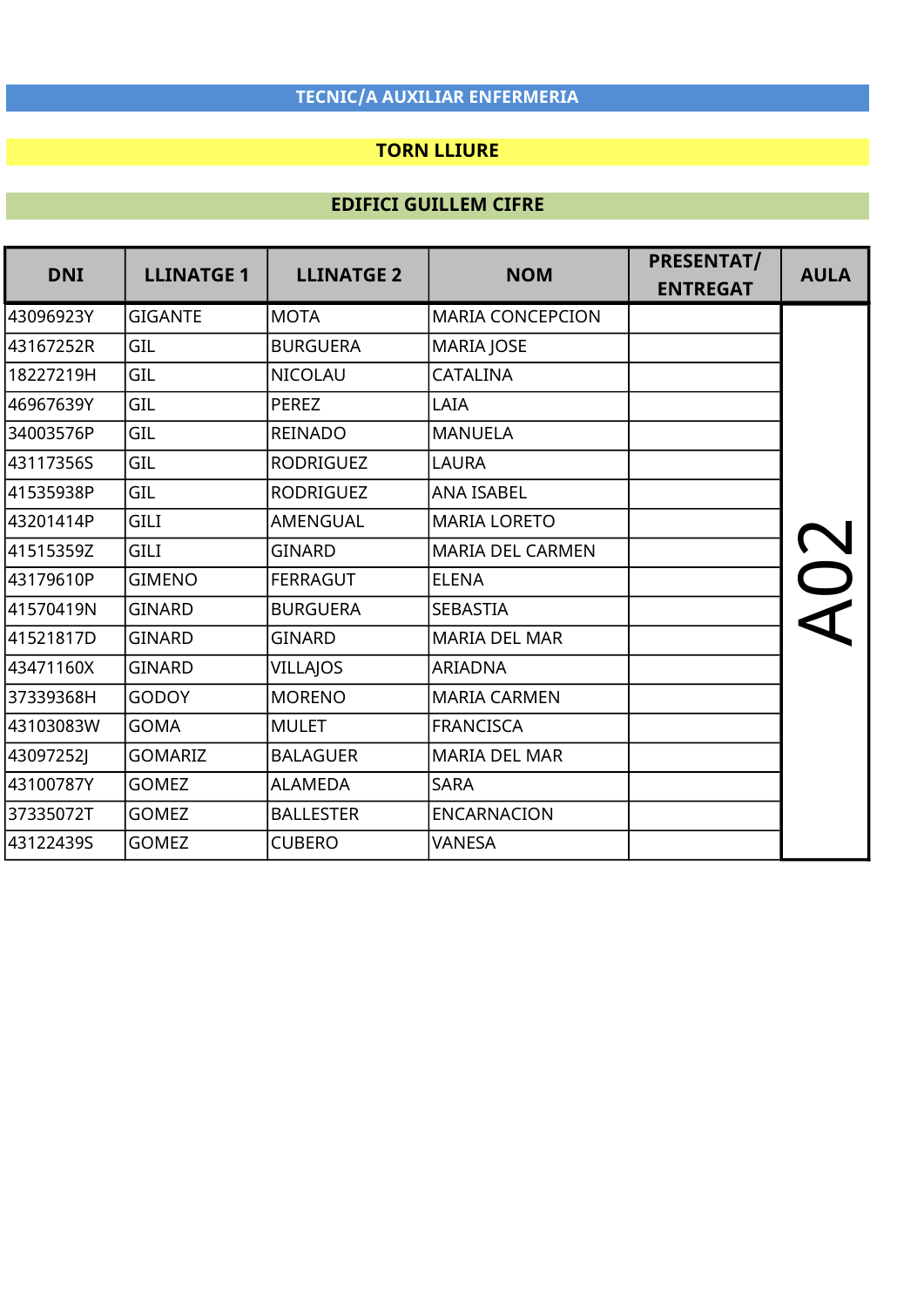### TORN LLIURE

| <b>DNI</b> | <b>LLINATGE 1</b>   | <b>LLINATGE 2</b>  | <b>NOM</b>              | <b>PRESENTAT/</b> | <b>AULA</b> |
|------------|---------------------|--------------------|-------------------------|-------------------|-------------|
|            |                     |                    |                         | <b>ENTREGAT</b>   |             |
| 43208935P  | <b>GOMEZ</b>        | <b>DOMINGUEZ</b>   | <b>JULIA</b>            |                   |             |
| 43472336J  | <b>GOMEZ</b>        | <b>ESTEVA</b>      | <b>SORAYA</b>           |                   |             |
| 43119796V  | <b>GOMEZ</b>        | <b>GOMEZ</b>       | <b>IUANA VERONICA</b>   |                   |             |
| 43210426G  | <b>GOMEZ</b>        | <b>MARTINEZ</b>    | <b>FERNANDO</b>         |                   |             |
| 43181954Y  | <b>GOMEZ</b>        | ORTIZ              | <b>DANIEL</b>           |                   |             |
| 34068725K  | <b>GOMEZ</b>        | <b>PINA</b>        | <b>BEATRIZ</b>          |                   |             |
| 43099909W  | <b>GOMEZ</b>        | <b>PINA</b>        | <b>CRISTINA</b>         |                   |             |
| 37339682X  | <b>GOMEZ</b>        | PLANISSI           | <b>JENNIFER</b>         |                   |             |
| 74907198Q  | <b>GOMEZ</b>        | <b>RAMOS</b>       | <b>ROSARIO</b>          |                   |             |
| 43126940P  | <b>GOMEZ</b>        | <b>SANTOS</b>      | <b>DAVID</b>            |                   |             |
| 43074016F  | <b>GOMEZ</b>        | VEGA               | <b>MARIA GRACIA</b>     |                   |             |
| 43036430A  | <b>GOMEZ CASERO</b> | MORILLA            | <b>HERMINIA</b>         |                   |             |
| 45695064K  | <b>GOMILA</b>       | <b>COMAS</b>       | <b>MARIA FRANCISCA</b>  |                   |             |
| 18221783X  | <b>GOMILA</b>       | <b>MARTI</b>       | <b>PETRA</b>            |                   |             |
| 41535073V  | <b>GOMILA</b>       | <b>NICOLAU</b>     | <b>MARIA TERESA</b>     |                   |             |
| 43169253R  | <b>GOMILA</b>       | <b>PONS</b>        | <b>MARGARITA</b>        |                   |             |
| 43133784K  | <b>GOMIS</b>        | <b>RAMON</b>       | CRISTINA                |                   |             |
| 74690364A  | <b>GONZALEZ</b>     | <b>ALFARO</b>      | <b>AMALIA MARIA</b>     |                   |             |
| 43173711C  | <b>GONZALEZ</b>     | <b>AMAT</b>        | <b>CRISTINA</b>         |                   |             |
| 34074695B  | <b>GONZALEZ</b>     | <b>BALLESTEROS</b> | <b>MARIA MAR</b>        |                   |             |
| 43078677E  | <b>GONZALEZ</b>     | <b>CARMONA</b>     | <b>ELISA</b>            |                   |             |
| 24191803N  | <b>GONZALEZ</b>     | <b>CASTILLA</b>    | <b>NIEVES</b>           |                   |             |
| 43094016C  | <b>GONZALEZ</b>     | <b>COMITRE</b>     | <b>SILVIA</b>           |                   |             |
| 76896136Y  | <b>GONZALEZ</b>     | <b>CORDERO</b>     | <b>MARIA JOSE</b>       |                   |             |
| 43092541V  | <b>GONZALEZ</b>     | <b>CORDOBA</b>     | <b>MARIA ROSA</b>       |                   |             |
| 43226148V  | <b>GONZALEZ</b>     | <b>CUENCA</b>      | <b>CLARA</b>            |                   |             |
| 43153970J  | <b>GONZALEZ</b>     | <b>DOMINGUEZ</b>   | <b>MARIA DEL CARMEN</b> |                   |             |
| 43017675Q  | <b>GONZALEZ</b>     | <b>FERNANDEZ</b>   | <b>JOSEFA</b>           |                   |             |
| 08836639Q  | <b>GONZALEZ</b>     | <b>FERNANDEZ</b>   | INMACULADA JOAQUINA     |                   |             |
| 43189213C  | <b>GONZALEZ</b>     | <b>FRIAS</b>       | <b>ESTEFANIA</b>        |                   |             |
| 37341291D  | <b>GONZALEZ</b>     | <b>GARABATO</b>    | MARIA VIRGINIA          |                   |             |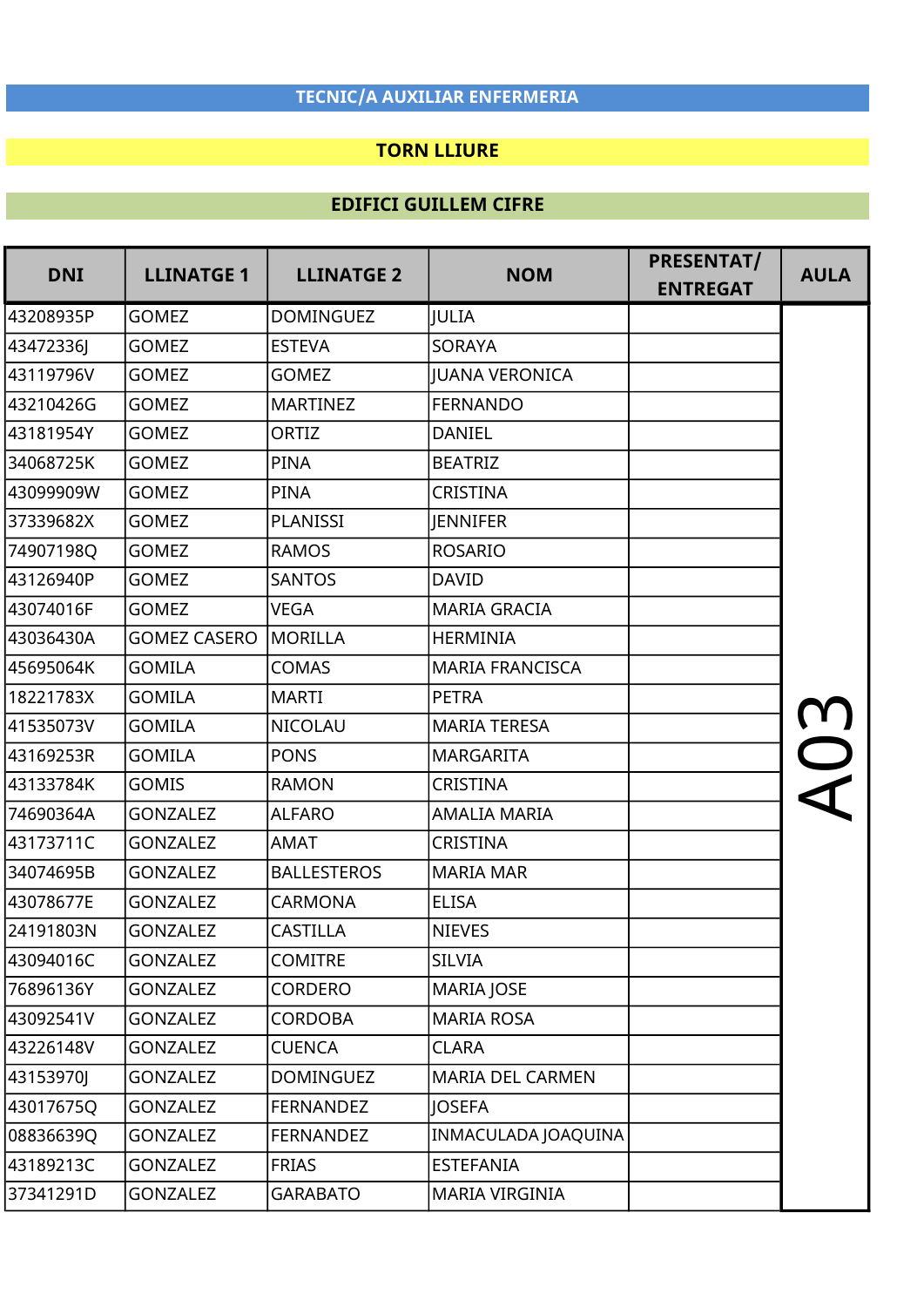### TORN LLIURE

| <b>DNI</b> | <b>LLINATGE 1</b> |                  | <b>LLINATGE 2</b><br><b>NOM</b> | PRESENTAT/      | <b>AULA</b> |
|------------|-------------------|------------------|---------------------------------|-----------------|-------------|
|            |                   |                  |                                 | <b>ENTREGAT</b> |             |
| 44325548V  | <b>GONZALEZ</b>   | <b>GARCIA</b>    | <b>NURIA MARIA</b>              |                 |             |
| 37335079F  | <b>GONZALEZ</b>   | GIL              | <b>YOLANDA</b>                  |                 |             |
| 43027924F  | <b>GONZALEZ</b>   | <b>GOMEZ</b>     | <b>ENCARNACION</b>              |                 |             |
| l43474193F | <b>GONZALEZ</b>   | <b>GONZALEZ</b>  | <b>SUSANA</b>                   |                 |             |
| 43025388R  | <b>GONZALEZ</b>   | <b>GUZMAN</b>    | RAIMUNDA ADELA                  |                 |             |
| 41539971Q  | <b>GONZALEZ</b>   | <b>LLINAS</b>    | <b>CARME</b>                    |                 |             |
| l43159599F | <b>GONZALEZ</b>   | <b>LOPEZ</b>     | <b>CARMEN</b>                   |                 |             |
| 43745324Z  | <b>GONZALEZ</b>   | <b>MALMIERCA</b> | <b>JUAN JERONIMO</b>            |                 |             |
| 41583488V  | <b>GONZALEZ</b>   | <b>MATEO</b>     | <b>FRANCISCO JAVIER</b>         |                 |             |
| l43125359Z | <b>GONZALEZ</b>   | <b>MONTIEL</b>   | <b>FRANCISCA MARIA</b>          |                 |             |
| l43111286V | <b>GONZALEZ</b>   | <b>MOYA</b>      | <b>MONICA</b>                   |                 |             |
| 43128812V  | <b>GONZALEZ</b>   | <b>NAVARRO</b>   | <b>MARIA ENCARNACION</b>        |                 |             |
| 41515290Z  | <b>GONZALEZ</b>   | <b>NEVADO</b>    | <b>LORENA</b>                   |                 |             |
| 43187388N  | <b>GONZALEZ</b>   | <b>PATON</b>     | <b>IVAN</b>                     |                 |             |
| 43133516Y  | <b>GONZALEZ</b>   | <b>PEREZ</b>     | LAURA                           |                 |             |
| l43104486W | <b>GONZALEZ</b>   | <b>PINO</b>      | <b>ANA ANTONIA</b>              |                 |             |
| 43131394T  | <b>GONZALEZ</b>   | <b>PIRO</b>      | <b>ANTONIA</b>                  |                 |             |
| l43189621Z | <b>GONZALEZ</b>   | <b>RODRIGUEZ</b> | <b>SILVIA</b>                   |                 |             |
| 43181654M  | <b>GONZALEZ</b>   | <b>SANTOS</b>    | <b>MERCEDES BERTA</b>           |                 |             |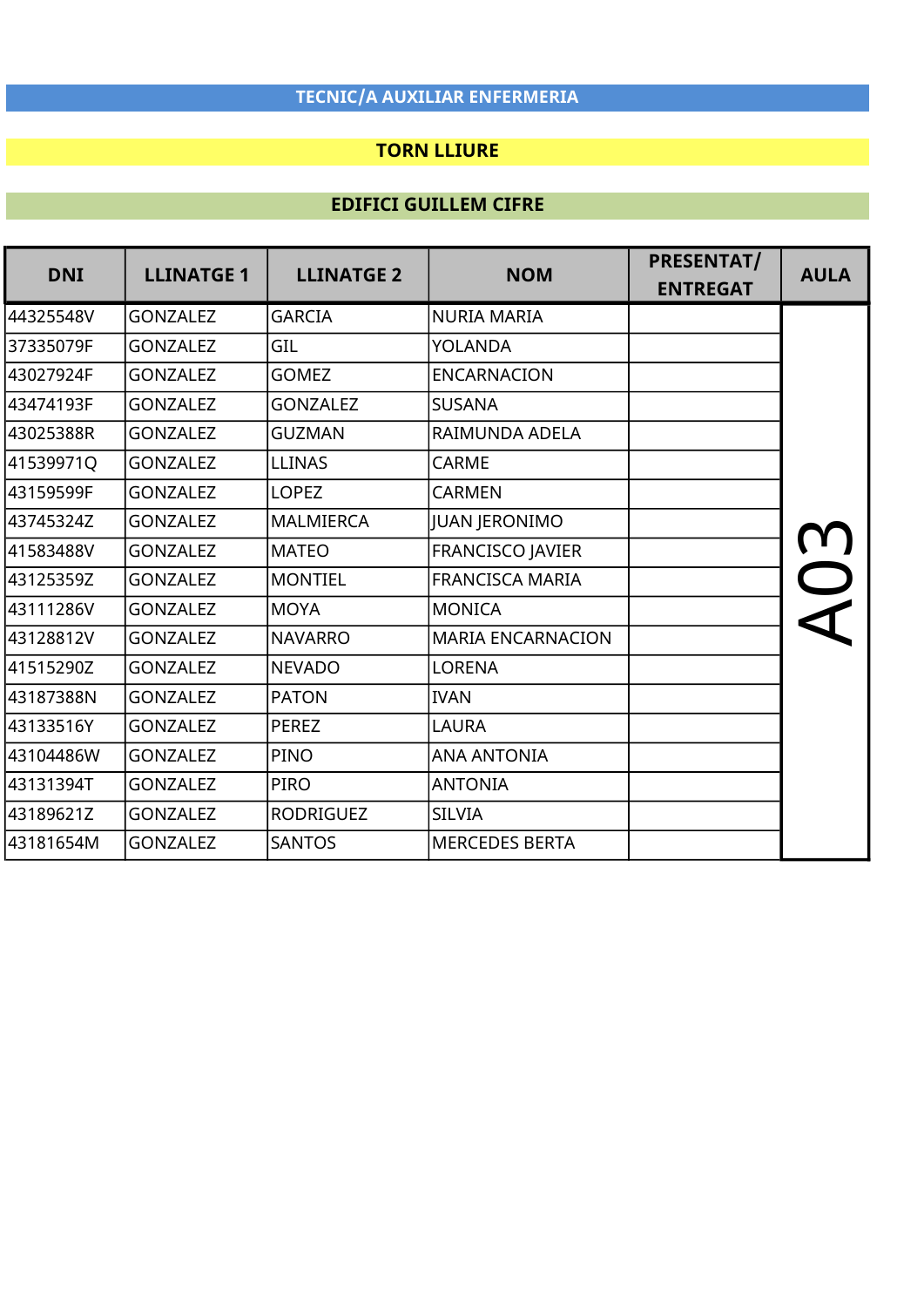### TORN LLIURE

| <b>DNI</b> | <b>LLINATGE 1</b>  | <b>LLINATGE 2</b> | <b>NOM</b>                 | PRESENTAT/<br><b>ENTREGAT</b> | <b>AULA</b> |
|------------|--------------------|-------------------|----------------------------|-------------------------------|-------------|
| 43181655Y  | <b>GONZALEZ</b>    | <b>SANTOS</b>     | <b>MARIA ISABEL</b>        |                               |             |
| 43046338K  | <b>GONZALEZ</b>    | SOLANO            | <b>MARIA ANGELES</b>       |                               |             |
| 43170392J  | <b>GONZALEZ</b>    | SOLANO            | <b>NATALIA</b>             |                               |             |
| 43141263W  | <b>GONZALEZ</b>    | <b>SUAU</b>       | <b>MARTA</b>               |                               |             |
| 43116851Q  | <b>GONZALEZ</b>    | <b>URREA</b>      | <b>EDUARDO</b>             |                               |             |
| 43186460G  | <b>GONZALEZ</b>    | VALERO            | <b>ANA MARIA</b>           |                               |             |
| 43178965F  | <b>GORRIZ</b>      | <b>MARTINEZ</b>   | <b>OLAIA</b>               |                               |             |
| X3218520S  | <b>GOSPODINOVA</b> | PENDEKOVA         | <b>DANIELA</b>             |                               |             |
| 41518864T  | <b>GOST</b>        | <b>NEGRE</b>      | <b>FRANCISCA MARGARITA</b> |                               |             |
| 43170791K  | <b>GRANDA</b>      | <b>MECO</b>       | <b>ESTEFANIA</b>           |                               |             |
| 51385713X  | <b>GRANDE</b>      | <b>MARTIN</b>     | <b>CARMEN</b>              |                               |             |
| 43112869J  | <b>GRANELL</b>     | <b>MARTINEZ</b>   | <b>MARIA DEL PILAR</b>     |                               |             |
| 43096112T  | <b>GRIFE</b>       | <b>CASTELLA</b>   | <b>ELISABET</b>            |                               |             |
| 41517655X  | <b>GRIMALT</b>     | <b>GOMILA</b>     | <b>MARIA MAGDALENA</b>     |                               |             |
| 37339367V  | <b>GUAL</b>        | CALVIÑO           | FERNANDA KARINA            |                               |             |
| 41538260F  | <b>GUAL</b>        | <b>MESQUIDA</b>   | <b>MARGALIDA SARA</b>      |                               |             |
| 43164968V  | <b>GUAL</b>        | <b>MORELL</b>     | <b>ISABEL</b>              |                               |             |
| 78202977X  | <b>GUAL</b>        | <b>PERELLO</b>    | <b>ISABEL</b>              |                               |             |
| 45694464L  | <b>GUASP</b>       | COLOM             | <b>CLAUDIA</b>             |                               |             |
| 22578570E  | <b>GUEROLA</b>     | <b>CALABUIG</b>   | <b>FRANCISCO</b>           |                               |             |
| 43202228V  | <b>GUERRA</b>      | <b>FUSTER</b>     | <b>BELEN</b>               |                               |             |
| 43464165F  | <b>GUERRERO</b>    | <b>CADENA</b>     | <b>SHARINE DOMENIKA</b>    |                               |             |
| 43464168X  | <b>GUERRERO</b>    | <b>CADENA</b>     | <b>BELKIS GIANELLA</b>     |                               |             |
| 80072662W  | <b>GUERRERO</b>    | <b>GUTIERREZ</b>  | <b>MARIA CRISTINA</b>      |                               |             |
| 43071542V  | <b>GUERRERO</b>    | MUÑOZ             | <b>ISABEL</b>              |                               |             |
| 43153148L  | <b>GUERRERO</b>    | <b>SANCHEZ</b>    | MARIA ALMUDENA             |                               |             |
| 43160557E  | <b>GUIJARRO</b>    | <b>BARRIOS</b>    | <b>CRISTINA</b>            |                               |             |
| 43158863F  | <b>GUILABERT</b>   | TOMAS             | <b>PATRICIA</b>            |                               |             |
| 43194268S  | <b>GUILLEN</b>     | <b>ESPINOSA</b>   | SANDRA                     |                               |             |
| 43192425N  | <b>GUILLEN</b>     | <b>PEREZ</b>      | <b>IRENE</b>               |                               |             |
| 44253048J  | <b>GUIRADO</b>     | <b>PRETEL</b>     | <b>ANTONIA MIGUEL</b>      |                               |             |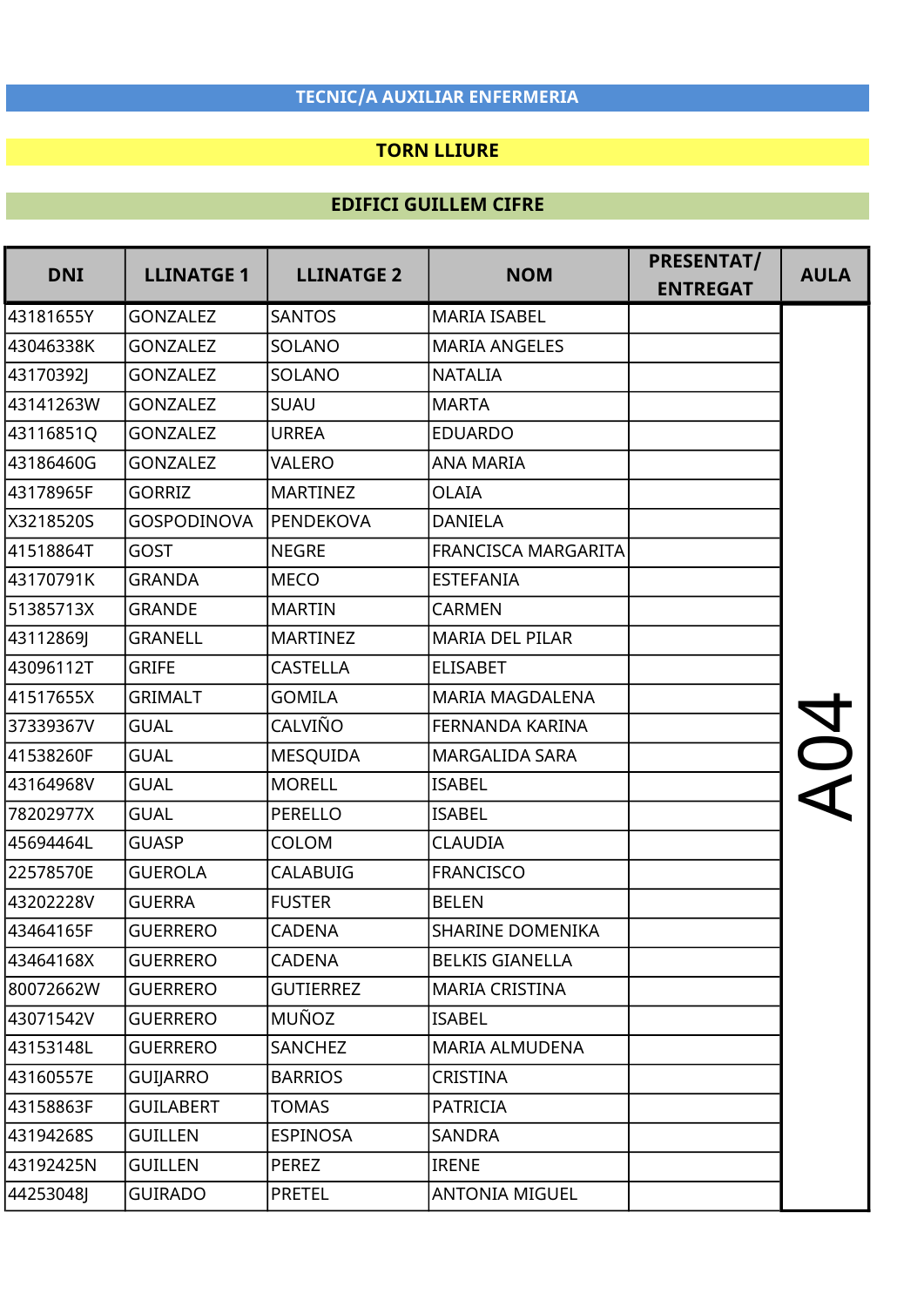## TORN LLIURE

| <b>DNI</b> | <b>LLINATGE 1</b>   | <b>LLINATGE 2</b> | <b>NOM</b>           | PRESENTAT/<br><b>ENTREGAT</b> | <b>AULA</b> |
|------------|---------------------|-------------------|----------------------|-------------------------------|-------------|
| 43087844N  | <b>GUISADO</b>      | <b>SANTIAGO</b>   | <b>DIANA</b>         |                               |             |
| 43205462P  | <b>GUIXARO</b>      | VIDAL             | LYDIA                |                               |             |
| 03811967Q  | <b>GUTIERREZ</b>    | <b>ESPINOSA</b>   | <b>MARIA CARMEN</b>  |                               |             |
| 26018257J  | <b>GUTIERREZ</b>    | <b>EXPOSITO</b>   | YOLANDA              |                               |             |
| 41536223V  | <b>GUTIERREZ</b>    | <b>GILI</b>       | <b>MARIA DEL MAR</b> |                               |             |
| 43000687W  | <b>GUTIERREZ</b>    | <b>MEGIAS</b>     | <b>MARIA BARBARA</b> |                               |             |
| 75157833C  | <b>GUTIERREZ</b>    | <b>PADIAL</b>     | <b>MIRIAM</b>        |                               |             |
| 43052999N  | <b>GUTIERREZ</b>    | SANCHEZ           | <b>INMACULADA</b>    |                               |             |
| 45656455Y  | <b>GUTIERREZ</b>    | <b>VILLALOBOS</b> | ANGEL                |                               |             |
| X3605517Z  | <b>GYULTEKINOVA</b> | <b>ZENOLOVA</b>   | <b>ELIS</b>          |                               |             |
| 43105822G  | <b>HABIB</b>        | <b>MANERA</b>     | <b>OLGA</b>          |                               |             |
| 43142738M  | <b>HABIB</b>        | <b>MANERA</b>     | <b>IVONNE</b>        |                               |             |
| 45371306B  | <b>HARO</b>         | <b>LOPEZ</b>      | <b>DELIA MARIA</b>   |                               |             |
| 43235163Q  | <b>HARTFIEL</b>     | <b>CAPRILES</b>   | <b>CATE CATALINA</b> |                               |             |
| 43134348X  | <b>HENALES</b>      | <b>LOBATO</b>     | <b>SILVIA</b>        |                               |             |
| 78219014Q  | <b>HENAREJOS</b>    | <b>CRESPI</b>     | <b>CRISTINA</b>      |                               |             |
| 43183483V  | <b>HERAS</b>        | <b>ALCAZAR</b>    | <b>SARA</b>          |                               |             |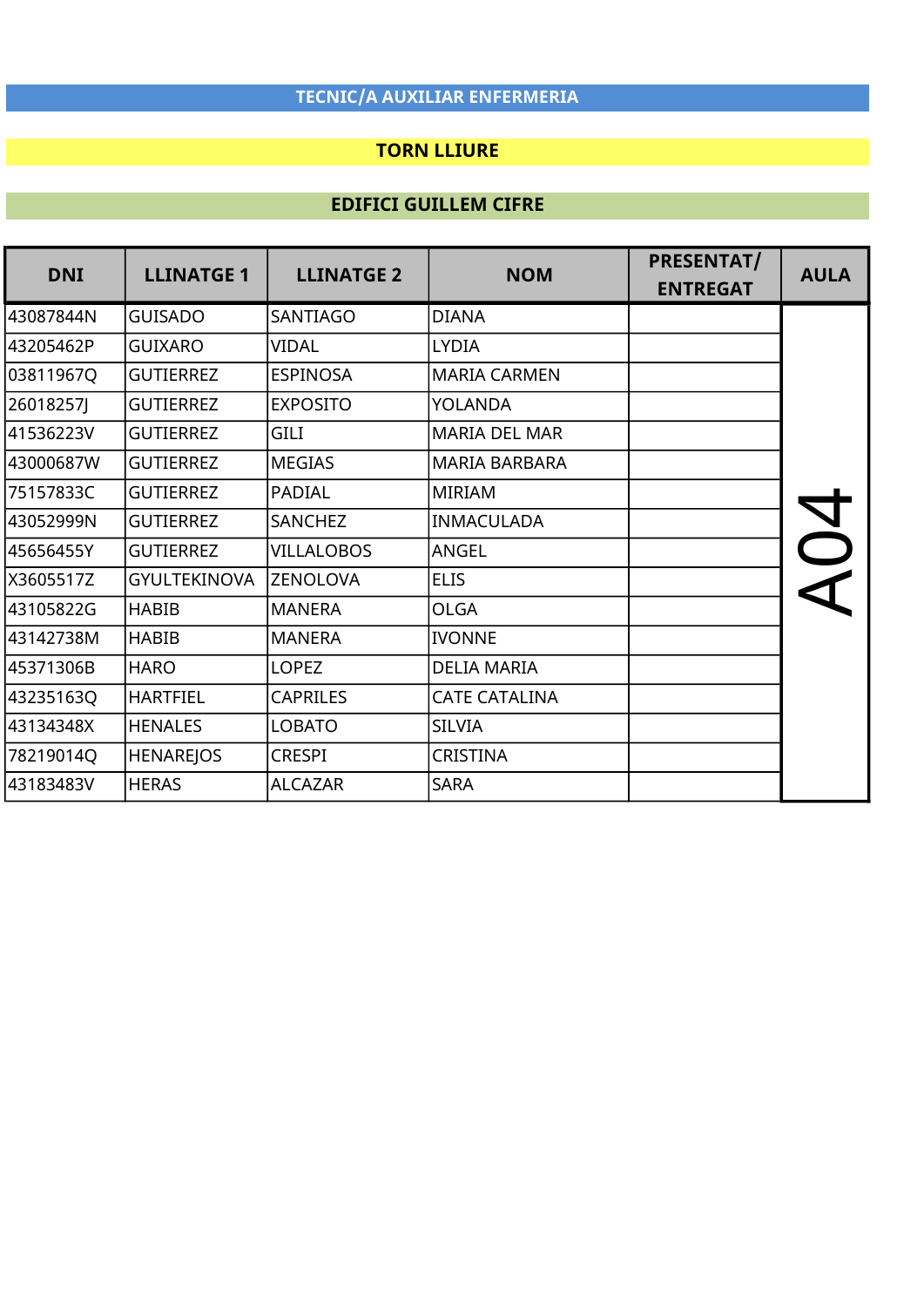### TORN LLIURE

| <b>DNI</b> | <b>LLINATGE 1</b> | <b>LLINATGE 2</b> | <b>NOM</b>             | PRESENTAT/<br><b>ENTREGAT</b> | <b>AULA</b> |
|------------|-------------------|-------------------|------------------------|-------------------------------|-------------|
| 43161720N  | <b>HEREDIA</b>    | SOTO              | <b>MARIA BELEN</b>     |                               |             |
| 41522269R  | <b>HERNAIZ</b>    | <b>BUADES</b>     | <b>FERNANDO</b>        |                               |             |
| 74629952N  | <b>HERNANDEZ</b>  | <b>CAMPOY</b>     | ROSARIO DE LOS ANGELES |                               |             |
| 43221157V  | <b>HERNANDEZ</b>  | <b>CONEJERO</b>   | <b>MARGARITA</b>       |                               |             |
| 43109477W  | <b>HERNANDEZ</b>  | <b>GALVEZ</b>     | <b>ANA BELEN</b>       |                               |             |
| 41620017E  | <b>HERNANDEZ</b>  | <b>LOPEZ</b>      | <b>PAULA</b>           |                               |             |
| 74360696V  | <b>HERNANDEZ</b>  | VAZQUEZ           | <b>MARIA TERESA</b>    |                               |             |
| 43184129L  | <b>HERNANDEZ</b>  | <b>VILLUENDAS</b> | <b>ISAAC</b>           |                               |             |
| 43227347C  | <b>HERNANDEZ</b>  | <b>VILLUENDAS</b> | <b>GLORIA</b>          |                               |             |
| 43121996D  | <b>HERRAIZ</b>    | <b>APARICIO</b>   | <b>EVA</b>             |                               |             |
| 43181087J  | <b>HERRERA</b>    | <b>GUERRERO</b>   | <b>JESSICA</b>         |                               |             |
| 43131380D  | <b>HERREZUELO</b> | <b>GONZALEZ</b>   | <b>SUSANA</b>          |                               |             |
| 43190377B  | <b>HERVAS</b>     | <b>REDONDO</b>    | <b>LIDIA</b>           |                               |             |
| 41517577R  | <b>HIDALGO</b>    | <b>CASADO</b>     | <b>LORENA</b>          |                               |             |
| 43125942E  | <b>HIDALGO</b>    | DE LA ROSA        | <b>VERONICA</b>        |                               |             |
| 72452870H  | <b>HIDALGO</b>    | <b>ESPADA</b>     | <b>MARIA DOLORES</b>   |                               |             |
| 43135217M  | <b>HIDALGO</b>    | <b>RUIZ</b>       | <b>NATALIA</b>         |                               |             |
| 43197628V  | HINOJOSA          | <b>DELGADO</b>    | FRANCISCA YAIZA        |                               |             |
| 37341328T  | <b>HINOJOSA</b>   | <b>HERNANDEZ</b>  | <b>CRISTINA</b>        |                               |             |
| 46396705R  | <b>HOLGADO</b>    | <b>CALAFAT</b>    | <b>MARIANA</b>         |                               |             |
| 43206721W  | <b>HOMAR</b>      | <b>MOREY</b>      | <b>MARIA DEL MAR</b>   |                               |             |
| 43206720R  | <b>HOMAR</b>      | <b>MOREY</b>      | CRISTINA               |                               |             |
| 43191570P  | <b>HUGUET</b>     | <b>GAETE</b>      | <b>MARIA VICTORIA</b>  |                               |             |
| 43180580N  | <b>HURTADO</b>    | ANGULO            | <b>RAQUEL</b>          |                               |             |
| 41696437J  | <b>HURTADO</b>    | <b>HURTADO</b>    | KATHERIN JOHANA        |                               |             |
| 42996167J  | <b>HURTADO</b>    | <b>MORAL</b>      | <b>MARIA</b>           |                               |             |
| 43122575J  | <b>HURTADO</b>    | <b>RIPOLL</b>     | <b>PATRICIA</b>        |                               |             |
| 77009410M  | IBAÑEZ            | CARDALDA          | <b>LAURA</b>           |                               |             |
| 41572075N  | IGLESIAS          | IGLESIAS          | <b>ANDREA</b>          |                               |             |
| 43158229V  | <b>IGLESIAS</b>   | <b>PASCUAL</b>    | LARA                   |                               |             |
| 43158228Q  | <b>IGLESIAS</b>   | <b>PASCUAL</b>    | CARMEN                 |                               |             |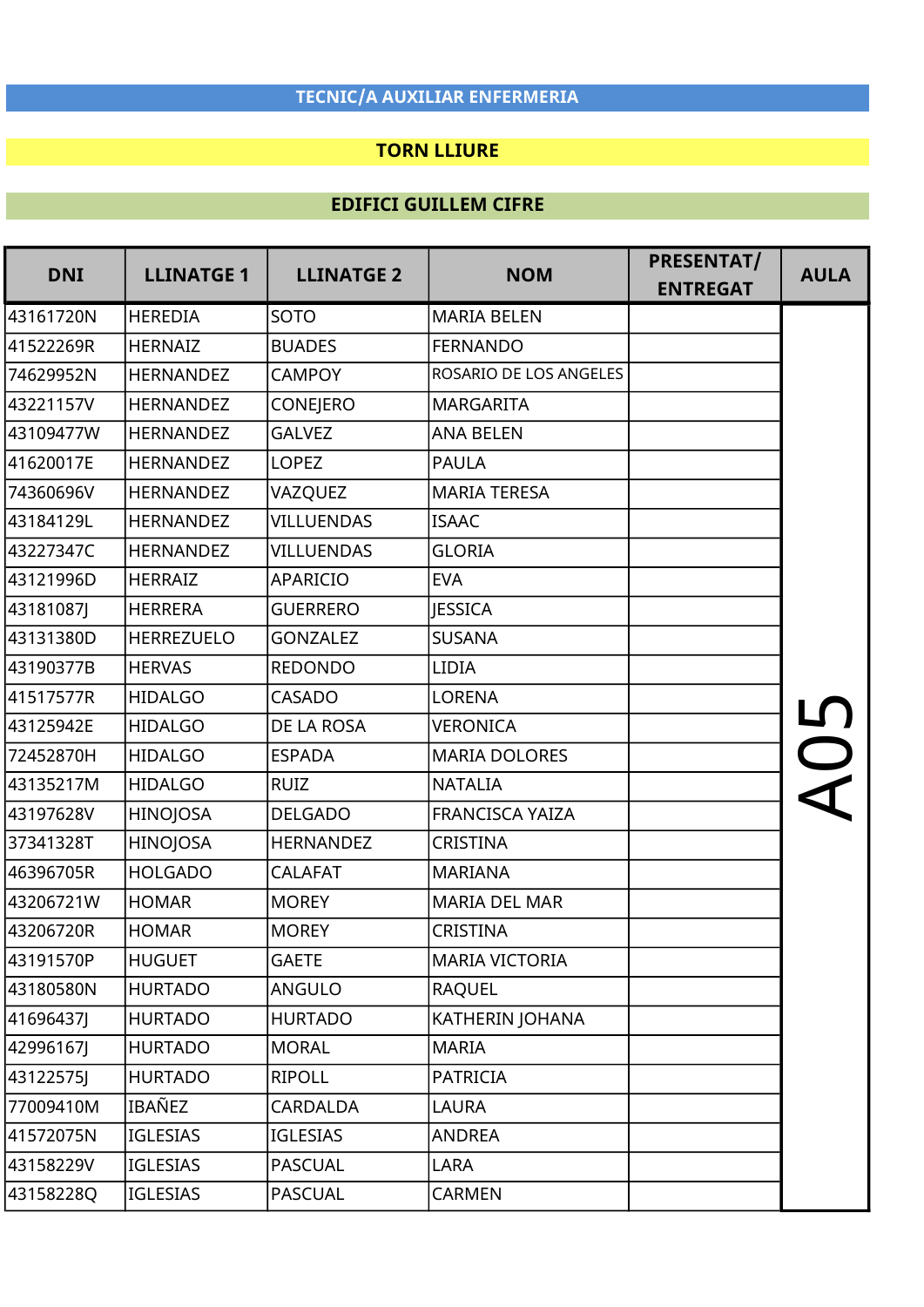## TORN LLIURE

| <b>DNI</b> | <b>LLINATGE 1</b> | <b>LLINATGE 2</b> | <b>NOM</b>              | PRESENTAT/<br><b>ENTREGAT</b> | <b>AULA</b> |
|------------|-------------------|-------------------|-------------------------|-------------------------------|-------------|
| 43193369J  | <b>IGLESIAS</b>   | <b>REAL</b>       | <b>CAROLINA</b>         |                               |             |
| X6617820F  | ILIEVA            | <b>SIMEONOVA</b>  | <b>ELENA</b>            |                               |             |
| 43198038J  | <b>ILLANA</b>     | <b>JAUME</b>      | <b>JAIME</b>            |                               |             |
| 43157153E  | <b>INFANTES</b>   | <b>CABELLO</b>    | <b>ELENA</b>            |                               |             |
| 43080526P  | <b>INIESTA</b>    | <b>REQUENA</b>    | <b>ANTONIA</b>          |                               |             |
| 49922691H  | <b>IPIA</b>       | VANEGAS           | <b>LEYDI CECILIA</b>    |                               |             |
| 43133831E  | <b>ISERN</b>      | POU               | SEBASTIAN               |                               |             |
| 43157358C  | <b>ISERN</b>      | <b>RIQUEL</b>     | <b>SUSANA</b>           |                               |             |
| 42985031D  | <b>ISERN</b>      | <b>VIDAL</b>      | <b>CATALINA</b>         |                               |             |
| 54628093B  | <b>ISLEM</b>      | <b>TEIEB</b>      | <b>OMAR</b>             |                               |             |
| 49610719H  | JARAMILLO         | <b>BARROS</b>     | RONNIE ALBERTO          |                               |             |
| 41708755A  | <b>JARBOUA</b>    | EL HASSNAOUI      | <b>NASERA</b>           |                               |             |
| 43118113J  | <b>JARILLO</b>    | <b>NOVALIA</b>    | <b>EVA</b>              |                               |             |
| 43172408M  | <b>JAUME</b>      | AMENGUAL          | <b>CAROLINA</b>         |                               |             |
| 41574173V  | <b>JAUME</b>      | <b>BURGUERA</b>   | <b>MARIA ANTONIA</b>    |                               |             |
| 43203046F  | <b>JAUME</b>      | <b>CORDOBA</b>    | <b>MIGUEL</b>           |                               |             |
| 43234432K  | <b>JAUME</b>      | <b>GONZALEZ</b>   | <b>JESSICA</b>          |                               |             |
| 43184634H  | <b>JAUME</b>      | <b>IUAN</b>       | <b>FRANCISCA</b>        |                               |             |
| 43149084A  | <b>JAUME</b>      | <b>MARTINEZ</b>   | <b>FRANCISCO JAVIER</b> |                               |             |
| 43018436H  | <b>JAUME</b>      | <b>RAMIS</b>      | <b>MARIA PAULA</b>      |                               |             |
| 18226014D  | <b>JAUME</b>      | <b>UMBERT</b>     | PEP                     |                               |             |
| 43469164S  | <b>JAUME</b>      | VAZQUEZ           | <b>AROA MARIA</b>       |                               |             |
| 43133297V  | <b>JAUME</b>      | <b>VIDAL</b>      | <b>CATALINA</b>         |                               |             |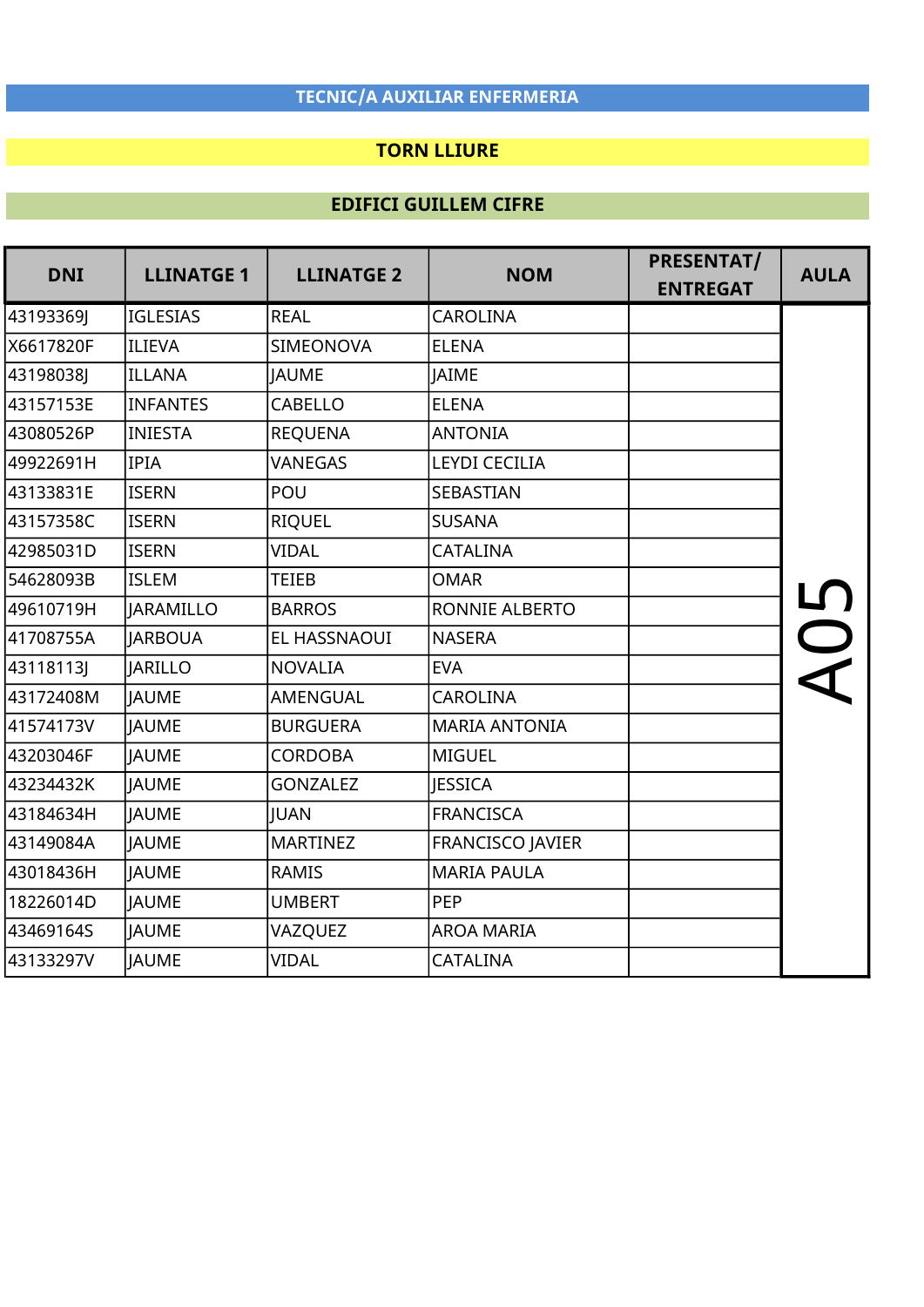### TORN LLIURE

| <b>DNI</b> | <b>LLINATGE 1</b> | <b>LLINATGE 2</b> | <b>NOM</b>             | PRESENTAT/      | <b>AULA</b> |
|------------|-------------------|-------------------|------------------------|-----------------|-------------|
|            |                   |                   |                        | <b>ENTREGAT</b> |             |
| 43216780X  | JAVALOYAS         | <b>MOLINA</b>     | <b>ALBA</b>            |                 |             |
| 71472288H  | <b>IAVE</b>       | <b>FERNANDEZ</b>  | <b>ERIT ADEMIR</b>     |                 |             |
| 43218229X  | <b>JIMENEZ</b>    | <b>AGUILERA</b>   | <b>ARANTXA</b>         |                 |             |
| 43074844F  | <b>IIMENEZ</b>    | CHICA             | <b>DOLORES</b>         |                 |             |
| 45191583X  | <b>IIMENEZ</b>    | <b>CHIVA</b>      | <b>MARIA ANTONIA</b>   |                 |             |
| 43119358Q  | <b>IMENEZ</b>     | <b>GARCIA</b>     | <b>MARTA</b>           |                 |             |
| 43190071G  | <b>IMENEZ</b>     | GIL               | VICTORIA               |                 |             |
| 43211338L  | JIMENEZ           | <b>GONZALEZ</b>   | <b>PAULA</b>           |                 |             |
| 52755806Q  | IIMENEZ           | <b>GONZALEZ</b>   | <b>LUCIA</b>           |                 |             |
| 43470341L  | <b>IIMENEZ</b>    | <b>HIDALGO</b>    | <b>EMMA</b>            |                 |             |
| 43066501J  | <b>IIMENEZ</b>    | <b>HURTADO</b>    | <b>SUSANA</b>          |                 |             |
| 43171608X  | <b>IIMENEZ</b>    | <b>MARTINEZ</b>   | <b>MARIA ROSA</b>      |                 |             |
| 20798918H  | <b>IMENEZ</b>     | <b>MARTINEZ</b>   | YAMILLETTE             |                 |             |
| 49779657K  | <b>IIMENEZ</b>    | <b>MENDOZA</b>    | LAURA GABRIELA         |                 |             |
| 43143144C  | JIMENEZ           | <b>MONTALVO</b>   | VANESA                 |                 | $\bigcup$   |
| 43131743G  | <b>IMENEZ</b>     | <b>MORALES</b>    | <b>JOSEFINA</b>        |                 |             |
| 78217847E  | <b>JIMENEZ</b>    | <b>MORALES</b>    | <b>BEATRIZ</b>         |                 |             |
| 43086734Y  | <b>IIMENEZ</b>    | <b>NAVARRO</b>    | <b>CLARA</b>           |                 |             |
| 43200766G  | <b>IIMENEZ</b>    | <b>NAVARRO</b>    | <b>LAURA</b>           |                 |             |
| 43048229A  | <b>IIMENEZ</b>    | <b>OLIVAS</b>     | <b>ANTONIA</b>         |                 |             |
| 43215643T  | <b>IIMENEZ</b>    | PEÑA              | <b>ADRIANA MARIA</b>   |                 |             |
| 45610381R  | <b>JIMENEZ</b>    | <b>PLAZA</b>      | <b>CORAL</b>           |                 |             |
| 43231737V  | <b>JIMENEZ</b>    | <b>POZO</b>       | <b>MARIA JOSE</b>      |                 |             |
| 78219290Q  | JIMENEZ           | <b>ROMERO</b>     | <b>MARGARITA</b>       |                 |             |
| 43059420Q  | <b>JIMENEZ</b>    | <b>RUIZ</b>       | <b>MARIA JOSE</b>      |                 |             |
| 43140190X  | <b>JIMENEZ</b>    | <b>SANCHEZ</b>    | <b>MARIA DEL PILAR</b> |                 |             |
| 43172216C  | <b>JIMENEZ</b>    | <b>YUSTOS</b>     | <b>MARINA</b>          |                 |             |
| 41570814Q  | <b>JOFRE</b>      | <b>FERRER</b>     | <b>FRANCISCA</b>       |                 |             |
| 43010579G  | <b>JOFRE</b>      | <b>SALAS</b>      | CATALINA               |                 |             |
| 43159215Z  | <b>JORAJURIA</b>  | CAÑELLAS          | <b>JUANA MARIA</b>     |                 |             |
| 43084901J  | <b>JORDA</b>      | <b>JUAN</b>       | <b>FRANCISCA</b>       |                 |             |
| 44326201A  | <b>JOVELLAR</b>   | VIDAL             | PATRICIA MARIA         |                 |             |
| 43216329L  | <b>JOYA</b>       | PEREZ             | FERNANDO MIGUEL        |                 |             |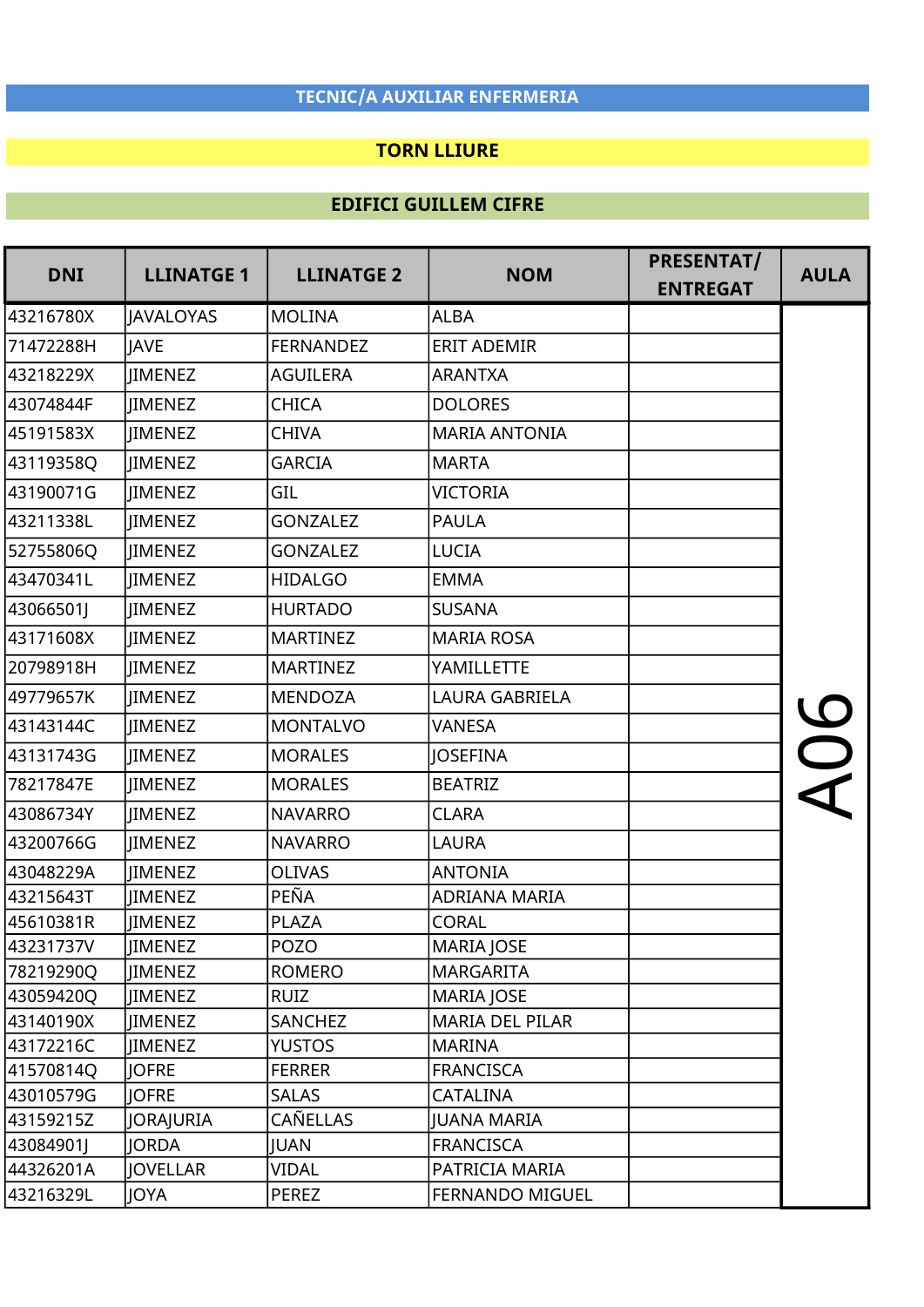## TORN LLIURE

| <b>DNI</b> | <b>LLINATGE 1</b>  | <b>LLINATGE 2</b> | <b>NOM</b>          | PRESENTAT/      | <b>AULA</b> |
|------------|--------------------|-------------------|---------------------|-----------------|-------------|
|            |                    |                   |                     | <b>ENTREGAT</b> |             |
| 41523446M  | <b>JUAN</b>        | <b>COMAS</b>      | PAULA SARAY         |                 |             |
| 43136274G  | <b>JUAN</b>        | <b>IOVER</b>      | <b>IUANA MARIA</b>  |                 |             |
| 43136337K  | JUAN               | <b>MIRO</b>       | <b>SERGIO</b>       |                 |             |
| 37336842E  | JUAN               | <b>ORELL</b>      | <b>MARIA</b>        |                 |             |
| 43149894P  | <b>JUAN</b>        | PALOU             | <b>ANA MARIA</b>    |                 |             |
| 45694759S  | <b>JUAN</b>        | RIBERA            | <b>MARINA</b>       |                 |             |
| l43144185A | <b>JUAN</b>        | <b>RUIZ</b>       | CATALINA            |                 |             |
| 41570590E  | JUAN               | <b>VIVES</b>      | <b>MARTA</b>        |                 |             |
| 43153203M  | <b>JUANICO</b>     | <b>BAILON</b>     | <b>AZAHARA</b>      |                 |             |
| 41587130W  | JULIA              | <b>HURTADO</b>    | <b>MARIA ISABEL</b> |                 |             |
| 45186572J  | JULIA              | <b>NOBEL</b>      | <b>DESIREE</b>      |                 |             |
| 43174537H  | JUNQUERA           | <b>TALAVERA</b>   | <b>ADELA</b>        |                 |             |
| 41536789P  | <b>JURADO</b>      | <b>BERGA</b>      | ANGEL               |                 |             |
| 43197196E  | <b>JURADO</b>      | <b>GALINDO</b>    | <b>MARCOS</b>       |                 |             |
| 43211601Y  | <b>JURADO</b>      | GARI              | <b>MARTA AINARA</b> |                 |             |
| 43463063D  | <b>JURADO</b>      | <b>HUERTAS</b>    | NORA ELIZABETH      |                 |             |
| 43202731Z  | <b>IURADO</b>      | <b>MUNTANER</b>   | <b>ROCIO</b>        |                 |             |
| X8454589L  | <b>KAVETSKA</b>    |                   | <b>VIKTORIYA</b>    |                 |             |
| 55230296M  | <b>KHELIF</b>      | <b>AGROUCHE</b>   | <b>FARIDA</b>       |                 |             |
| 54630960A  | KLÜVER             | <b>SOSA</b>       | <b>ANDRES</b>       |                 |             |
| X6116792B  | <b>KOSTADINOVA</b> |                   | PETYA ROSENOVA      |                 |             |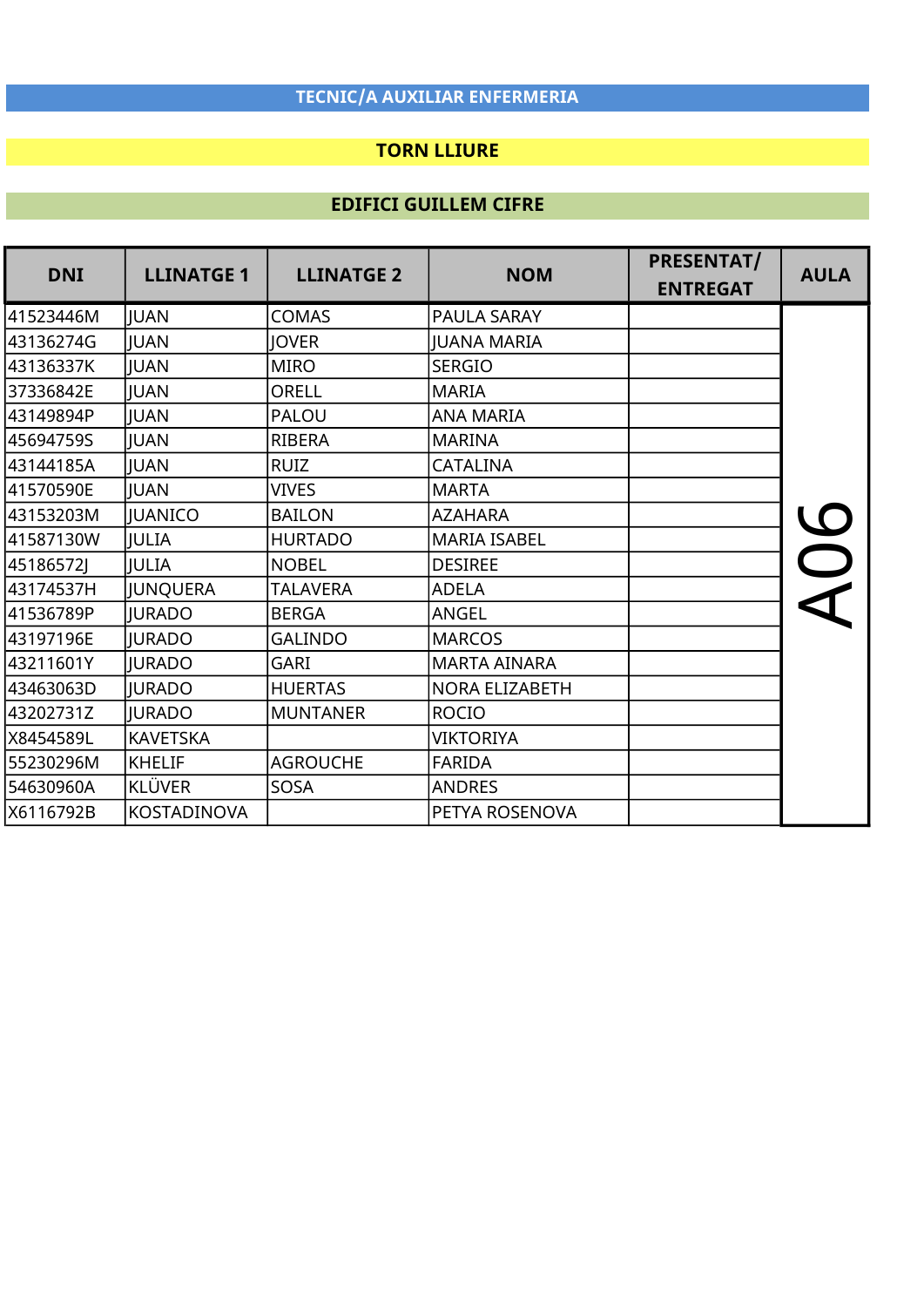### TORN LLIURE

| <b>DNI</b> | <b>LLINATGE 1</b> | <b>LLINATGE 2</b> | <b>NOM</b>             | PRESENTAT/      | <b>AULA</b> |
|------------|-------------------|-------------------|------------------------|-----------------|-------------|
|            |                   |                   |                        | <b>ENTREGAT</b> |             |
| X2128101A  | <b>KUPISZ</b>     |                   | <b>BOZENA</b>          |                 |             |
| X1995231G  | <b>KUSTER</b>     |                   | <b>CLAUDINE SYLVIE</b> |                 |             |
| 04306398Q  | <b>LAKSIR</b>     | <b>CHAIB</b>      | <b>SOURIYA</b>         |                 |             |
| 04304375V  | <b>LAKSIR</b>     | <b>CHAIB</b>      | <b>HAJAR</b>           |                 |             |
| 18033885E  | LALUEZA           | <b>VIDAL</b>      | <b>MARIA VICTORIA</b>  |                 |             |
| 43192471N  | <b>LAMBORENA</b>  | <b>RAMOS</b>      | <b>DAVID</b>           |                 |             |
| 78217254G  | <b>LARA</b>       | <b>GARCIA</b>     | <b>LUCIA</b>           |                 |             |
| 47616573H  | <b>LARRAD</b>     | <b>BLASCO</b>     | <b>RAQUEL</b>          |                 |             |
| 43124123C  | LARRAÑAGA         | <b>IIMENEZ</b>    | YOLANDA                |                 |             |
| 43079035N  | <b>LASO</b>       | <b>MORAGUES</b>   | <b>ENRIQUE</b>         |                 |             |
| 43112238A  | <b>LEAL</b>       | <b>MARTINEZ</b>   | <b>AMPARO</b>          |                 |             |
| 43174978E  | <b>LECHUGA</b>    | <b>ALOMAR</b>     | <b>ANA MARIA</b>       |                 |             |
| 43180876D  | <b>LEDO</b>       | <b>GONZALEZ</b>   | LEYDIS                 |                 |             |
| 43227359D  | LEIVA             | DE LAS MUELAS     | <b>NATALIA</b>         |                 |             |
| 43480827V  | <b>LEMA</b>       | <b>AMENGUAL</b>   | <b>MARTA</b>           |                 |             |
| 43041489W  | <b>LENDINEZ</b>   | <b>HURTADO</b>    | <b>MARTINA</b>         |                 |             |
| 10904012B  | <b>LEON</b>       | <b>ABARRIO</b>    | <b>VERONICA</b>        |                 |             |
| 43162249N  | <b>LEON</b>       | <b>BUENO</b>      | YASMINA                |                 |             |
| 43154915S  | <b>LEON</b>       | <b>GONZALEZ</b>   | SANTIAGO               |                 |             |
| 41574149Q  | <b>LEON</b>       | <b>VIEDMA</b>     | <b>MARIA LUCIA</b>     |                 |             |
| 43116939N  | <b>LINARES</b>    | <b>FRANCO</b>     | <b>MARIA ANGELES</b>   |                 |             |
| 41540529E  | <b>LINARES</b>    | <b>LOPEZ</b>      | <b>NATALIA</b>         |                 |             |
| 43076426W  | <b>LINARES</b>    | <b>ORIA</b>       | <b>IACOB</b>           |                 |             |
| 43074374C  | <b>LIRIO</b>      | <b>MADEJON</b>    | <b>ANA MARIA</b>       |                 |             |
| 43060546S  | <b>LIRON</b>      | <b>MARTINEZ</b>   | <b>JUAN</b>            |                 |             |
| 43232222L  | <b>LISALDE</b>    | <b>ESCOBAR</b>    | <b>MARIA CRISTINA</b>  |                 |             |
| 43062846S  | <b>LLABRES</b>    | RODRIGUEZ         | <b>JUANA MARIA</b>     |                 |             |
| 78216524X  | <b>LLABRES</b>    | <b>ROTGER</b>     | <b>FRANCISCA</b>       |                 |             |
| 43113867E  | <b>LLAURADO</b>   | VILLENA           | <b>EMMA</b>            |                 |             |
| 43108018S  | <b>LLEDO</b>      | <b>GARCIA</b>     | <b>CRISTINA</b>        |                 |             |
| 43057739Z  | LLEONART          | <b>OBRADOR</b>    | <b>MARIA ELENA</b>     |                 |             |
| 43136628J  | LLINAS            | <b>FORNARI</b>    | AGUEDA MARIA           |                 |             |
| 41583521G  | <b>LLITERAS</b>   | RIERA             | <b>CATALINA MARIA</b>  |                 |             |
| 43201368P  | LLOBERA           | <b>BISQUERRA</b>  | <b>AMANDA</b>          |                 |             |
| 43115954Q  | <b>LLOMPART</b>   | <b>BALLESTER</b>  | APOLONIA               |                 |             |
| 43149338G  | <b>LLOMPART</b>   | <b>BIBILONI</b>   | <b>INES</b>            |                 |             |
| 78210554C  | <b>LLOMPART</b>   | <b>CERDA</b>      | <b>JUANA</b>           |                 |             |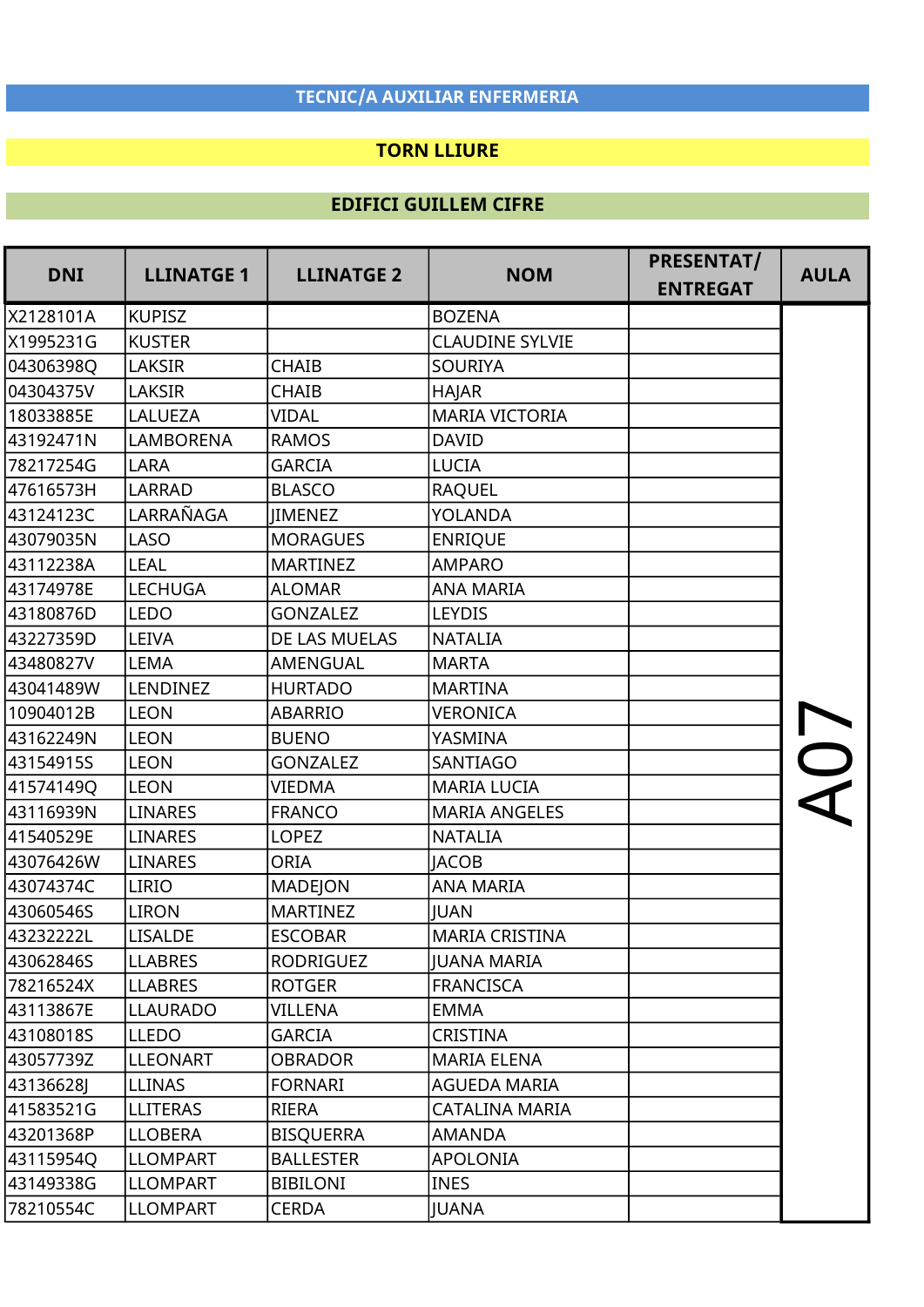## TORN LLIURE

| <b>DNI</b> | <b>LLINATGE 1</b> | <b>LLINATGE 2</b> | <b>NOM</b>              | <b>PRESENTAT/</b><br><b>ENTREGAT</b> | <b>AULA</b> |
|------------|-------------------|-------------------|-------------------------|--------------------------------------|-------------|
| l34066984M | <b>LLOMPART</b>   | <b>COSTA</b>      | <b>JERONIMA</b>         |                                      |             |
| l43046313L | lllompart         | PLANAS            | <b>MARIA MAGDALENA</b>  |                                      |             |
| 43155244E  | ILLOMPART         | <b>SERRA</b>      | <b>IESTEL-LA</b>        |                                      |             |
| l41585951L | ILLULL            | <b>FUSTER</b>     | <b>ANTONIA</b>          |                                      |             |
| 41585952C  | ILLULL            | <b>FUSTER</b>     | <b>CATERINA</b>         |                                      |             |
| 43155090Y  | ILLULL            | <b>GARCIA</b>     | <b>LAURA</b>            |                                      |             |
| 18221228F  | lllull            | <b>LLODRA</b>     | <b>JOANA</b>            |                                      |             |
| l43078916P | ILLULL            | <b>MAS</b>        | <b>ANTONIA</b>          |                                      |             |
| 41620200K  | ILLULL            | SANCHEZ           | <b>IOANA</b>            |                                      |             |
| 41524766Z  | <b>LOAISA</b>     | <b>COBOS</b>      | <b>AZAHARA</b>          |                                      |             |
| l44364009E | LOAISA            | <b>COBOS</b>      | <b>MARIA DEL CARMEN</b> |                                      |             |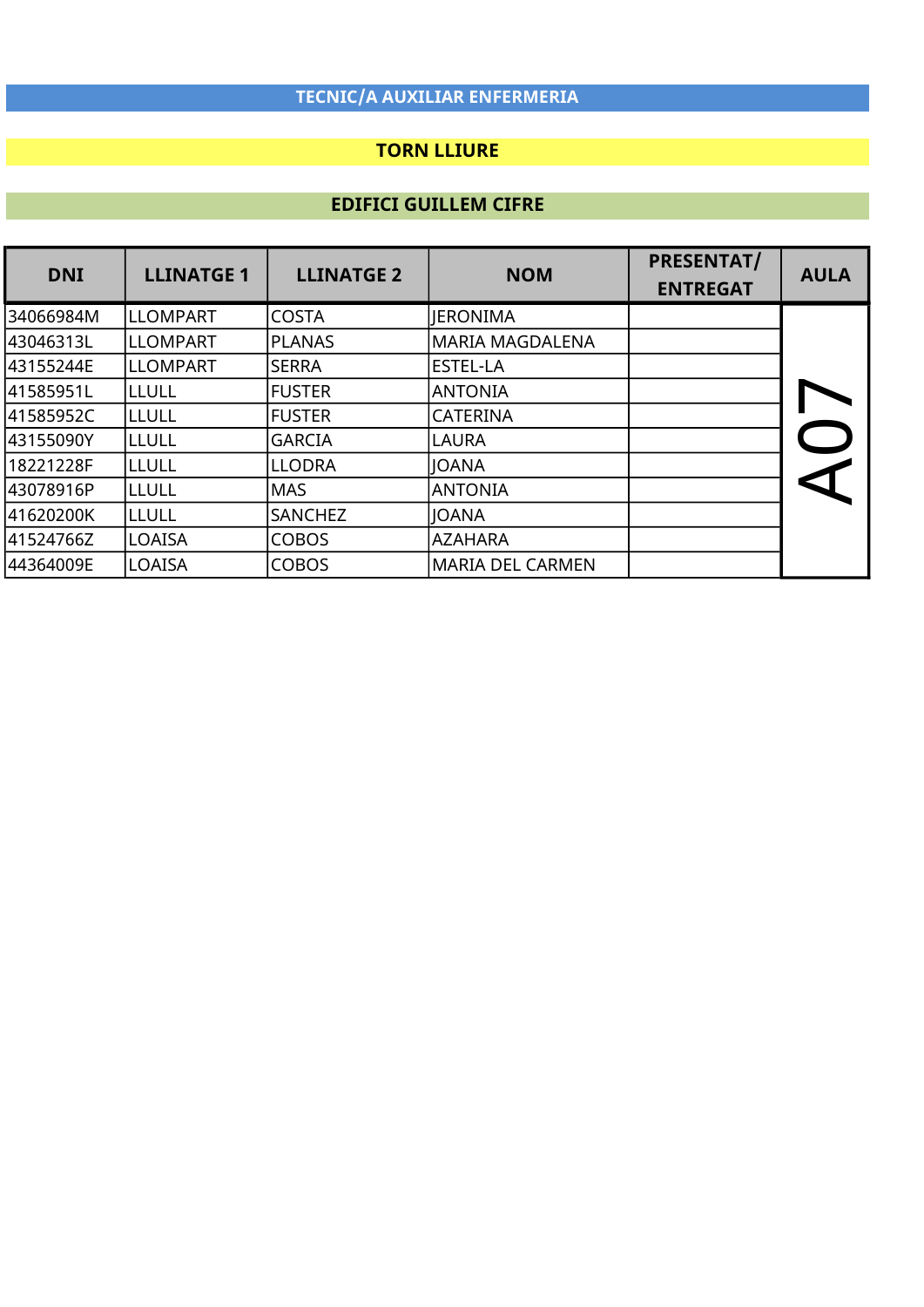### TORN LLIURE

| <b>DNI</b> | <b>LLINATGE 1</b> | <b>LLINATGE 2</b><br><b>NOM</b> | <b>PRESENTAT/</b>        | <b>AULA</b>     |  |
|------------|-------------------|---------------------------------|--------------------------|-----------------|--|
|            |                   |                                 |                          | <b>ENTREGAT</b> |  |
| 41519289B  | <b>LOBATO</b>     | <b>MOLINA</b>                   | <b>ELENA</b>             |                 |  |
| 45191034J  | LONDOÑO           | <b>MORENO</b>                   | <b>CLAUDIA PATRICIA</b>  |                 |  |
| 43206486C  | <b>LOPEZ</b>      | <b>ALABARCE</b>                 | <b>MARTA</b>             |                 |  |
| 43189714S  | <b>LOPEZ</b>      | <b>ALAMINOS</b>                 | <b>MIKEL</b>             |                 |  |
| 43158534T  | <b>LOPEZ</b>      | <b>ALEMANY</b>                  | <b>ANTONIA</b>           |                 |  |
| 43037628M  | <b>LOPEZ</b>      | <b>AYUSO</b>                    | <b>MARIA DEL PILAR</b>   |                 |  |
| 43092970D  | <b>LOPEZ</b>      | <b>CABOT</b>                    | <b>JULIA MARIA</b>       |                 |  |
| 20490717V  | <b>LOPEZ</b>      | <b>CALAFELL</b>                 | <b>MARIA DOLORES</b>     |                 |  |
| 41542600T  | <b>LOPEZ</b>      | <b>CARLEOS</b>                  | ALEXANDRA                |                 |  |
| 31636954V  | <b>LOPEZ</b>      | <b>CARRIL</b>                   | <b>GUADALUPE</b>         |                 |  |
| 41571476B  | <b>LOPEZ</b>      | <b>CORDERO</b>                  | <b>ISABEL</b>            |                 |  |
| 43138704L  | <b>LOPEZ</b>      | <b>ESCUDERO</b>                 | <b>LORENA</b>            |                 |  |
| 43141413Z  | <b>LOPEZ</b>      | <b>GARCIA</b>                   | <b>RAQUEL</b>            |                 |  |
| 43046552M  | <b>LOPEZ</b>      | <b>GARCIA</b>                   | <b>MARIA DEL CARMEN</b>  |                 |  |
| 75071264T  | <b>LOPEZ</b>      | <b>GARCIA</b>                   | <b>FRANCISCO</b>         |                 |  |
| 43007150W  | <b>LOPEZ</b>      | <b>GELABERT</b>                 | <b>GLORIA</b>            |                 |  |
| 43095517A  | <b>LOPEZ</b>      | <b>GOMEZ</b>                    | <b>MARIA DEL CARMEN</b>  |                 |  |
| 43057032C  | <b>LOPEZ</b>      | <b>HIDALGO</b>                  | <b>MARIA YOLANDA</b>     |                 |  |
| 43157952Q  | <b>LOPEZ</b>      | <b>HUERTA</b>                   | <b>RAQUEL</b>            |                 |  |
| 75244735M  | <b>LOPEZ</b>      | <b>LOPEZ</b>                    | <b>MARIA DEL CARMEN</b>  |                 |  |
| 43089940S  | <b>LOPEZ</b>      | <b>LOPEZ</b>                    | <b>ASUNCION</b>          |                 |  |
| 52525961X  | <b>LOPEZ</b>      | <b>LOSADA</b>                   | <b>ENCARNACION</b>       |                 |  |
| 18222839P  | <b>LOPEZ</b>      | <b>MARTINEZ</b>                 | <b>ANA MARIA</b>         |                 |  |
| 52758984C  | <b>LOPEZ</b>      | <b>MARTINEZ</b>                 | PEDRO LUIS               |                 |  |
| 43034935A  | <b>LOPEZ</b>      | <b>MARTINEZ</b>                 | <b>MARIA JOSE</b>        |                 |  |
| 43172970S  | <b>LOPEZ</b>      | <b>MENDEZ</b>                   | <b>MARIAN</b>            |                 |  |
| 43202600K  | <b>LOPEZ</b>      | <b>MORENO</b>                   | <b>MARIA ENCARNACION</b> |                 |  |
| 43145112X  | <b>LOPEZ</b>      | <b>MUÑOZ</b>                    | <b>MARIA SOLEDAD</b>     |                 |  |
| 37336481Y  | LOPEZ             | <b>PEREZ</b>                    | <b>MARIA VIRTUDES</b>    |                 |  |
| 43212161Z  | <b>LOPEZ</b>      | <b>PRATS</b>                    | MARIA JOSE               |                 |  |
| 34065076Y  | <b>LOPEZ</b>      | <b>ROMAN</b>                    | <b>CARMEN DOLORES</b>    |                 |  |
| 24228157A  | LOPEZ             | SANCHEZ                         | <b>MARIA PRUDENCIA</b>   |                 |  |
| 41536356N  | LOPEZ             | SANCHEZ                         | <b>SANDRA</b>            |                 |  |
| 43107497T  | <b>LOPEZ</b>      | <b>VIVO</b>                     | <b>MARIA LUISA</b>       |                 |  |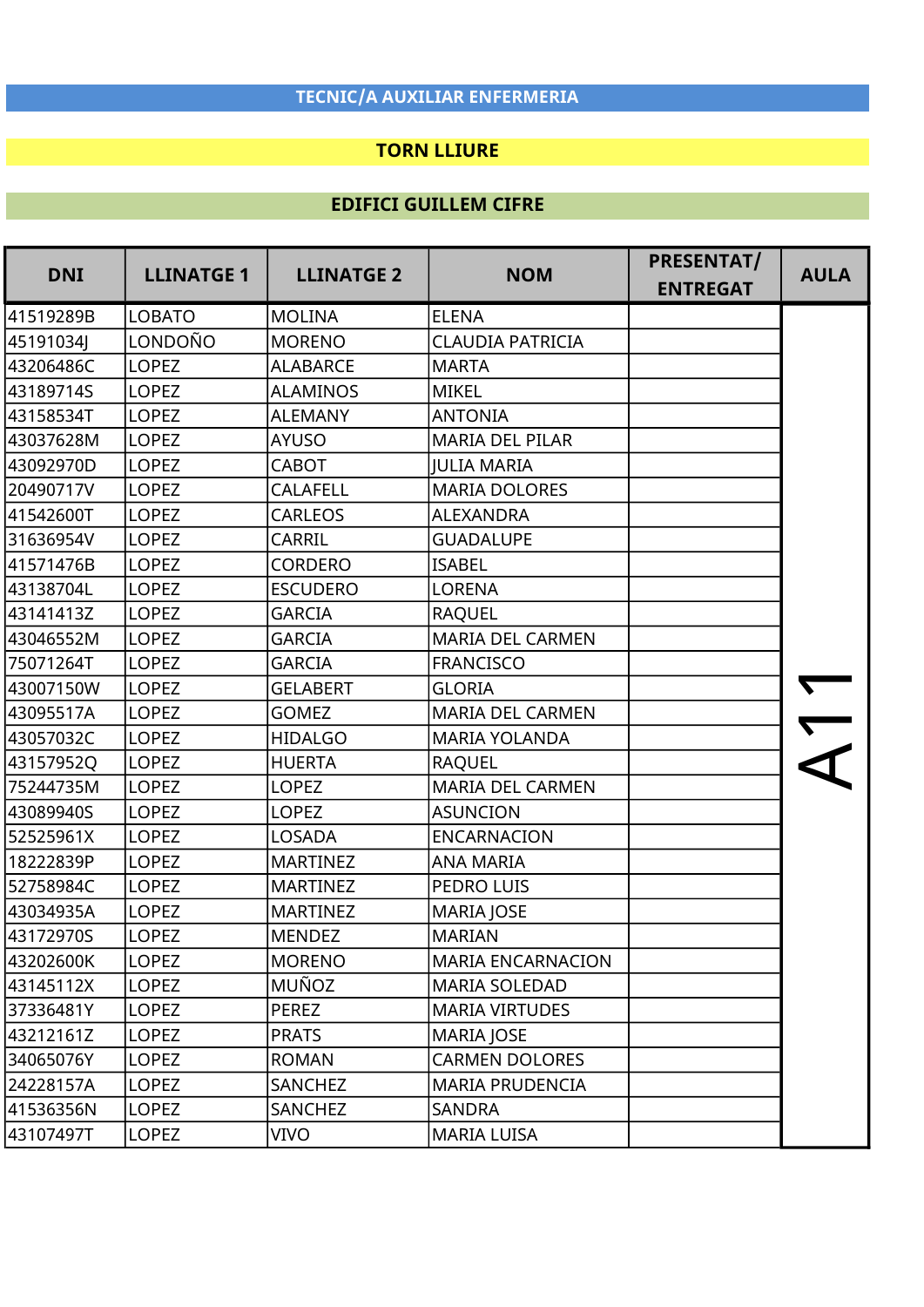#### TORN LLIURE

| <b>DNI</b> | <b>LLINATGE 1</b> | <b>LLINATGE 2</b> | <b>NOM</b>              | PRESENTAT/<br><b>ENTREGAT</b> | <b>AULA</b> |
|------------|-------------------|-------------------|-------------------------|-------------------------------|-------------|
| 43004647Y  | LOPEZ-PAEZ        | <b>FERNANDEZ</b>  | <b>ANA MARIA</b>        |                               |             |
| 43185784H  | LOPEZ-VIOTA       | <b>SERVERA</b>    | <b>MARGARITA ISABEL</b> |                               |             |
| 43185814W  | <b>LORA</b>       | <b>SUAREZ</b>     | <b>LORENA</b>           |                               |             |
| 45697882X  | <b>LORENTE</b>    | <b>LLOBERA</b>    | <b>MARIA ANTONIA</b>    |                               |             |
| 41535083G  | <b>LORENTE</b>    | <b>PERICAS</b>    | <b>MARIA DEL PILAR</b>  |                               |             |
| 43216913M  | <b>LORITE</b>     | <b>POLO</b>       | <b>JAVIER</b>           |                               |             |
| 45612697V  | LOYOLA            | <b>REYES</b>      | <b>JEANETTE ROCIO</b>   |                               |             |
| 43159214J  | LOZANO            | CAÑELLAS          | <b>MARIA ANTONIA</b>    |                               |             |
| 43478928G  | LOZANO            | <b>GARAU</b>      | <b>LORENA</b>           |                               |             |
| 43230745Z  | LOZANO            | SANCHEZ           | ROSA PATRICIA           |                               |             |
| 43083562P  | <b>LUCAS</b>      | <b>MARIN</b>      | <b>IESUS</b>            |                               |             |
| 43152602W  | LUJAN             | <b>GARCIA</b>     | <b>MARIA DEL CARMEN</b> |                               |             |
| 43167558P  | LUJAN             | <b>GARCIA</b>     | MARIA DE LAS NIEVES     |                               |             |
| 43203087W  | <b>LUNA</b>       | ARIZA             | <b>NOEMI</b>            |                               |             |
| 43183293B  | <b>LUQUE</b>      | <b>BANEGAS</b>    | <b>CRISTINA</b>         |                               |             |
| 24248009Y  | LUZON             | <b>LOPEZ</b>      | <b>MARIA TRINIDAD</b>   |                               |             |
| 43235299Z  | <b>MACARRO</b>    | <b>RODRIGUEZ</b>  | <b>MINERVA</b>          |                               |             |
| 45188983D  | <b>MACAS</b>      | VASQUEZ           | MARTHA JOSEFINA         |                               |             |
| 15401927T  | <b>MACHADO</b>    | <b>RODRIGUEZ</b>  | <b>JUAN JOSE</b>        |                               |             |
| 43140384C  | <b>MADRID</b>     | <b>BURGUEÑO</b>   | <b>JOSE IGNACIO</b>     |                               |             |
| 31680066G  | <b>MAESTRE</b>    | SANCHEZ           | <b>PEDRO</b>            |                               |             |
| 43172827X  | <b>MAESTRO</b>    | <b>JUAN</b>       | <b>MARIA TERESA</b>     |                               |             |
| 43183840Y  | <b>MAGAN</b>      | <b>MAGAN</b>      | <b>MONICA</b>           |                               |             |
| 43461226N  | <b>MAIA</b>       | <b>SOARES</b>     | <b>MARILENA</b>         |                               |             |
| 78216016P  | <b>MAIRATA</b>    | <b>PONS</b>       | <b>CATALINA</b>         |                               |             |
| 43165633S  | <b>MALAGON</b>    | JERONIMO          | <b>RAQUEL</b>           |                               |             |
| 43159716D  | <b>MALDONADO</b>  | ARIAS             | <b>DEBORA</b>           |                               |             |
| 43166551J  | <b>MALONDRA</b>   | <b>MORRO</b>      | MARIA ESPERANÇA         |                               |             |
| 46397008M  | <b>MAMOU</b>      | GIL               | <b>SARA</b>             |                               |             |
| 43224829D  | <b>MANOTAS</b>    | VILLALONGA        | PATRICIA                |                               |             |
| 43119060V  | <b>MANRIQUE</b>   | MUÑIZ             | PURIFICACION            |                               |             |
| 29000812C  | <b>MANZANARES</b> | <b>SOLER</b>      | <b>ALEJO</b>            |                               |             |
| 43059704R  | <b>MANZANO</b>    | PICAZO            | <b>SUSANA</b>           |                               |             |
| 43139072L  | <b>MAQUEDA</b>    | ARBIDE            | CRISTINA                |                               |             |
| 43154490G  | <b>MARCHENA</b>   | <b>PEREA</b>      | LIDIA ANA               |                               |             |
| 49609398P  | <b>MARENCO</b>    | <b>MORALES</b>    | ALEJANDRA               |                               |             |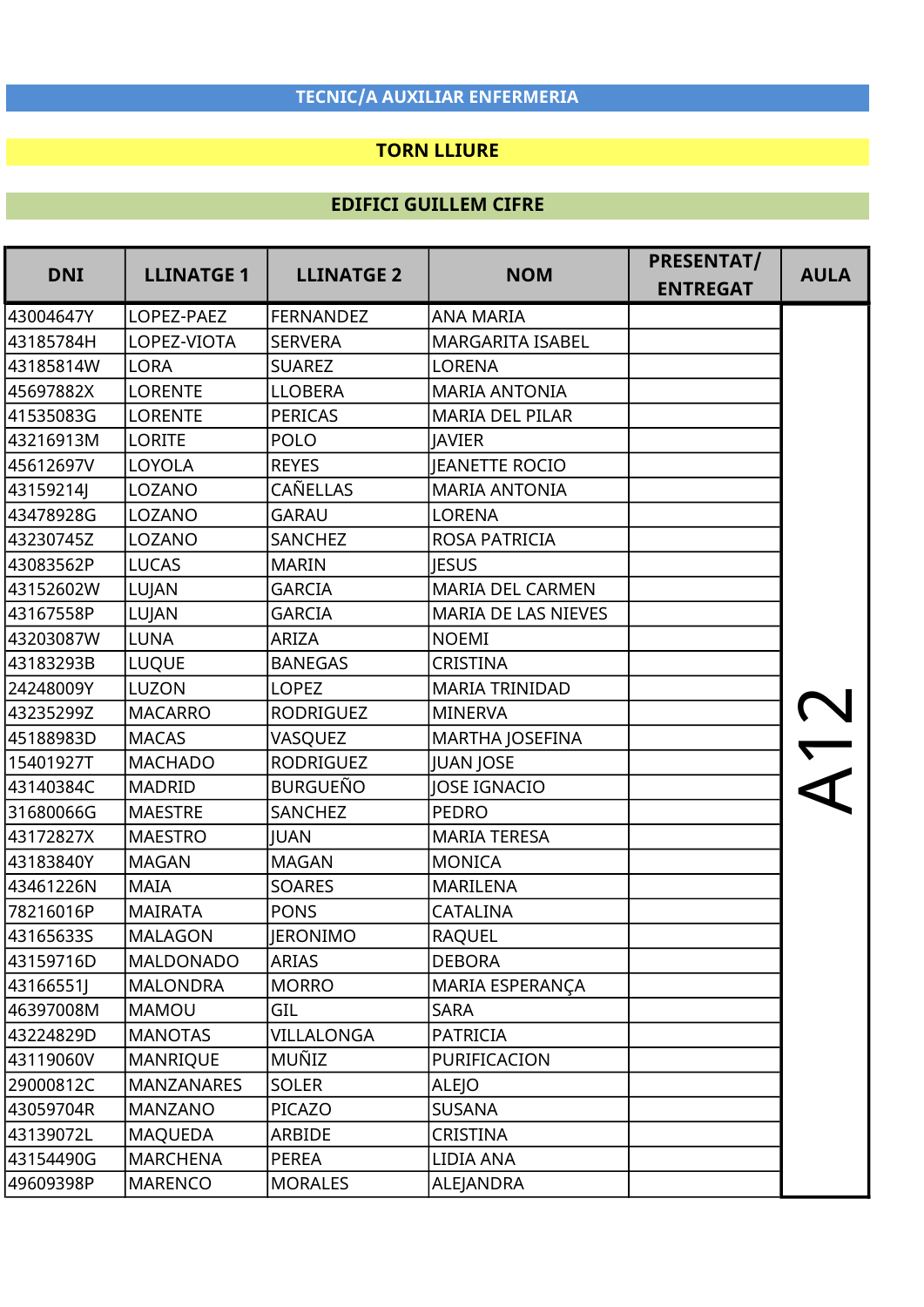### TORN LLIURE

| <b>DNI</b> | <b>LLINATGE 1</b> | <b>LLINATGE 2</b> | <b>NOM</b>                  | PRESENTAT/<br><b>ENTREGAT</b> | <b>AULA</b> |
|------------|-------------------|-------------------|-----------------------------|-------------------------------|-------------|
| 43121194N  | <b>MARI</b>       | <b>CLOQUELL</b>   | YOLANDA                     |                               |             |
| 43137890X  | <b>MARI</b>       | <b>GARCIA</b>     | LIDIA                       |                               |             |
| 42992902Z  | <b>MARI</b>       | <b>RIUTORT</b>    | <b>ANTONIA</b>              |                               |             |
| 43027896W  | <b>MARI</b>       | <b>RIUTORT</b>    | <b>MARGALIDA</b>            |                               |             |
| 18233755E  | <b>MARI</b>       | <b>SERRA</b>      | <b>ALICIA</b>               |                               |             |
| 43049963N  | <b>MARI</b>       | <b>SUAU</b>       | <b>MARIA ISABEL</b>         |                               |             |
| 18235882X  | <b>MARIN</b>      | <b>COFIÑO</b>     | <b>OLGA</b>                 |                               |             |
| 37337464T  | <b>MARIN</b>      | <b>CUESTA</b>     | YOLANDA                     |                               |             |
| 43193173R  | <b>MARIN</b>      | <b>WEBER</b>      | <b>CARLOS ADALBERTO</b>     |                               |             |
| 45743308B  | <b>MARINA</b>     | <b>BAENA</b>      | <b>DANIEL</b>               |                               |             |
| 30999036G  | <b>MARINA</b>     | <b>BARINA</b>     | <b>SARA</b>                 |                               |             |
| 37339954Y  | MARIÑO            | <b>POCOVI</b>     | <b>HERMOSINDA ISABEL</b>    |                               |             |
| 43109585H  | <b>MAROTO</b>     | <b>CAPILLA</b>    | <b>MERCEDES</b>             |                               |             |
| 43184012V  | <b>MARQUEÑO</b>   | <b>SERRA</b>      | <b>JUAN ANTONIO</b>         |                               |             |
| 43119498H  | <b>MARQUES</b>    | <b>GARCIA</b>     | <b>YOLANDA</b>              |                               |             |
| 43538006H  | <b>MARQUEZ</b>    | <b>IIMENEZ</b>    | <b>NURIA</b>                |                               |             |
| 41573959X  | <b>MARQUEZ</b>    | <b>MOLINA</b>     | <b>ESTEFANIA</b>            |                               |             |
| 43178389Y  | <b>MARTI</b>      | <b>FORTIS</b>     | <b>ESTEFANIA</b>            |                               |             |
| 41585782B  | <b>MARTI</b>      | <b>JUAN</b>       | <b>AINA</b>                 |                               |             |
| 41585781X  | <b>MARTI</b>      | <b>JUAN</b>       | <b>NURIA</b>                |                               |             |
| 43012251C  | <b>MARTI</b>      | <b>RIBOT</b>      | <b>ISABEL MARGARITA</b>     |                               |             |
| 43209824T  | <b>MARTIN</b>     | <b>AVILA</b>      | <b>VICTORIA</b>             |                               |             |
| 43151181F  | <b>MARTIN</b>     | <b>BAÑON</b>      | <b>AROA</b>                 |                               |             |
| 43121450S  | <b>MARTIN</b>     | <b>COMAS</b>      | <b>FRANCISCO JAVIER</b>     |                               |             |
| 07476704W  | <b>MARTIN</b>     | <b>DESIDERIO</b>  | <b>NOEMI</b>                |                               |             |
| 43182776T  | <b>MARTIN</b>     | <b>FERRER</b>     | <b>MARIA DE LOS ANGELES</b> |                               |             |
| 43159767Z  | <b>MARTIN</b>     | <b>LLADO</b>      | <b>LARA</b>                 |                               |             |
| 43176543T  | <b>MARTIN</b>     | <b>MARTIN</b>     | <b>JENIFER</b>              |                               |             |
| 12398564T  | <b>MARTIN</b>     | <b>MARTIN</b>     | <b>BEATRIZ</b>              |                               |             |
| 43474064Q  | <b>MARTIN</b>     | <b>MARTINEZ</b>   | <b>JONAY DANIEL</b>         |                               |             |
| 43219572L  | <b>MARTIN</b>     | <b>MOLINA</b>     | <b>CRISTINA</b>             |                               |             |
| 45370211C  | <b>MARTIN</b>     | <b>PARETS</b>     | <b>LAURA</b>                |                               |             |
| 43198846Q  | <b>MARTIN</b>     | <b>RODRIGUEZ</b>  | <b>ALBA</b>                 |                               |             |
| 44328315R  | <b>MARTIN</b>     | <b>SALAS</b>      | <b>FRANCISCA</b>            |                               |             |
| 44328316W  | <b>MARTIN</b>     | <b>SALAS</b>      | <b>MARIA ANTONIA</b>        |                               |             |
| 04587622L  | <b>MARTINEZ</b>   | <b>ALCALDE</b>    | <b>MARTA</b>                |                               |             |
| 41536577A  | <b>MARTINEZ</b>   | <b>ALGABA</b>     | <b>ELISA</b>                |                               |             |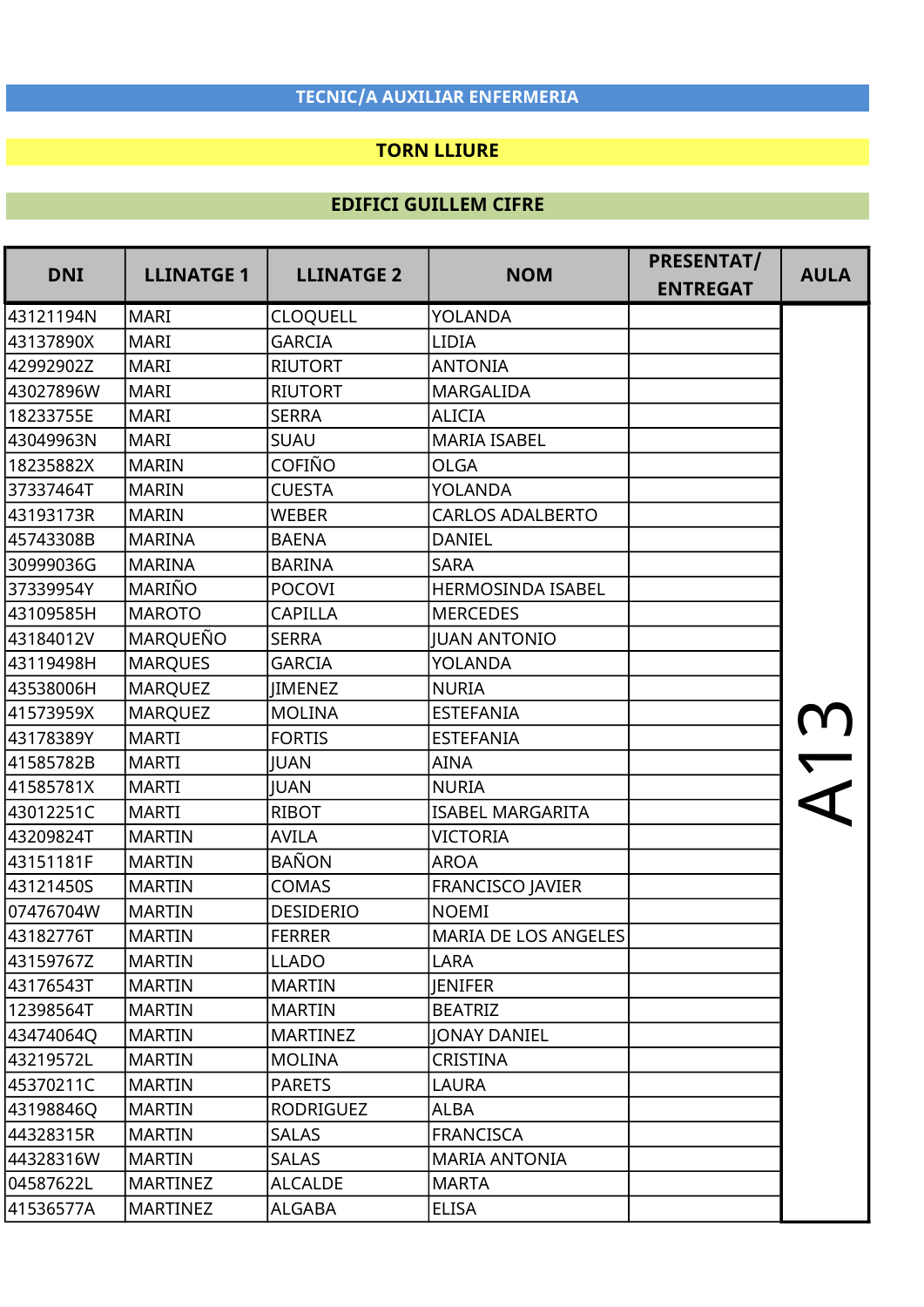## TORN LLIURE

| <b>DNI</b> | <b>LLINATGE 1</b> | <b>LLINATGE 2</b> | <b>NOM</b> | <b>PRESENTAT/</b><br><b>ENTREGAT</b> | <b>AULA</b> |
|------------|-------------------|-------------------|------------|--------------------------------------|-------------|
| l43215735T | IMARTINEZ         | lalomar           | ANA MARIA  |                                      | ന           |
| 43462380Q  | IMARTINEZ         | <b>ALVAREZ</b>    | lmarisol   |                                      |             |
| 46397639S  | IMARTINEZ         | ALVAREZ           | ALBA ROSA  |                                      |             |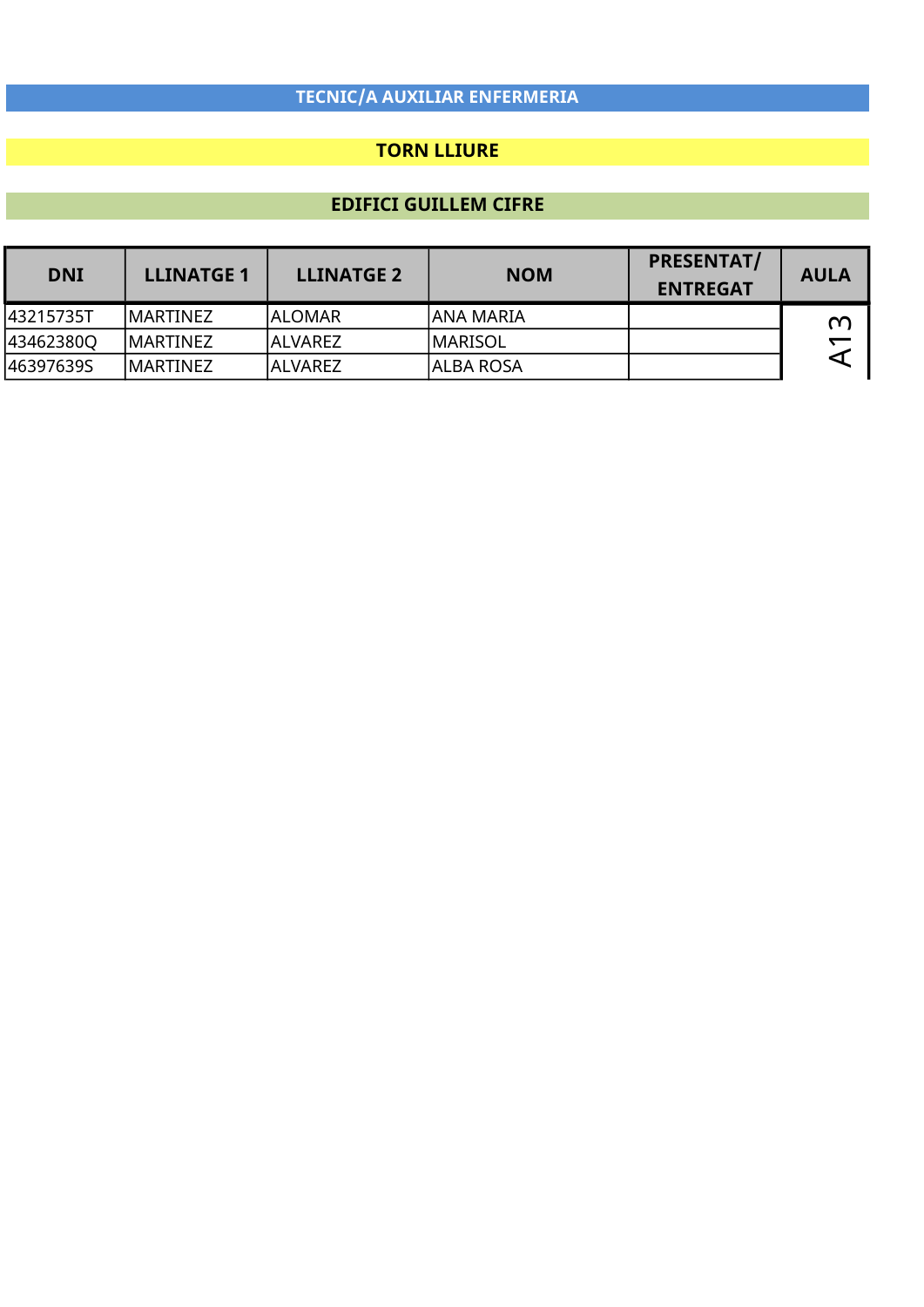## TORN LLIURE

| <b>DNI</b> | <b>LLINATGE 1</b> | <b>LLINATGE 2</b> | <b>NOM</b>               | PRESENTAT/<br><b>ENTREGAT</b> | <b>AULA</b>          |
|------------|-------------------|-------------------|--------------------------|-------------------------------|----------------------|
| 43185169R  | <b>MARTINEZ</b>   | <b>ANDREU</b>     | <b>VANESA</b>            |                               |                      |
| 45698460J  | <b>MARTINEZ</b>   | <b>BONILLA</b>    | <b>IUAN CAMILO</b>       |                               |                      |
| 45184635P  | <b>MARTINEZ</b>   | <b>BRIÑEZ</b>     | <b>KAROL DAYANA</b>      |                               |                      |
| 43197768L  | <b>MARTINEZ</b>   | <b>BURGOS</b>     | LUCILA FELONILA          |                               |                      |
| 44759807J  | <b>MARTINEZ</b>   | <b>CANTO</b>      | <b>ALMUDENA</b>          |                               |                      |
| 43217966T  | <b>MARTINEZ</b>   | COLL              | <b>MARIA VICTORIA</b>    |                               |                      |
| 43051891P  | <b>MARTINEZ</b>   | <b>COSTA</b>      | <b>ANA MARIA</b>         |                               |                      |
| 43116413S  | <b>MARTINEZ</b>   | <b>DIAZ</b>       | <b>CRISTINA</b>          |                               |                      |
| 43155514Q  | <b>MARTINEZ</b>   | <b>DOMINGUEZ</b>  | <b>VIRGINIA</b>          |                               |                      |
| 41624184A  | <b>MARTINEZ</b>   | <b>FERNANDEZ</b>  | <b>ISABEL</b>            |                               |                      |
| 46396020Y  | <b>MARTINEZ</b>   | <b>FEYEN</b>      | <b>MIRTA GRACIELA</b>    |                               |                      |
| 43234563Z  | <b>MARTINEZ</b>   | <b>FRANCO</b>     | <b>CLAUDIA</b>           |                               |                      |
| 43024070V  | <b>MARTINEZ</b>   | <b>GARCIA</b>     | MARIA VICTORIANA         |                               |                      |
| 43178194H  | <b>MARTINEZ</b>   | <b>GARCIA</b>     | <b>MARIA CRISTINA</b>    |                               |                      |
| 43165593K  | <b>MARTINEZ</b>   | <b>GARRIDO</b>    | VERONICA                 |                               | $\frac{v}{\sqrt{2}}$ |
| 43133259W  | <b>MARTINEZ</b>   | <b>GELABERT</b>   | <b>MARIA ANTONIA</b>     |                               |                      |
| 43176268R  | <b>MARTINEZ</b>   | <b>GOMEZ</b>      | <b>IRENE</b>             |                               |                      |
| 41523799J  | <b>MARTINEZ</b>   | <b>LAMAS</b>      | <b>IESICA</b>            |                               |                      |
| 43197548Y  | <b>MARTINEZ</b>   | LENDINEZ          | <b>NOELIA</b>            |                               |                      |
| 43196621E  | <b>MARTINEZ</b>   | <b>MARTI</b>      | <b>EVA</b>               |                               |                      |
| 43173569Q  | <b>MARTINEZ</b>   | <b>MARTINEZ</b>   | <b>JUAN MANUEL</b>       |                               |                      |
| 43150838D  | <b>MARTINEZ</b>   | <b>MASCARO</b>    | <b>ISABEL MARIA</b>      |                               |                      |
| 38060740H  | <b>MARTINEZ</b>   | <b>MONTEAGUDO</b> | <b>PILAR</b>             |                               |                      |
| 43063992B  | <b>MARTINEZ</b>   | <b>MONTERO</b>    | <b>MONTSERRAT</b>        |                               |                      |
| 52238750T  | <b>MARTINEZ</b>   | <b>MONTES</b>     | <b>RAQUEL</b>            |                               |                      |
| 43190163G  | <b>MARTINEZ</b>   | <b>PASCUAL</b>    | <b>ROCIO</b>             |                               |                      |
| 43190177H  | <b>MARTINEZ</b>   | <b>QUETGLAS</b>   | SONIA                    |                               |                      |
| 23232332D  | <b>MARTINEZ</b>   | <b>RUBIO</b>      | SEBASTIANA               |                               |                      |
| 23250216E  | <b>MARTINEZ</b>   | <b>RUBIO</b>      | <b>ANTONIA FRANCISCA</b> |                               |                      |
| 37337967C  | <b>MARTINEZ</b>   | SANCHEZ           | <b>MARIA ANGELES</b>     |                               |                      |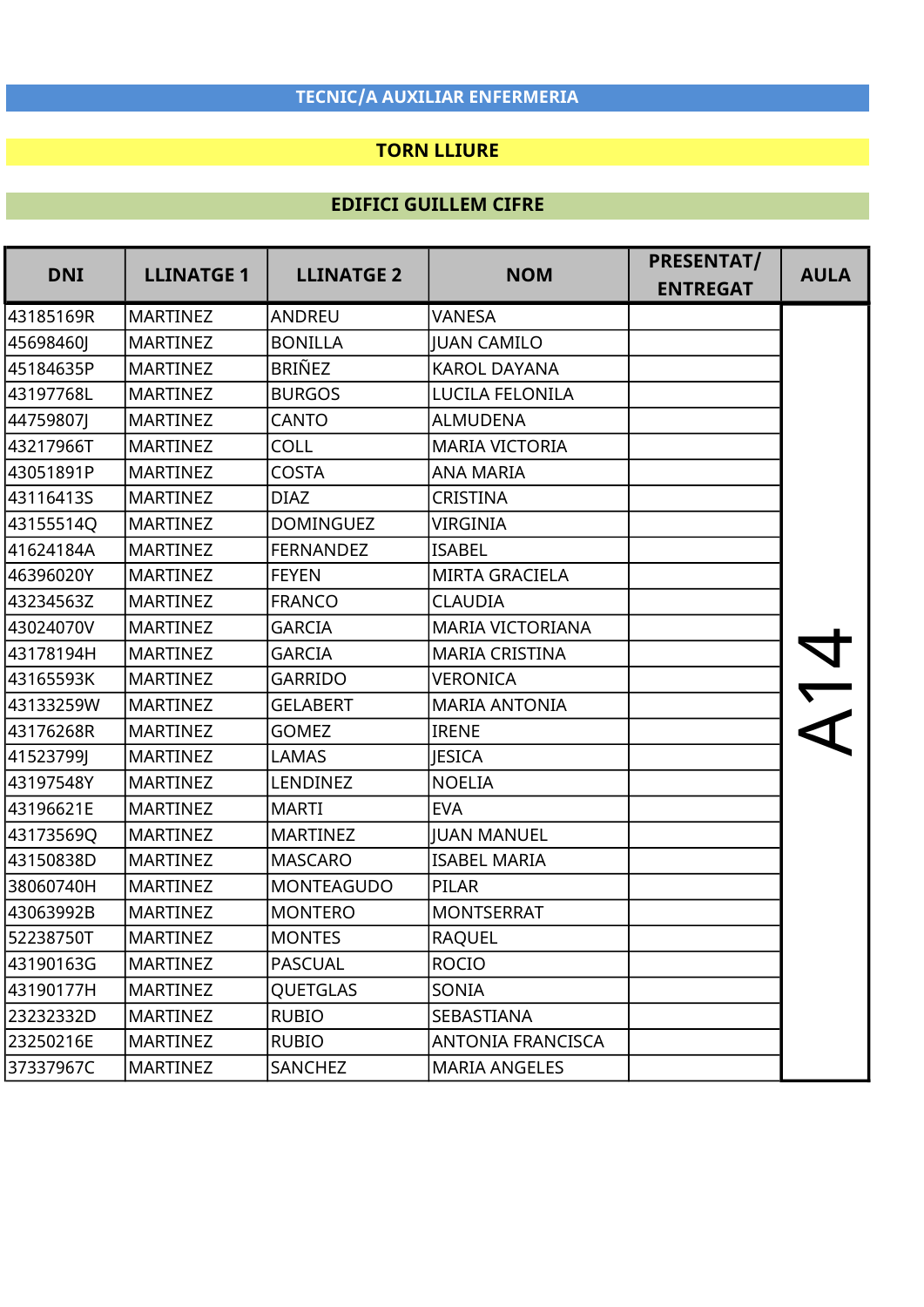## TORN LLIURE

| <b>DNI</b> | <b>LLINATGE 1</b> | <b>LLINATGE 2</b> | <b>NOM</b>             | PRESENTAT/      | <b>AULA</b> |
|------------|-------------------|-------------------|------------------------|-----------------|-------------|
|            |                   |                   |                        | <b>ENTREGAT</b> |             |
| 43184261J  | <b>MARTINEZ</b>   | <b>SANCHEZ</b>    | <b>MARTA</b>           |                 |             |
| 41521160L  | <b>MARTINEZ</b>   | <b>SANCHEZ</b>    | <b>EMILIO JOSE</b>     |                 |             |
| 43198391K  | <b>MARTINEZ</b>   | <b>TANDAYPAN</b>  | <b>BERTHA FELICITA</b> |                 |             |
| 43477270W  | <b>MARTINEZ</b>   | <b>TEJADA</b>     | <b>NEUS</b>            |                 |             |
| 43175658N  | <b>MARTINEZ</b>   | <b>VALENS</b>     | <b>AINA</b>            |                 |             |
| 43129941L  | <b>MARTORELL</b>  | CARO              | <b>MARGARITA</b>       |                 |             |
| 43063021Y  | <b>MARTORELL</b>  | <b>CLADERA</b>    | <b>JAUME</b>           |                 |             |
| 41617552H  | <b>MARTORELL</b>  | <b>CRESPI</b>     | <b>ANTONIA MARIA</b>   |                 |             |
| 43094798C  | <b>MARTORELL</b>  | <b>MELENDO</b>    | <b>ANTONIA MARIA</b>   |                 |             |
| 43055419V  | <b>MARTORELL</b>  | <b>MORAGUES</b>   | <b>JAIME</b>           |                 |             |
| 78199800F  | <b>MARTORELL</b>  | <b>REBASSA</b>    | <b>MARGARITA</b>       |                 |             |
| 43226392P  | <b>MARTORELL</b>  | <b>SANCHEZ</b>    | ANGELA                 |                 |             |
| 41615694T  | <b>MAS</b>        | <b>BINIMELIS</b>  | <b>FRANCISCO</b>       |                 |             |
| 43050974B  | <b>MAS</b>        | <b>BLANCO</b>     | <b>ANTONIA</b>         |                 |             |
| 43059012E  | <b>MAS</b>        | <b>CARRERAS</b>   | <b>ANTONIA</b>         |                 |             |
| 43179194Y  | <b>MAS</b>        | <b>DALMAU</b>     | <b>MARTA</b>           |                 |             |
| 41517091K  | <b>MAS</b>        | <b>ESTELRICH</b>  | <b>MARTA</b>           |                 |             |
| 43459871Z  | <b>MAS</b>        | <b>FERRAGUT</b>   | <b>MARIA MAGDALENA</b> |                 |             |
| 41574118P  | <b>MAS</b>        | <b>FERRIOL</b>    | <b>JOANA MARIA</b>     |                 |             |
| 78217002M  | <b>MAS</b>        | <b>MARTI</b>      | <b>ELIONOR MARIA</b>   |                 |             |
| 41573551Q  | <b>MAS</b>        | <b>MASCARO</b>    | <b>MARIA MAGDALENA</b> |                 |             |
| 43013800M  | <b>MAS</b>        | <b>NIELL</b>      | <b>ANTONIA</b>         |                 |             |
| 43101298B  | <b>MAS</b>        | <b>OLIVER</b>     | <b>MARGARITA</b>       |                 |             |
| 43099619B  | <b>MAS</b>        | <b>ORELL</b>      | <b>ANTONIA</b>         |                 |             |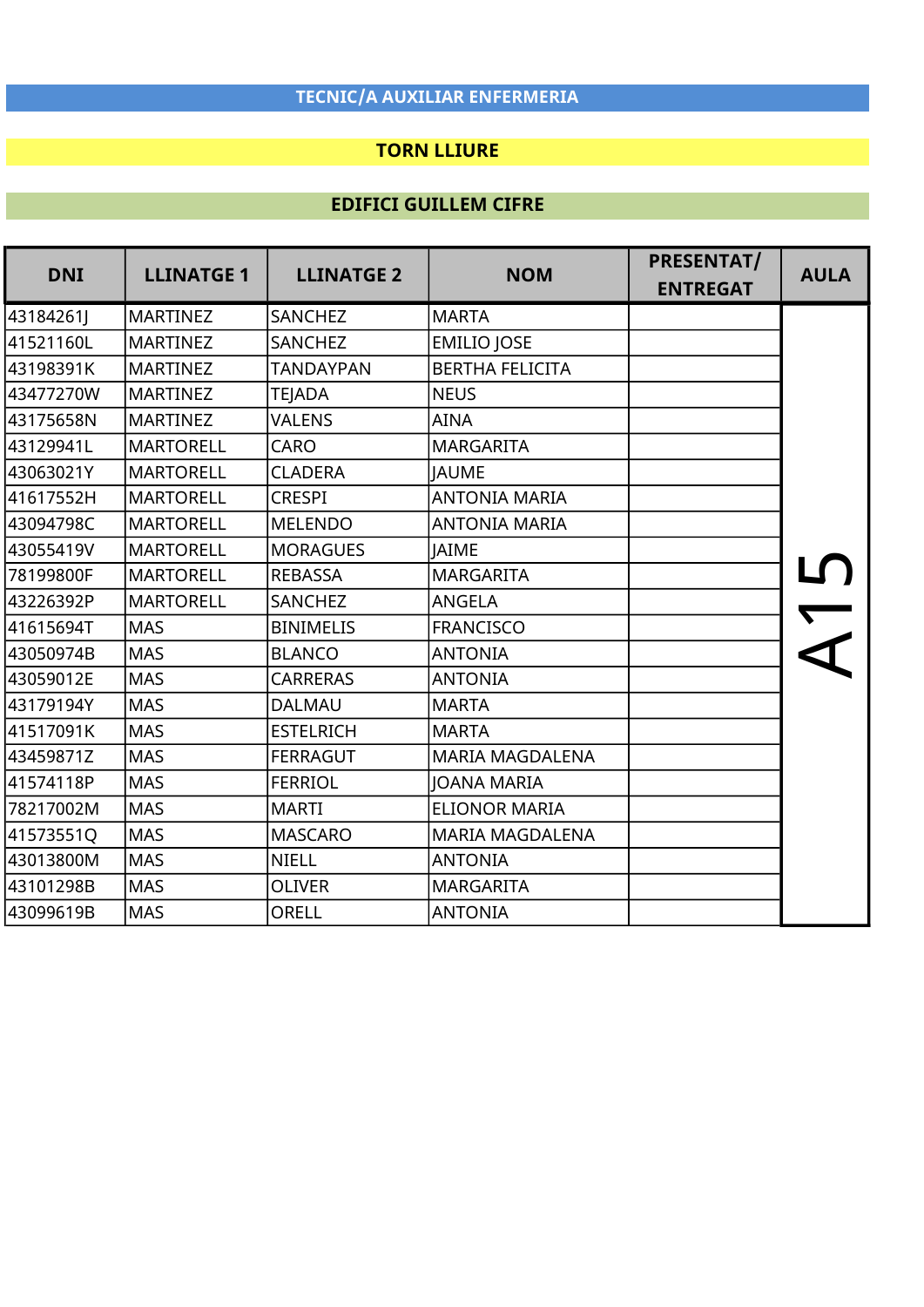### TORN LLIURE

| <b>DNI</b> | <b>LLINATGE 1</b> | <b>LLINATGE 2</b> | <b>NOM</b>              | <b>PRESENTAT/</b><br><b>ENTREGAT</b> | <b>AULA</b> |
|------------|-------------------|-------------------|-------------------------|--------------------------------------|-------------|
| 43158370C  | <b>MAS</b>        | <b>PIRA</b>       | <b>JOANA MARIA</b>      |                                      |             |
| 43161273W  | <b>MAS</b>        | <b>SANSO</b>      | <b>CATALINA</b>         |                                      |             |
| 43111968D  | <b>MAS</b>        | <b>SOLER</b>      | <b>FRANCISCA</b>        |                                      |             |
| 41587791L  | <b>MASCARO</b>    | <b>ARBONA</b>     | <b>MIQUEL</b>           |                                      |             |
| 43154780H  | MASCARO           | COVAS             | <b>MARGARITA LAURA</b>  |                                      |             |
| 41617874H  | <b>MASCARO</b>    | <b>FIOL</b>       | <b>MAGDALENA</b>        |                                      |             |
| 41524400Q  | <b>MASCARO</b>    | <b>LLITERAS</b>   | <b>MARIA</b>            |                                      |             |
| 18236181X  | <b>MASCARO</b>    | <b>PEREZ</b>      | <b>ANTONIO JOSE</b>     |                                      |             |
| 43184121B  | <b>MASCARO</b>    | <b>SALVA</b>      | <b>JAUME</b>            |                                      |             |
| 43061185X  | <b>MASIP</b>      | <b>PARETS</b>     | <b>ROSALIA</b>          |                                      |             |
| 41522093D  | MASSANET          | <b>HIDALGO</b>    | <b>GLORIA</b>           |                                      |             |
| 41460995E  | <b>MASSANET</b>   | <b>MAURI</b>      | <b>MARIA</b>            |                                      |             |
| 182278351  | <b>MASSANET</b>   | VERA              | <b>MARIA DEL CARMEN</b> |                                      |             |
| 43069648D  | <b>MASSANET</b>   | <b>VERA</b>       | <b>MARIA ANTONIA</b>    |                                      |             |
| 43459633Y  | <b>MASSIP</b>     | SUAU              | <b>NEUS</b>             |                                      |             |
| 43133988H  | <b>MATA</b>       | CAÑELLAS          | <b>CECILIA</b>          |                                      |             |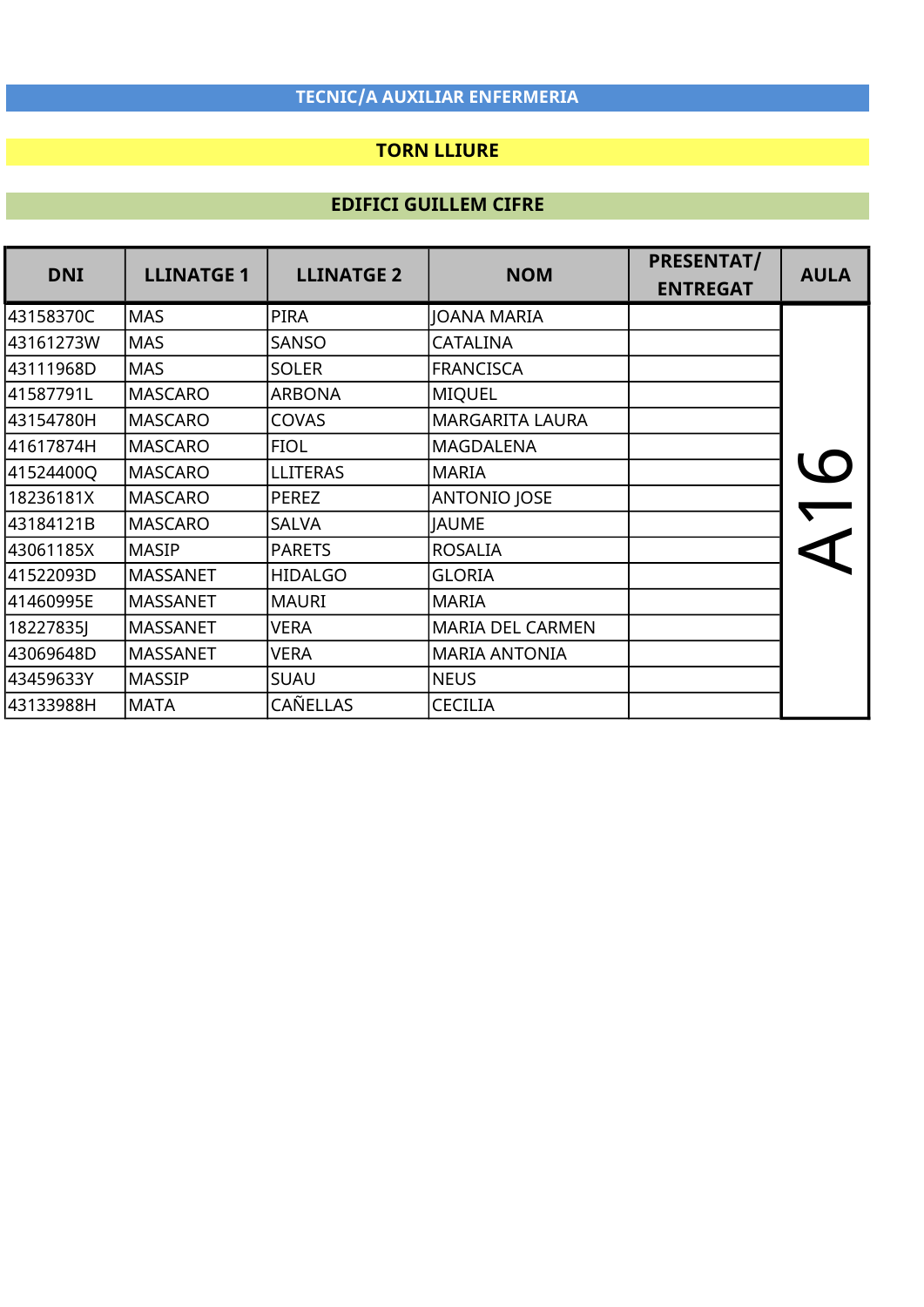## TORN LLIURE

| <b>DNI</b> | <b>LLINATGE 1</b>                | <b>LLINATGE 2</b> | <b>NOM</b>           | PRESENTAT/<br><b>ENTREGAT</b> | <b>AULA</b> |
|------------|----------------------------------|-------------------|----------------------|-------------------------------|-------------|
|            |                                  |                   |                      |                               |             |
| 43189865M  | MATA                             | <b>ISERN</b>      | <b>LORENA</b>        |                               |             |
| 43219738R  | <b>MATA</b>                      | <b>MALAGON</b>    | SARA ELIZABETH       |                               |             |
| 41572133R  | <b>MATAMALAS</b>                 | <b>MATAMALAS</b>  | <b>TAMARA</b>        |                               |             |
| 27269404Y  | MATARIN                          | <b>GONZALEZ</b>   | <b>JOSEFA</b>        |                               |             |
| 18219315A  | <b>MATAS</b>                     | <b>BARCELO</b>    | <b>ANA MARIA</b>     |                               |             |
| 41571305R  | <b>MATAS</b>                     | <b>CURIENT</b>    | <b>OTILIA</b>        |                               |             |
| 43175244N  | <b>MATAS</b>                     | PERELLO           | <b>MARIA ANGELES</b> |                               |             |
| 43189078T  | <b>MATAS</b>                     | <b>ROIG</b>       | <b>MARIA</b>         |                               |             |
| 43170005V  | <b>MATAS</b>                     | <b>ROIG</b>       | <b>MAGDALENA</b>     |                               |             |
| 43083801V  | <b>MATEAURE</b>                  | <b>PASCUAL</b>    | <b>MARIA DOLORES</b> |                               |             |
| 43212706F  | <b>MATEO</b>                     | <b>LUQUE</b>      | <b>MARIA</b>         |                               |             |
| 45188305K  | <b>MATEOS</b>                    | <b>MUÑOZ</b>      | <b>LAURA</b>         |                               |             |
| 43090640W  | <b>MATEOS DE PORRAS   PASTOR</b> |                   | <b>MARIA DOLORES</b> |                               |             |
| 43194653D  | <b>MATEOS DE PORRAS</b>          | RODRIGUEZ         | <b>MIRIAM</b>        |                               |             |
| 43011262C  | <b>MATEU</b>                     | <b>COMAS</b>      | <b>MARGARITA</b>     |                               |             |
| 43203135G  | MATEU                            | <b>COMAS</b>      | <b>ALICIA</b>        |                               |             |
| 43157449L  | <b>MATEU</b>                     | <b>MUNTANER</b>   | <b>MARIA ANGELES</b> |                               |             |
| 43225129X  | <b>MATUS DE LA PARRA</b>         | <b>GARMENDIA</b>  | <b>MARIA PIA</b>     |                               |             |
| 42992324B  | <b>MAYANS</b>                    | <b>RIGO</b>       | <b>NATIVIDAD</b>     |                               |             |
| 43124343X  | <b>MAYOL</b>                     | <b>BAUZA</b>      | <b>FRANCISCA</b>     |                               |             |
| 43114937B  | <b>MAYOL</b>                     | <b>BONET</b>      | <b>SUSANA</b>        |                               |             |
| 43132969B  | MAYOL                            | <b>FERRER</b>     | <b>PEDRONA</b>       |                               |             |
| 43140159W  | MAYOL                            | <b>FRAU</b>       | <b>ALEX</b>          |                               |             |
| 43086700H  | <b>MAYOL</b>                     | <b>OLIVER</b>     | <b>PEDRO</b>         |                               |             |
| 37340705K  | MAYOL                            | <b>ROCA</b>       | <b>MARIA</b>         |                               |             |
| 43131154J  | <b>MAYOL</b>                     | <b>TORRENS</b>    | <b>MARIA LUISA</b>   |                               |             |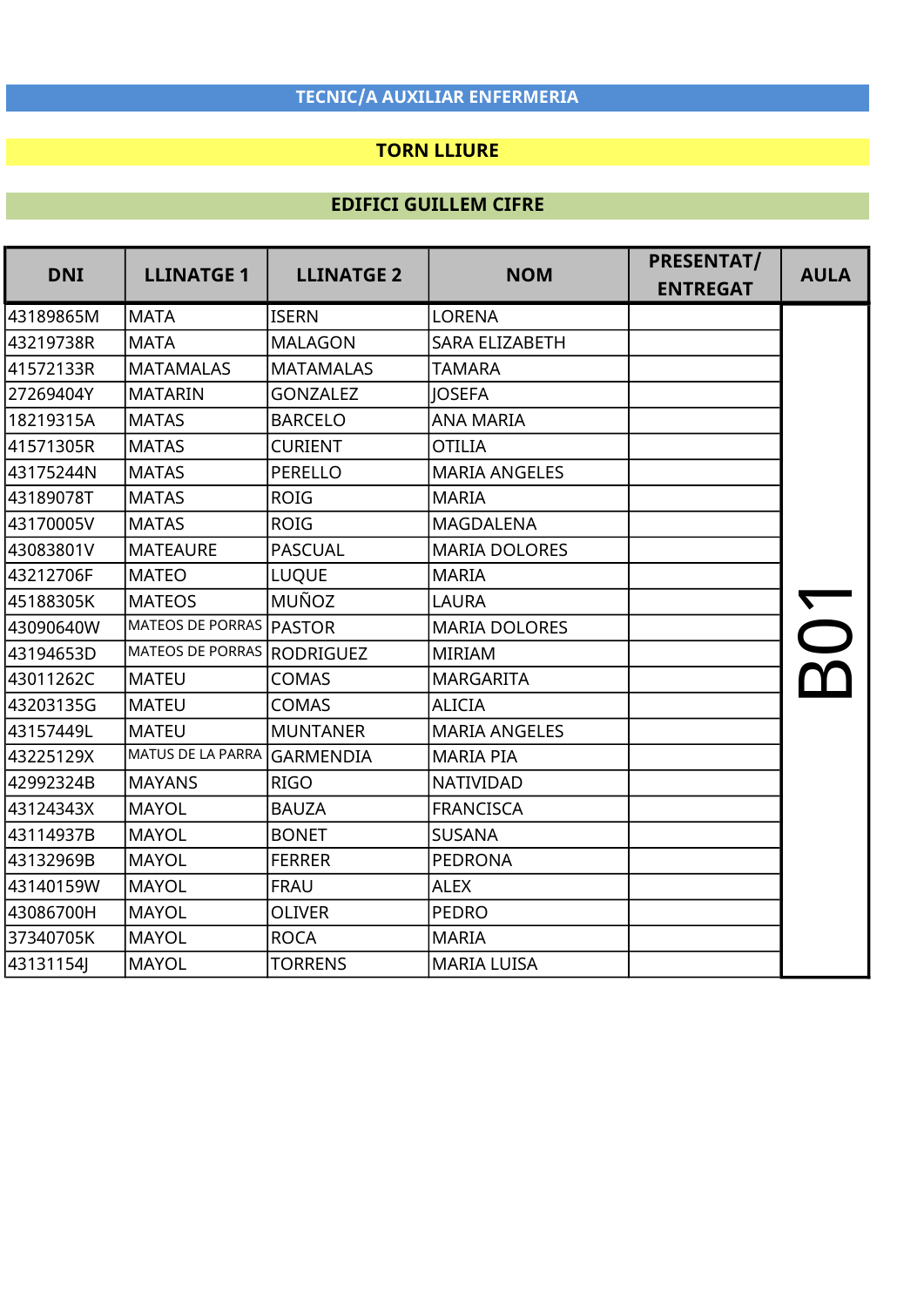### TORN LLIURE

| <b>DNI</b> | <b>LLINATGE 1</b> | <b>LLINATGE 2</b> | <b>NOM</b>                | <b>PRESENTAT/</b><br><b>ENTREGAT</b> | <b>AULA</b> |
|------------|-------------------|-------------------|---------------------------|--------------------------------------|-------------|
| 43150124P  | <b>MECO</b>       | <b>FERNANDEZ</b>  | <b>ALBERTO</b>            |                                      |             |
| 43013781D  | <b>MEDINA</b>     | <b>FRANCO</b>     | <b>MARIA ANTONIA</b>      |                                      |             |
| 41586938V  | <b>MEDINA</b>     | <b>MEDINA</b>     | <b>ROCIO</b>              |                                      |             |
| 47004523K  | <b>MEDINA</b>     | <b>SANCHEZ</b>    | <b>MARIA DOLORES</b>      |                                      |             |
| 43171800H  | <b>MEDRANO</b>    | <b>FONS</b>       | <b>SILVIA</b>             |                                      |             |
| 49608814E  | <b>MEGHIREF</b>   | <b>FLOD</b>       | <b>SABRINA</b>            |                                      |             |
| 45193045T  | <b>MELENDEZ</b>   | <b>BENITEZ</b>    | <b>MARIA DEL MAR</b>      |                                      |             |
| 41586457L  | <b>MELENDO</b>    | <b>CASTRO</b>     | <b>VERONICA MARIA</b>     |                                      |             |
| 44328272G  | <b>MELGARES</b>   | <b>DIANA</b>      | <b>MARIA DEL PILAR</b>    |                                      |             |
| 43012779L  | <b>MENA</b>       | <b>BATLE</b>      | <b>MARIA ELISABET</b>     |                                      |             |
| 41572315E  | <b>MENA</b>       | <b>FERRER</b>     | <b>MARIA INMACULADA</b>   |                                      |             |
| 43468650F  | <b>MENA</b>       | <b>ROTGER</b>     | <b>LARA</b>               |                                      |             |
| 45192613M  | <b>MENA</b>       | <b>YERO</b>       | <b>ALDO</b>               |                                      |             |
| 41583606C  | <b>MENAYO</b>     | <b>ALMODOVAR</b>  | <b>JUAN CARLOS</b>        |                                      |             |
| 43192545V  | <b>MENDEZ</b>     | <b>LLORET</b>     | <b>VERONICA SOLANGE</b>   |                                      |             |
| 43184114G  | <b>MENDEZ</b>     | <b>OLIVER</b>     | <b>CRISTINA</b>           |                                      |             |
| 18233313V  | <b>MENDEZ</b>     | <b>SERRA</b>      | M <sup>ª</sup> FRANCISCA  |                                      |             |
| 43174427T  | <b>MENGUIANO</b>  | <b>MAESTRE</b>    | <b>MARIA LORENA</b>       |                                      |             |
| 32860303L  | <b>MERA</b>       | <b>MORALES</b>    | <b>MARIA CARMEN</b>       |                                      |             |
| 41617273S  | <b>MERCADAL</b>   | <b>ARTIGUES</b>   | <b>MARIA ANTONIA</b>      |                                      |             |
| 43135658D  | <b>MERCANT</b>    | <b>MORRO</b>      | SONIA                     |                                      |             |
| 43069033S  | <b>MERCE</b>      | <b>ORDINAS</b>    | <b>CATALINA</b>           |                                      |             |
| 43076934G  | <b>MERCHANTE</b>  | <b>ZAFRA</b>      | <b>MARIA DEL CONSUELO</b> |                                      |             |
| 43228951Z  | <b>MERINO</b>     | <b>BARCELO</b>    | <b>IRENE</b>              |                                      |             |
| 45610163J  | <b>MERINO</b>     | <b>JARA</b>       | <b>TARGELIA NARCISA</b>   |                                      |             |
| 43172403T  | <b>MERINO</b>     | <b>MARTORELL</b>  | <b>NOEMI</b>              |                                      |             |
| 43016242D  | <b>MERINO</b>     | <b>ORTEGA</b>     | <b>AMADORA</b>            |                                      |             |
| 43172654K  | <b>MERINO</b>     | RAMIREZ           | <b>IVAN</b>               |                                      |             |
| 45371867C  | <b>MERINO</b>     | SEMINARIO         | DIANA MARIBEL             |                                      |             |
| 23794339B  | <b>MERLO</b>      | <b>ALABARCES</b>  | <b>ENCARNACION</b>        |                                      |             |
| 31665845C  | <b>MESA</b>       | CARO              | <b>SILVIA</b>             |                                      |             |
| 43104719M  | <b>MESA</b>       | <b>MOLINA</b>     | <b>BEATRIZ</b>            |                                      |             |
| 43189968Q  | <b>MESAS</b>      | PIÑERO            | <b>FRANCISCO JAVIER</b>   |                                      |             |
| 78209857J  | <b>MESQUIDA</b>   | <b>CATALA</b>     | <b>MARIA DEL PILAR</b>    |                                      |             |
| 43141419C  | <b>MESQUIDA</b>   | <b>COLL</b>       | CATALINA                  |                                      |             |
| 43159821E  | <b>MESQUIDA</b>   | <b>GALLEGO</b>    | <b>MARIA JOSE</b>         |                                      |             |
| 43096608J  | <b>MESQUIDA</b>   | <b>ORDINAS</b>    | <b>FRANCISCA</b>          |                                      |             |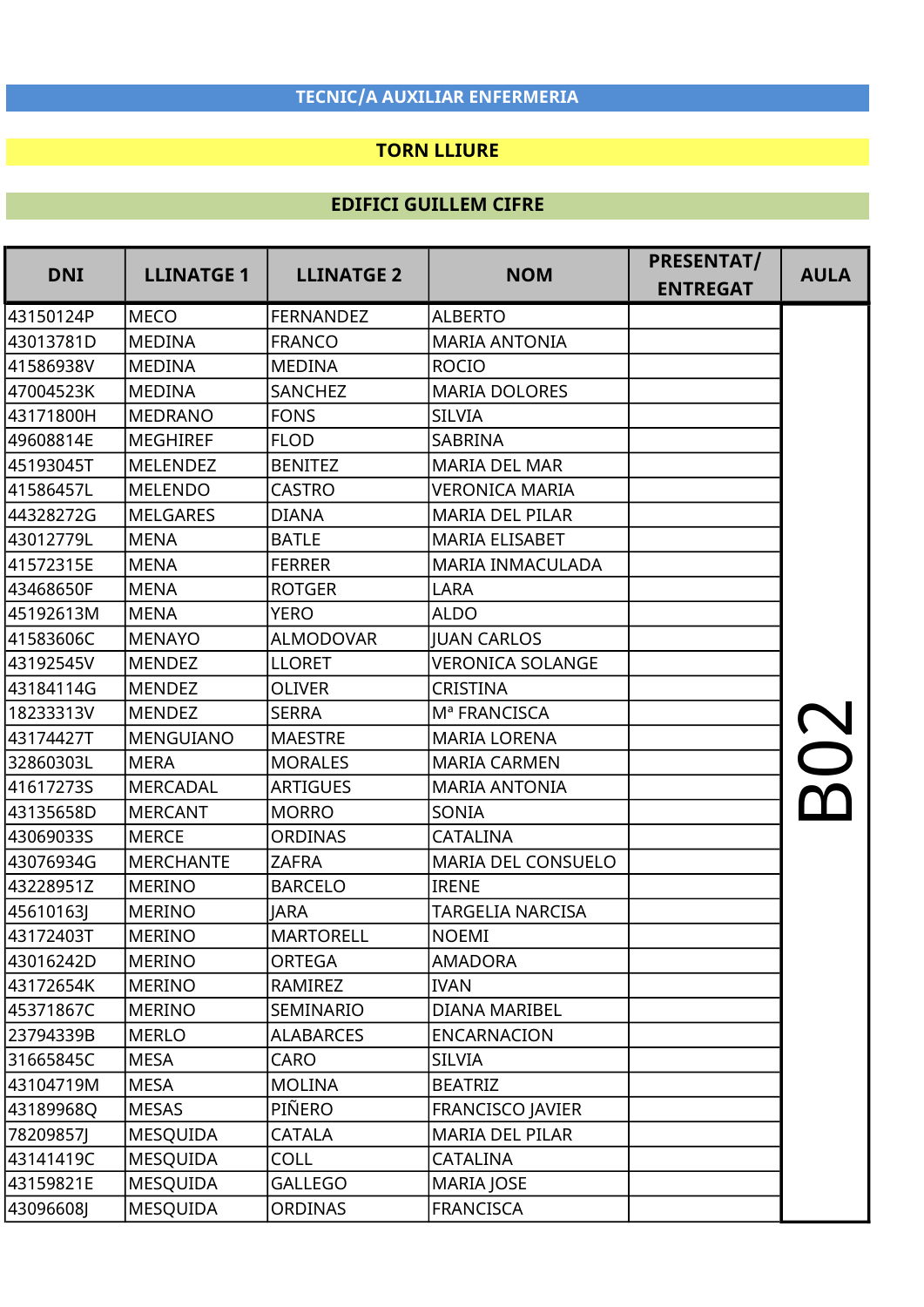## TORN LLIURE

| <b>DNI</b> | <b>LLINATGE 1</b> | <b>LLINATGE 2</b> | <b>NOM</b>          | <b>PRESENTAT/</b><br><b>ENTREGAT</b> | <b>AULA</b> |
|------------|-------------------|-------------------|---------------------|--------------------------------------|-------------|
| 43008720P  | <b>MESQUIDA</b>   | RIERA             | <b>FRANCISCA</b>    |                                      |             |
| 78218032T  | MESOUIDA          | <b>ROSSELLO</b>   | lmaria antonia      |                                      |             |
| l43104932B | <b>MESTRE</b>     | CRIADO            | ANA MARIA           |                                      |             |
| 43138300Y  | <b>IMESTRE</b>    | <b>MASCARAQUE</b> | <b>EVA MARIA</b>    |                                      |             |
| 78206209E  | <b>IMESTRE</b>    | NOGUERA           | <b>CATALINA</b>     |                                      |             |
| 08865531C  | MICHARET          | <b>GASTON</b>     | <b>RUTH MARIA</b>   |                                      |             |
| l43162059Y | lmiguel           | RAMIS             | <b>MARCOS</b>       |                                      |             |
| 43158214W  | MIJOLER           | <b>MARTOS</b>     | <b>ANGEL LUIS</b>   |                                      |             |
| l43233724A | lmilla            | <b>GUERRERO</b>   | <b>ARACELI</b>      |                                      |             |
| l43193426R | MILLAN            | <b>FRANCO</b>     | <b>ANA</b>          |                                      |             |
| 43074549B  | MILLAN            | <b>IIMENEZ</b>    | <b>MARIA TERESA</b> |                                      |             |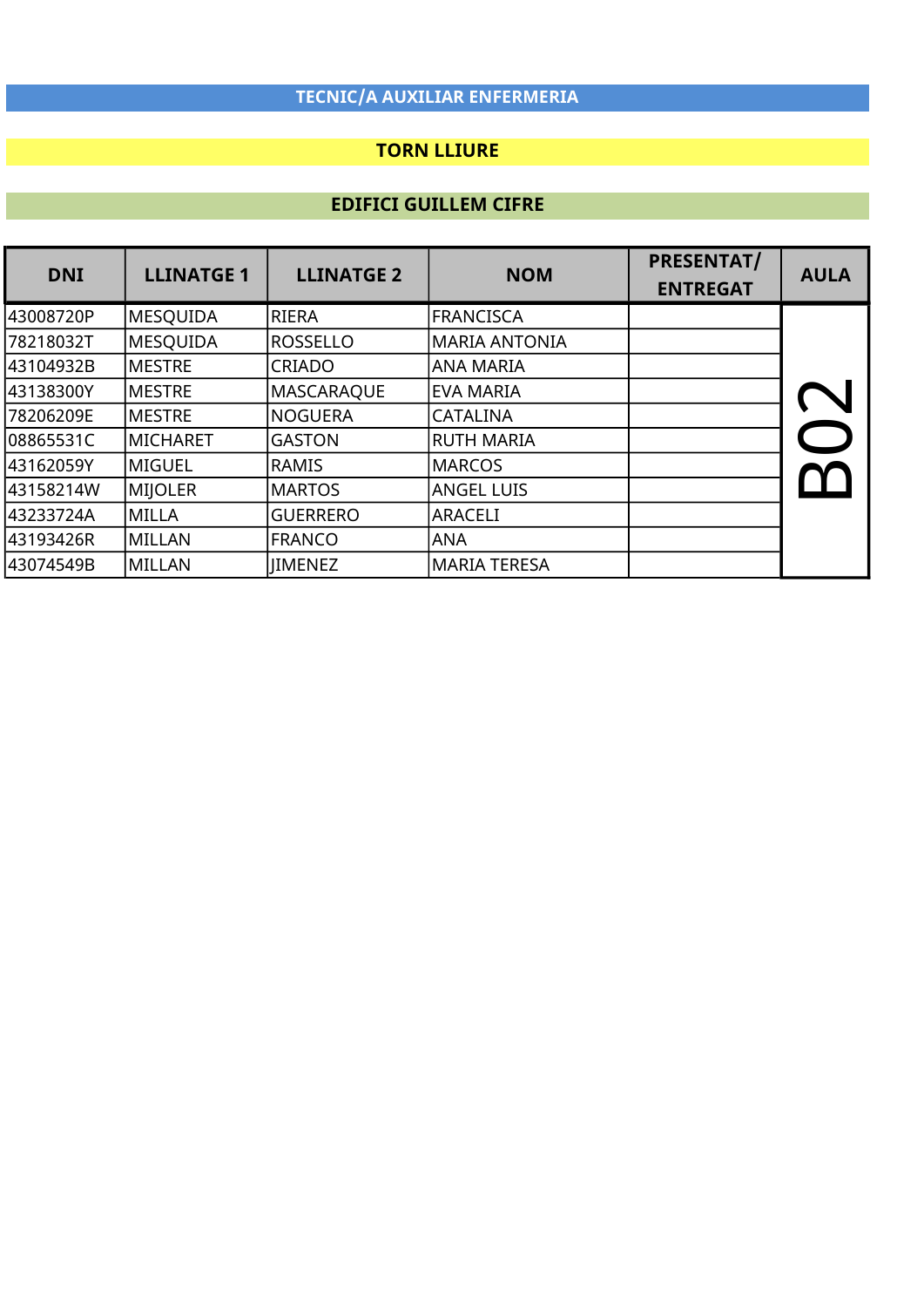#### TORN LLIURE

| <b>DNI</b> | <b>LLINATGE 1</b> | <b>LLINATGE 2</b>   | <b>NOM</b>               | <b>PRESENTAT/</b><br><b>ENTREGAT</b> | <b>AULA</b> |
|------------|-------------------|---------------------|--------------------------|--------------------------------------|-------------|
| 43128067P  | <b>MILLAN</b>     | <b>VAN DER KAAY</b> | <b>LAURA</b>             |                                      |             |
| 43165537B  | <b>MINGORANCE</b> | <b>LOPEZ</b>        | ESPERANZA                |                                      |             |
| 43215621R  | <b>MINGUEZ</b>    | ORTIZ               | <b>SANDRA</b>            |                                      |             |
| 78218277S  | <b>MIQUEL</b>     | <b>CAPO</b>         | <b>MARIA ANTONIA</b>     |                                      |             |
| 78220000J  | <b>MIQUEL</b>     | <b>LOPEZ</b>        | <b>FRANCISCA</b>         |                                      |             |
| 43180915W  | <b>MIR</b>        | AVELLANEDA          | <b>SOL BELEN</b>         |                                      |             |
| 34069759C  | <b>MIR</b>        | <b>MOREY</b>        | <b>MARIA ANTONIA</b>     |                                      |             |
| 43012501V  | <b>MIR</b>        | <b>PAYERAS</b>      | <b>JOANA</b>             |                                      |             |
| 41570421Z  | <b>MIR</b>        | <b>ROLDAN</b>       | <b>MARIA CATALINA</b>    |                                      |             |
| 43145057R  | <b>MIR</b>        | <b>SERRA</b>        | YAIZA                    |                                      |             |
| 43035904Y  | <b>MIR</b>        | <b>SOLER</b>        | <b>ANTONIA ANA</b>       |                                      |             |
| 43192376D  | <b>MIRA</b>       | <b>OLIVER</b>       | <b>VICTORIA</b>          |                                      |             |
| 18225995J  | <b>MIRALLES</b>   | <b>ARMERO</b>       | <b>NOELIA</b>            |                                      |             |
| 43137672E  | <b>MIRALLES</b>   | <b>ESCOBAR</b>      | <b>NOEMI</b>             |                                      |             |
| 43139374E  | <b>MIRALLES</b>   | <b>LLABRES</b>      | <b>MARGARITA</b>         |                                      |             |
| 43063444S  | <b>MIRANDA</b>    | <b>CAMBIL</b>       | <b>OLGA PATRICIA</b>     |                                      |             |
| 54631795X  | <b>MIRANDA</b>    | MEJIA               | MARITZABEL               |                                      |             |
| 43179139C  | <b>MIRANDA</b>    | <b>PEREZ</b>        | <b>VIRGINIA</b>          |                                      |             |
| 43123578G  | <b>MIRO</b>       | <b>BONNIN</b>       | <b>MARIA DEL PILAR</b>   |                                      |             |
| 43183898H  | <b>MIRO</b>       | <b>GRANADO</b>      | <b>MARIA LORENA</b>      |                                      |             |
| 43205072D  | <b>MIRO</b>       | <b>MOYA</b>         | <b>MARTA</b>             |                                      |             |
| X8630761B  | MIROSLAVOVA       | VASILEVA            | <b>NIKOL</b>             |                                      |             |
| 41697438W  | <b>MITA</b>       | <b>HUANCA</b>       | <b>NORHA NANCY</b>       |                                      |             |
| 49609324A  | <b>MITA</b>       | <b>HUANCA</b>       | <b>ANA</b>               |                                      |             |
| 45370341N  | <b>MOGOLLON</b>   | <b>MAISINCHO</b>    | <b>MARJORIE PAOLA</b>    |                                      |             |
| 45090872Q  | <b>MOHAMED</b>    | <b>DOS SANTOS</b>   | <b>ALIA</b>              |                                      |             |
| 41520876B  | <b>MOJER</b>      | <b>GOMEZ</b>        | <b>MARINA</b>            |                                      |             |
| 43193901Q  | <b>MOJER</b>      | <b>PUIGSERVER</b>   | <b>NEUS</b>              |                                      |             |
| 43210877H  | <b>MOJER</b>      | <b>SOTOCA</b>       | <b>RAQUEL</b>            |                                      |             |
| 43482277H  | <b>MOLINA</b>     | <b>CERDA</b>        | <b>MARIA CONCEPCION</b>  |                                      |             |
| 43135918Q  | <b>MOLINA</b>     | <b>CREGO</b>        | <b>MARIA ESTHER</b>      |                                      |             |
| 43129798Z  | <b>MOLINA</b>     | <b>FERNANDEZ</b>    | SANDRA                   |                                      |             |
| 43211541S  | <b>MOLINA</b>     | <b>GARAU</b>        | <b>JOSE VICENTE</b>      |                                      |             |
| 43060155S  | <b>MOLINA</b>     | <b>LOPEZ</b>        | <b>MARIA ENCARNACION</b> |                                      |             |
| 43068405P  | <b>MOLINA</b>     | <b>MARTINEZ</b>     | ARANZAZU                 |                                      |             |
| 43168302Q  | <b>MOLINA</b>     | PEREZ               | ANDREA REMEDIOS          |                                      |             |
| 45914943C  | <b>MOLINA</b>     | <b>RESA</b>         | <b>CARLA</b>             |                                      |             |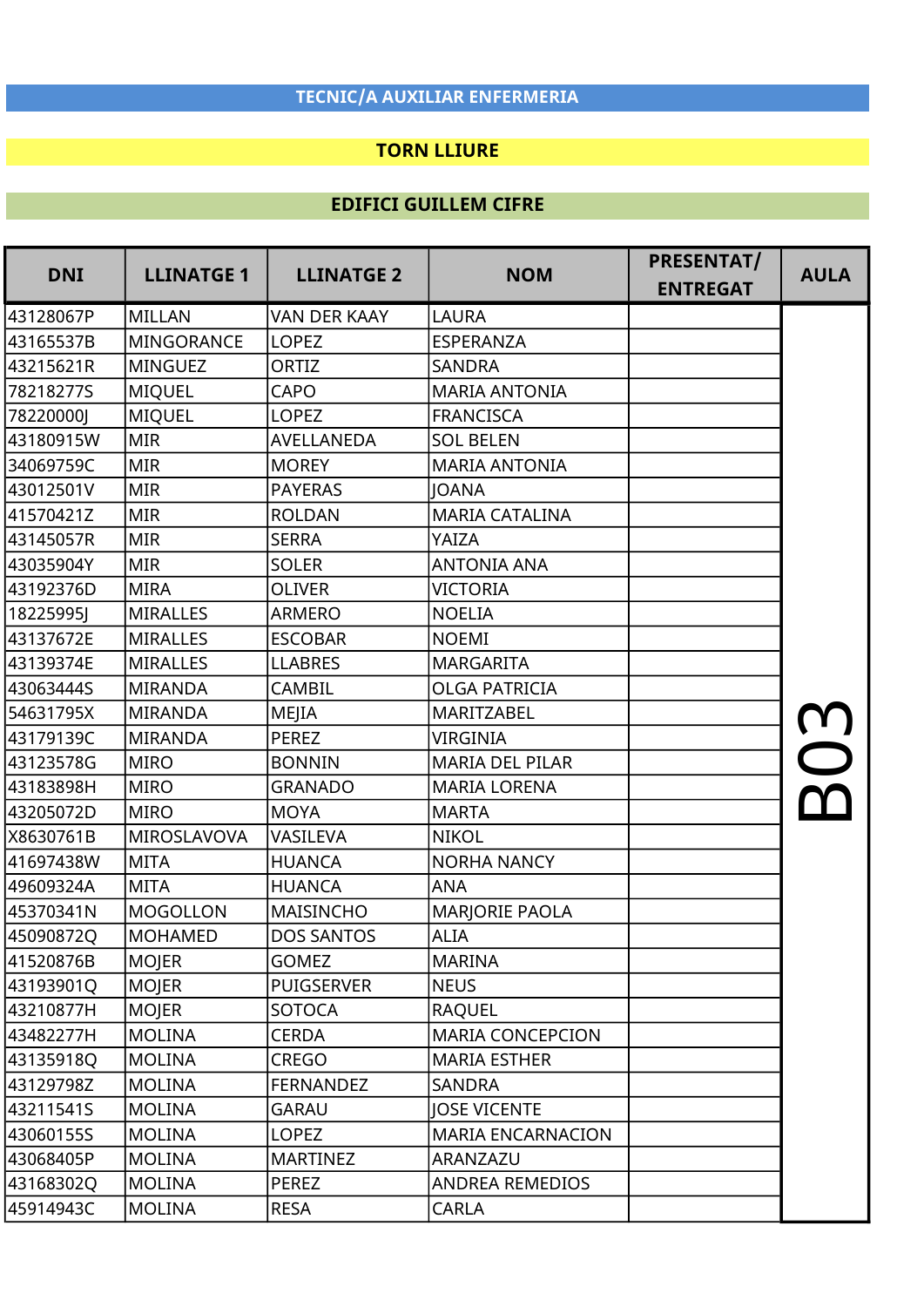## TORN LLIURE

| <b>DNI</b> | <b>LLINATGE 1</b> | <b>LLINATGE 2</b> | <b>NOM</b>           | <b>PRESENTAT/</b><br><b>ENTREGAT</b> | <b>AULA</b> |
|------------|-------------------|-------------------|----------------------|--------------------------------------|-------------|
| 41570661R  | <b>MOLINAS</b>    | PERELLO           | <b>CATALINA</b>      |                                      |             |
| 18220944E  | <b>MOLINES</b>    | <b>JULIA</b>      | <b>MELCIOR</b>       |                                      |             |
| 43197638G  | MOLINO            | <b>HEREDIA</b>    | <b>SANDRA</b>        |                                      |             |
| 20420864S  | IMOMPO            | <b>VALLES</b>     | IROSA ANA            |                                      |             |
| 43166798F  | IMON              | <b>SALGUERO</b>   | <b>CARLOS</b>        |                                      |             |
| 78220584E  | <b>IMONCADAS</b>  | <b>CIRER</b>      | FRANCISCA MARIA      |                                      |             |
| 43177526V  | IMONCAYO          | <b>CAZORLA</b>    | <b>OLGA</b>          |                                      |             |
| 43070861A  | <b>MONDEJAR</b>   | <b>CARRASCO</b>   | BEGOÑA CRISTINA      |                                      |             |
| 43211497V  | lmongeot          | IFLORIT           | <b>SILVIA</b>        |                                      |             |
| 43158655Y  | <b>MONJON</b>     | <b>ESTORCHS</b>   | <b>SUSANA</b>        |                                      |             |
| l43163315C | lmonleon          | PERNIAS           | <b>MARIA NATALIA</b> |                                      |             |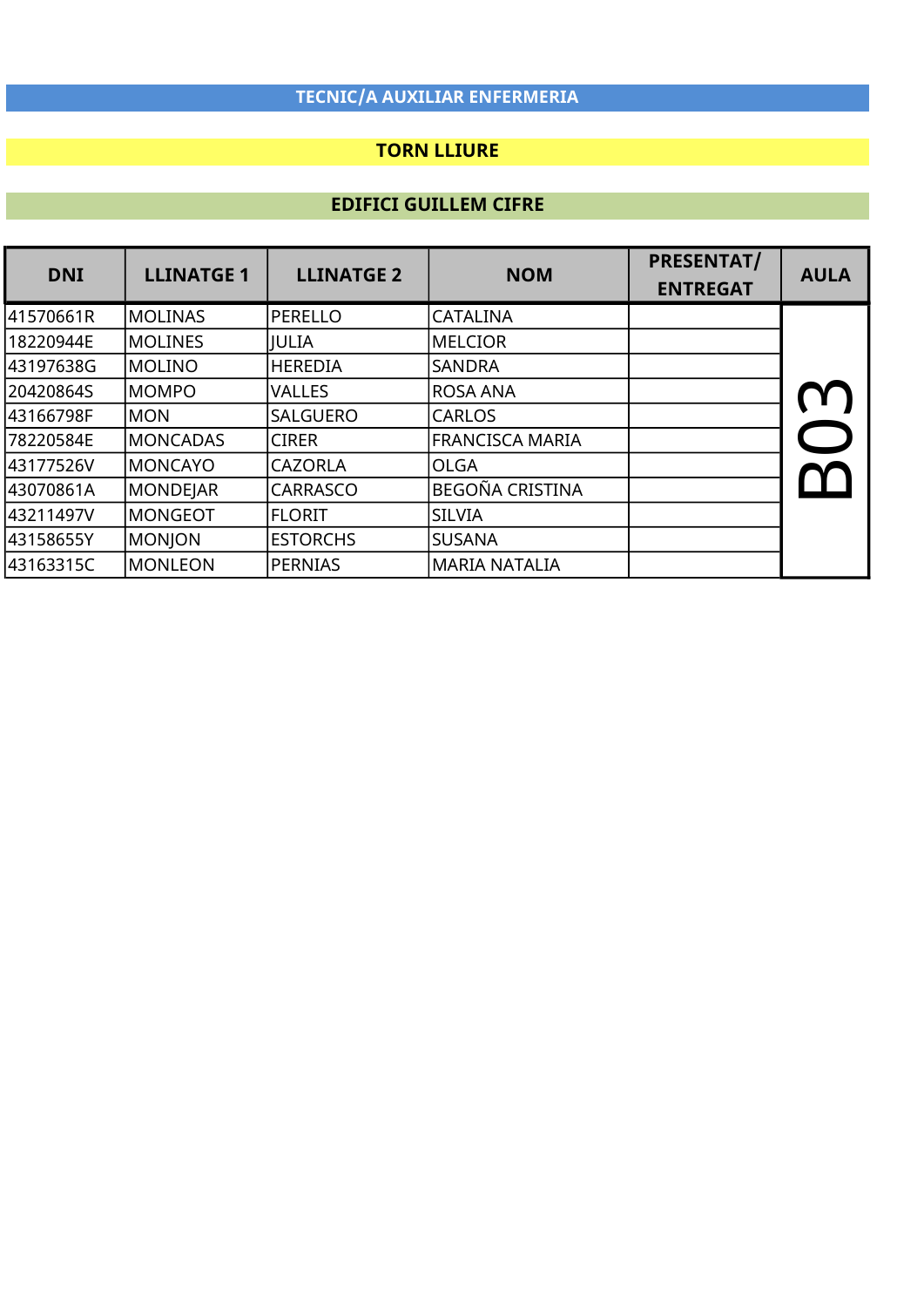#### TORN LLIURE

| <b>DNI</b> | <b>LLINATGE 1</b> | <b>LLINATGE 2</b> | <b>NOM</b>              | PRESENTAT/<br><b>ENTREGAT</b> | <b>AULA</b> |
|------------|-------------------|-------------------|-------------------------|-------------------------------|-------------|
| 43199465Z  | <b>MONREAL</b>    | <b>REDONDO</b>    | <b>SARA</b>             |                               |             |
| 41535031K  | <b>MONSERRAT</b>  | <b>MAS</b>        | <b>CARME</b>            |                               |             |
| 43196887N  | <b>MONSERRAT</b>  | <b>SALAS</b>      | <b>LOURDES</b>          |                               |             |
| 49481723Y  | <b>MONSERRATE</b> | <b>TELLO</b>      | <b>SAMANTHA BELEN</b>   |                               |             |
| 43152594V  | <b>MONTALBAN</b>  | <b>FERRER</b>     | <b>ADELA</b>            |                               |             |
| 49483214W  | <b>MONTALBAN</b>  | SOMOZA            | PEDRO JOSE              |                               |             |
| 41570440X  | <b>MONTANO</b>    | ARRIAZA           | <b>NOELIA</b>           |                               |             |
| 43161379Q  | <b>MONTEAGUDO</b> | <b>CABOT</b>      | LAURA                   |                               |             |
| 43196436K  | <b>MONTEAGUDO</b> | <b>ENFEDAQUE</b>  | <b>MARGARITA</b>        |                               |             |
| 43186946F  | <b>MONTEAGUDO</b> | <b>GALVEZ</b>     | YAIZA                   |                               |             |
| 41541603S  | <b>MONTES</b>     | <b>PULIDO</b>     | <b>ELIAMAR</b>          |                               |             |
| 43180183Y  | <b>MONTESINOS</b> | <b>SALOM</b>      | ALEJANDRA               |                               |             |
| 43203200T  | <b>MONTEVERDE</b> | <b>DIEZ</b>       | VALENTINA               |                               |             |
| 41515310B  | <b>MONTORO</b>    | <b>MASCARO</b>    | <b>DAMIAN</b>           |                               |             |
| 37340289L  | <b>MONTSERRAT</b> | <b>BORDOY</b>     | <b>MARIA MAGDALENA</b>  |                               |             |
| 78206533R  | <b>MOÑINO</b>     | <b>GOMEZ</b>      | <b>JUAN</b>             |                               |             |
| 43144624M  | <b>MORA</b>       | <b>COLL</b>       | <b>CATALINA</b>         |                               |             |
| 43106999P  | <b>MORA</b>       | GARCIA-ADAMEZ     | <b>MARIA DEL CARMEN</b> |                               |             |
| 78214695K  | <b>MORA</b>       | <b>MESQUIDA</b>   | <b>MARIA ANTONIA</b>    |                               |             |
| 78219199V  | <b>MORA</b>       | <b>PUJADAS</b>    | <b>BARBARA MARIA</b>    |                               |             |
| 28464790J  | <b>MORA</b>       | <b>RODRIGUEZ</b>  | <b>JUANA DEL PILAR</b>  |                               |             |
| 41616012L  | <b>MORA</b>       | SANCHEZ           | <b>VICTORIA</b>         |                               |             |
| 44327554E  | <b>MORA</b>       | SANCHEZ           | <b>MARIA TERESA</b>     |                               |             |
| 43184766N  | <b>MORAGUES</b>   | <b>FIGUEROBA</b>  | <b>SILVIA</b>           |                               |             |
| 41584503C  | <b>MORAGUES</b>   | <b>MARTINEZ</b>   | <b>MARINA</b>           |                               |             |
| 37337988H  | <b>MORAGUES</b>   | <b>SERRA</b>      | <b>MARGARITA</b>        |                               |             |
| 43197243T  | <b>MORAL</b>      | <b>VELLISCO</b>   | <b>ALEJANDRO</b>        |                               |             |
| 41517613Z  | <b>MORALES</b>    | <b>ALVAREZ</b>    | <b>GEMA</b>             |                               |             |
| 43132507D  | <b>MORALES</b>    | <b>CORTES</b>     | <b>INMACULADA</b>       |                               |             |
| 46391714R  | <b>MORALES</b>    | <b>FERNANDEZ</b>  | <b>ANA MARIA</b>        |                               |             |
| 43028789K  | <b>MORALES</b>    | <b>GRANADOS</b>   | MARIA DEL CARMEN        |                               |             |
| 43210742K  | <b>MORALES</b>    | <b>LEAL</b>       | <b>CRISTIAN</b>         |                               |             |
| 49613332D  | <b>MORALES</b>    | <b>MERINO</b>     | <b>MARCO VINICIO</b>    |                               |             |
| 43229767W  | <b>MORALES</b>    | <b>MORELL</b>     | VANESSA                 |                               |             |
| 43127332D  | <b>MORALES</b>    | ORIHUELA          | <b>NURIA</b>            |                               |             |
| 41540334B  | <b>MORALES</b>    | PADIAL            | <b>LAURA</b>            |                               |             |
| 43017347X  | <b>MORANTA</b>    | <b>BIBILONI</b>   | <b>JOANA MARIA</b>      |                               |             |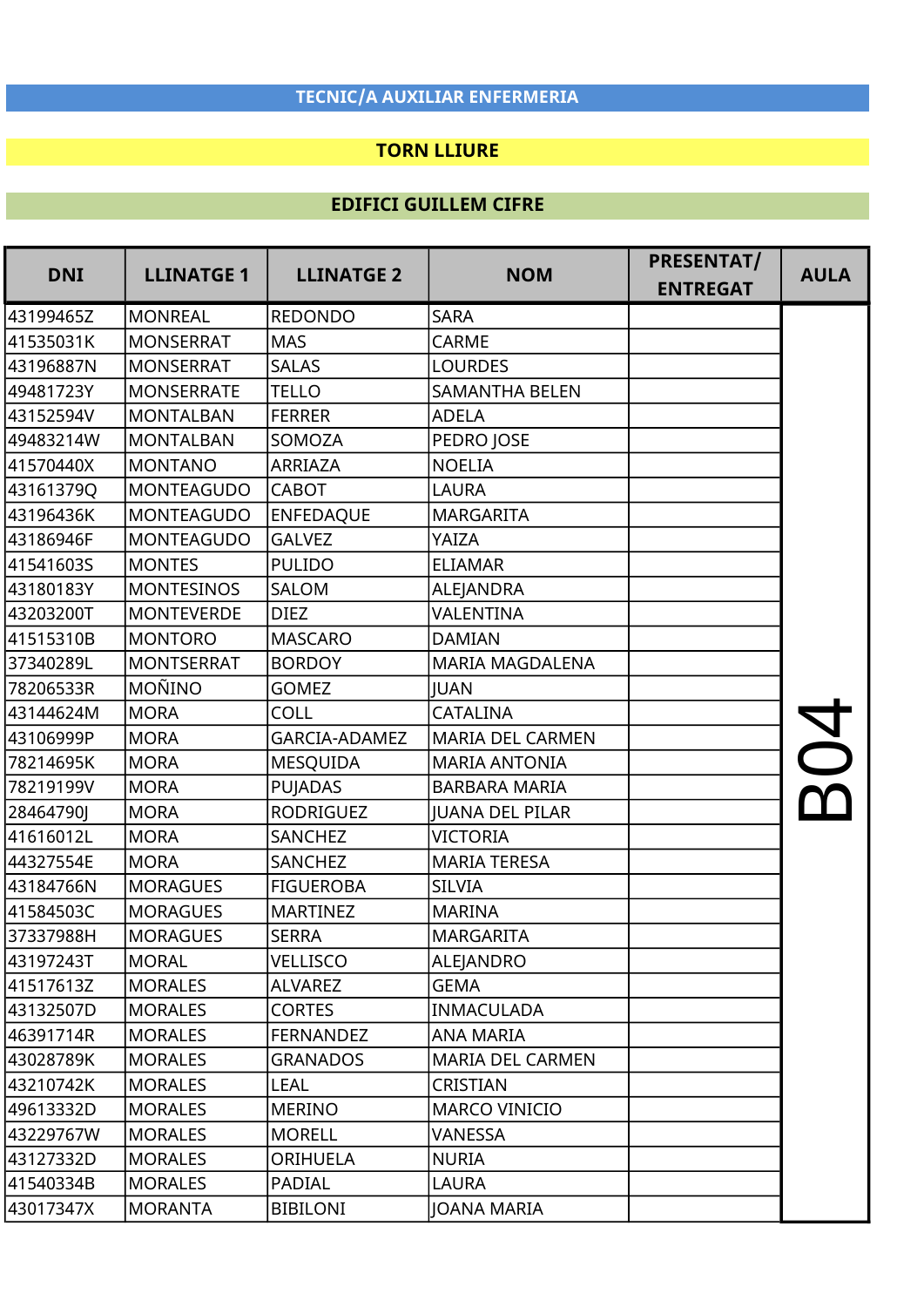## TORN LLIURE

| <b>DNI</b> | <b>LLINATGE 1</b> | <b>LLINATGE 2</b> | <b>NOM</b>             | <b>PRESENTAT/</b><br><b>ENTREGAT</b> | <b>AULA</b> |
|------------|-------------------|-------------------|------------------------|--------------------------------------|-------------|
| l43204264Y | IMORATINOS        | <b>TRAPERO</b>    | <b>LUCIA</b>           |                                      |             |
| 18235402J  | lmorcillo         | <b>SANCHEZ</b>    | <b>IOSEFA</b>          |                                      |             |
| 43144689R  | MORELL            | <b>BENNASAR</b>   | <b>MARIA ANTONIA</b>   |                                      |             |
| 430743930  | lmoreno           | <b>BARRIGA</b>    | <b>IUAN PEDRO</b>      |                                      |             |
| l43209831F | MORENO            | <b>BAUSELA</b>    | <b>IESSICA</b>         |                                      |             |
| l43114808C | IMORENO           | <b>BRUNET</b>     | <b>CATALINA</b>        |                                      |             |
| 44327748D  | lmoreno           | <b>CABOT</b>      | <b>MATEO</b>           |                                      |             |
| 49779697S  | MORENO            | <b>CABRAL</b>     | <b>CAMILA</b>          |                                      |             |
| 43158223B  | MORENO            | <b>CAMPS</b>      | DANIEL                 |                                      |             |
| 24245216L  | MORENO            | <b>CASTRO</b>     | <b>MARIA DEL PILAR</b> |                                      |             |
| 43134567E  | MORENO            | <b>CONTESTI</b>   | <b>MARIA MAGDALENA</b> |                                      |             |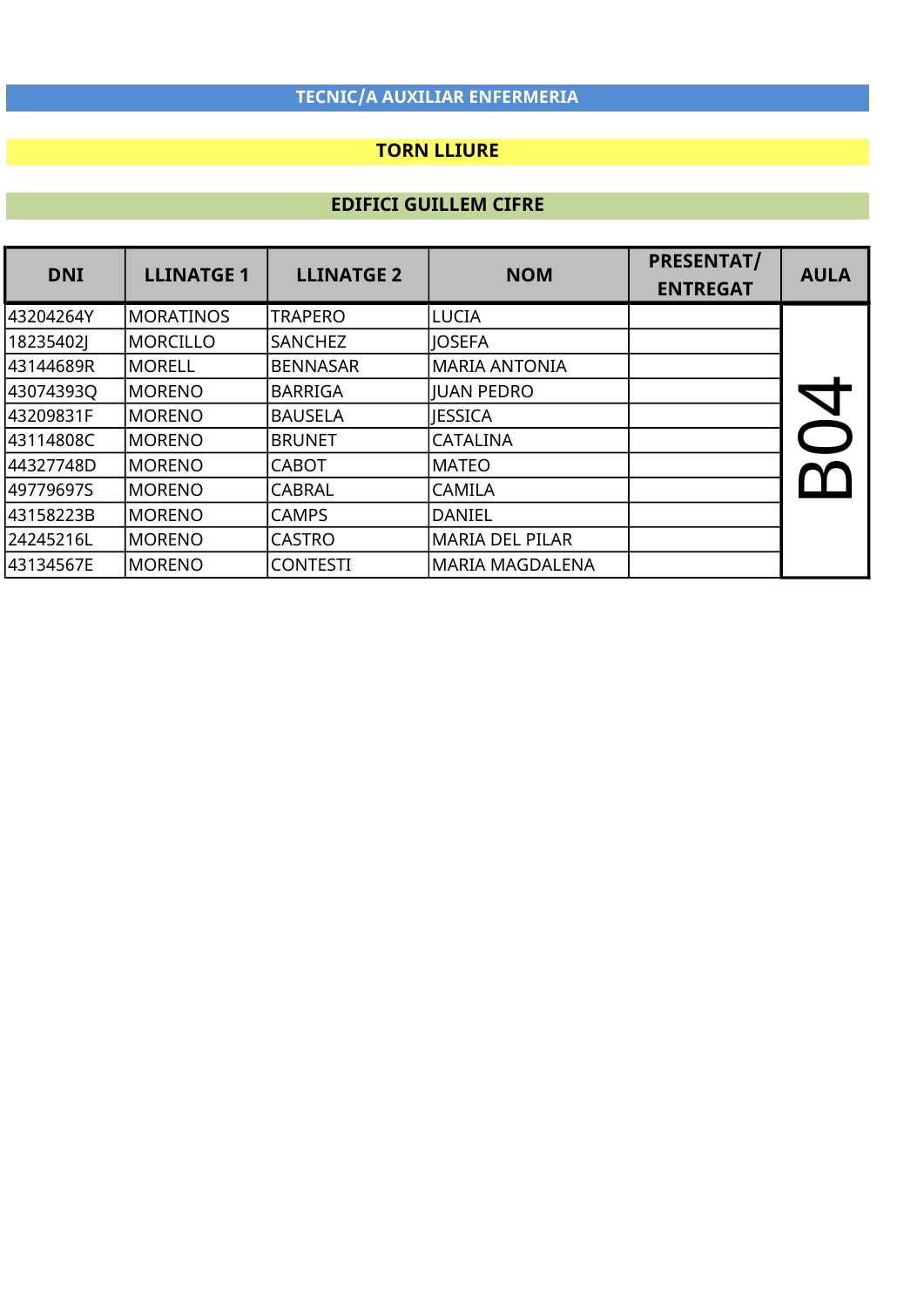### TORN LLIURE

| <b>DNI</b> | <b>LLINATGE 1</b>      | <b>LLINATGE 2</b> | <b>NOM</b>               | <b>PRESENTAT/</b><br><b>ENTREGAT</b> | <b>AULA</b> |
|------------|------------------------|-------------------|--------------------------|--------------------------------------|-------------|
| 43482177X  | <b>MORENO</b>          | <b>GARCIA</b>     | <b>ALBA</b>              |                                      |             |
| 42996928S  | <b>MORENO</b>          | <b>GONZALEZ</b>   | <b>MARIA CARMEN</b>      |                                      |             |
| 43153860H  | <b>MORENO</b>          | <b>IIMENEZ</b>    | <b>SUSANA</b>            |                                      |             |
| 43089671E  | <b>MORENO</b>          | <b>LLABRES</b>    | <b>JULIA MARIA</b>       |                                      |             |
| 44327792F  | <b>MORENO</b>          | <b>MARTIN</b>     | <b>MARIA DEL MAR</b>     |                                      |             |
| 24398845P  | <b>MORENO</b>          | <b>MOLINA</b>     | <b>BEATRIZ</b>           |                                      |             |
| 55237924C  | <b>MORENO</b>          | <b>MORENO</b>     | NATALIA NOEMI            |                                      |             |
| 43126646J  | <b>MORENO</b>          | PEÑA              | <b>MONICA</b>            |                                      |             |
| 41511147B  | <b>MORENO</b>          | <b>SUBIRATS</b>   | <b>ANA</b>               |                                      |             |
| 43229633Y  | <b>MORENO</b>          | TINEO             | <b>AINARA</b>            |                                      |             |
| 43207683K  | <b>MORENO</b>          | <b>URIBE</b>      | MARIA DE LOS DOLORES     |                                      |             |
| 15421367M  | MORENO ARRONES SANCHEZ |                   | <b>RAQUEL</b>            |                                      |             |
| 18222351A  | <b>MOREY</b>           | <b>ALOMAR</b>     | <b>ANTONIA</b>           |                                      |             |
| 43471574X  | <b>MOREY</b>           | <b>BONNIN</b>     | <b>MARIA MAGDALENA</b>   |                                      |             |
| 18215753Y  | <b>MOREY</b>           | <b>FONS</b>       | <b>CATALINA</b>          |                                      |             |
| 43087726D  | <b>MOREY</b>           | <b>GARCIA</b>     | <b>CATALINA</b>          |                                      |             |
| 18216430Q  | <b>MOREY</b>           | <b>GELABERT</b>   | <b>MARGARITA</b>         |                                      |             |
| 43041250Q  | <b>MOREY</b>           | <b>MAS</b>        | <b>IUANA MARIA</b>       |                                      |             |
| 43205658C  | <b>MOREY</b>           | <b>MOLINA</b>     | <b>JAIRO</b>             |                                      |             |
| 43143740H  | <b>MOREY</b>           | <b>NADAL</b>      | <b>ANTONIA</b>           |                                      |             |
| 28688598P  | <b>MORILLO</b>         | <b>RODA</b>       | <b>ROSARIO</b>           |                                      |             |
| 43169483R  | <b>MORLA</b>           | <b>RIVED</b>      | <b>MARIA REYES</b>       |                                      |             |
| 43227996W  | <b>MORLA</b>           | <b>RIVED</b>      | <b>ANTONIA</b>           |                                      |             |
| 78216960D  | <b>MORRO</b>           | <b>MUNTANER</b>   | <b>ISABEL</b>            |                                      |             |
| 34069012D  | <b>MORRO</b>           | <b>SANS</b>       | <b>FRANCISCA LOURDES</b> |                                      |             |
| 41572550G  | <b>MORRO</b>           | VANRELL           | <b>MARIA DEL MAR</b>     |                                      |             |
| X8342801B  | <b>MOS</b>             |                   | LARISA IOANA             |                                      |             |
| 43206590D  | <b>MOTOSO</b>          | SORIANO           | VICTORIA                 |                                      |             |
| 43103545G  | <b>MOYA</b>            | <b>ALONSO</b>     | <b>SUSANA</b>            |                                      |             |
| 45188763L  | <b>MOYA</b>            | <b>CARDELL</b>    | <b>MARIA MAGDALENA</b>   |                                      |             |
| 53376150G  | <b>MOYA</b>            | <b>GONZALEZ</b>   | <b>LAURA ANAIS</b>       |                                      |             |
| 43196354P  | <b>MOYA</b>            | <b>POZO</b>       | <b>DANIELA</b>           |                                      |             |
| 43210474Y  | <b>MOYA</b>            | SALOM             | AINA                     |                                      |             |
| 46397484K  | <b>MULATO</b>          | <b>NARVAEZ</b>    | <b>AURA ELIZABETH</b>    |                                      |             |
| 41521118T  | <b>MULET</b>           | <b>MONSERRAT</b>  | <b>ANTONIA</b>           |                                      |             |
| 43138550A  | <b>MULET</b>           | <b>PASTOR</b>     | <b>MARIA LUCIA</b>       |                                      |             |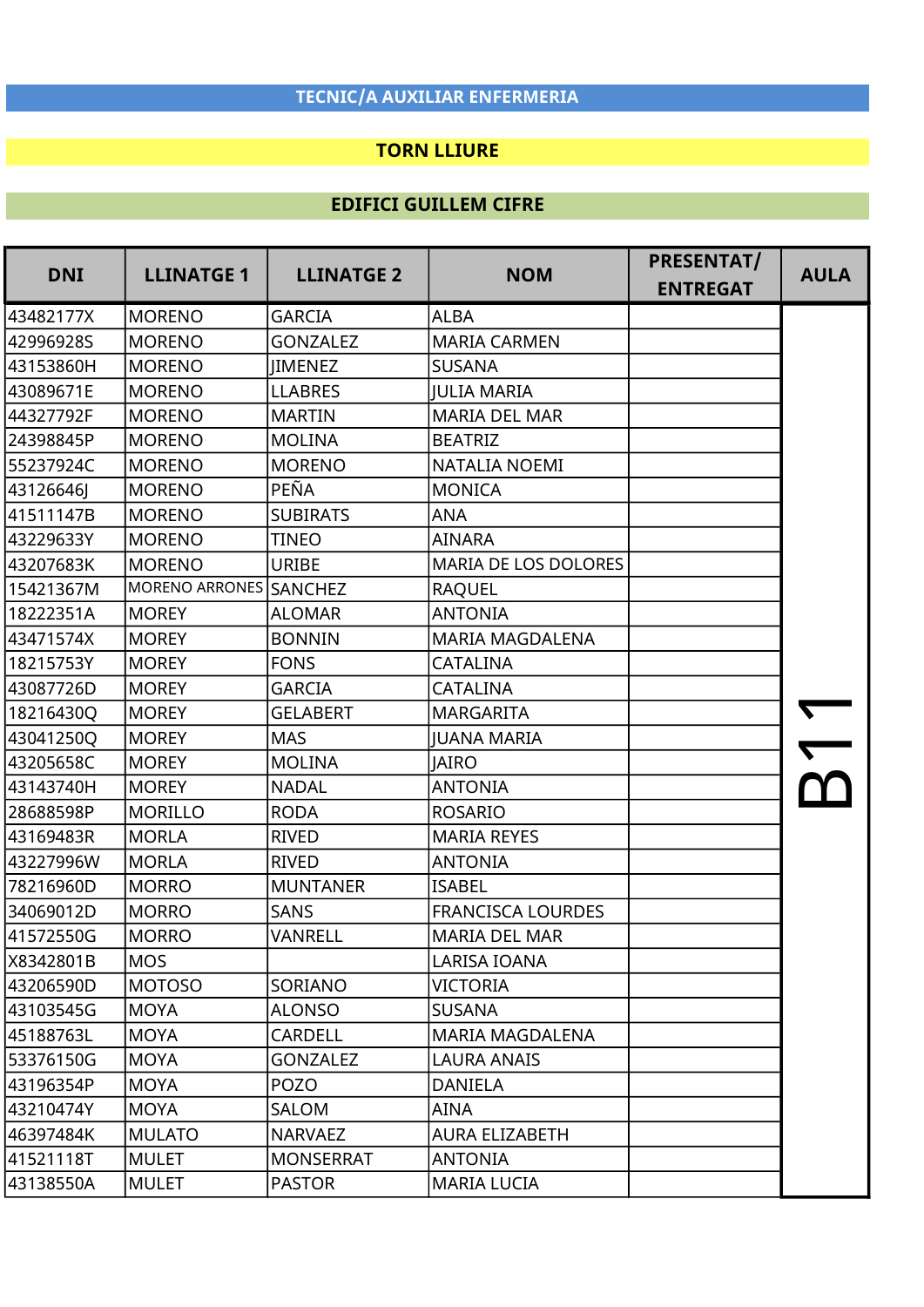### TORN LLIURE

| <b>DNI</b> | <b>LLINATGE 1</b> | <b>LLINATGE 2</b> | <b>NOM</b>              | PRESENTAT/<br><b>ENTREGAT</b> | <b>AULA</b> |
|------------|-------------------|-------------------|-------------------------|-------------------------------|-------------|
| 78211576F  | <b>MUNAR</b>      | COLL              | <b>LUCIA MARIA</b>      |                               |             |
| 43171559F  | <b>MUNAR</b>      | <b>FEMENIAS</b>   | <b>MARIA ANTONIA</b>    |                               |             |
| 41518600N  | <b>MUNAR</b>      | <b>FIOL</b>       | CATALINA MARIA          |                               |             |
| 43203872M  | <b>MUNAR</b>      | <b>MECO</b>       | PILAR DE LLUC           |                               |             |
| 43159837S  | <b>MUNAR</b>      | <b>REDONDO</b>    | <b>VERONICA</b>         |                               |             |
| 37337235R  | <b>MUNAR</b>      | <b>TEJEDOR</b>    | <b>RAQUEL</b>           |                               |             |
| 43205242H  | <b>MUNNE</b>      | <b>FERNANDEZ</b>  | <b>ELENA</b>            |                               |             |
| 43017233B  | <b>MUNTANER</b>   | <b>BENNASAR</b>   | <b>ANTONIA PILAR</b>    |                               |             |
| 43232661K  | <b>MUNTANER</b>   | LEDESMA           | <b>PATRICIA</b>         |                               |             |
| 29438474S  | MUÑIZ             | <b>MARTIN</b>     | <b>ANA MARIA</b>        |                               |             |
| 43048435W  | <b>MUÑOZ</b>      | <b>DIAZ</b>       | FRANCISCA DEL ROSARIO   |                               |             |
| 43179267X  | <b>MUÑOZ</b>      | <b>ESTERAS</b>    | <b>LUIS</b>             |                               |             |
| 20856654R  | <b>MUÑOZ</b>      | <b>FUSTER</b>     | <b>MARINA</b>           |                               |             |
| 43224336E  | <b>MUÑOZ</b>      | <b>GARCIA</b>     | <b>JUDIT</b>            |                               |             |
| 43061437D  | <b>MUÑOZ</b>      | <b>GARCIA</b>     | <b>SUSANA</b>           |                               |             |
| 43127293Q  | MUÑOZ             | <b>GONZALEZ</b>   | <b>MONICA</b>           |                               |             |
| 43129278T  | <b>MUÑOZ</b>      | <b>PEREZ</b>      | <b>MARIA GUADALUPE</b>  |                               |             |
| 43092022G  | <b>MUÑOZ</b>      | <b>PEREZ</b>      | <b>DANIEL</b>           |                               |             |
| 43122918B  | <b>MUR</b>        | <b>GIMENEZ</b>    | <b>MARISA GISELA</b>    |                               |             |
| 43178331V  | <b>MURCI</b>      | <b>MARTI</b>      | <b>MARINA</b>           |                               |             |
| 43182318W  | <b>MURCIA</b>     | <b>MORANTE</b>    | <b>DEBORA</b>           |                               |             |
| 51338532W  | <b>MURO</b>       | <b>JUSTICIA</b>   | <b>FUENSANTA</b>        |                               |             |
| 43164643Z  | <b>MUT</b>        | <b>GARCIA</b>     | <b>MARIA COLOMA</b>     |                               |             |
| 43083305G  | <b>MUT</b>        | <b>MESQUIDA</b>   | <b>ANTONIO LUIS</b>     |                               |             |
| 43176847M  | <b>MUT</b>        | POU               | <b>MARIA JOSE</b>       |                               |             |
| 43179478Z  | <b>NADAL</b>      | <b>ARBONA</b>     | CATALINA                |                               |             |
| 37339260W  | <b>NADAL</b>      | <b>ATO</b>        | CATALINA                |                               |             |
| 43218232J  | <b>NADAL</b>      | <b>CALAFELL</b>   | MARIA DEL CARME         |                               |             |
| 43173351M  | <b>NADAL</b>      | <b>CERDO</b>      | <b>FRANCISCO JAVIER</b> |                               |             |
| 78208921C  | <b>NADAL</b>      | <b>GALLARD</b>    | <b>BARBARA</b>          |                               |             |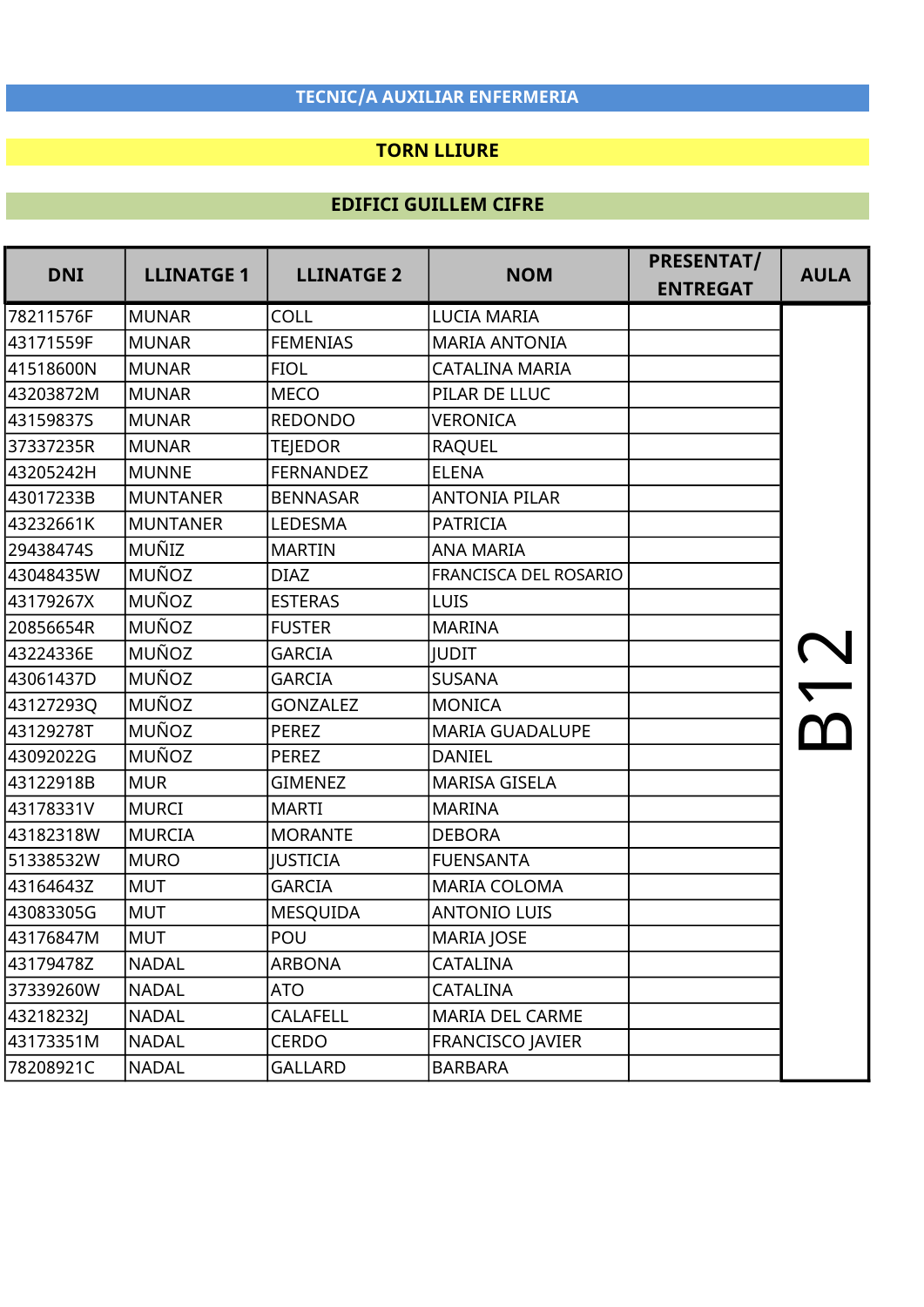## TORN LLIURE

| <b>DNI</b> | <b>LLINATGE 1</b> | <b>LLINATGE 2</b> | <b>NOM</b>             | PRESENTAT/<br><b>ENTREGAT</b> | <b>AULA</b> |
|------------|-------------------|-------------------|------------------------|-------------------------------|-------------|
| 43108702D  | <b>NADAL</b>      | PERELLO           | <b>MARIA DEL MAR</b>   |                               |             |
| 43024023Q  | NADAL             | <b>PIZA</b>       | <b>JAIME</b>           |                               |             |
| 41521218P  | <b>NADAL</b>      | <b>RIERA</b>      | <b>MARIA</b>           |                               |             |
| 43036976C  | <b>NADAL</b>      | <b>SALAS</b>      | <b>JUANA</b>           |                               |             |
| 41573281E  | <b>NADAL</b>      | SALOM             | <b>COLOMA</b>          |                               |             |
| 17474620W  | <b>NADIRI</b>     | <b>ZOUHARI</b>    | <b>FATIMA</b>          |                               |             |
| 78219824K  | NARANJO           | <b>IIMENEZ</b>    | CRISTINA               |                               |             |
| 47511966S  | <b>NARBONA</b>    | <b>AYALA</b>      | <b>ELIA</b>            |                               |             |
| 04552618K  | <b>NAVA</b>       | <b>ROMERO</b>     | ROSALIA DEL PILAR      |                               |             |
| 41521467G  | <b>NAVARRO</b>    | <b>ALFARO</b>     | <b>ALICIA</b>          |                               |             |
| 24272007S  | <b>NAVARRO</b>    | <b>ALFARO</b>     | <b>JUAN MANUEL</b>     |                               |             |
| 43071311Q  | <b>NAVARRO</b>    | <b>ALORDA</b>     | <b>MARIA JOSE</b>      |                               |             |
| 43193197W  | <b>NAVARRO</b>    | <b>COLOM</b>      | <b>BARBARA</b>         |                               |             |
| 43094668M  | <b>NAVARRO</b>    | <b>ESCUDERO</b>   | <b>JULIO</b>           |                               |             |
| 18219847Y  | <b>NAVARRO</b>    | <b>FUSTER</b>     | <b>ISABEL</b>          |                               |             |
| 78215674B  | <b>NAVARRO</b>    | <b>GONZALEZ</b>   | MARIA INMACULADA       |                               |             |
| 43080507N  | <b>NAVARRO</b>    | <b>HERNANDEZ</b>  | <b>MARIA JOSE</b>      |                               |             |
| 18235893K  | <b>NAVARRO</b>    | <b>MORENO</b>     | <b>JOSE ANTONIO</b>    |                               |             |
| 43195116N  | <b>NAVARRO</b>    | <b>REINA</b>      | <b>MARIA DOLORES</b>   |                               |             |
| 43070620S  | <b>NAVARRO</b>    | <b>SAN MIGUEL</b> | <b>JOSEFA</b>          |                               |             |
| 43079593H  | <b>NAVIO</b>      | <b>CUTILLAS</b>   | <b>JOSEFINA</b>        |                               |             |
| 49482993B  | NDJEBAYI          | <b>BAINDE</b>     | <b>HERMINE NICOLE</b>  |                               |             |
| 43214343B  | <b>NEVADO</b>     | <b>LLODRA</b>     | <b>MARIA FRANCISCA</b> |                               |             |
| 43155133A  | <b>NEVADO</b>     | <b>MIR</b>        | <b>LAURA</b>           |                               |             |
| 43175435L  | <b>NICANOR</b>    | <b>LOPEZ</b>      | <b>CLAUDIA</b>         |                               |             |
| 43168656W  | <b>NICOLAS</b>    | <b>GARCIA</b>     | <b>LAURA</b>           |                               |             |
| 43213826T  | NICOLAU           | <b>ALONSO</b>     | <b>VICTORIA ISABEL</b> |                               |             |
| 43132668D  | <b>NICOLAU</b>    | <b>BARCELO</b>    | <b>MARIA MAGDALENA</b> |                               |             |
| 43094804A  | <b>NICOLAU</b>    | <b>BESTARD</b>    | Mª MAGDALENA           |                               |             |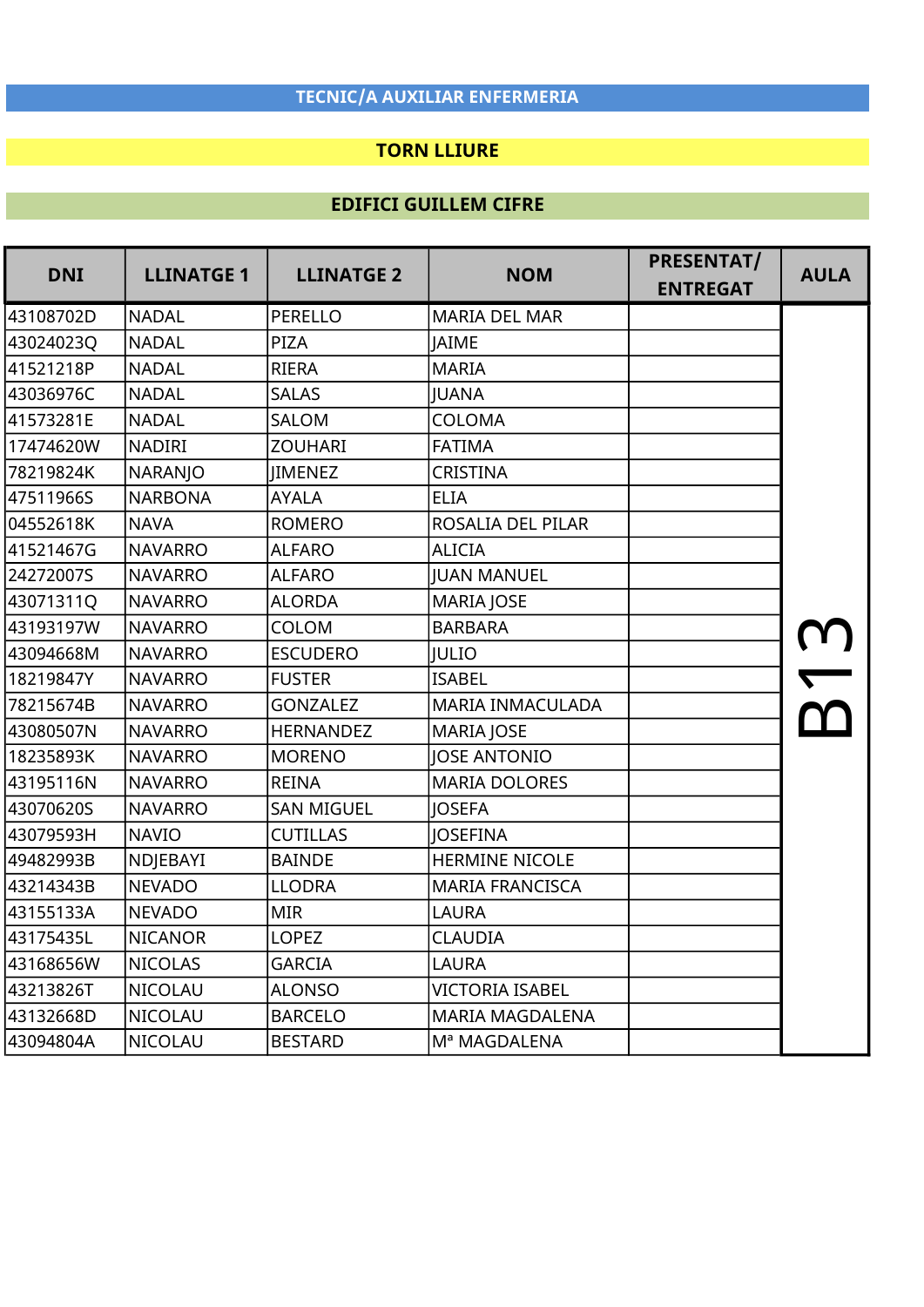#### TORN LLIURE

| <b>DNI</b> | <b>LLINATGE 1</b> | <b>LLINATGE 2</b> | <b>NOM</b>               | <b>AULA</b>              |
|------------|-------------------|-------------------|--------------------------|--------------------------|
| $***0241*$ | <b>NICOLAU</b>    | <b>GOMEZ</b>      | <b>JOSE ANTONIO</b>      |                          |
| ***0063*   | <b>NICOLAU</b>    | <b>GORNALS</b>    | <b>MARIA ANTONIA</b>     |                          |
| ***3360*   | <b>NICOLAU</b>    | <b>OLIVER</b>     | <b>MARGA</b>             |                          |
| ***2995*   | <b>NIETO</b>      | <b>FLUXA</b>      | <b>ISABEL</b>            |                          |
| ***4854*   | <b>NIETO</b>      | <b>MARTINEZ</b>   | <b>MARIA JOSEFA</b>      |                          |
| ***0460*   | <b>NIETO</b>      | <b>SANCHEZ</b>    | <b>BEATRIZ</b>           |                          |
| ***9503*   | <b>NIETO</b>      | <b>SANCHO</b>     | <b>MARIA NIEVES</b>      |                          |
| ***8046*   | <b>NOCEDA</b>     | <b>POLAR</b>      | <b>JULIA</b>             |                          |
| ***5244*   | <b>NOFORE</b>     | <b>NDAW</b>       | <b>AIDA</b>              |                          |
| $***6531*$ | <b>NOGUERA</b>    | <b>AGUILO</b>     | <b>MAGDALENA</b>         |                          |
| $***4551*$ | <b>NOGUERA</b>    | <b>GONZALEZ</b>   | <b>ISABEL</b>            |                          |
| ***9683*   | <b>NOGUERA</b>    | <b>RAMON</b>      | <b>POLICARPO</b>         |                          |
| ***2316*   | <b>NOGUERA</b>    | <b>RIGO</b>       | <b>SANDRA</b>            |                          |
| ***2983*   | <b>NOVAS</b>      | <b>NOVAS</b>      | <b>YECENNYS</b>          | $\overline{\phantom{a}}$ |
| ***2479*   | <b>NOVES</b>      | <b>CASAS</b>      | <b>VANESSA</b>           |                          |
| ***9711*   | NUÑEZ             | <b>CABRERA</b>    | SONIA                    |                          |
| ***2748*   | NUÑEZ             | LUZ               | <b>BEATRIZ ALEXANDRA</b> |                          |
| ***4862*   | <b>NUÑEZ</b>      | <b>MONTBLANCH</b> | <b>CAROLINA</b>          |                          |
| ***7731*   | NUÑEZ             | <b>MORENO</b>     | MARIA DEL CARMEN         |                          |
| ***8028*   | NUÑEZ             | TEJEDOR           | LAURA                    |                          |
| ***0342*   | <b>NZE</b>        | <b>MANGUE</b>     | <b>ANA CRISTINA</b>      |                          |
| ***5598*   | <b>OBRADOR</b>    | <b>FERRER</b>     | CATALINA MAGDALENA       |                          |
| ***2123*   | <b>OBRADOR</b>    | <b>FOLCH</b>      | <b>DAVID</b>             |                          |
| ***8984*   | OBRADOR           | <b>GELABERT</b>   | <b>MARIA MANUELA</b>     |                          |
| ***9004*   | OBRADOR           | <b>MELIA</b>      | <b>BARBARA MARIA</b>     |                          |
| ***8837*   | <b>OBRADOR</b>    | <b>MULET</b>      | <b>MARIA DEL MAR</b>     |                          |
| $***2127*$ | <b>OBRADOR</b>    | <b>SALAS</b>      | <b>MARGARITA</b>         |                          |
| $***0310*$ | <b>OCHOA</b>      | <b>MESA</b>       | <b>NATALIA</b>           |                          |
| $***8771*$ | OJEDA             | <b>MILLAN</b>     | <b>MARIA DEL CARMEN</b>  |                          |
| ***3968*   | <b>OLIAS</b>      | <b>MENA</b>       | <b>AMELIA CONSUELO</b>   |                          |
| $***2163*$ | <b>OLIVARES</b>   | <b>CABANELLAS</b> | <b>PAULA</b>             |                          |
| ***2886*   | <b>OLIVARES</b>   | <b>GAIXET</b>     | <b>HECTOR</b>            |                          |
| ***5735*   | <b>OLIVAS</b>     | <b>GOMEZ</b>      | <b>CARLOS</b>            |                          |
| ***8343*   | OLIVEIRA          | ARAUJO            | <b>IVANILDE</b>          |                          |
| ***1585*   | OLIVEIRA          | DA SILVA          | <b>ELIZAMAR</b>          |                          |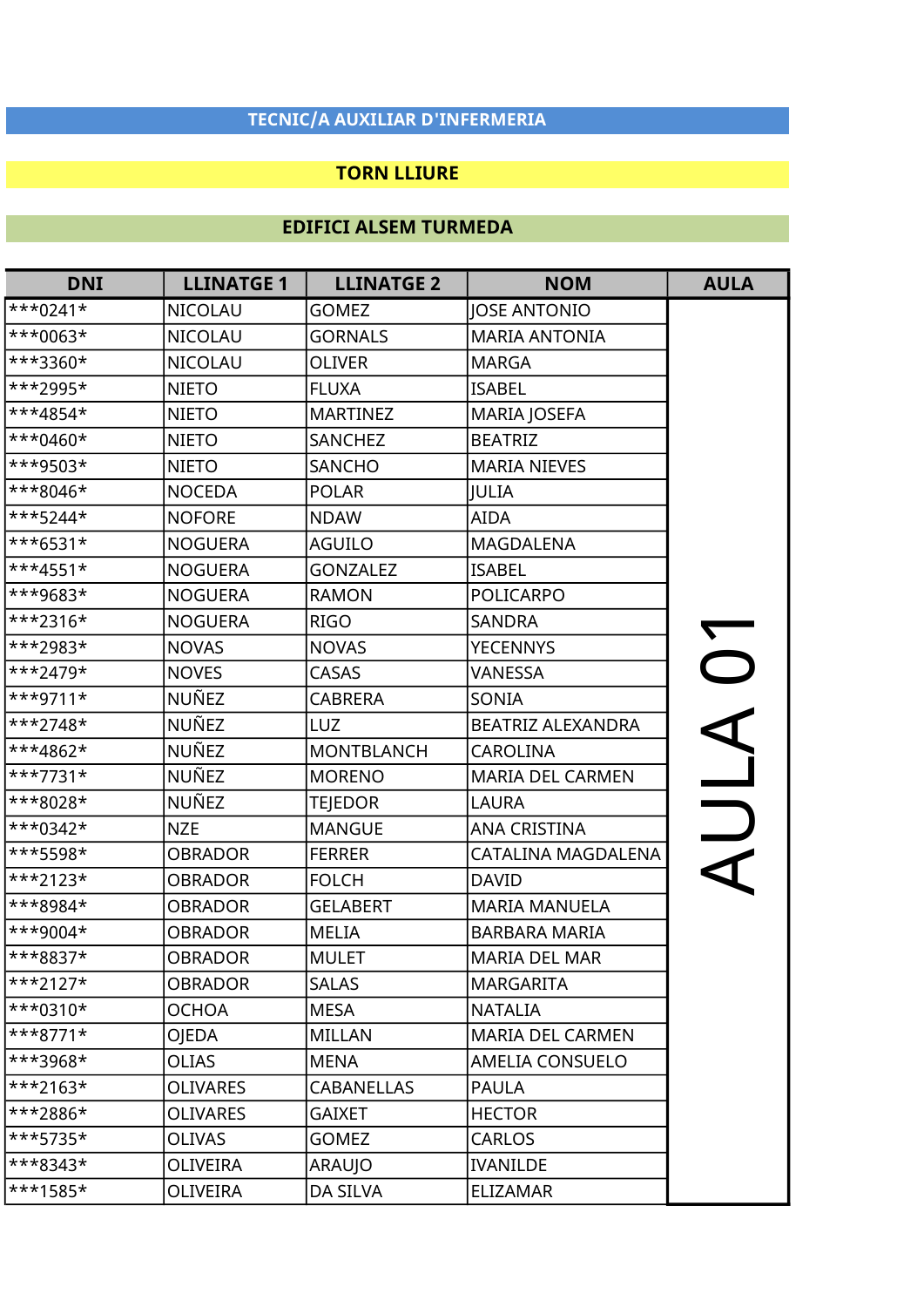#### TORN LLIURE

| <b>DNI</b> | <b>LLINATGE 1</b> | <b>LLINATGE 2</b> | <b>NOM</b>             | <b>AULA</b>    |
|------------|-------------------|-------------------|------------------------|----------------|
| ***4774*   | <b>OLIVER</b>     | AMENGUAL          | <b>MARTA</b>           |                |
| $***8174*$ | <b>OLIVER</b>     | <b>BALLESTER</b>  | ROSA MARIA             |                |
| $***9314*$ | <b>OLIVER</b>     | <b>BENNASAR</b>   | <b>MARIA FRANCISCA</b> |                |
| ***1785*   | <b>OLIVER</b>     | <b>CARMONA</b>    | <b>SANDRA</b>          |                |
| ***5945*   | <b>OLIVER</b>     | <b>CIFRE</b>      | <b>FRANCESCA</b>       |                |
| ***5643*   | <b>OLIVER</b>     | <b>LLADO</b>      | MARIA ESPERANZA        |                |
| ***2978*   | <b>OLIVER</b>     | <b>MIRO</b>       | LUIS                   |                |
| ***3639*   | <b>OLIVER</b>     | <b>PARDO</b>      | <b>AINA</b>            |                |
| ***0266*   | <b>OLIVER</b>     | PIÑEIRO           | MIGUEL ANGEL           |                |
| ***7267*   | <b>OLIVER</b>     | PIZA              | MARIA DE LLUC          | $\overline{C}$ |
| ***4789*   | <b>OLIVER</b>     | <b>POQUET</b>     | <b>FRANCISCA</b>       |                |
| ***4872*   | <b>OLIVER</b>     | <b>RIBAS</b>      | <b>MARTA</b>           |                |
| ***7355*   | <b>OLIVER</b>     | <b>SAGRERA</b>    | <b>MARIA</b>           |                |
| ***9126*   | <b>OLIVER</b>     | <b>SASTRE</b>     | <b>JAUME</b>           |                |
| ***3096*   | <b>OLIVER</b>     | <b>SASTRE</b>     | <b>MARIA LUZ</b>       | $\overline{a}$ |
| ***6209*   | <b>OLIVER</b>     | <b>SERRANO</b>    | <b>ISABEL</b>          |                |
| ***7935*   | <b>OLIVER</b>     | <b>SOTOS</b>      | <b>ALICIA</b>          |                |
| $***6612*$ | <b>OLMO</b>       | <b>CASTILLA</b>   | <b>YOHARA</b>          |                |
| ***3508*   | OLMO              | <b>FRAGUAS</b>    | <b>TAMARA</b>          |                |
| ***3626*   | OÑA               | <b>RUEDA</b>      | <b>JONNY RICHARD</b>   |                |
| ***7170*   | OÑATE             | <b>MENDEZ</b>     | <b>SILVIA</b>          |                |
| ***7077*   | OÑATE             | <b>VILLALOBOS</b> | <b>MARTA</b>           |                |
| ***8409*   | ORELL             | <b>PONS</b>       | <b>DAMIA</b>           |                |
| ***0779*   | <b>ORFILA</b>     | <b>FERNANDEZ</b>  | <b>CLAUDIA</b>         |                |
| $***5314*$ | <b>ORLANDO</b>    |                   | ALEJANDRA              |                |
| ***0658*   | <b>ORTEGA</b>     | JUNQUERA          | <b>ANABEL</b>          |                |
| ***9216*   | ORTI              | MUÑOZ             | <b>ANA MARIA</b>       |                |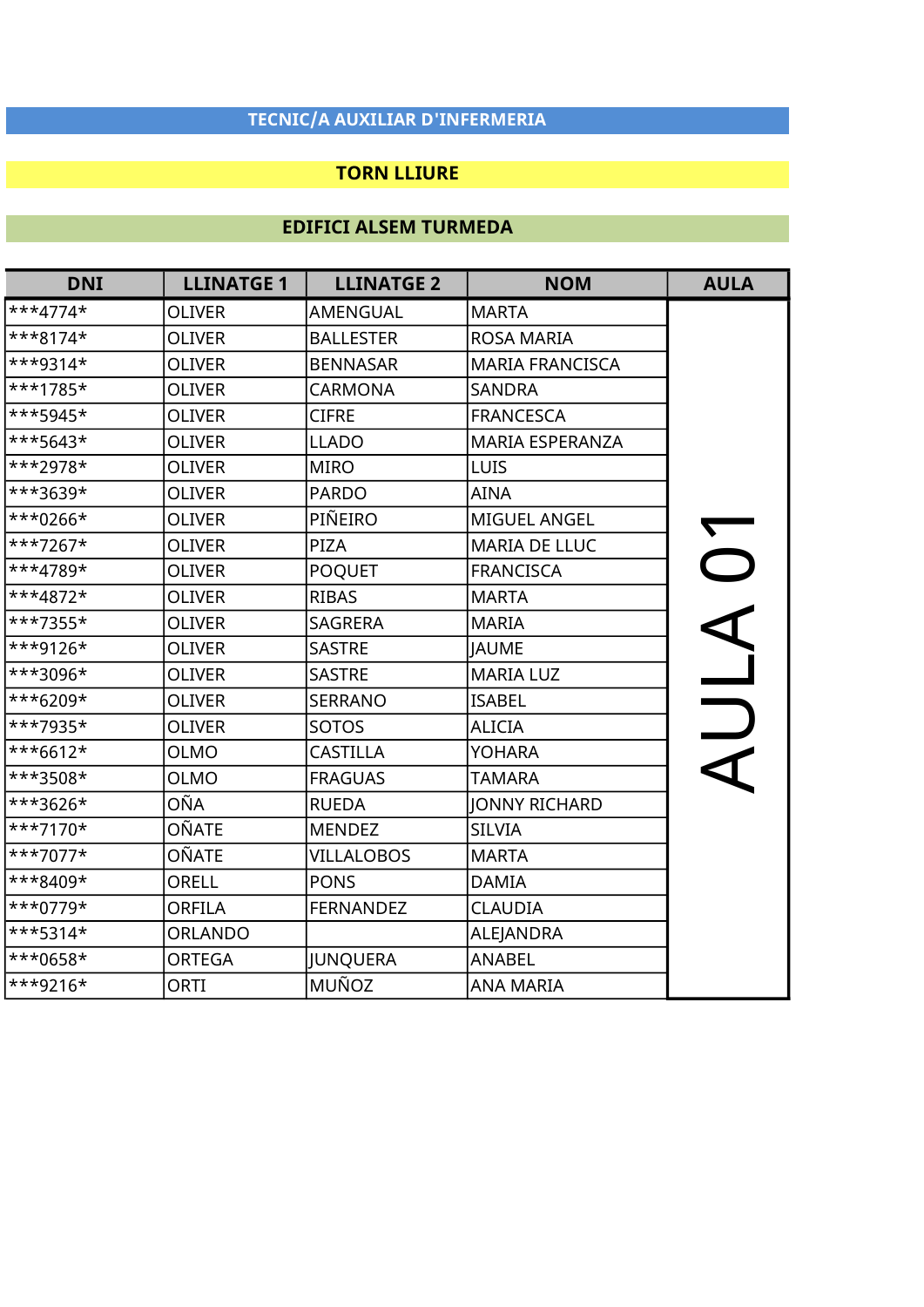#### TORN LLIURE

| <b>DNI</b>              | <b>LLINATGE 1</b> | <b>LLINATGE 2</b>              | <b>NOM</b>             | <b>AULA</b> |
|-------------------------|-------------------|--------------------------------|------------------------|-------------|
| ***7210*                | ORTIZ             | <b>BLANCO</b>                  | <b>MARTA</b>           |             |
| ***4869*                | ORTIZ             | <b>JOVER</b>                   | <b>SANDRA</b>          |             |
| ***1180*                | ORTIZ             | <b>JOVER</b>                   | <b>MARIA LUISA</b>     |             |
| ***2622*                | ORTIZ             | <b>MENDIETA</b>                | <b>MARTA</b>           |             |
| ***2986*                | ORTIZ             | <b>ROSA</b>                    | <b>FRANCISCA ANAIS</b> |             |
| $***6412*$              | osorio            | <b>GOMEZ</b>                   | NICOLE ANDREA          |             |
| ***3543*                | OSORIO            | <b>RENDON</b>                  | <b>MYRIAM YISSET</b>   |             |
| ***4473*                | OSORNO            | <b>GARCIA</b>                  | LUCI                   |             |
| ***6262*                | OSUNA             | <b>SERRANO</b>                 | <b>LYDIA</b>           |             |
| ***0371*                | <b>OTEIZA</b>     | <b>PEDERSEN</b>                | <b>VICTORIA LINDA</b>  |             |
| ***2530*                | <b>OTERO</b>      | <b>CACHO</b>                   | <b>MIGUEL</b>          |             |
| ***9577*                |                   | OULAD SIBOURIA OULAD EL HASSAN | <b>NAJLAA</b>          |             |
| ***9858*                | <b>OYARZABAL</b>  | <b>CERDA</b>                   | <b>YOLANDA</b>         |             |
| ***7303*                | <b>PABLO</b>      | <b>MARTINEZ</b>                | MARIA MAGDALENA        | $\Omega$    |
| ***0603*                | <b>PABLOS</b>     | <b>MONTES</b>                  | <b>LAURA</b>           |             |
| ***2748*                | <b>PACHECO</b>    | <b>SINGALA</b>                 | <b>ESTEFANIA</b>       |             |
| ***5259*                | <b>PADILLA</b>    | <b>HERNANDEZ</b>               | <b>EVA</b>             |             |
| ***2644*                | <b>PAGAN</b>      | <b>GALBARRO</b>                | ALEJANDRO JOSE         |             |
| ***6142*                | <b>PALACIOS</b>   | <b>GIRALDO</b>                 | <b>LUZ MARIA</b>       |             |
| ***0370*                | <b>PALACIOS</b>   | <b>GRIMALDOS</b>               | <b>DIANA</b>           |             |
| ***0506*                | <b>PALACIOS</b>   | <b>MARTINEZ</b>                | <b>SILVIA</b>          |             |
| ***9556*                | <b>PALERM</b>     | <b>SALVA</b>                   | <b>MARIA ANTONIA</b>   |             |
| ***1909*                | <b>PALLES</b>     | <b>ALVAREZ</b>                 | <b>CAROLINA</b>        |             |
| ***9667*                | <b>PALLICER</b>   | <b>GUILLENA</b>                | <b>IOLANDA</b>         |             |
| ***4590*                | <b>PALMA</b>      | <b>LARROSA</b>                 | <b>LAURA</b>           |             |
| ***8874*                | <b>PALMER</b>     | <b>LLADO</b>                   | <b>MARIA</b>           |             |
| ***2370*                | <b>PALMER</b>     | <b>LOPEZ</b>                   | <b>SERGIO</b>          |             |
| $\ast \ast 4157 \star$  | <b>PALMER</b>     | <b>MAHRBERG</b>                | <b>MARIA TERESA</b>    |             |
| ***1589*                | <b>PALMER</b>     | <b>MARTI</b>                   | <b>MARGALIDA</b>       |             |
| $\ast\ast\ast 7168\ast$ | <b>PALOU</b>      | <b>GONZALEZ</b>                | LAURA                  |             |
| ***9152*                | <b>PALOU</b>      | <b>PRATS</b>                   | MARIA DE LAS NIEVES    |             |
| $\ast\ast\ast$ 2195*    | PALOU             | <b>TORRENS</b>                 | <b>CATALINA</b>        |             |
| $\ast\ast\ast$ 1478*    | PANIAGUA          | <b>LEON</b>                    | <b>ALMUDENA</b>        |             |
| ***5942*                | PANTOJA           | CASTELLANO                     | <b>THAIS</b>           |             |
| ***6880*                | <b>PARDO</b>      | <b>ALFARO</b>                  | ANGELES                |             |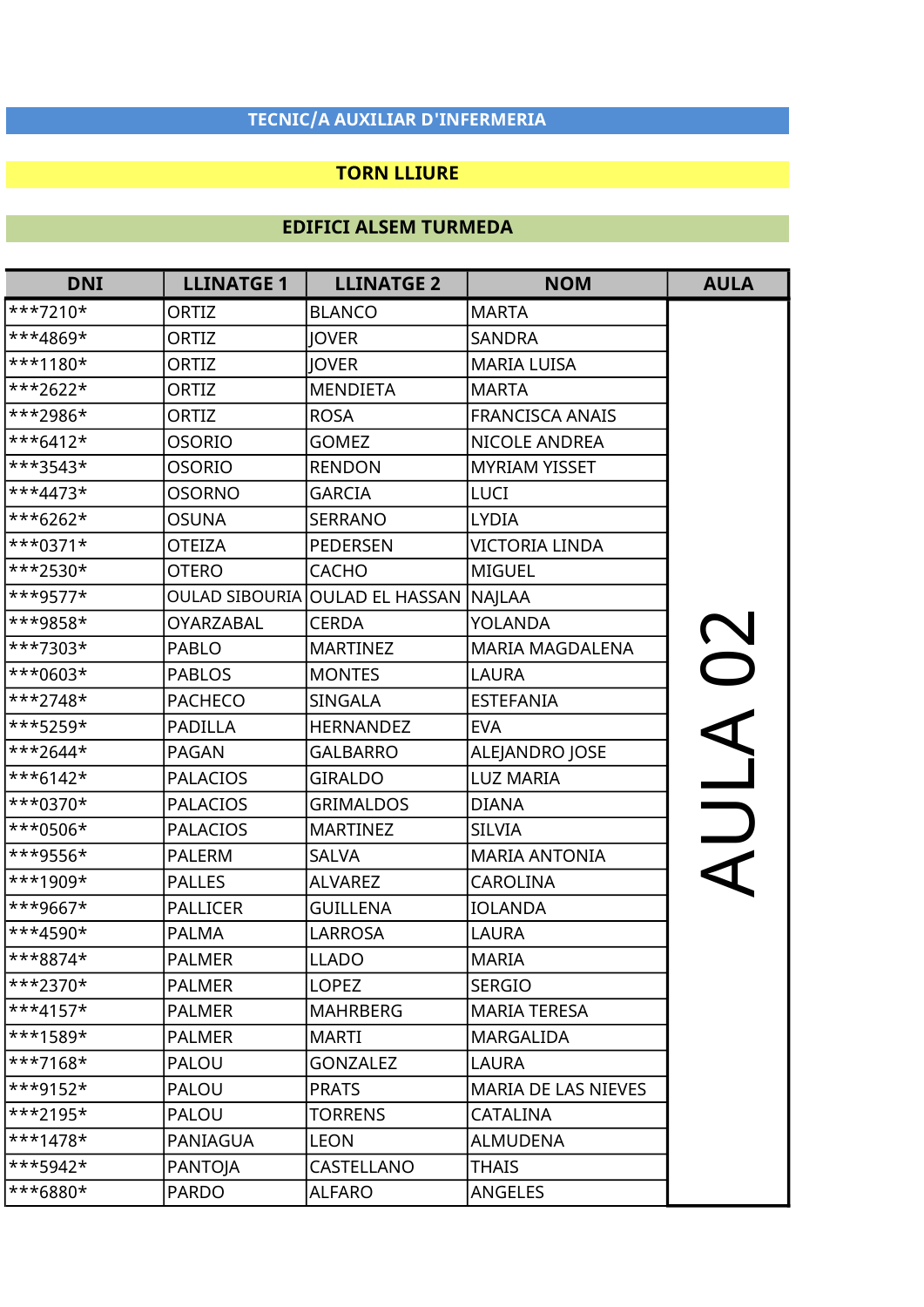#### TORN LLIURE

| <b>DNI</b> | <b>LLINATGE 1</b> | <b>LLINATGE 2</b> | <b>NOM</b>    | <b>AULA</b> |
|------------|-------------------|-------------------|---------------|-------------|
| l***8144*  | <b>PARDO</b>      | <b>BUENO</b>      | <b>JAVIER</b> |             |
| l***2394*  | <b>PARDO</b>      | <b>PEREIRA</b>    | INOELIA       |             |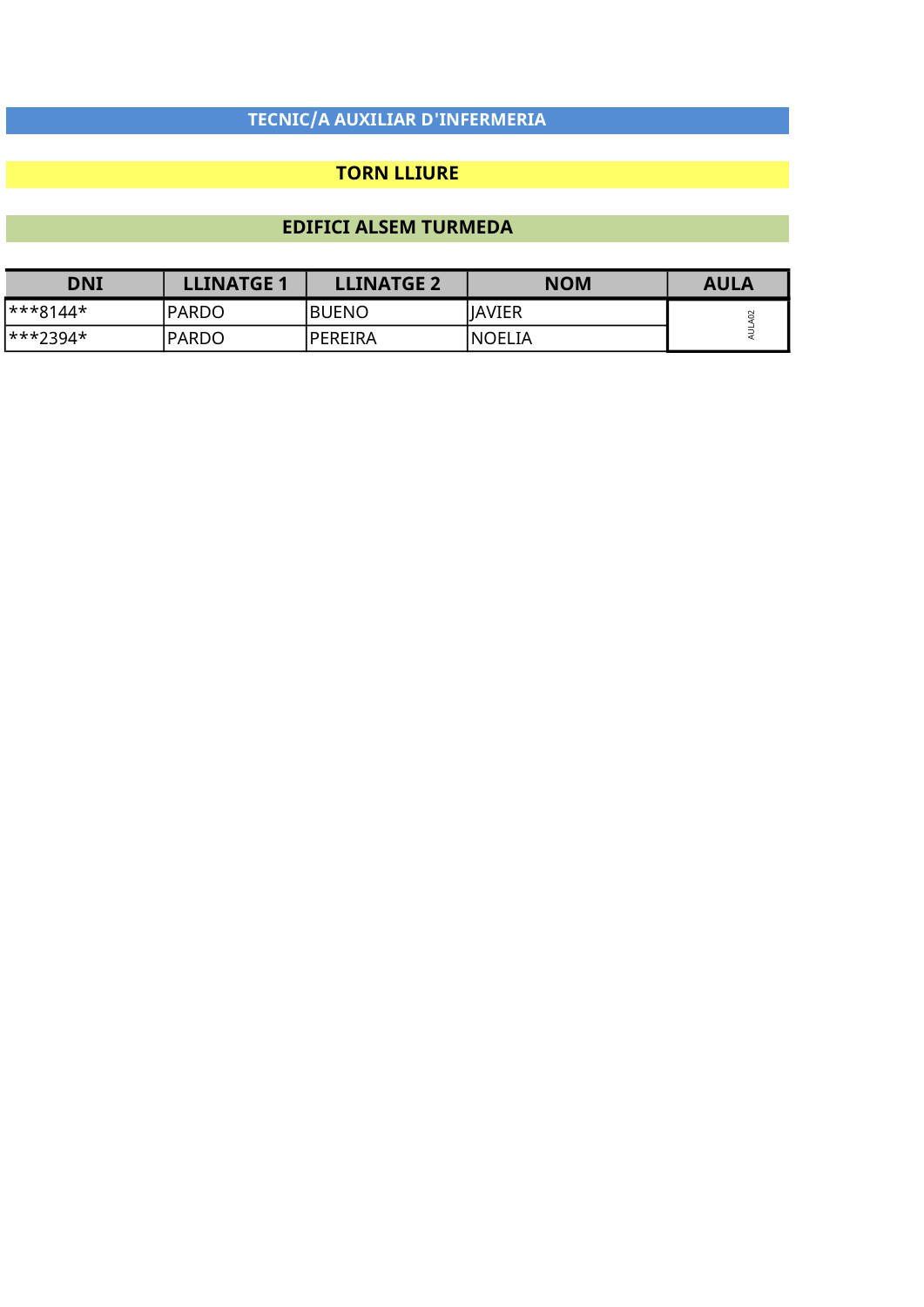#### TORN LLIURE

| <b>DNI</b>              | <b>LLINATGE 1</b> | <b>LLINATGE 2</b> | <b>NOM</b>             | <b>AULA</b>  |
|-------------------------|-------------------|-------------------|------------------------|--------------|
| ***8633*                | <b>PARDO</b>      | VILLALBA          | <b>JUANA MARIA</b>     |              |
| ***1746*                | PAREJA            | <b>GARCIA</b>     | <b>MARIA TERESA</b>    |              |
| ***1418*                | <b>PAREJO</b>     | <b>MARTIN</b>     | <b>MARIA DOLORES</b>   |              |
| ***5954*                | <b>PARETS</b>     | <b>COLL</b>       | <b>INES</b>            |              |
| ***0262*                | <b>PARETS</b>     | <b>COMAS</b>      | <b>MARIA DEL PILAR</b> |              |
| ***1065*                | <b>PARRA</b>      | COLLADO           | <b>KAYRA ESTHER</b>    |              |
| ***0475*                | <b>PARRA</b>      | <b>FERNANDEZ</b>  | <b>BEATRIZ</b>         |              |
| ***0860*                | <b>PARRA</b>      | <b>GONZALEZ</b>   | ANGELA                 |              |
| ***4156*                | <b>PARRA</b>      | <b>LLOBERA</b>    | <b>MARIA AMPARO</b>    |              |
| ***3303*                | <b>PARRADO</b>    | <b>BOSCH</b>      | <b>IRIA</b>            |              |
| ***6105*                | <b>PARRILLA</b>   | <b>GOMILA</b>     | <b>MARIA DEL MAR</b>   |              |
| ***3751*                | <b>PASCUAL</b>    | <b>COSTA</b>      | ANTONI VICENÇ          |              |
| ***1135*                | <b>PASCUAL</b>    | <b>CUART</b>      | <b>MARIA MAGDALENA</b> |              |
| ***2514*                | <b>PASCUAL</b>    | <b>MASSANET</b>   | <b>MARIA</b>           | $\mathbf{C}$ |
| ***6220*                | <b>PASCUAL</b>    | <b>RIERA</b>      | <b>FRANCISCA</b>       |              |
| ***9206*                | <b>PASCUAL</b>    | <b>TORRES</b>     | <b>ANA</b>             |              |
| ***8590*                | <b>PASTOR</b>     | <b>FIGUEROLA</b>  | CATALINA               |              |
| ***7632*                | <b>PASTOR</b>     | <b>MIR</b>        | <b>MARGARITA</b>       |              |
| ***5495*                | <b>PASTOR</b>     | <b>MIRO</b>       | <b>MARIA DE LLUCH</b>  |              |
| <sup>***1936*</sup>     | <b>PASTOR</b>     | <b>ROTGER</b>     | AINA MARGALIDA         |              |
| ***5498*                | <b>PASTOR</b>     | <b>SAMPER</b>     | SERGIO GAIZKA          |              |
| ***4968*                | PAU               | <b>BUENO</b>      | MAGDALENA              |              |
| ***4047*                | PAU               | <b>BUENO</b>      | <b>MARGARITA</b>       |              |
| ***0728*                | <b>PAUL</b>       | <b>SANCHEZ</b>    | <b>BLANCA</b>          |              |
| ***1045*                | <b>PAYERAS</b>    | <b>BERGAS</b>     | MARGALIDA              |              |
| ***3546*                | <b>PAYERAS</b>    | <b>MONTES</b>     | <b>MARIA MARGARITA</b> |              |
| $\ast\ast\ast$ 5477*    | <b>PAZ</b>        | <b>TEIJEIRA</b>   | <b>MONICA</b>          |              |
| $\ast\ast\ast 6112\ast$ | PEDREGOSA         | <b>BAUTISTA</b>   | <b>MARINA</b>          |              |
| ***2136*                | PEDREÑO           | ORTIZ             | <b>JUANA MARIA</b>     |              |
| ***8350*                | <b>PEDROSA</b>    | <b>RUIZ</b>       | CATERINA MARIA         |              |
| ***5229*                | <b>PEGUERO</b>    | <b>RINCON</b>     | <b>SERGIO</b>          |              |
| ***6395*                | PEINADO           | <b>MEDINA</b>     | <b>MARIA JOSE</b>      |              |
| ***6426*                | PEINADO           | <b>RODRIGUEZ</b>  | CRISTINA               |              |
| ***2054*                | <b>PELAEZ</b>     | <b>OBREGON</b>    | <b>LIZETTE ANGELA</b>  |              |
| $***5602*$              | <b>PENA</b>       | <b>BOUSA</b>      | CONSUELO               |              |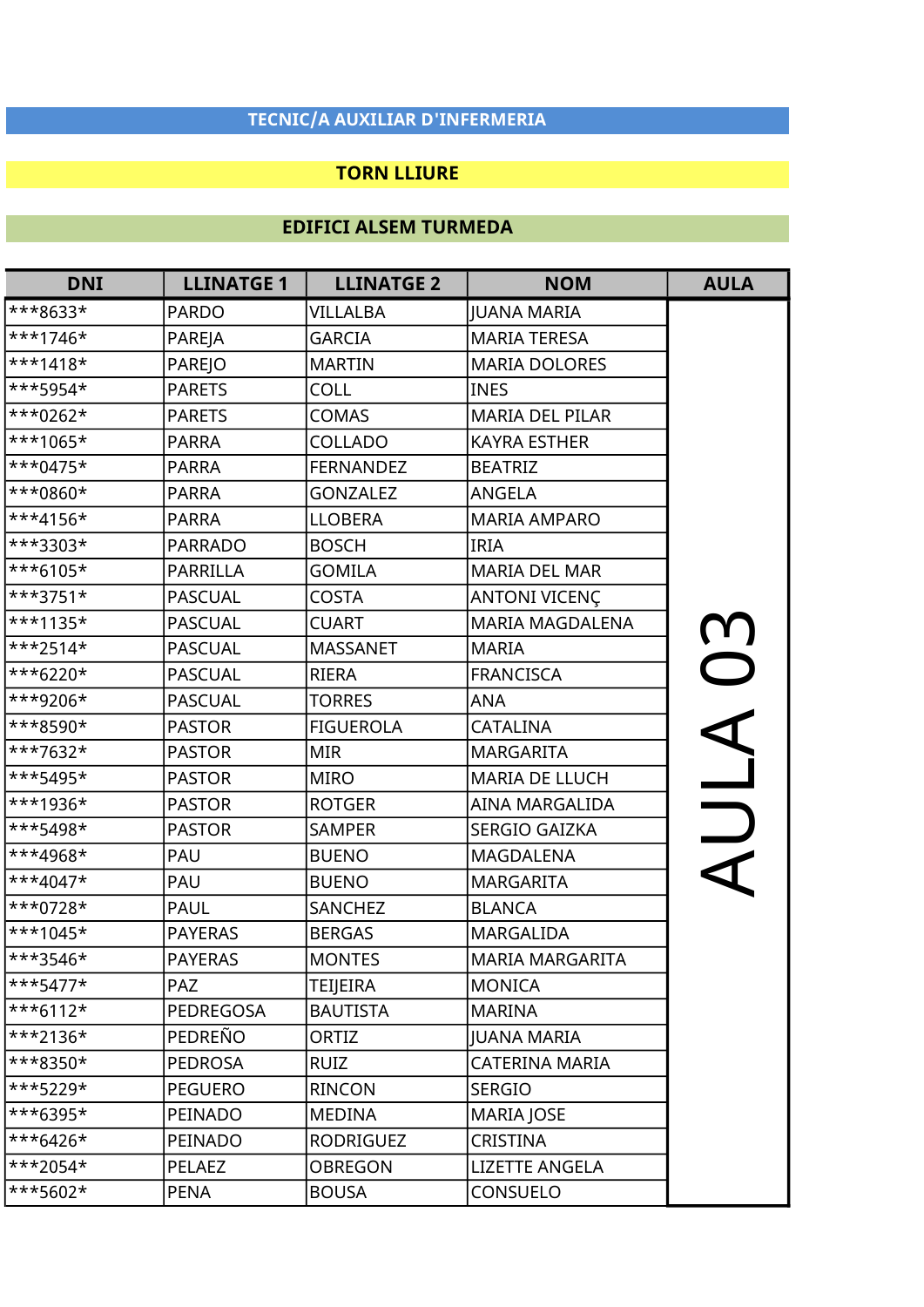#### TORN LLIURE

| DNI      | <b>LLINATGE 1</b> | <b>LLINATGE 2</b> | <b>NOM</b>      | <b>AULA</b> |
|----------|-------------------|-------------------|-----------------|-------------|
| ***4859* | PEÑA              | AGUILAR           | IADELA          |             |
| ***9951* | PEÑA              | lnuñez            | IMACARENA       |             |
| ***0024* | PEÑA              | ORTEGA            | IROBERT NICOLAS |             |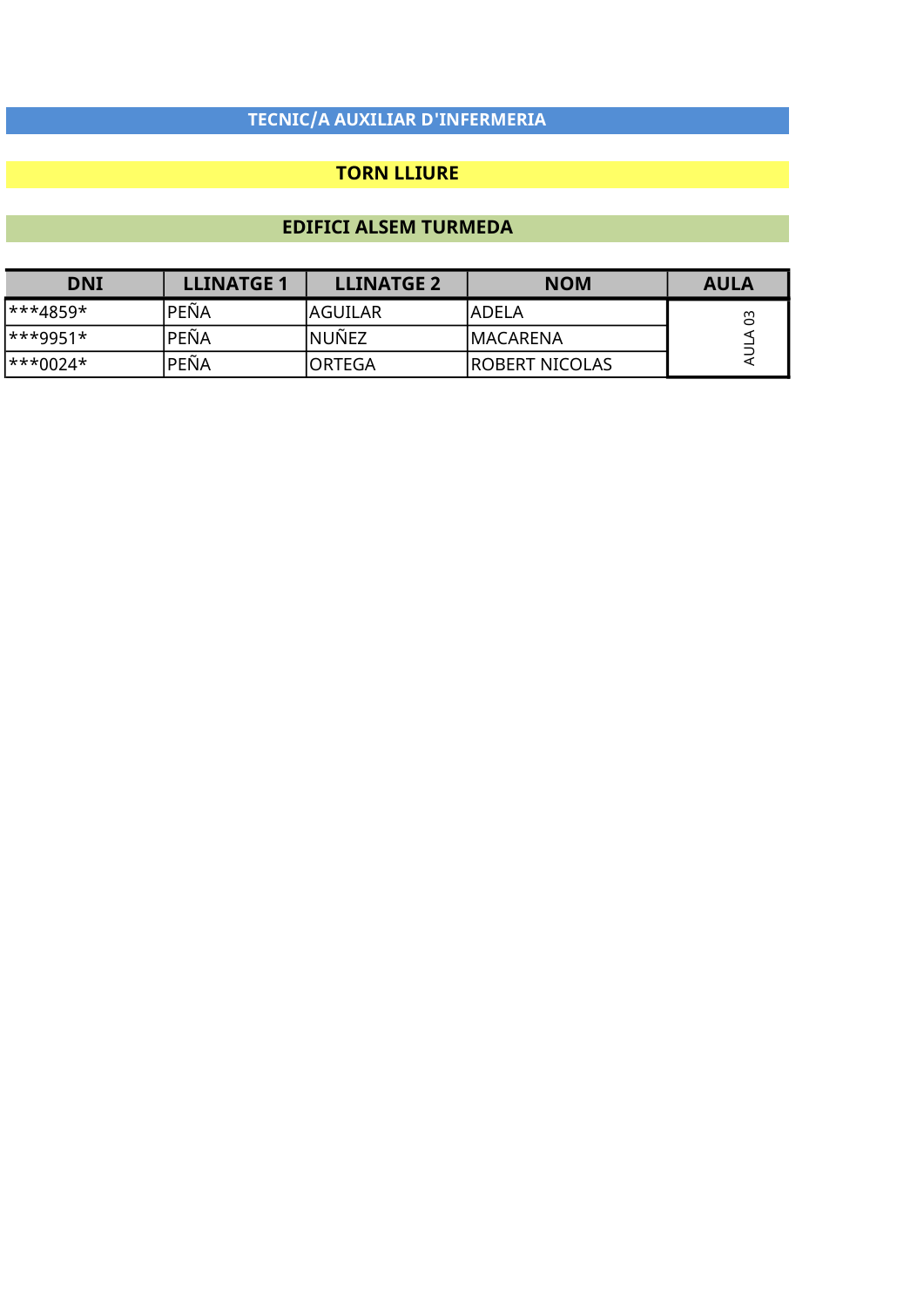#### TORN LLIURE

| <b>DNI</b> | <b>LLINATGE 1</b> | <b>LLINATGE 2</b> | <b>NOM</b>             | <b>AULA</b>              |
|------------|-------------------|-------------------|------------------------|--------------------------|
| $***0571*$ | PEÑA              | <b>PAZOS</b>      | SONIA                  |                          |
| ***5495*   | PEÑA              | <b>REBAZA</b>     | <b>MARIELA CECILIA</b> |                          |
| ***8394*   | PEÑALVER          | <b>REQUENA</b>    | <b>MARTINA</b>         |                          |
| ***9448*   | <b>PEÑAS</b>      | <b>AROCAS</b>     | <b>CATALINA</b>        |                          |
| ***8053*   | PEÑAS             | <b>LOPEZ</b>      | <b>CRISTINA</b>        |                          |
| ***2338*   | <b>PEREDA</b>     | <b>BOSCH</b>      | <b>TANIA</b>           |                          |
| ***8817*   | PEREIRO           | <b>CASTRO</b>     | <b>CRISTINA</b>        |                          |
| ***2567*   | PERELLO           | <b>DOT</b>        | FRANCISCA MARIA        |                          |
| ***6706*   | <b>PERELLO</b>    | <b>JAUME</b>      | <b>CATALINA</b>        |                          |
| ***2550*   | PERELLO           | <b>LATORRE</b>    | <b>ANA ISABEL</b>      |                          |
| ***0389*   | <b>PERELLO</b>    | PIZA              | <b>GUILLEM</b>         |                          |
| ***0520*   | <b>PEREZ</b>      | <b>ADROVER</b>    | <b>MARIA JESUS</b>     | <b>JO5</b>               |
| ***1556*   | <b>PEREZ</b>      | <b>AGUILO</b>     | <b>ESTER</b>           |                          |
| ***1798*   | <b>PEREZ</b>      | <b>ALAMINOS</b>   | <b>ANGELES</b>         |                          |
| ***0913*   | <b>PEREZ</b>      | <b>BEBIAN</b>     | <b>JUAN MARIA</b>      | $\overline{\phantom{a}}$ |
| ***2973*   | <b>PEREZ</b>      | <b>CALDERON</b>   | <b>BEATRIZ</b>         |                          |
| ***7637*   | <b>PEREZ</b>      | <b>FUENTES</b>    | <b>ENCARNACION</b>     |                          |
| ***2573*   | <b>PEREZ</b>      | <b>GALVEZ</b>     | <b>ALBA</b>            | $\overline{a}$           |
| ***5663*   | <b>PEREZ</b>      | <b>GIMENEZ</b>    | <b>EVA LAURA</b>       |                          |
| ***8158*   | <b>PEREZ</b>      | <b>GINARD</b>     | <b>ANTONIA</b>         |                          |
| ***0765*   | <b>PEREZ</b>      | <b>GIRALDO</b>    | <b>FRANCISCO</b>       |                          |
| ***5241*   | <b>PEREZ</b>      | <b>LAMPRE</b>     | <b>MARIA SOLEDAD</b>   |                          |
| $***4740*$ | <b>PEREZ</b>      | LIÑAYO            | SERGIO DAVID           |                          |
| ***6664*   | <b>PEREZ</b>      | <b>LLABRES</b>    | <b>LAURA</b>           |                          |
| ***2845*   | <b>PEREZ</b>      | <b>LOPEZ</b>      | <b>MANUEL</b>          |                          |
| $***1311*$ | <b>PEREZ</b>      | <b>LOPEZ</b>      | <b>MARIA DOLORES</b>   |                          |
| $***0122*$ | <b>PEREZ</b>      | <b>MEDINA</b>     | <b>NATALIA</b>         |                          |
| $***2481*$ | <b>PEREZ</b>      | <b>MORANTE</b>    | <b>ANA MARIA</b>       |                          |
| ***4057*   | <b>PEREZ</b>      | <b>MUNARRIZ</b>   | <b>WALTER OMAR</b>     |                          |
| $***2531*$ | <b>PEREZ</b>      | <b>NAVIO</b>      | <b>ELIA ANA</b>        |                          |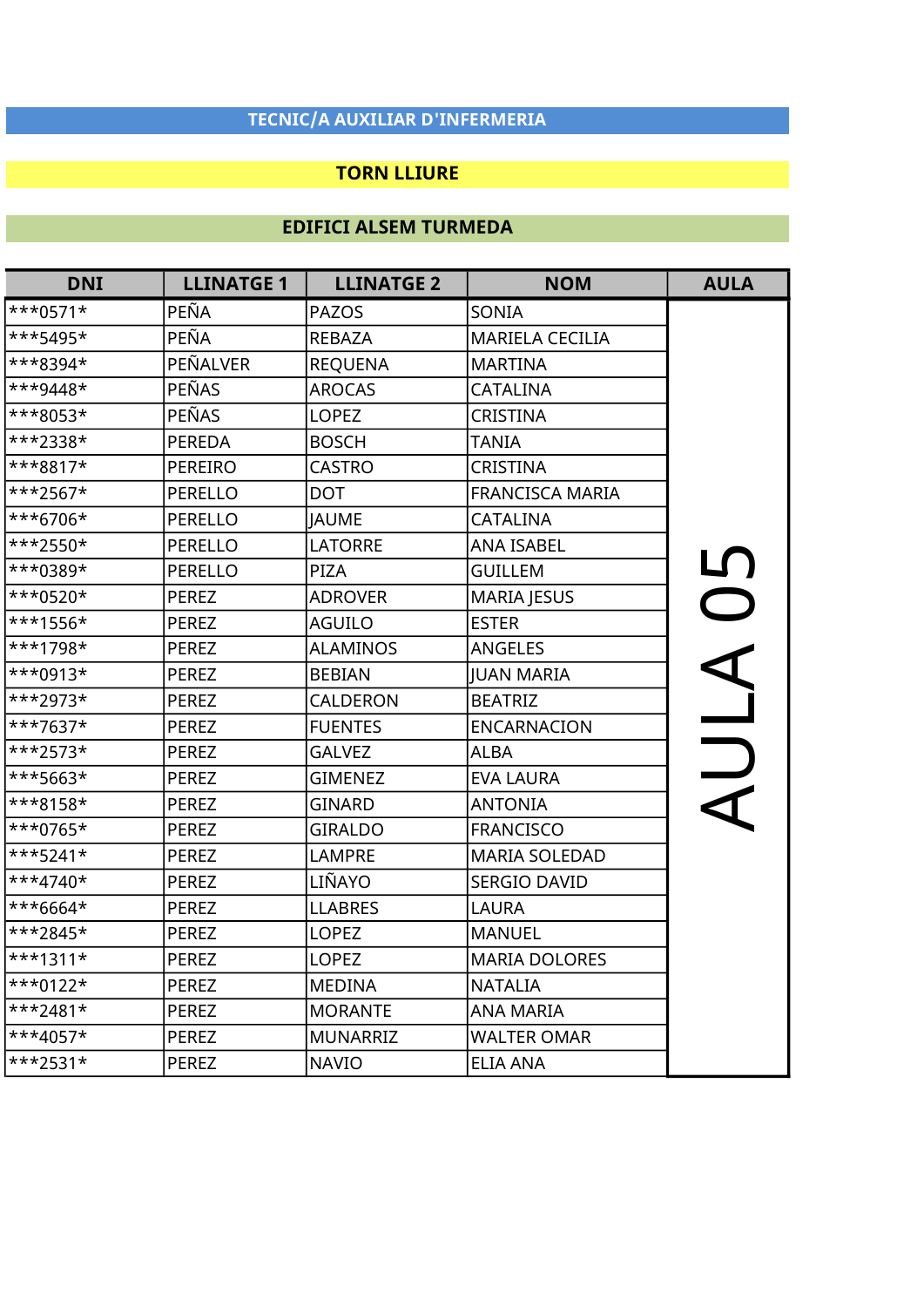#### TORN LLIURE

| <b>DNI</b> | <b>LLINATGE 1</b> | <b>LLINATGE 2</b> | <b>NOM</b>               | <b>AULA</b> |
|------------|-------------------|-------------------|--------------------------|-------------|
| ***4457*   | <b>PEREZ</b>      | <b>POZO</b>       | <b>JOSE ANTONIO</b>      |             |
| ***9494*   | <b>PEREZ</b>      | QUESADA           | <b>ANA MARIA</b>         |             |
| ***9312*   | <b>PEREZ</b>      | <b>ROMAN</b>      | <b>PENELOPE</b>          |             |
| ***3475*   | <b>PEREZ</b>      | <b>ROSSELLO</b>   | <b>CONCHI</b>            |             |
| ***2465*   | <b>PEREZ</b>      | <b>SELVA</b>      | <b>YOLANDA</b>           |             |
| ***3166*   | <b>PEREZ</b>      | <b>SERRA</b>      | <b>MARIA VICTORIA</b>    |             |
| ***9536*   | <b>PERONA</b>     | <b>ROBLES</b>     | <b>ANA</b>               |             |
| ***9818*   | <b>PESO</b>       | <b>GONZALEZ</b>   | <b>SANDRA</b>            |             |
| ***0855*   | PESSINA           |                   | <b>LEONARDO</b>          |             |
| ***3072*   | <b>PETROVA</b>    | <b>PARGOVA</b>    | <b>KREMENA</b>           |             |
| ***2642*   | <b>PETROVA</b>    | <b>YORDANOVA</b>  | <b>PAULINA</b>           |             |
| ***9697*   | <b>PEWTRESS</b>   | ORELL             | CRISTINA                 |             |
| ***0923*   | <b>PEZO</b>       | <b>BEIZAGA</b>    | <b>MARLENI</b>           |             |
| ***5549*   | <b>PEZO</b>       | CANO              | ROSARIO-LAURA            |             |
| ***4722*   | PICAÑOL           | VAILLO            | <b>IGNACIO</b>           |             |
| ***6807*   | PICAÑOL           | VAILLO            | <b>ELENA</b>             |             |
| ***8359*   | PICAZO            | <b>RIERA</b>      | <b>JUANA</b>             |             |
| ***3932*   | <b>PICO</b>       | MUÑOZ             | VANESSA DE LAS MERCEDES  |             |
| $***4071*$ | <b>PILARES</b>    | <b>GARCIA</b>     | <b>MARGALIDA</b>         |             |
| ***3070*   | <b>PINEDA</b>     | <b>ALBARRAN</b>   | <b>SERGIO</b>            |             |
| ***9493*   | <b>PINEDA</b>     | <b>PICON</b>      | <b>NOEMI</b>             |             |
| ***7216*   | <b>PINTO</b>      | <b>GONZALEZ</b>   | <b>MARIA ENCARNACION</b> |             |
| ***7458*   | <b>PINYA</b>      | <b>FERRER</b>     | <b>ISABEL MARIA</b>      |             |
| ***4026*   | PIÑA              | <b>TRIAY</b>      | <b>MARINA</b>            |             |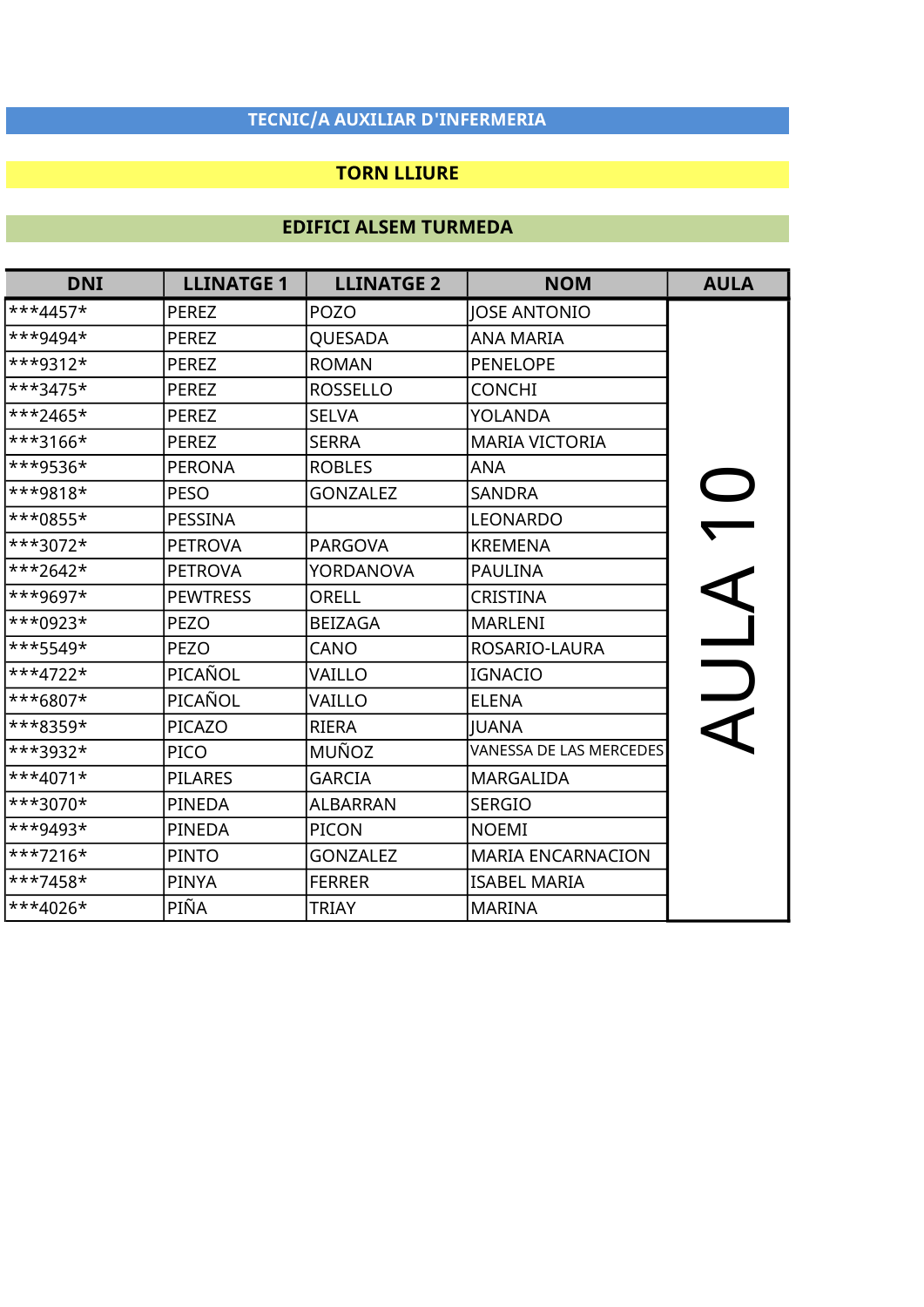### TORN LLIURE

| <b>DNI</b>          | <b>LLINATGE 1</b> | <b>LLINATGE 2</b> | <b>NOM</b>              | <b>AULA</b> |
|---------------------|-------------------|-------------------|-------------------------|-------------|
| ***8328*            | PIÑEIRO           | <b>BUSTOS</b>     | <b>RAQUEL</b>           |             |
| $***2721*$          | PIÑEIRO           | <b>BUSTOS</b>     | <b>MARIA ELENA</b>      |             |
| ***2624*            | <b>PIQUERAS</b>   | CALATAYUD         | <b>SANDRA</b>           |             |
| ***2452*            | <b>PIZA</b>       | CAÑELLAS          | <b>MARGARITA</b>        |             |
| ***5462*            | <b>PIZA</b>       | GAYA              | <b>MARGARITA</b>        |             |
| ***9859*            | <b>PLA</b>        | <b>BAENA</b>      | SONIA                   |             |
| ***1587*            | PLANAGUMA         | <b>PALLICER</b>   | LAURA                   |             |
| ***2458*            | <b>PLANAS</b>     | <b>SIQUIER</b>    | <b>MARIA ISABEL</b>     |             |
| ***6698*            | <b>PLANAS</b>     | TELLO             | <b>MARIA</b>            |             |
| <sup>***5505*</sup> | <b>PLANAS</b>     | VALIENTE          | <b>LAURA</b>            |             |
| ***9258*            | <b>PLATA</b>      | <b>MARTINEZ</b>   | <b>AMPARO</b>           |             |
| ***1557*            | <b>PLAZA</b>      | <b>ENRIQUEZ</b>   | <b>MARIA DEL CARMEN</b> |             |
| ***4329*            | <b>PLAZA</b>      | <b>JIMENEZ</b>    | <b>ESTER</b>            |             |
| ***8638*            | <b>PLAZA</b>      | VAZQUEZ           | <b>PATRICIA</b>         |             |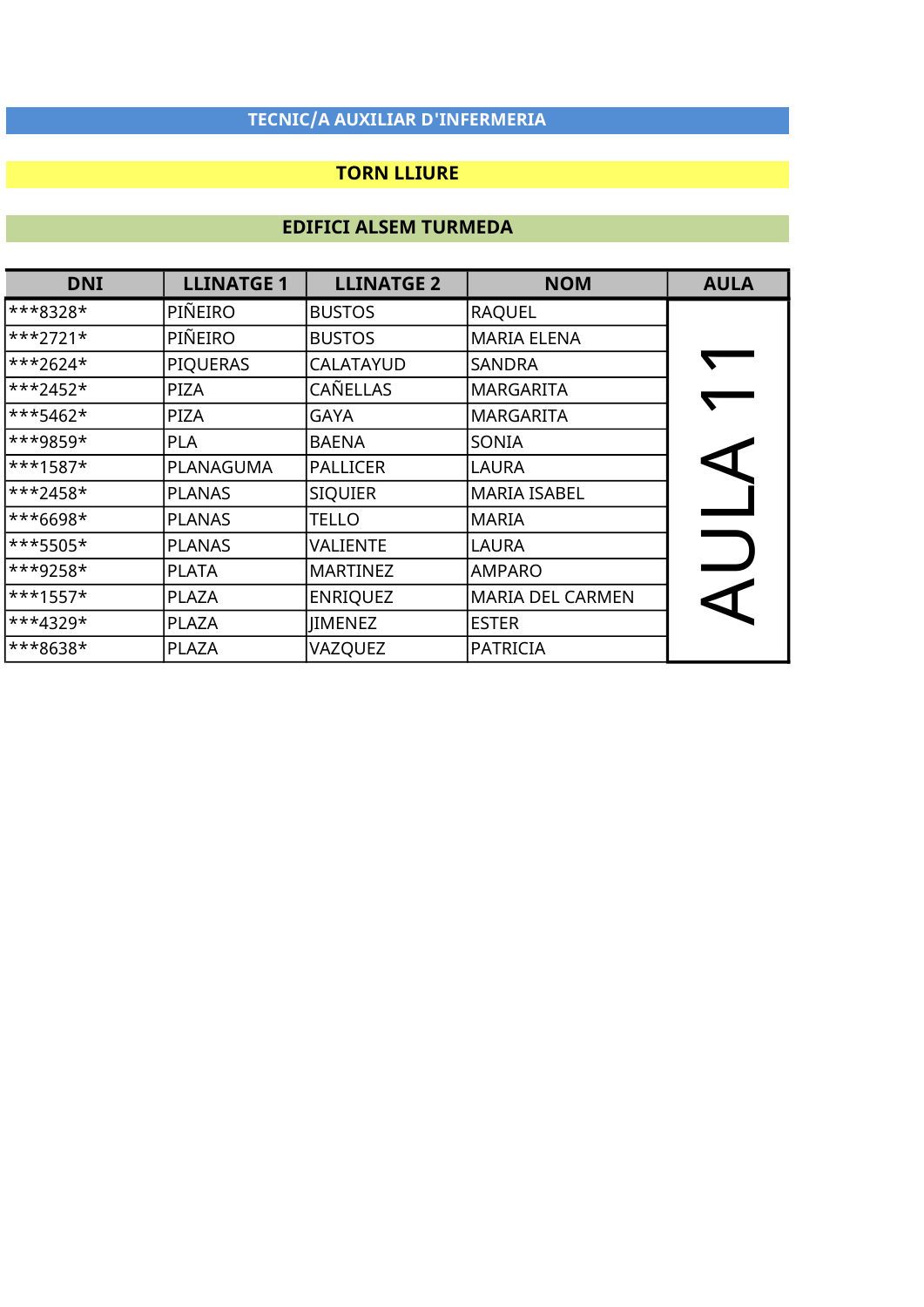### TORN LLIURE

| <b>DNI</b> | <b>LLINATGE 1</b> | <b>LLINATGE 2</b> | <b>NOM</b>              | <b>AULA</b> |
|------------|-------------------|-------------------|-------------------------|-------------|
| $***7274*$ | <b>POCOVI</b>     | <b>PERELLO</b>    | <b>ISABEL</b>           |             |
| ***6792*   | POGGI             | <b>ZANABRIA</b>   | <b>ANA KARINA</b>       |             |
| ***9069*   | POL               | <b>BUADES</b>     | <b>MARIA LAURA</b>      |             |
| ***3037*   | <b>POL</b>        | <b>TRIGUEROS</b>  | <b>CAROLINA</b>         |             |
| $***1452*$ | <b>POL</b>        | <b>VIDAL</b>      | <b>MARGALIDA</b>        |             |
| ***4699*   | <b>POLEY</b>      | <b>MARQUEZ</b>    | <b>MARIA DOLORES</b>    |             |
| ***8759*   | <b>POMAR</b>      | <b>SOLER</b>      | <b>CORAL·LIA</b>        |             |
| ***9504*   | <b>POMARES</b>    | CASTAÑEDA         | <b>LAURA ISABEL</b>     |             |
| $***1662*$ | <b>POMARES</b>    | <b>LOPEZ</b>      | MARIA CANDIDA           |             |
| $***6489*$ | <b>PONS</b>       | DE LA TORRE       | <b>MAGDALENA</b>        |             |
| ***7734*   | <b>PONS</b>       | <b>ESCANELLAS</b> | <b>CATERINA MARIA</b>   |             |
| ***8978*   | <b>PONS</b>       | <b>LLABRES</b>    | <b>MARIA DEL CARMEN</b> |             |
| $***1041*$ | <b>PONS</b>       | <b>LOPEZ</b>      | <b>MARIA DOLORES</b>    |             |
| $***2450*$ | <b>PONS</b>       | <b>MORELL</b>     | <b>MARGARITA</b>        |             |
| ***1763*   | <b>PONS</b>       | <b>PALOU</b>      | <b>LUCIA</b>            |             |
| $***2019*$ | <b>PONS</b>       | <b>PONS</b>       | <b>CATALINA</b>         |             |
| ***0832*   | <b>PONS</b>       | <b>ROMAN</b>      | <b>DANAE</b>            |             |
| $***0341*$ | <b>PONS</b>       | <b>RULL</b>       | CATERINA                |             |
| ***0253*   | <b>PONS</b>       | <b>SAGRERA</b>    | <b>MARIA MAGDALENA</b>  |             |
| ***3843*   | <b>PONS</b>       | SAMPOL            | <b>MARIA MAGDALENA</b>  |             |
| ***4903*   | <b>PONS</b>       | <b>TERROBA</b>    | <b>ANA ISABEL</b>       |             |
| ***4490*   | <b>PONS</b>       | <b>VALLES</b>     | <b>FRANCISCA</b>        |             |
| $***8974*$ | <b>PONT</b>       | <b>FERRER</b>     | <b>JOAN</b>             |             |
| $***6513*$ | <b>PONT</b>       | <b>MARTINEZ</b>   | <b>NEUS</b>             |             |
| $***0490*$ | <b>PONT</b>       | <b>PUJOL</b>      | CRISTINA                |             |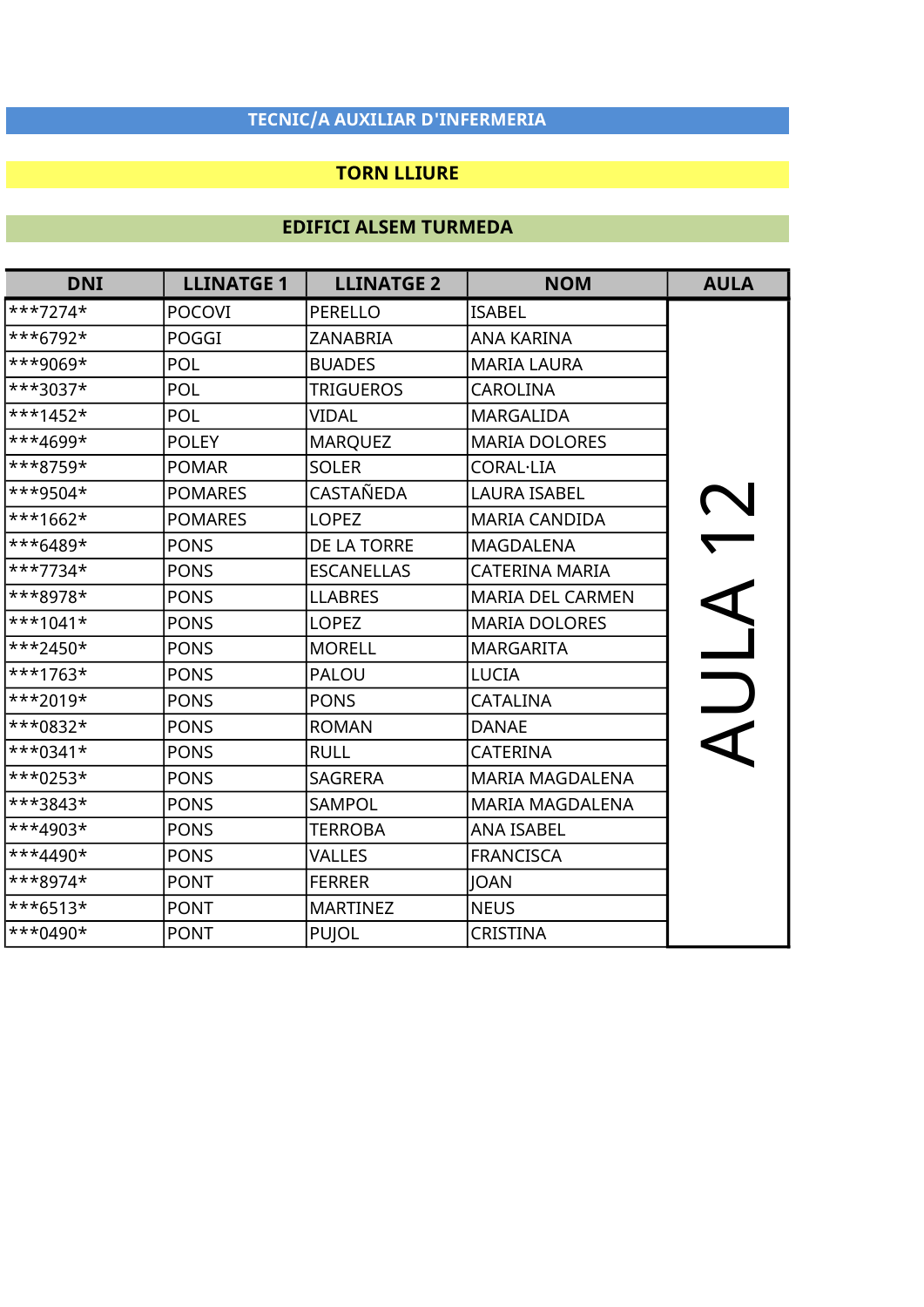### TORN LLIURE

| <b>DNI</b> | <b>LLINATGE 1</b> | <b>LLINATGE 2</b> | <b>NOM</b>               | <b>AULA</b> |
|------------|-------------------|-------------------|--------------------------|-------------|
| ***7385*   | <b>PORCEL</b>     | <b>MARTORELL</b>  | <b>MARIA ENCARNACION</b> |             |
| ***9369*   | <b>PORCEL</b>     | <b>PASCUAL</b>    | <b>ENCARNACION</b>       |             |
| ***7509*   | <b>PORQUER</b>    | <b>CARBONELL</b>  | <b>CATALINA MARIA</b>    |             |
| ***3825*   | <b>PORTILLO</b>   | <b>VILCHEZ</b>    | <b>ANA MARIA</b>         |             |
| ***4067*   | POU               | <b>JAUME</b>      | <b>ANTONIA</b>           |             |
| $***1143*$ | POU               | <b>RAMIREZ</b>    | <b>JUANA VICTORIA</b>    |             |
| ***2696*   | POU               | <b>SANCHEZ</b>    | <b>MARIA VICTORIA</b>    |             |
| ***8003*   | POU               | <b>SERRA</b>      | <b>MARIA DE LES NEUS</b> |             |
| ***3420*   | POU               | <b>THOMAS</b>     | <b>MARIA ANTONIA</b>     |             |
| ***9022*   | <b>POZAS</b>      | <b>COLL</b>       | <b>SALVADOR</b>          |             |
| ***0867*   | <b>POZAS</b>      | <b>VAZ</b>        | <b>MANUELA</b>           |             |
| $***1051*$ | <b>POZO</b>       | <b>CABANILLAS</b> | <b>ROSALIA</b>           |             |
| $***1166*$ | <b>POZO</b>       | <b>GUTIERREZ</b>  | <b>ARANTXA</b>           |             |
| ***9288*   | <b>POZUELO</b>    | <b>TORRES</b>     | <b>JULIA</b>             |             |
| ***6366*   | <b>PRADA</b>      | <b>ALONSO</b>     | <b>ANA ISABEL</b>        |             |
| ***5618*   | <b>PRADA</b>      | <b>ARENAS</b>     | <b>DANIEL</b>            |             |
| ***1130*   | <b>PRADAS</b>     | <b>DEL RIO</b>    | <b>ARMANDO</b>           | $\bigcup$   |
| ***8593*   | <b>PRADES</b>     | CAPO              | <b>JUDITH</b>            |             |
| $***6413*$ | <b>PRADES</b>     | <b>XAMENA</b>     | <b>MARIA NEUS</b>        |             |
| ***3634*   | <b>PRADO</b>      | <b>ARES</b>       | <b>MARIA DEL MAR</b>     |             |
| ***7883*   | <b>PRADO</b>      | <b>ARES</b>       | <b>ANA ISABEL</b>        |             |
| ***4091*   | <b>PRADO</b>      | <b>FARNOS</b>     | <b>MARIA CARMEN</b>      |             |
| ***6865*   | <b>PRATS</b>      | <b>DELGADO</b>    | <b>BELEN</b>             |             |
| ***5592*   | <b>PRATS</b>      | <b>MIRO</b>       | <b>MARC</b>              |             |
| ***7974*   | PRECIADO          | <b>MERINO</b>     | LESLIA NADEZHNA          |             |
| ***6915*   | <b>PRECIADO</b>   | <b>MERINO</b>     | <b>SHIRLEY TATIANA</b>   |             |
| ***8804*   | <b>PRETO</b>      | <b>RUIZ</b>       | <b>ASIRIA</b>            |             |
| ***8087*   | <b>PRIETO</b>     | <b>OLMO</b>       | <b>ANGELA</b>            |             |
| ***2734*   | <b>PROHENS</b>    | <b>BARCELO</b>    | <b>JULIA</b>             |             |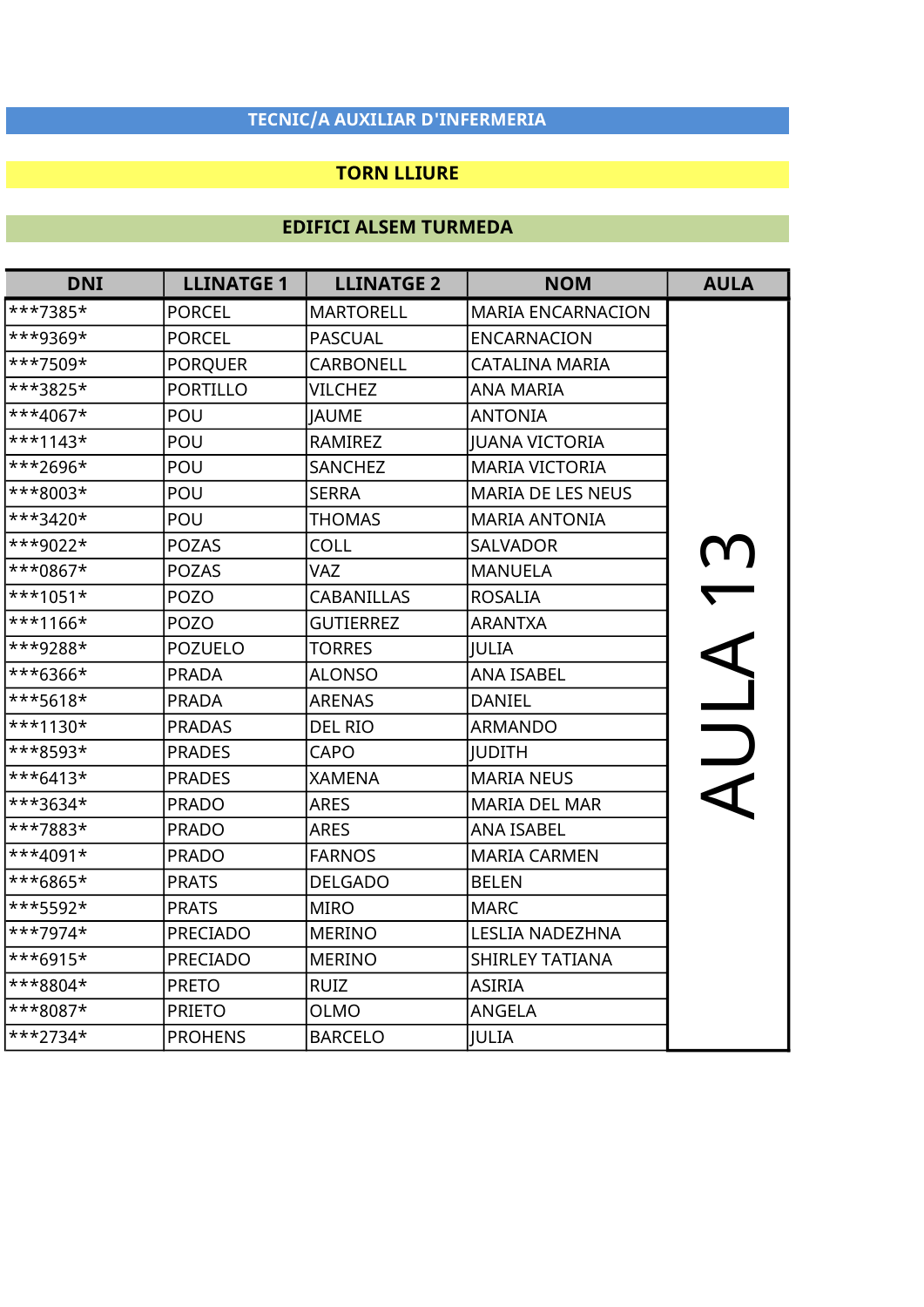### TORN LLIURE

| <b>DNI</b> | <b>LLINATGE 1</b> | <b>LLINATGE 2</b> | <b>NOM</b>             | <b>AULA</b>              |
|------------|-------------------|-------------------|------------------------|--------------------------|
| ***2672*   | <b>PUCHADES</b>   | <b>BARRIGA</b>    | <b>MACARENA</b>        |                          |
| ***9887*   | <b>PUENTE</b>     | <b>MENDOZA</b>    | <b>NANCY EDITH</b>     |                          |
| ***9977*   | <b>PUEYO</b>      | QUERO             | <b>MARINA</b>          |                          |
| ***4952*   | <b>PUGA</b>       | <b>MARTIN</b>     | <b>KILIAN JAVIER</b>   |                          |
| ***5459*   | <b>PUGA</b>       | <b>MARTIN</b>     | <b>MARIA CELIA</b>     |                          |
| ***6433*   | <b>PUIGCERVER</b> | <b>DENGRA</b>     | <b>MARINA</b>          |                          |
| $***2114*$ | <b>PUIGROS</b>    | <b>CERCOS</b>     | <b>CRISTINA</b>        |                          |
| $***4141*$ | <b>PUIGROS</b>    | <b>FERNANDEZ</b>  | <b>ESTHER</b>          |                          |
| ***0618*   | <b>PUIGSERVER</b> | <b>BARCELO</b>    | <b>FRANCISCA</b>       |                          |
| $***4447*$ | <b>PUIGSERVER</b> | <b>BARCELO</b>    | <b>NURIA</b>           |                          |
| ***9179*   | <b>PUIGSERVER</b> | <b>BORDOY</b>     | <b>MARIA MAGDALENA</b> | N<br>N                   |
| ***2808*   | <b>PUJADAS</b>    | <b>GARAU</b>      | <b>ANDRES</b>          |                          |
| ***2365*   | <b>PUJADAS</b>    | <b>ORDINAS</b>    | <b>MARIA MAGDALENA</b> |                          |
| ***0237*   | <b>PUJADAS</b>    | <b>RECIO</b>      | <b>MARGARITA</b>       |                          |
| $***2410*$ | PUJADAS           | <b>RECIO</b>      | <b>JUANA MARIA</b>     | $\overline{\phantom{a}}$ |
| ***9597*   | <b>PUJOL</b>      | <b>JUAN</b>       | <b>ANA MARIA</b>       |                          |
| ***9637*   | <b>PUJOL</b>      | <b>MARTORELL</b>  | <b>JAIME</b>           | $\bigcup$                |
| ***1843*   | <b>PUJOL</b>      | <b>ROIG</b>       | <b>ISABEL MARIA</b>    |                          |
| ***6736*   | <b>PULIDO</b>     | <b>MARTOS</b>     | <b>EVA MARIA</b>       |                          |
| ***9607*   | <b>PULIDO</b>     | <b>MARTOS</b>     | VANESA                 |                          |
| ***6509*   | <b>PULIDO</b>     | <b>OLIVARES</b>   | SONIA                  |                          |
| ***9866*   | <b>PULPILLO</b>   | <b>PONS</b>       | <b>ADRIAN</b>          |                          |
| ***6186*   | QUERO             | <b>MONLLOR</b>    | MIGUEL ANGEL           |                          |
| ***4437*   | QUESADA           | CANO              | <b>LAURA</b>           |                          |
| ***5235*   | QUESADA           | <b>JOYA</b>       | <b>CAROLINA</b>        |                          |
| ***1434*   | QUETGLAS          | <b>CLADERA</b>    | <b>MIGUEL</b>          |                          |
| ***9030*   | QUETGLAS          | <b>GARCIA</b>     | <b>ANA MARIA</b>       |                          |
| ***2898*   | <b>QUETGLAS</b>   | <b>GUILLEM</b>    | <b>CLAUDIA</b>         |                          |
| ***9679*   | QUETGLAS          | <b>MARTORELL</b>  | <b>FRANCISCA</b>       |                          |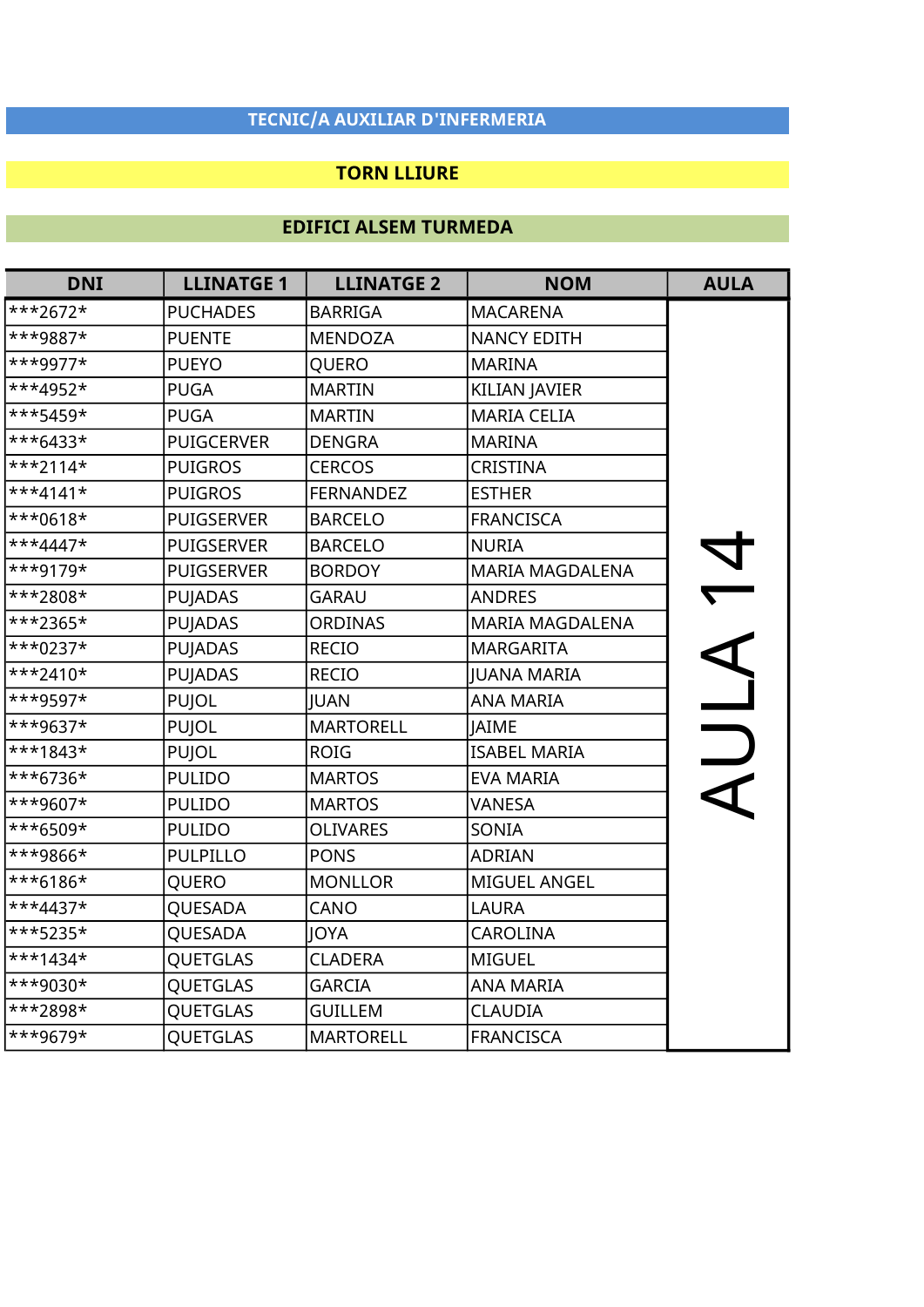### TORN LLIURE

| <b>DNI</b> | <b>LLINATGE 1</b> | <b>LLINATGE 2</b> | <b>NOM</b>              | <b>AULA</b>              |
|------------|-------------------|-------------------|-------------------------|--------------------------|
| ***5204*   | <b>QUETGLAS</b>   | <b>NOGUERA</b>    | <b>ALICIA FRANCISCA</b> |                          |
| ***6219*   | <b>QUETGLAS</b>   | <b>PASTOR</b>     | <b>CATALINA</b>         |                          |
| ***9916*   | <b>QUETGLAS</b>   | <b>ROS</b>        | <b>MARIA JOSE</b>       |                          |
| ***9058*   | <b>QUETGLAS</b>   | SUAU              | <b>CATALINA</b>         |                          |
| ***3781*   | QUINTANA          | <b>GUERRA</b>     | <b>EDURNE</b>           |                          |
| ***0533*   | QUINTANA          | <b>VILLACRES</b>  | <b>MICHAEL STEVE</b>    |                          |
| ***9065*   | QUINTERO          | <b>CASTAÑEDA</b>  | <b>JUANA MARIA</b>      |                          |
| ***8415*   | QUINTERO          | <b>MARTINEZ</b>   | <b>ELIZABETH</b>        |                          |
| ***7781*   | QUINTERO          | <b>PRECIADO</b>   | <b>SANDRA NEDELKA</b>   |                          |
| ***1555*   | QUIÑONERO         | <b>CASTRO</b>     | <b>NOEMI</b>            |                          |
| ***1556*   | QUIÑONERO         | <b>CASTRO</b>     | <b>JUAN CARLOS</b>      |                          |
| ***8973*   | QUIÑONERO         | <b>PEREZ</b>      | <b>DOLORES</b>          |                          |
| ***6815*   | QUIÑONEZ          | <b>RIVERA</b>     | <b>ROXY YULIANA</b>     | $\overline{\phantom{0}}$ |
| ***9130*   | <b>RALAT</b>      | <b>BORREGO</b>    | <b>SARA</b>             |                          |
| $***0241*$ | <b>RAMIREZ</b>    | <b>BALLESTER</b>  | <b>SANDRA</b>           | $\frac{4}{1}$            |
| ***9854*   | RAMIREZ           | <b>CAÑELLAS</b>   | <b>ANGELA MARIA</b>     |                          |
| $***0552*$ | <b>RAMIREZ</b>    | <b>COBOS</b>      | <b>JUANA</b>            |                          |
| ***8466*   | <b>RAMIREZ</b>    | <b>FELIPE</b>     | PIEDAD                  |                          |
| ***0448*   | <b>RAMIREZ</b>    | <b>FLOREZ</b>     | <b>LUZ NANCY</b>        |                          |
| ***6004*   | <b>RAMIREZ</b>    | <b>FUSTER</b>     | <b>DOLORES</b>          |                          |
| ***4862*   | <b>RAMIREZ</b>    | <b>GALLEGO</b>    | <b>MARIA JOSEFA</b>     |                          |
| $***2921*$ | <b>RAMIREZ</b>    | <b>GARRIDO</b>    | <b>LETICIA</b>          |                          |
| $***1740*$ | RAMIREZ           | <b>HUERTAS</b>    | <b>ANTONIO</b>          |                          |
| $***6474*$ | RAMIREZ           | <b>MACHADO</b>    | <b>MARTA</b>            |                          |
| ***3612*   | RAMIREZ           | PICAZO            | <b>CELIA</b>            |                          |
| ***5122*   | RAMIREZ           | VALENCIANO        | <b>SARA</b>             |                          |
| ***5794*   | <b>RAMIS</b>      | <b>ARTIGUES</b>   | <b>ANA ISABEL</b>       |                          |
| ***8947*   | <b>RAMIS</b>      | <b>FLORIT</b>     | <b>AGNES</b>            |                          |
| ***7790*   | <b>RAMIS</b>      | <b>FRAU</b>       | <b>AGNES</b>            |                          |
| ***8534*   | <b>RAMIS</b>      | <b>FRAU</b>       | YAIZA                   |                          |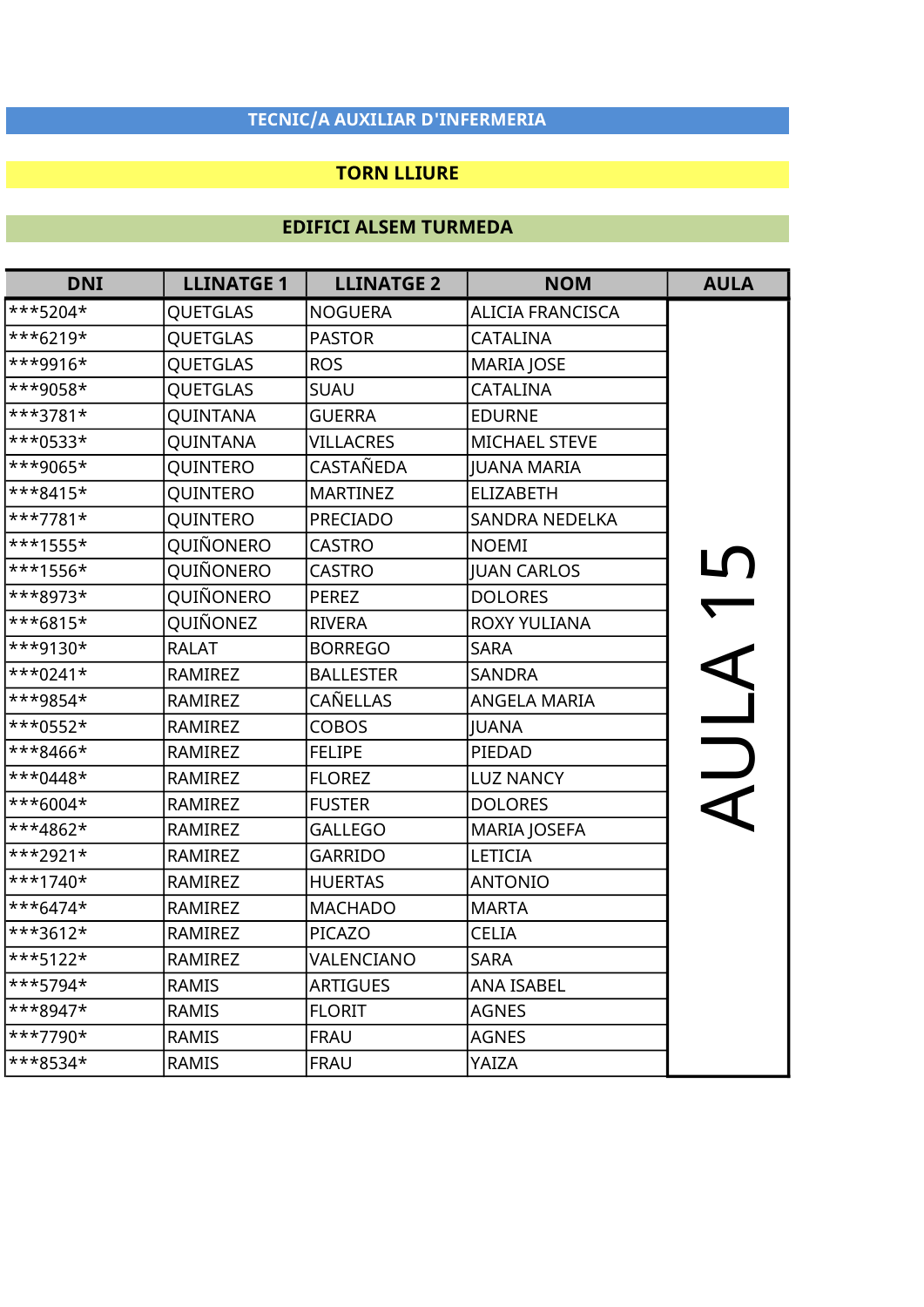### TORN LLIURE

| <b>DNI</b> | <b>LLINATGE 1</b> | <b>LLINATGE 2</b> | <b>NOM</b>              | <b>AULA</b> |
|------------|-------------------|-------------------|-------------------------|-------------|
| $***8517*$ | <b>RAMIS</b>      | <b>MARTI</b>      | <b>JUDIT</b>            |             |
| ***7971*   | <b>RAMIS</b>      | <b>MARTORELL</b>  | <b>FRANCISCA</b>        |             |
| ***9484*   | <b>RAMIS</b>      | <b>MUNTANER</b>   | <b>JAIME</b>            |             |
| ***9544*   | <b>RAMIS</b>      | <b>PERALTA</b>    | <b>ENCARNACION</b>      |             |
| ***9065*   | <b>RAMIS</b>      | <b>PEREZ</b>      | <b>MARIA MAGDALENA</b>  | LO          |
| $***7117*$ | <b>RAMIS</b>      | VALLS             | <b>ISABEL</b>           |             |
| ***1820*   | <b>RAMON</b>      | <b>FORTEZA</b>    | <b>MARTA</b>            |             |
| ***5319*   | <b>RAMON</b>      | <b>MAYO</b>       | SALVADOR V.             |             |
| ***8674*   | <b>RAMOS</b>      | <b>CABOT</b>      | <b>AMPARO</b>           |             |
| ***8962*   | <b>RAMOS</b>      | <b>ELIAS</b>      | <b>AMALIA</b>           |             |
| $***1757*$ | <b>RAMOS</b>      | <b>RIVAS</b>      | <b>MONICA</b>           |             |
| ***6799*   | <b>RAMOS</b>      | <b>SERRA</b>      | YOLANDA                 |             |
| ***4802*   | <b>RAMOS</b>      | <b>SERRA</b>      | <b>MARIA ANTONIA</b>    |             |
| ***8679*   | <b>RAPELA</b>     | <b>PARRA</b>      | <b>CINTIA</b>           |             |
| ***5028*   | RAYEL             | <b>LINARES</b>    | <b>GUILLERMINA NEYI</b> |             |
| ***9355*   | <b>RAYO</b>       | GOST              | <b>ANTONIA</b>          |             |
| ***3958*   | <b>RAYO</b>       | <b>PASCUAL</b>    | AINA                    |             |
| ***1097*   | <b>RECASENS</b>   | <b>ARTIGUES</b>   | <b>FRANCESC</b>         |             |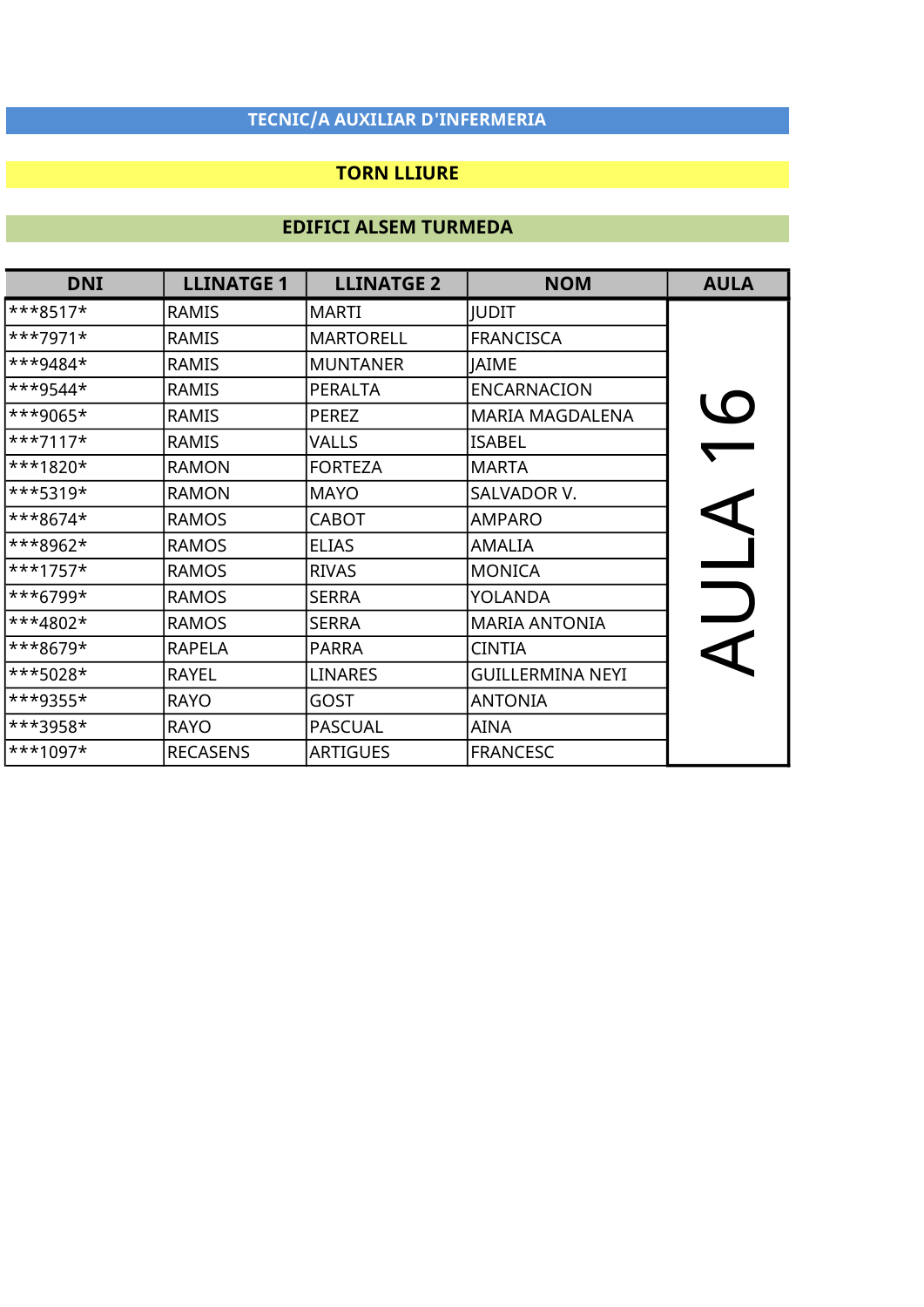### TORN LLIURE

| <b>DNI</b> | <b>LLINATGE 1</b> | <b>LLINATGE 2</b> | <b>NOM</b>              | <b>AULA</b> |
|------------|-------------------|-------------------|-------------------------|-------------|
| $***1445*$ | <b>RECHI</b>      | <b>MARTINEZ</b>   | <b>PATRICIA</b>         |             |
| ***9980*   | <b>REGAJO</b>     | <b>BORREGO</b>    | <b>ISABEL MARIA</b>     |             |
| $***8782*$ | <b>REGALADO</b>   | <b>ROBLES</b>     | <b>FRANCISCO MANUEL</b> |             |
| ***1303*   | <b>REGIS</b>      | <b>PERELLO</b>    | <b>ANTONIA</b>          |             |
| ***9179*   | <b>REGO</b>       | MILLA             | <b>TAMARA</b>           |             |
| $***0184*$ | <b>REGUERA</b>    | QUIÑONERO         | LAURA                   |             |
| $***3599*$ | <b>REINA</b>      | QUIROS            | JOSEFA                  |             |
| $**2982*$  | <b>REINA</b>      | QUIROS            | <b>MANUELA</b>          |             |
| $***1567*$ | <b>REINOSO</b>    | <b>BIBILONI</b>   | <b>MARGARITA</b>        |             |
| $***5600*$ | <b>REOLID</b>     | <b>GARCIA</b>     | <b>LORENA</b>           |             |
| $***9446*$ | <b>REOLID</b>     | <b>RAMIS</b>      | <b>MARIA LOURDES</b>    |             |
| $***2551*$ | <b>REQUENA</b>    | <b>CIFRE</b>      | <b>JUANA ANA</b>        |             |
| $***1017*$ | <b>REQUENA</b>    | <b>FORTIS</b>     | <b>VICTORIA</b>         |             |
| $***7691*$ | <b>RETOLAZA</b>   | <b>FARRUGGIA</b>  | <b>ANDREA SOLEDAD</b>   |             |
| $***1171*$ | <b>REUS</b>       | <b>BANZALEZ</b>   | <b>IRENE</b>            | AUL A       |
| $***1170*$ | <b>REUS</b>       | <b>BANZALEZ</b>   | <b>SUSANA</b>           |             |
| $***2518*$ | <b>REUS</b>       | <b>GONZALEZ</b>   | <b>JAVIER</b>           |             |
| $***6268*$ | <b>REUS</b>       | <b>PONS</b>       | <b>ANTONIA</b>          |             |
| ***4707*   | <b>REVELLES</b>   | <b>MONTERROSO</b> | <b>MARIA MANUELA</b>    |             |
| ***0331*   | <b>REYNES</b>     | <b>BAUZA</b>      | AINA                    |             |
| $***4574*$ | <b>REYNES</b>     | <b>BUADES</b>     | <b>MARINA</b>           |             |
| $***6852*$ | <b>REYNES</b>     | <b>CAPO</b>       | JOANA                   |             |
| $***1287*$ | <b>REYNES</b>     | <b>MARTINEZ</b>   | JUAN                    |             |
| $***7162*$ | <b>REYNES</b>     | <b>MOREY</b>      | <b>MARTA</b>            |             |
| $***6074*$ | <b>REYNOSO</b>    | <b>BARBIER</b>    | <b>YUDELSYS MARIA</b>   |             |
| ***7258*   | <b>RIBAS</b>      | ABELEDO           | <b>REBECA</b>           |             |
| ***3582*   | <b>RIBAS</b>      | <b>PASTOR</b>     | AUBA                    |             |
| $***4929*$ | <b>RIBES</b>      | <b>RIBES</b>      | <b>MARIA AMPARO</b>     |             |
| $***3072*$ | <b>RIBOT</b>      | <b>MOLL</b>       | LAURA                   |             |
| ***8969*   | RIBOT             | NICOLAU           | <b>MARIA</b>            |             |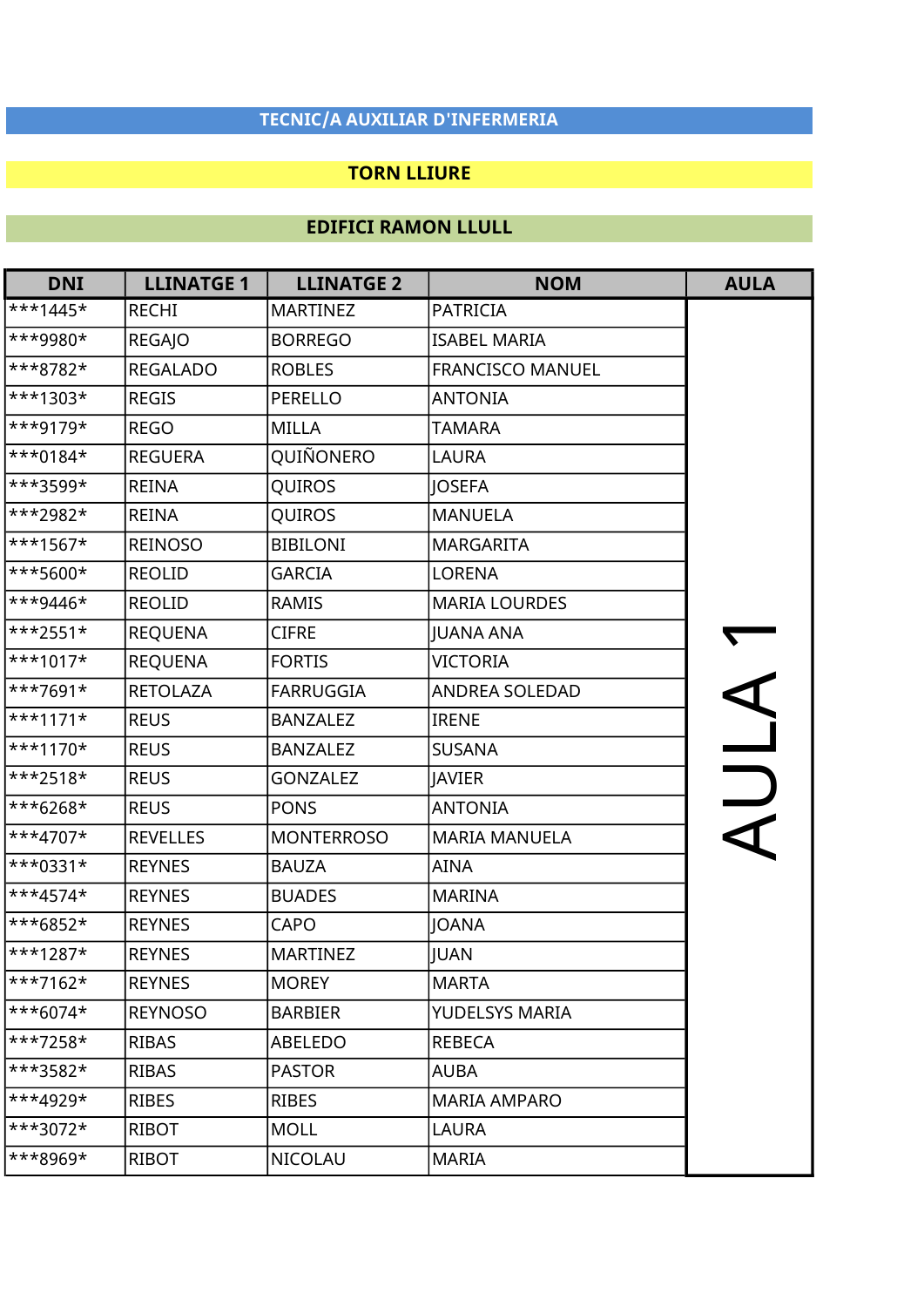### TORN LLIURE

| <b>DNI</b> | <b>LLINATGE 1</b> | <b>LLINATGE 2</b> | <b>NOM</b>               | <b>AULA</b>              |
|------------|-------------------|-------------------|--------------------------|--------------------------|
| ***1898*   | <b>RICO</b>       | <b>REUS</b>       | <b>AFRICA</b>            |                          |
| $***2877*$ | <b>RICO</b>       | <b>SAUCEDA</b>    | <b>ELENA</b>             |                          |
| $***9732*$ | <b>RIERA</b>      | <b>ALZAMORA</b>   | MAGDALENA                |                          |
| ***4350*   | <b>RIERA</b>      | <b>CARMONA</b>    | <b>MARINA</b>            |                          |
| $***1142*$ | RIERA             | <b>FERRER</b>     | <b>ANTONIA</b>           |                          |
| $***3670*$ | <b>RIERA</b>      | <b>NICOLAU</b>    | <b>ANNA</b>              |                          |
| $**4129*$  | <b>RIERA</b>      | <b>TRILLO</b>     | <b>EVA MARIA</b>         |                          |
| $***2575*$ | <b>RIGO</b>       | <b>BENITEZ</b>    | <b>FRANCISCA</b>         |                          |
| $***3502*$ | <b>RIGO</b>       | <b>BERNABEU</b>   | MARIA DE LOS ANGELES     |                          |
| $**8020*$  | <b>RIGO</b>       | <b>GARAU</b>      | <b>MARIA DEL CARME</b>   |                          |
| $***4776*$ | <b>RIGO</b>       | <b>MORENO</b>     | <b>ROSA</b>              |                          |
| $***0958*$ | <b>RIGO</b>       | ORTIZ             | <b>HELENA</b>            |                          |
| $***9477*$ | <b>RIGO</b>       | <b>RIERA</b>      | <b>MARIA ROSA</b>        |                          |
| ***9099*   | <b>RIPOLL</b>     | ARELLANO          | <b>MARIA LOURDES</b>     |                          |
| $***1735*$ | <b>RIPOLL</b>     | <b>ARRIERO</b>    | <b>CELIA</b>             | $\overline{\phantom{a}}$ |
| $***1214*$ | <b>RIPOLL</b>     | <b>DEVEZ</b>      | <b>CLARA</b>             |                          |
| ***8880*   | <b>RIPOLL</b>     | <b>DOLS</b>       | <b>JENNIFER</b>          | $\frac{1}{\sqrt{2}}$     |
| ***5948*   | <b>RIPOLL</b>     | <b>SIQUIER</b>    | <b>CATALINA</b>          |                          |
| ***9366*   | <b>RIPOLL</b>     | <b>TORRES</b>     | <b>CATERINA</b>          |                          |
| ***6672*   | <b>RISCO</b>      | <b>BORREGUERO</b> | <b>MARIA DEL CARMEN</b>  |                          |
| ***8887*   | <b>RISCO</b>      | <b>GARCIA</b>     | <b>MARIA DEL CARMEN</b>  |                          |
| ***8969*   | <b>RISCO</b>      | <b>MARTORELL</b>  | <b>ANTONIA DEL PILAR</b> |                          |
| $***7658*$ | <b>RIU</b>        | <b>GONZALEZ</b>   | <b>MANELA</b>            |                          |
| ***8873*   | <b>RIUDAVETS</b>  | <b>SANCHEZ</b>    | <b>PAULA</b>             |                          |
| ***0662*   | <b>RIUTORT</b>    | <b>COSTA</b>      | <b>MARIA DEL MAR</b>     |                          |
| ***5285*   | <b>RIVAS</b>      | <b>MELGARES</b>   | LAURA                    |                          |
| $***4698*$ | RIVERO            | <b>MARI</b>       | <b>JERONIMA</b>          |                          |
| ***8309*   | <b>ROBERTS</b>    | <b>GARCIA</b>     | ALEXANDRA                |                          |
| ***4888*   | <b>ROBLAS</b>     | <b>GARI</b>       | <b>CRISTINA</b>          |                          |
| $***2424*$ | <b>ROBLEDO</b>    | <b>LOPEZ</b>      | <b>MARCELA</b>           |                          |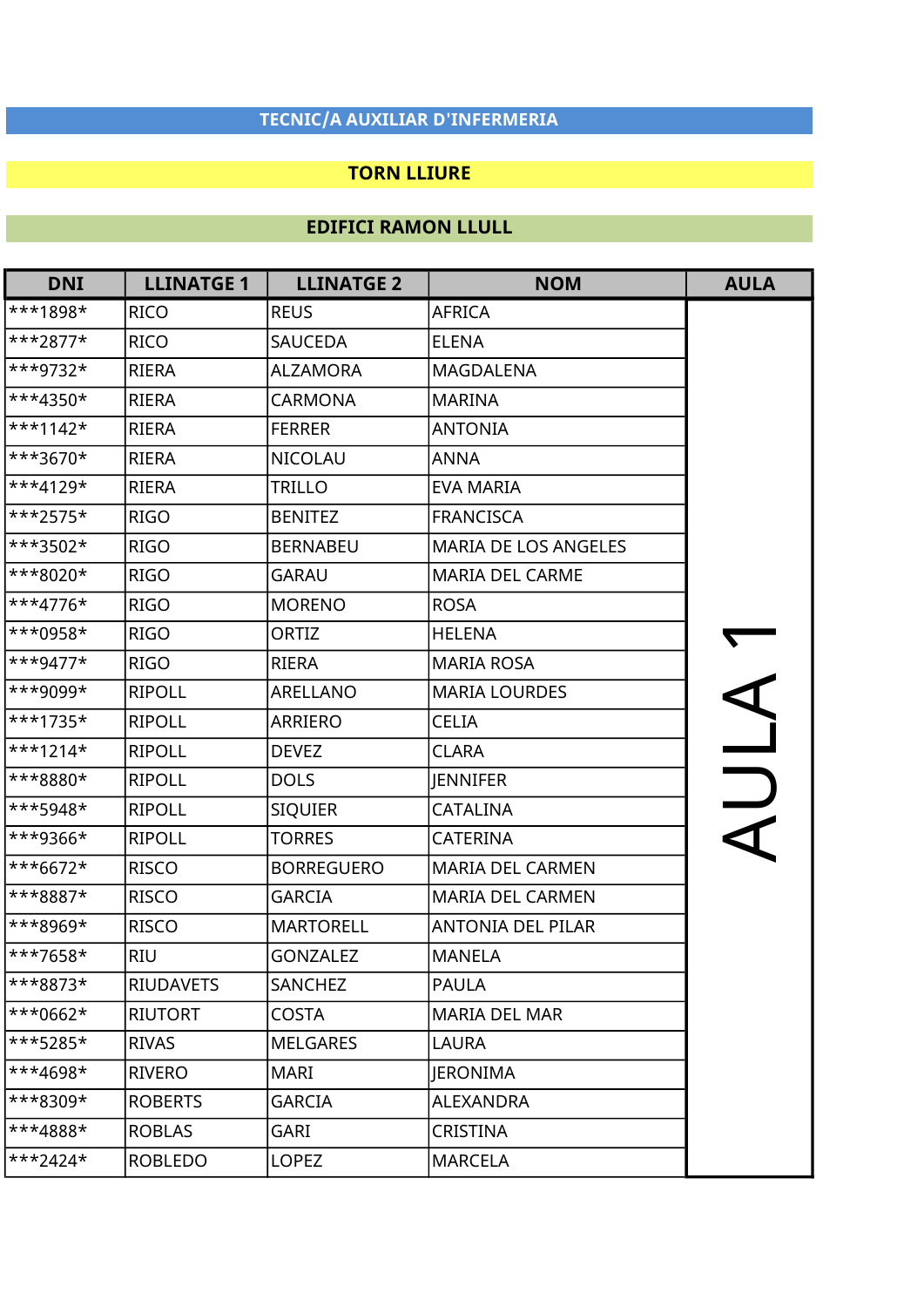### TORN LLIURE

| <b>DNI</b> | <b>LLINATGE 1</b> | <b>LLINATGE 2</b> | <b>NOM</b>           | <b>AULA</b> |
|------------|-------------------|-------------------|----------------------|-------------|
| $***9475*$ | <b>ROBLES</b>     | <b>GALERA</b>     | MARIA PILAR          |             |
| $***6638*$ | <b>ROBLES</b>     | <b>JIMENEZ</b>    | lMIRIAM              |             |
| $***1756*$ | <b>ROBLES</b>     | <b>MAS</b>        | <b>ANTONIA</b>       |             |
| $***4217*$ | ROCA              | CALLEJERO         | LUIS MIGUEL          |             |
| $***6043*$ | ROCA              | MILLAN            | MARIA TERESA         |             |
| $***0501*$ | ROCA              | <b>OLIVER</b>     | MARIA MAGDALENA      |             |
| $***2734*$ | <b>ROCA</b>       | <b>SERRA</b>      | <b>ANTONIA</b>       |             |
| $***0713*$ | <b>ROCA</b>       | <b>SUAU</b>       | lCATALINA            |             |
| $***6188*$ | RODA              | <b>ALORDA</b>     | <b>LAURA</b>         |             |
| $***4426*$ | RODAS             | <b>BETANCOURT</b> | <b>ANGIE MELISSA</b> |             |
| ***3849*   | <b>RODENAS</b>    | <b>FIGUERA</b>    | LAURA                |             |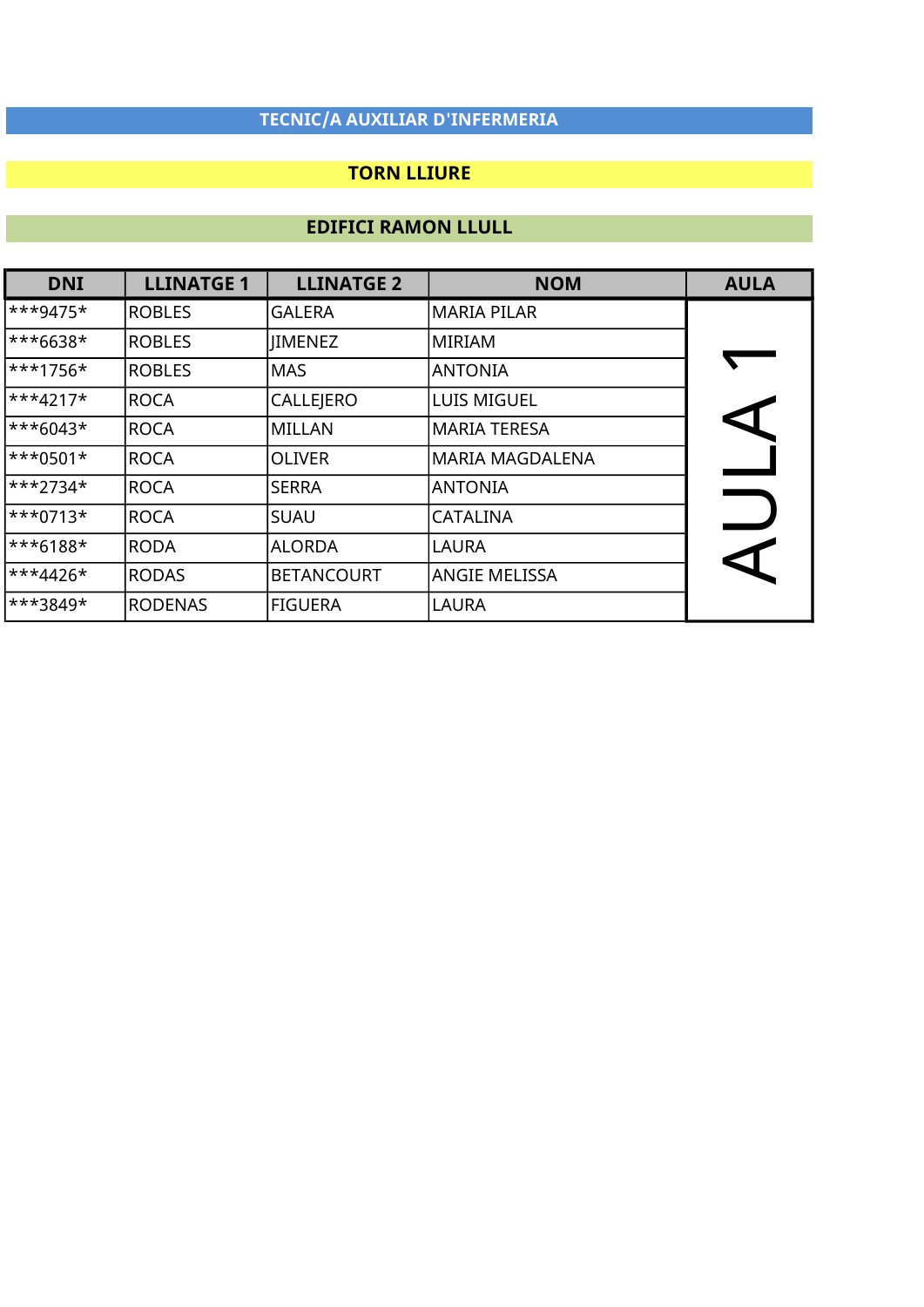### TORN LLIURE

| <b>DNI</b>          | <b>LLINATGE 1</b> | <b>LLINATGE 2</b> | <b>NOM</b>              | <b>AULA</b> |
|---------------------|-------------------|-------------------|-------------------------|-------------|
| ***5357*            | <b>RODRIGUEZ</b>  | <b>RODRIGUEZ</b>  | <b>ALBA</b>             |             |
| <sup>***0594*</sup> | <b>RODRIGO</b>    | <b>GUERRERO</b>   | <b>TANIA</b>            |             |
| $***0621*$          | <b>RODRIGUEZ</b>  |                   | SYLVIE, MARIE-CHANTAL   |             |
| ***7209*            | <b>RODRIGUEZ</b>  | AMER              | <b>EMILIA</b>           |             |
| <sup>***3000*</sup> | <b>RODRIGUEZ</b>  | <b>ARROYO</b>     | <b>SANDRA</b>           |             |
| ***6257*            | <b>RODRIGUEZ</b>  | <b>BENNASSAR</b>  | <b>MARIA CATALINA</b>   |             |
| $***3177*$          | <b>RODRIGUEZ</b>  | <b>BLANCO</b>     | <b>ANDREA</b>           |             |
| ***6074*            | <b>RODRIGUEZ</b>  | CAPO              | <b>MARIA ANTONIA</b>    |             |
| ***0964*            | <b>RODRIGUEZ</b>  | <b>CASTRO</b>     | <b>MARIA DEL CARMEN</b> |             |
| ***5144*            | <b>RODRIGUEZ</b>  | <b>CORTES</b>     | <b>RAQUEL</b>           |             |
| ***6143*            | <b>RODRIGUEZ</b>  | <b>DOMINGUEZ</b>  | <b>MONICA</b>           |             |
| ***8322*            | <b>RODRIGUEZ</b>  | <b>FERNANDEZ</b>  | <b>ISABEL</b>           |             |
| <sup>***0700*</sup> | <b>RODRIGUEZ</b>  | <b>FERNANDEZ</b>  | <b>BELEN</b>            |             |
| ***8908*            | <b>RODRIGUEZ</b>  | <b>GARZARAN</b>   | <b>SANDRA</b>           |             |
| ***5653*            | <b>RODRIGUEZ</b>  | <b>GOMEZ</b>      | <b>MARIA TERESA</b>     |             |
| ***8008*            | <b>RODRIGUEZ</b>  | <b>GOMEZ</b>      | <b>VICTOR</b>           |             |
| $***6714*$          | <b>RODRIGUEZ</b>  | <b>IZQUIERDO</b>  | <b>ANDREA MARIA</b>     |             |
| ***7449*            | <b>RODRIGUEZ</b>  | <b>JUAREZ</b>     | <b>MARIA SOLEDAD</b>    |             |
| ***3990*            | <b>RODRIGUEZ</b>  | <b>LOPEZ</b>      | <b>EDUARDO</b>          |             |
| ***6255*            | <b>RODRIGUEZ</b>  | LOURIDO           | <b>MARIA CARMEN</b>     |             |
| ***1237*            | <b>RODRIGUEZ</b>  | <b>MARTINEZ</b>   | <b>MARIA DEL PILAR</b>  |             |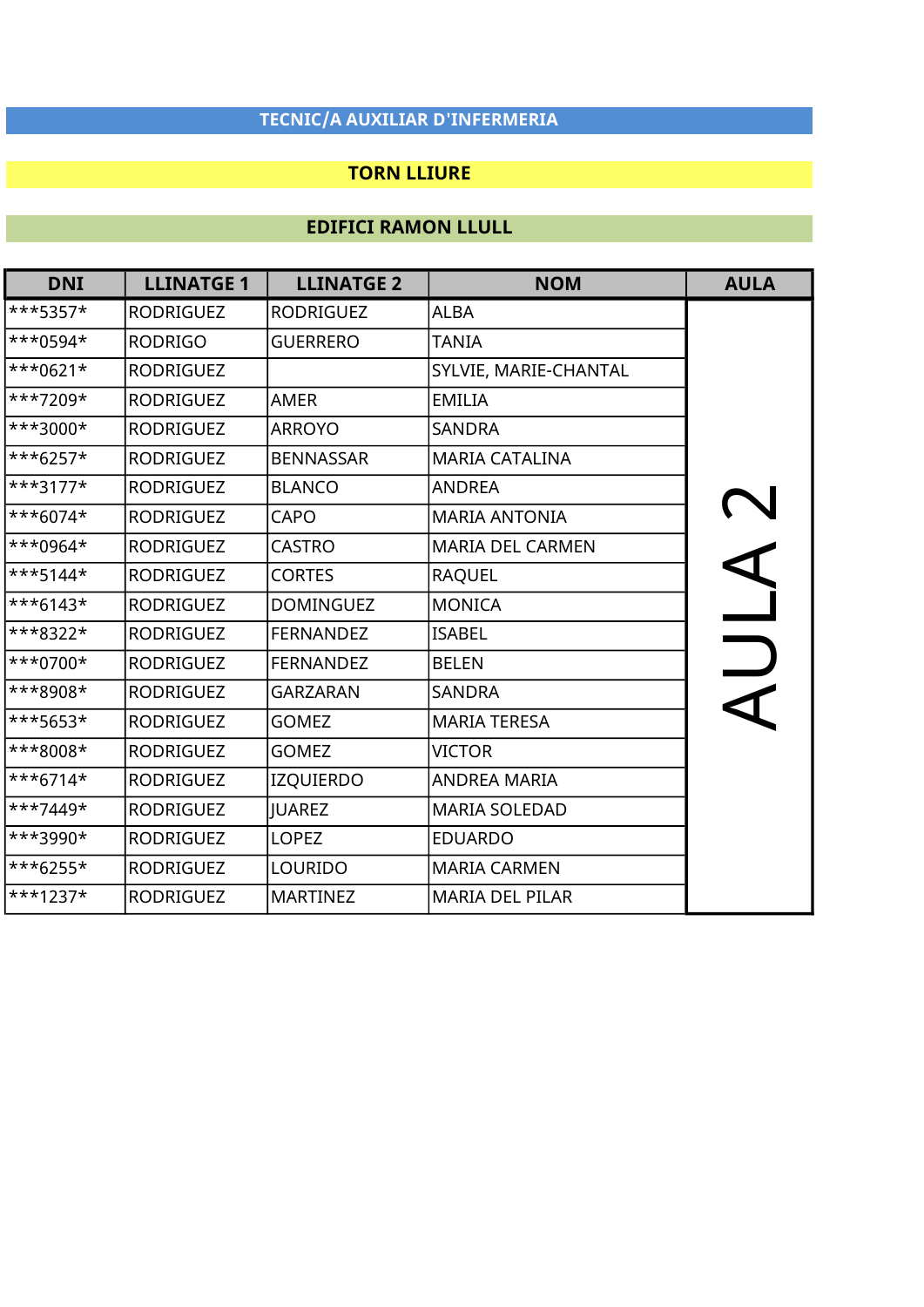### TORN LLIURE

| <b>DNI</b>  | <b>LLINATGE 1</b> | <b>LLINATGE 2</b> | <b>NOM</b>              | <b>AULA</b> |
|-------------|-------------------|-------------------|-------------------------|-------------|
| ***7329*    | <b>RODRIGUEZ</b>  | <b>MORCILLO</b>   | <b>FRANCISCA</b>        |             |
| ***9807*    | <b>RODRIGUEZ</b>  | <b>MORCILLO</b>   | <b>MARIA GUADALUPE</b>  |             |
| $***1260*$  | <b>RODRIGUEZ</b>  | <b>MUÑOZ</b>      | <b>MARIA</b>            |             |
| ***2321*    | <b>RODRIGUEZ</b>  | PARDAVILA         | <b>TERESA</b>           |             |
| ***8131*    | <b>RODRIGUEZ</b>  | <b>PAYERAS</b>    | <b>MARIA DEL CARMEN</b> |             |
| ***4109*    | <b>RODRIGUEZ</b>  | <b>PINA</b>       | <b>EVA MARIA</b>        |             |
| ***2736*    | <b>RODRIGUEZ</b>  | <b>PULLEIRO</b>   | LAURA                   |             |
| ***5359*    | <b>RODRIGUEZ</b>  | <b>RAYEL</b>      | ANGELES JAZMIN          |             |
| ***7733*    | <b>RODRIGUEZ</b>  | <b>REOLID</b>     | <b>MONICA JOSEFA</b>    |             |
| ***3059*    | <b>RODRIGUEZ</b>  | <b>RODRIGUEZ</b>  | <b>MARIA JOSE</b>       |             |
| ***0709*    | <b>RODRIGUEZ</b>  | <b>SAAVEDRA</b>   | <b>LAURA</b>            |             |
| ***0728*    | <b>RODRIGUEZ</b>  | <b>SALGUERO</b>   | <b>EVA MARIA</b>        |             |
| $***7215*$  | <b>RODRIGUEZ</b>  | SANCHEZ           | <b>MARIA ANTONIA</b>    |             |
| ***9256*    | <b>RODRIGUEZ</b>  | SANCHEZ           | JUANA                   | 11A3        |
| ***3051*    | <b>RODRIGUEZ</b>  | <b>TUMBACO</b>    | YULY IVETH              |             |
| ***9981*    | <b>RODRIGUEZ</b>  | <b>VILLADA</b>    | <b>ENCARNACION</b>      | $\Box$      |
| ***9518*    | <b>ROEL</b>       | <b>HERNANDEZ</b>  | <b>ESTEFANIA</b>        |             |
| $***0274*$  | <b>ROIG</b>       | <b>GUILLAMON</b>  | <b>SERGIO</b>           |             |
| ***8728*    | <b>ROIG</b>       | <b>LLADO</b>      | CATALINA                |             |
| $***5151*$  | <b>ROJO</b>       | <b>GOMARIZ</b>    | <b>MONICA</b>           |             |
| $***1122*$  | <b>ROLDAN</b>     | <b>CALATRAVA</b>  | <b>ANTONIO DAVID</b>    |             |
| ***6297*    | <b>ROLDAN</b>     | <b>HERRERO</b>    | <b>MARIA MERCEDES</b>   |             |
| ***8747*    | <b>ROLDAN</b>     | <b>LOPEZ</b>      | <b>MONICA</b>           |             |
| $***1500*$  | <b>ROMAN</b>      | JIMENEZ           | <b>MARIA JOSE</b>       |             |
| ***8951*    | <b>ROMAN</b>      | <b>JIMENEZ</b>    | <b>MATILDE</b>          |             |
| $***$ 5944* | <b>ROMAN</b>      | <b>MOLINA</b>     | <b>AURORA MARIA</b>     |             |
| ***8571*    | <b>ROMAN</b>      | <b>MORENO</b>     | <b>ISABEL MARIA</b>     |             |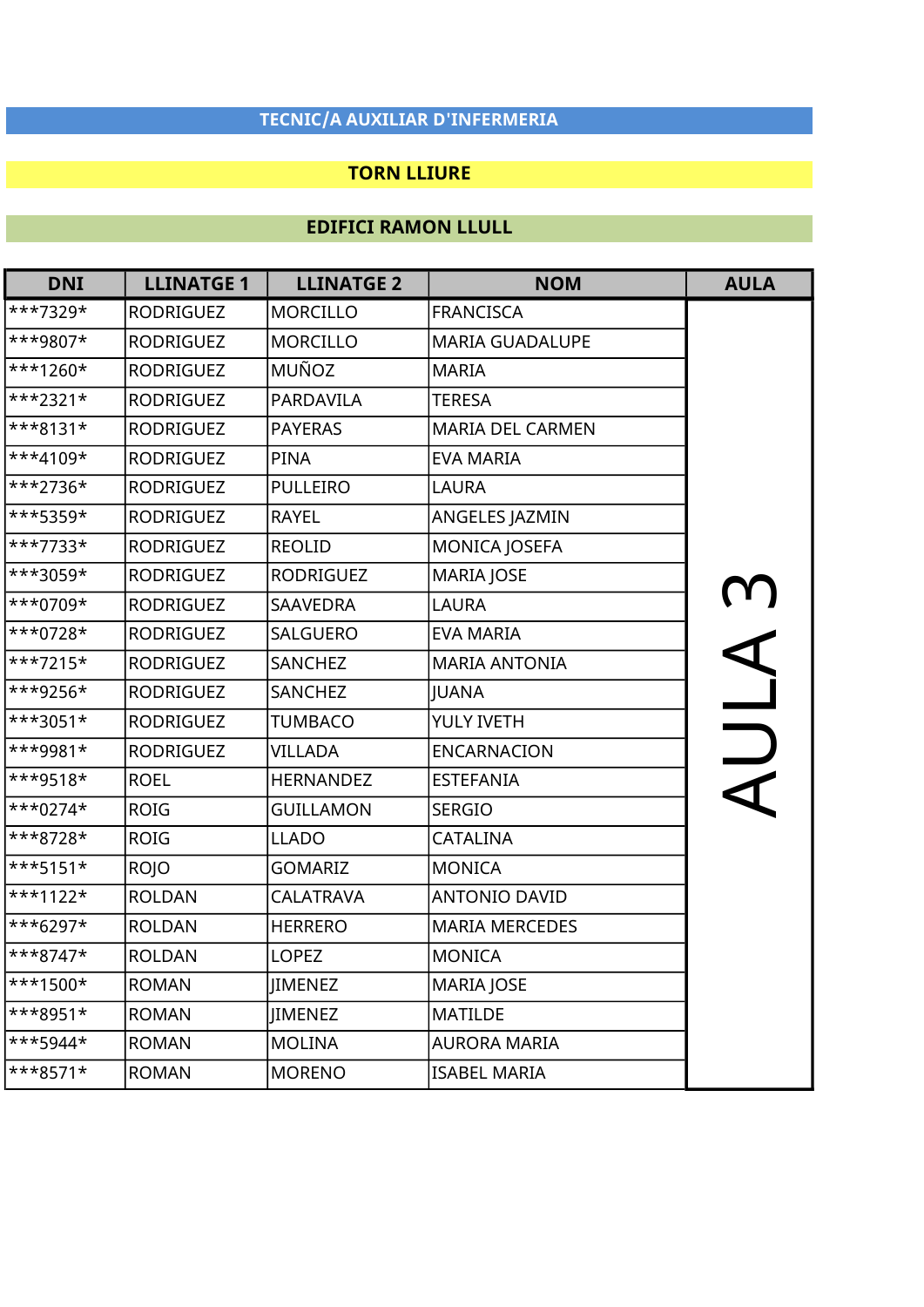### TORN LLIURE

| <b>DNI</b>                | <b>LLINATGE 1</b> | <b>LLINATGE 2</b> | <b>NOM</b>                 | <b>AULA</b> |
|---------------------------|-------------------|-------------------|----------------------------|-------------|
| ***9847*                  | <b>ROMAN</b>      | SANZ              | <b>MARIA DE LAS NIEVES</b> |             |
| ***9324*                  | <b>ROMERO</b>     | <b>BARRANCO</b>   | <b>MARIA ISABEL</b>        |             |
| <sup>***5930*</sup>       | <b>ROMERO</b>     | <b>BORRALLO</b>   | <b>JOSE MANUEL</b>         |             |
| ***6119*                  | <b>ROMERO</b>     | CEREZO            | <b>ANA MARIA</b>           |             |
| ***4422*                  | <b>ROMERO</b>     | DE LA TORRE       | <b>MARIA MERCEDES</b>      |             |
| ***6749*                  | <b>ROMERO</b>     | <b>DELGADO</b>    | MARINA                     |             |
| ***5496*                  | <b>ROMERO</b>     | <b>GALINDO</b>    | <b>REBECA</b>              |             |
| ***2312*                  | <b>ROMERO</b>     | <b>GOMEZ</b>      | <b>MARIA TERESA</b>        |             |
| ***5461*                  | <b>ROMERO</b>     | <b>GONZALEZ</b>   | <b>CRISTHIAN-ANDRES</b>    |             |
| ***4315*                  | <b>ROMERO</b>     | <b>MENDOZA</b>    | ANGELICA                   |             |
| $\ast\ast$ + 3413 $\star$ | <b>ROMERO</b>     | <b>PEREZ</b>      | <b>MARIA CARMEN</b>        |             |
| ***3215*                  | <b>ROMERO</b>     | PEREZ             | <b>MARIA</b>               |             |
| ***1553*                  | <b>ROMERO</b>     | TAPIA             | <b>JANA</b>                |             |
| ***2702*                  | <b>ROPERO</b>     | <b>JIMENEZ</b>    | <b>VERONICA</b>            |             |
| ***1474*                  | <b>ROS</b>        | <b>COLET</b>      | <b>ISABEL</b>              |             |
| ***1353*                  | <b>ROSA</b>       | <b>BARROSO</b>    | JENNIFER MIRIAM            |             |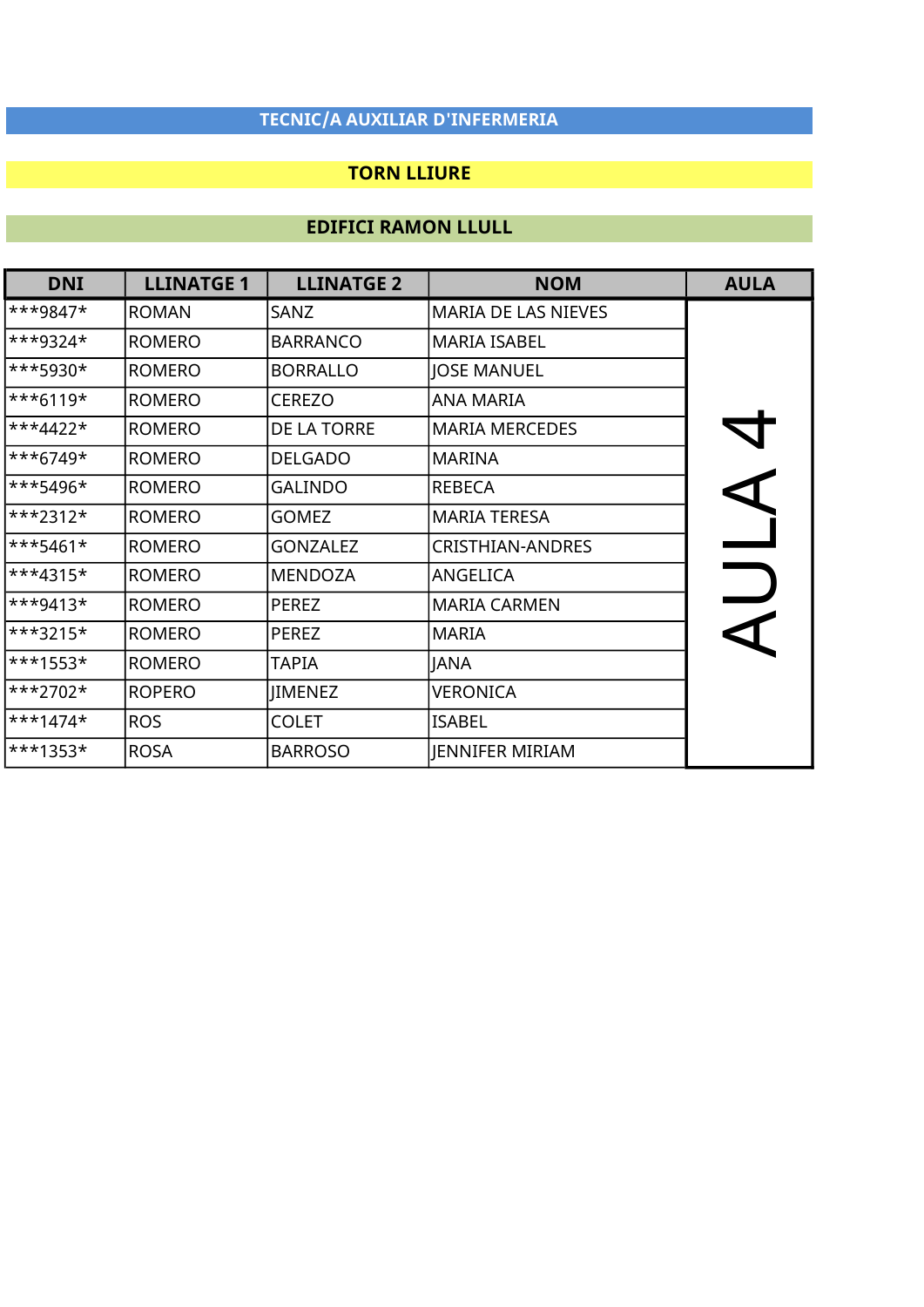### TORN LLIURE

| <b>DNI</b>                 | <b>LLINATGE 1</b> | <b>LLINATGE 2</b> | <b>NOM</b>               | <b>AULA</b> |
|----------------------------|-------------------|-------------------|--------------------------|-------------|
| ***9997*                   | <b>ROSALES</b>    | <b>SANCHES</b>    | <b>MIRYAM</b>            |             |
| ***1945*                   | <b>ROSEL</b>      | <b>AGUADO</b>     | <b>BELINDA</b>           |             |
| ***4612*                   | <b>ROSELL</b>     | <b>RIERA</b>      | <b>EVA IRENE</b>         |             |
| ***1799*                   | <b>ROSELLO</b>    | <b>BINIMELIS</b>  | <b>MONSERRATE</b>        |             |
| ***2797*                   | <b>ROSERO</b>     | SOLORZANO         | ANDREA ESTEFANIA         |             |
| ***6208*                   | <b>ROSILLO</b>    | <b>GARCIA</b>     | <b>MARIA DOLORES</b>     |             |
| ***0596*                   | <b>ROSSELLO</b>   | <b>GARCIA</b>     | <b>AINA ISABEL</b>       |             |
| ***6131*                   | <b>ROSSELLO</b>   | <b>GARCIAS</b>    | MARGALIDA ANGELA         |             |
| ***2645*                   | <b>ROSSELLO</b>   | <b>SASTRE</b>     | MARIA DE LA ESPERANZA    |             |
| ***7319*                   | <b>ROSSELLO</b>   | <b>TROBAT</b>     | <b>MARGARITA</b>         |             |
| ***8007*                   | <b>ROTGER</b>     | <b>FERNANDEZ</b>  | <b>SARA</b>              |             |
| ***5865*                   | <b>ROTGER</b>     | <b>GARCIA</b>     | <b>ISABEL</b>            |             |
| ***1227*                   | <b>ROVIRA</b>     | <b>LLOMPART</b>   | <b>EDUARDO</b>           | ULA5        |
| ***7187*                   | <b>RUA</b>        | <b>GALLEGO</b>    | <b>IVETH ELISA</b>       |             |
| ***4927*                   | <b>RUANO</b>      | <b>DIL</b>        | <b>MARIA DEL MAR</b>     |             |
| ***5726*                   | <b>RUANO</b>      | <b>MEDINA</b>     | <b>MAYRA</b>             |             |
| ***8682*                   | <b>RUBERT</b>     | <b>SASTRE</b>     | <b>ALICIA</b>            |             |
| ***3727*                   | <b>RUBI</b>       | <b>MUNAR</b>      | JERONIMA MARIA           |             |
| ***9185*                   | <b>RUBIO</b>      | MIÑANO            | <b>VERONICA</b>          |             |
| ***3841*                   | <b>RUBIO</b>      | PEDREGOSA         | ESPERANZA                |             |
| ***2908*                   | <b>RUEDA</b>      | <b>MARTINEZ</b>   | <b>FRANCISCO ALBERTO</b> |             |
| ***3042*                   | <b>RUEDA</b>      | <b>MUÑOZ</b>      | <b>ESTRELLA</b>          |             |
| ***8593*                   | <b>RUIBAL</b>     | <b>AMENGUAL</b>   | <b>LORENA</b>            |             |
| ***2659*                   | <b>RUIZ</b>       | ABRAHAM           | <b>ALFREDO</b>           |             |
| ***8215*                   | <b>RUIZ</b>       | <b>ALBERTOS</b>   | <b>MARIA ROSA</b>        |             |
| ***6863*                   | <b>RUIZ</b>       | <b>ALCAZAR</b>    | MARIA DE LOS ANGELES     |             |
| $\star\star\star2244\star$ | <b>RUIZ</b>       | <b>ANGUITA</b>    | VANESA                   |             |
| ***2245*                   | <b>RUIZ</b>       | <b>ANGUITA</b>    | <b>AMANDA</b>            |             |
| $\ast\ast4087\star$        | <b>RUIZ</b>       | <b>CABANELLAS</b> | <b>LORENA</b>            |             |
| ***8635*                   | <b>RUIZ</b>       | CARVAJAL          | OLGA MARIA               |             |
| ***6133*                   | <b>RUIZ</b>       | <b>ESCOBAR</b>    | <b>PATRICIA</b>          |             |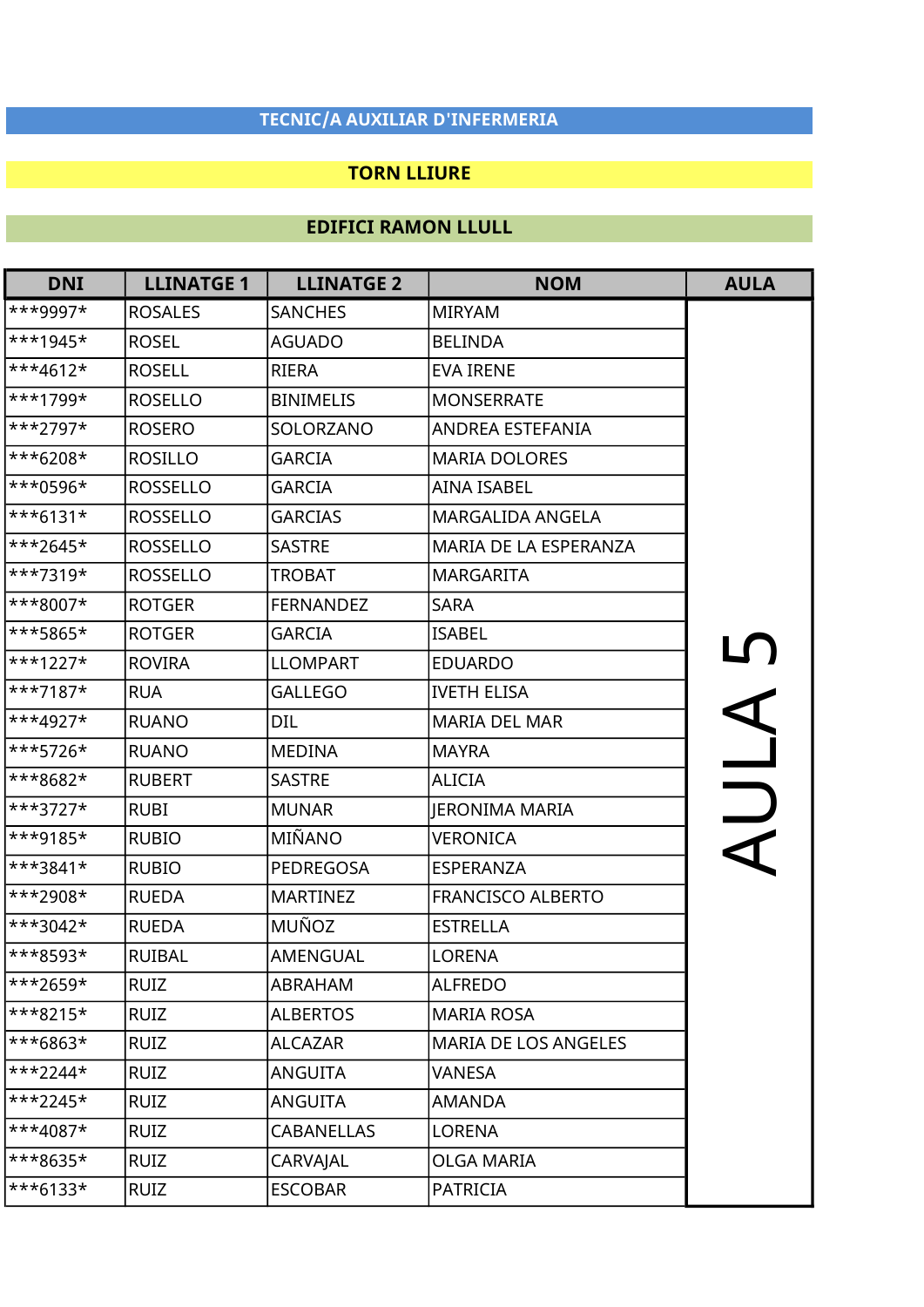### TORN LLIURE

| <b>DNI</b>             | <b>LLINATGE 1</b> | <b>LLINATGE 2</b> | <b>NOM</b>    | <b>AULA</b> |    |
|------------------------|-------------------|-------------------|---------------|-------------|----|
| $\ast\ast\ast$ 5242*   | IRUIZ             | <b>FAULI</b>      | IBEATRIZ      |             |    |
| $\ast\ast\ast$ 1635*   | IRUIZ             | IFERNANDEZ        | <b>TERESA</b> |             |    |
| $\ast\ast\ast2341\ast$ | RUIZ              | IGONZALEZ         | <b>GEMA</b>   |             | பி |
| $\ast\ast\ast7851\ast$ | IRUIZ             | IGONZALEZ         | lhelena       |             |    |
| <sup>***0506*</sup>    | IRUIZ             | LOZANO            | lvanesa       |             |    |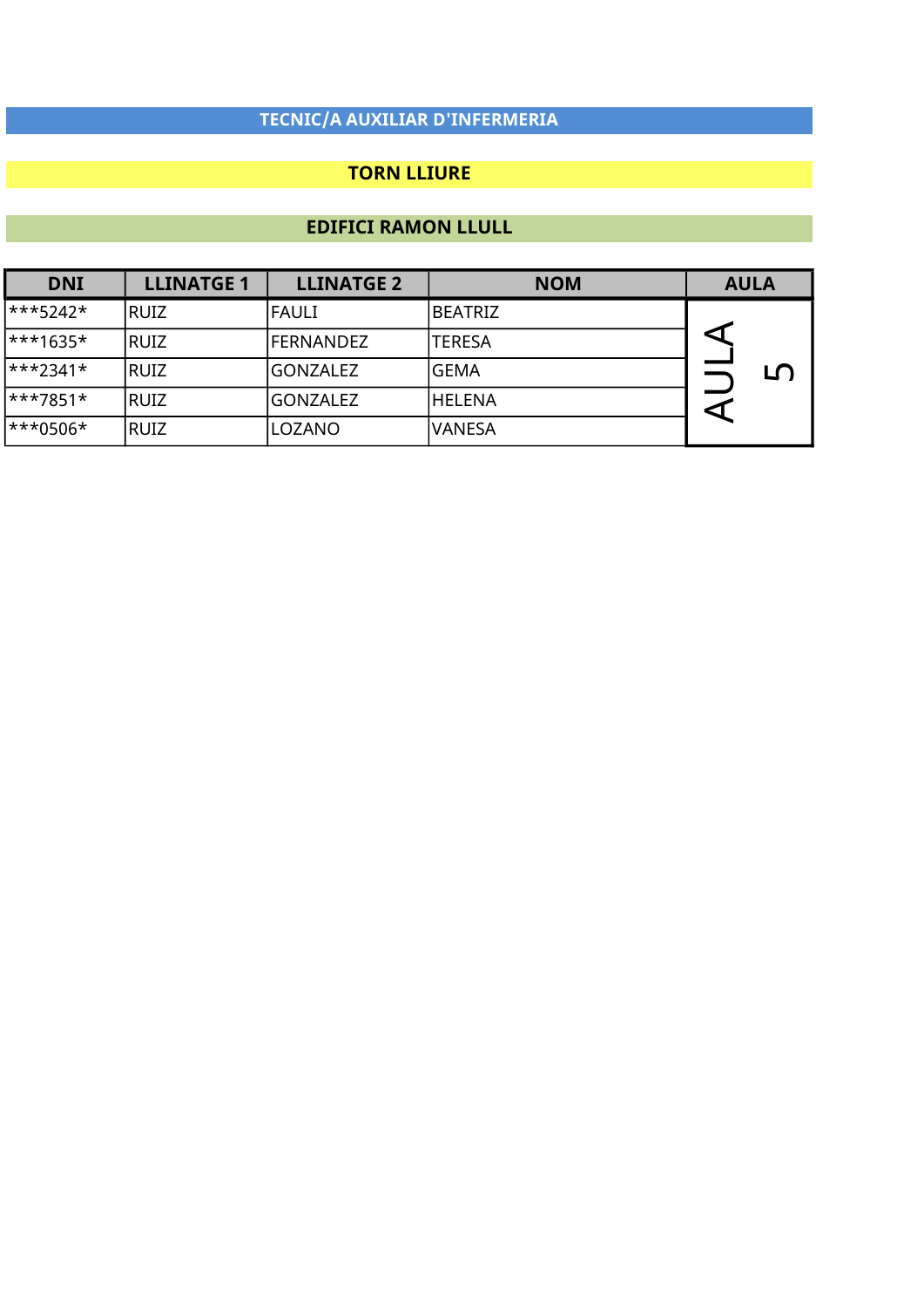### TORN LLIURE

| <b>DNI</b> | <b>LLINATGE 1</b> | <b>LLINATGE 2</b> | <b>NOM</b>      | <b>AULA</b>          |
|------------|-------------------|-------------------|-----------------|----------------------|
| ***3819*   | RUIZ              | <b>LUQUE</b>      | ROCIO MARGARITA |                      |
| $***8426*$ | RUIZ              | MUÑOZ             | MARIA CASIMIRA  | <b>LO</b>            |
| $**9459*$  | RUIZ              | <b>OCHOA</b>      | MARIA JOSE      |                      |
| $***0935*$ | RUIZ              | <b>OLIVARES</b>   | MARIA DE LA PAZ | $\blacktriangle$     |
| $***1649*$ | RUIZ              | <b>SEGURA</b>     | MARIA ROCIO     |                      |
| ***9076*   | RUIZ              | <b>TOLEDO</b>     | NADIA           |                      |
| $***0440*$ | RUIZ              | <b>TRIVIÑO</b>    | lisabel         |                      |
| ***9089*   | <b>SABATER</b>    | <b>ROMERO</b>     | JULIA           |                      |
| $***6534*$ | SABIO             | <b>VALLINAS</b>   | llorena         | $\blacktriangleleft$ |
| $***2191*$ | <b>SAENZ</b>      | <b>SUERO</b>      | JUAN MANUEL     |                      |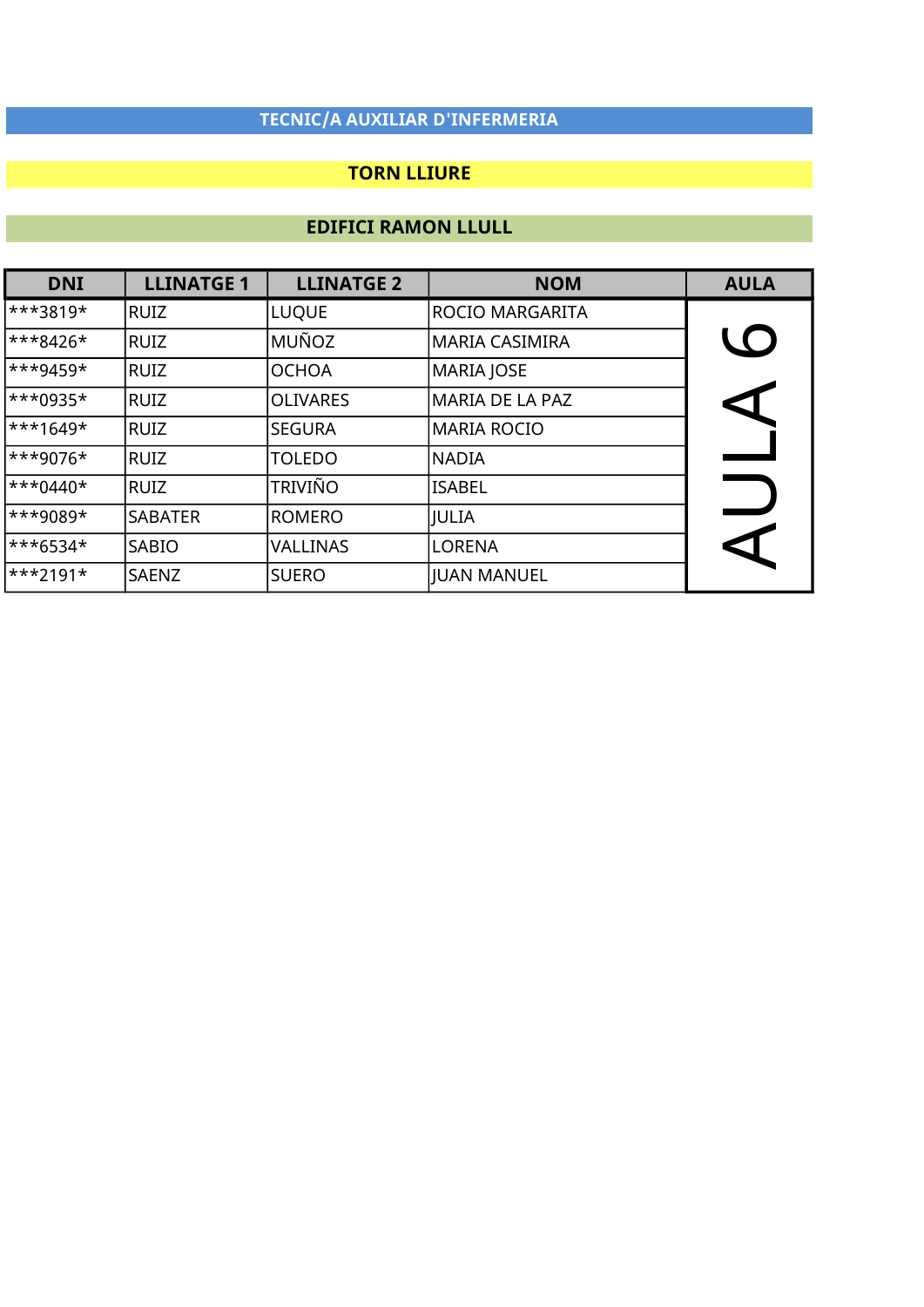### TORN LLIURE

| <b>DNI</b>             | <b>LLINATGE 1</b> | <b>LLINATGE 2</b> | <b>NOM</b>         | <b>AULA</b>          |
|------------------------|-------------------|-------------------|--------------------|----------------------|
| ***9409*               | <b>SAGRERA</b>    | <b>LLORET</b>     | <b>PATRICIA</b>    |                      |
| ***6714*               | <b>SAGRERA</b>    | <b>MASSANET</b>   | <b>ISABEL</b>      | $\infty$             |
| $\ast\ast\ast$ 5235*   | <b>SAGRERAS</b>   | IMUT              | JUANA ANA          |                      |
| $\ast\ast\ast$ 5960*   | <b>SAGRERAS</b>   | PICORNELL         | FRANCISCA          | $\blacktriangleleft$ |
| $\ast\ast\ast7637\ast$ | <b>SAGRERES</b>   | PICORNELL         | <b>CATALINA</b>    |                      |
| ***8769*               | SAKHRANI          | <b>VALLS</b>      | DAVID SUNIL        |                      |
| ***4726*               | ISALAMANCA        | <b>TORRANDELL</b> | CATALINA FRANCISCA |                      |
| <sup>***7063*</sup>    | <b>SALAS</b>      | <b>LINARES</b>    | <b>JESSICA</b>     |                      |
| ***4262*               | <b>SALAS</b>      | ROSSELLO          | <b>NEUS</b>        | CI                   |
| <sup>***1563*</sup>    | <b>SALAZAR</b>    | RAMIREZ           | JESSICA LEANDRA    |                      |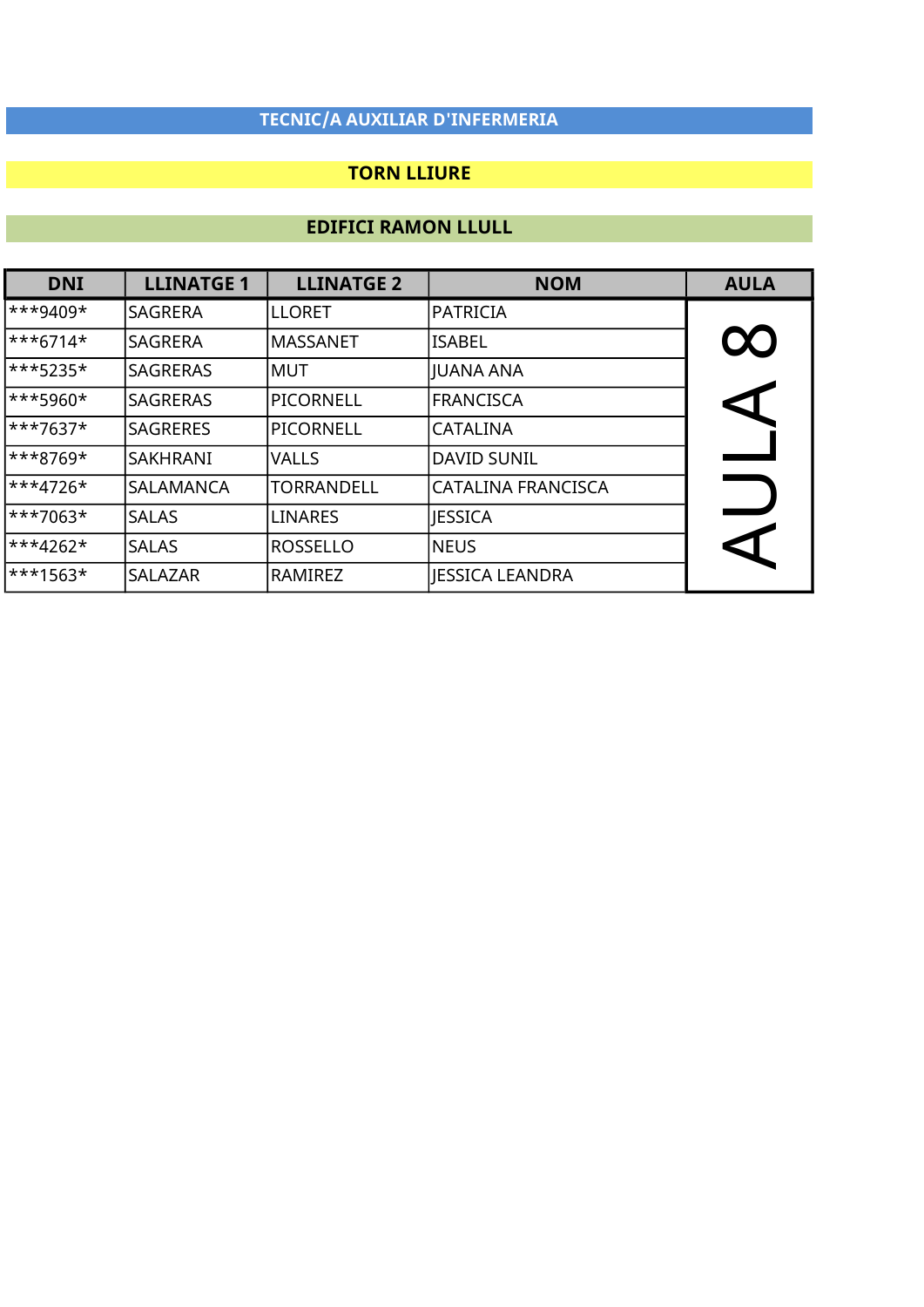### TORN LLIURE

| <b>DNI</b>              | <b>LLINATGE 1</b> | <b>LLINATGE 2</b> | <b>NOM</b>                   | <b>AULA</b>          |
|-------------------------|-------------------|-------------------|------------------------------|----------------------|
| $\ast\ast\ast 3182\ast$ | <b>SALETAS</b>    | <b>MALONDRA</b>   | CATALINA                     |                      |
| $\ast\ast$ + 9015*      | <b>SALHI</b>      | HAJJI             | <b>NAOUAL</b>                | <b>O)</b>            |
| $\ast\ast\ast$ 2473*    | ISALMERON         | <b>CUARTERO</b>   | <b>MARIA DE LOS REMEDIOS</b> |                      |
| $ ***9972*$             | <b>SALOM</b>      | <b>ARAGONES</b>   | MARIA MAGDALENA              | $\blacktriangleleft$ |
| $\ast \ast 4257 \star$  | <b>SALOM</b>      | <b>BOVER</b>      | lisabel                      |                      |
| ***4087*                | <b>SALOM</b>      | <b>ESCOBAR</b>    | MARIA ANTONIA                | $\Box$               |
| ***4024*                | <b>SALOM</b>      | <b>MUNTANER</b>   | MERCE                        | ◁                    |
| $\ast\ast\ast$ 2517*    | <b>SALOM</b>      | NUÑEZ             | <b>NOEMI</b>                 |                      |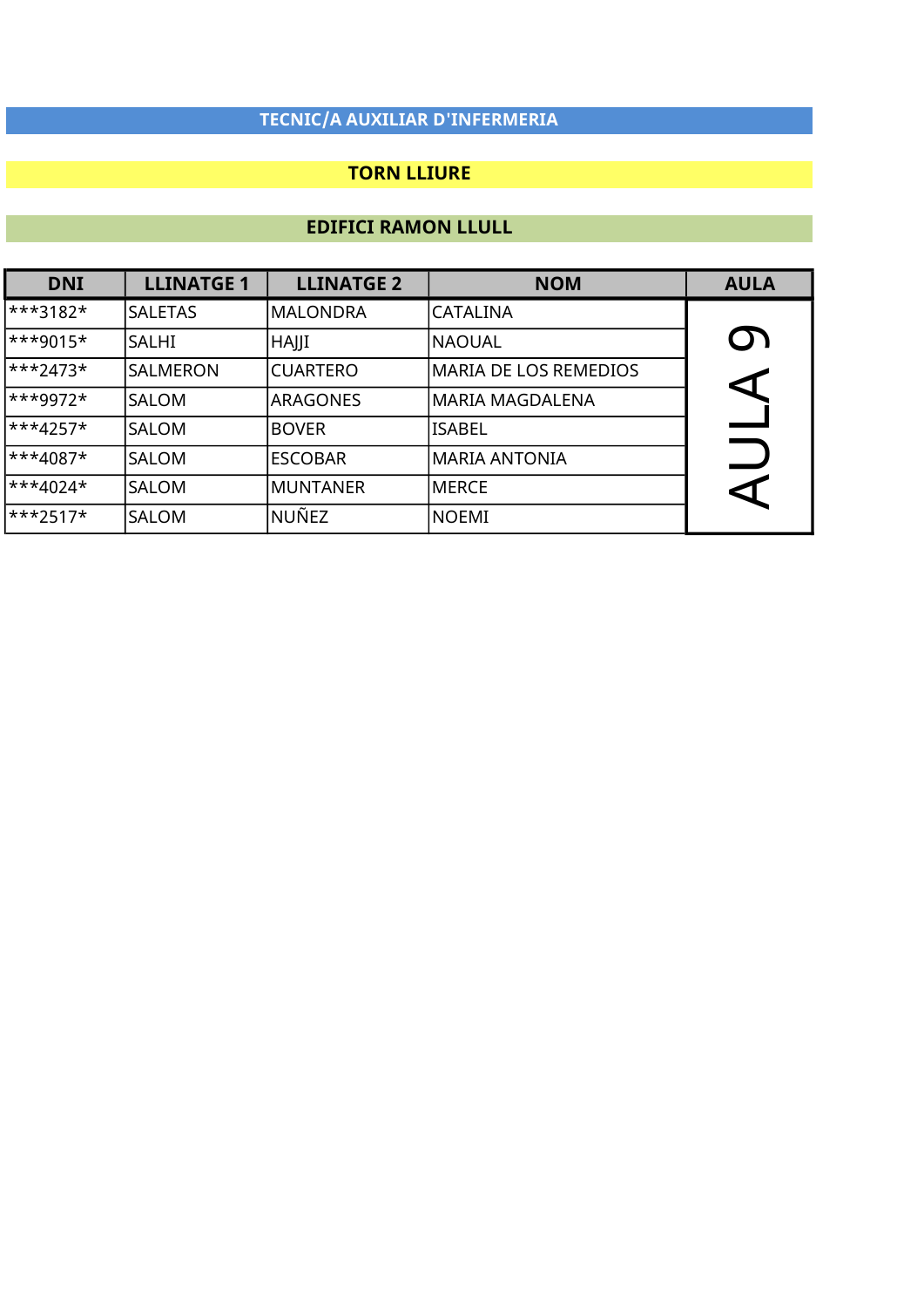### TORN LLIURE

| <b>DNI</b> | <b>LLINATGE 1</b>   | <b>LLINATGE 2</b> | <b>NOM</b>              | <b>AULA</b> |
|------------|---------------------|-------------------|-------------------------|-------------|
| ***8982*   | SALOM               | <b>ORTEGA</b>     | <b>MONICA</b>           |             |
| ***0655*   | SALOM               | <b>RODRIGUEZ</b>  | <b>JUAN</b>             |             |
| ***5998*   | <b>SALVA</b>        | <b>ALBERTI</b>    | <b>FRANCISCA</b>        |             |
| $***6444*$ | <b>SALVA</b>        | <b>COVAS</b>      | <b>FRANCISCA</b>        |             |
| $***6685*$ | <b>SALVA</b>        | <b>SALINAS</b>    | <b>NURIA</b>            |             |
| $***4372*$ | <b>SALVA</b>        | <b>VALLES</b>     | <b>CLARA</b>            |             |
| $***0492*$ | SALVADOR            | <b>GARRIGUES</b>  | <b>ALICIA</b>           |             |
| ***6509*   | SALVATIERRA         | <b>REYES</b>      | <b>CAROLINA</b>         |             |
| ***9900*   | SAMPOL              | <b>SABATER</b>    | <b>MARIA</b>            |             |
| ***5767*   | <b>SAN EMETERIO</b> | <b>DOMINGUEZ</b>  | <b>CARLOS</b>           |             |
| $***2746*$ | <b>SAN MARTIN</b>   | <b>CURBELO</b>    | <b>MARIA SILVANA</b>    |             |
| ***5955*   | <b>SANCHA</b>       | <b>AZORIN</b>     | <b>MIRIAM</b>           |             |
| ***5956*   | <b>SANCHA</b>       | <b>AZORIN</b>     | <b>LUCIA</b>            |             |
| ***5934*   | SANCHEZ             | <b>ADROVER</b>    | <b>MARIA DOLORES</b>    |             |
| ***7290*   | SANCHEZ             | <b>ALVAREZ</b>    | MARIA JULIA             |             |
| ***7798*   | SANCHEZ             | <b>BAEZ</b>       | <b>ISABEL MARIA</b>     |             |
| ***6675*   | SANCHEZ             | <b>BARCELO</b>    | CATALINA                |             |
| $***8478*$ | SANCHEZ             | <b>BLAZQUEZ</b>   | VANESA                  |             |
| ***8555*   | SANCHEZ             | <b>BONNIN</b>     | <b>CAROLINA</b>         |             |
| ***2956*   | SANCHEZ             | <b>BUDDE</b>      | LARA                    |             |
| $***4272*$ | SANCHEZ             | CANO              | <b>MARIA ANTONIA</b>    |             |
| ***2889*   | SANCHEZ             | <b>CARPINTERO</b> | <b>RUBEN</b>            |             |
| $**4708*$  | SANCHEZ             | <b>CARRIQUI</b>   | <b>EVA</b>              |             |
| $***7467*$ | SANCHEZ             | <b>CIRER</b>      | <b>MARGARITA</b>        |             |
| $***4419*$ | SANCHEZ             | DE LUCAS          | <b>SUSANA</b>           |             |
| $***1460*$ | SANCHEZ             | <b>DIAZ</b>       | <b>SILVIA</b>           |             |
| ***9183*   | SANCHEZ             | <b>FERNANDEZ</b>  | ANA MARIA               |             |
| $***8319*$ | SANCHEZ             | <b>FERREIRA</b>   | SANDRA JANETH           |             |
| $***6521*$ | SANCHEZ             | GIL               | <b>FRANCISCO JAVIER</b> |             |
| ***3357*   | SANCHEZ             | <b>GONZALEZ</b>   | <b>ALBA</b>             |             |
| $***4674*$ | SANCHEZ             | <b>JORDA</b>      | <b>ISABEL</b>           |             |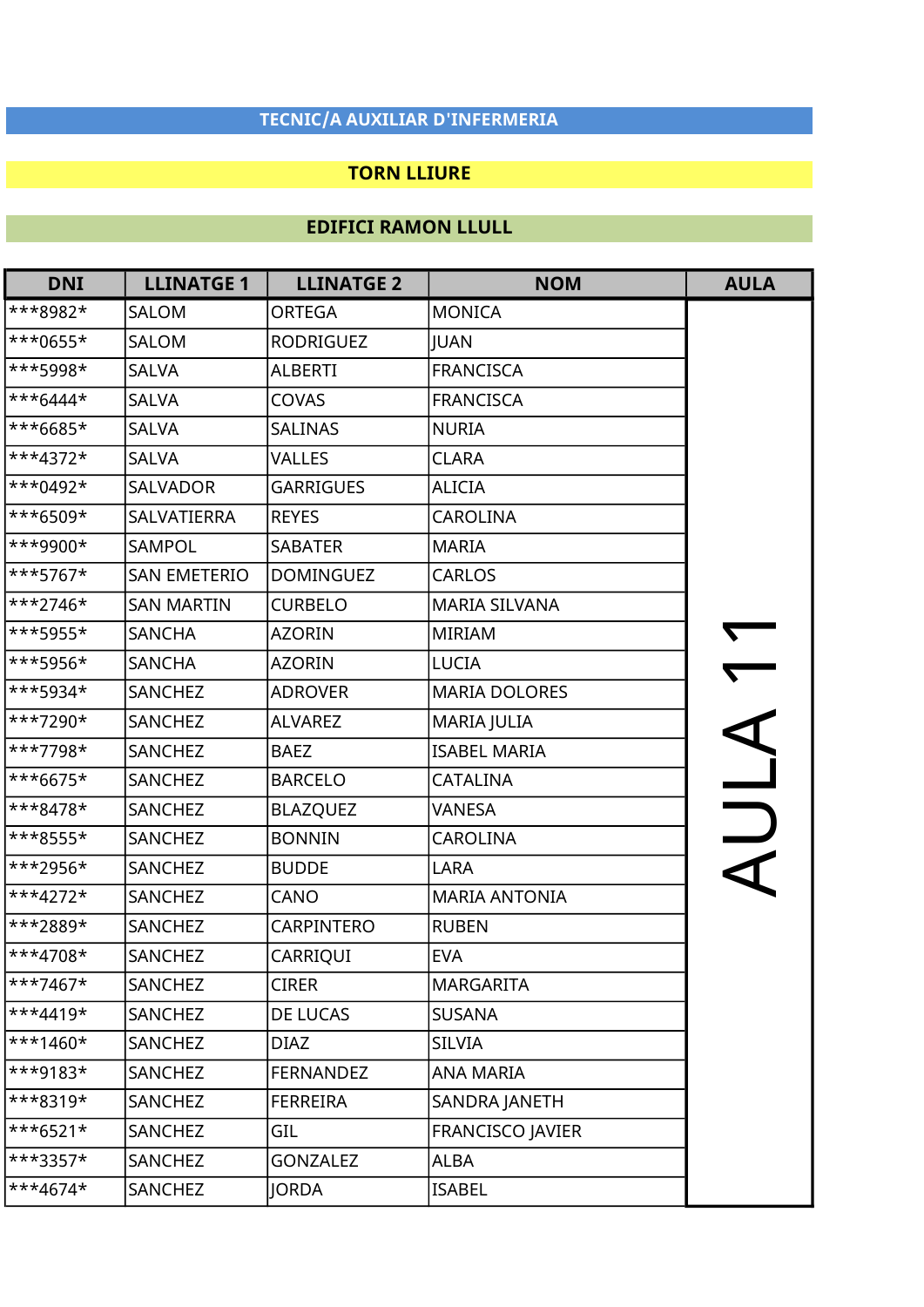### TORN LLIURE

| <b>DNI</b> | <b>LLINATGE 1</b>  | <b>LLINATGE 2</b> | <b>NOM</b>                  | <b>AULA</b> |
|------------|--------------------|-------------------|-----------------------------|-------------|
| ***7779*   | <b>SANCHEZ</b>     | <b>LAZARO</b>     | <b>MARIA ANGELES</b>        |             |
| ***1057*   | SANCHEZ            | <b>LUCENA</b>     | <b>MARIA DEL MAR</b>        |             |
| ***9250*   | SANCHEZ            | <b>MARIN</b>      | <b>ROCIO</b>                |             |
| $***1168*$ | SANCHEZ            | <b>MARTI</b>      | SONIA                       |             |
| $***4110*$ | SANCHEZ            | <b>MARTINEZ</b>   | <b>MONICA</b>               |             |
| ***3305*   | SANCHEZ            | MUÑOZ             | <b>MANUELA</b>              |             |
| $***7161*$ | <b>SANCHEZ</b>     | <b>NAVARRO</b>    | <b>FERNANDO</b>             |             |
| ***0607*   | <b>SANCHEZ</b>     | PIZA              | <b>ALICIA</b>               |             |
| ***4577*   | SANCHEZ            | <b>QUETGLAS</b>   | JOANA AINA                  |             |
| $***8414*$ | SANCHEZ            | RAMIREZ           | <b>FRANCISCA</b>            |             |
| ***1848*   | SANCHEZ            | <b>RUIZ</b>       | JUANA                       |             |
| ***0980*   | SANCHEZ            | <b>RUIZ</b>       | CRISTABEL                   |             |
| ***0634*   | <b>SANCHEZ</b>     | <b>SALES</b>      | AMELIA                      |             |
| $***0065*$ | SANCHEZ            | <b>SERRANO</b>    | <b>MARIA CARMEN</b>         |             |
| ***1798*   | SANCHEZ            | VAZQUEZ           | <b>LAURA</b>                |             |
| ***6190*   | <b>SANCHEZ</b>     | VICTORI           | <b>ANTONIO FRANCISCO</b>    |             |
| ***8687*   | SANCHEZ DE ALCAZAR | <b>MORENO</b>     | <b>FELIX</b>                |             |
| ***7896*   | <b>SANCHO</b>      | CASAS             | <b>PAULA</b>                |             |
| $***2481*$ | <b>SANCHO</b>      | JORDA             | <b>MACARENA</b>             | V IIIY      |
| ***8224*   | <b>SANCHO</b>      | <b>MIRALLES</b>   | <b>FINA</b>                 |             |
| $**4762*$  | SANDOVAL           | <b>CAMPOS</b>     | <b>ALICIA</b>               |             |
| $***5616*$ | SANSO              | <b>EGIDOS</b>     | <b>ANABEL</b>               |             |
| $***9162*$ | SANTACASILDA       | <b>CAULES</b>     | <b>IVAN</b>                 |             |
| ***9733*   | SANTANA            | PROAÑO            | <b>IOSEFINA DEL ROSARIO</b> |             |
| ***7909*   | SANTANA            | <b>TORRES</b>     | LUISA MARIA                 |             |
| ***6683*   | SANTANDREU         | <b>FUSTER</b>     | <b>CATALINA MARIA</b>       |             |
| ***5625*   | SANTIAGO           | <b>EXTREMERA</b>  | <b>DAVID</b>                |             |
| $***9847*$ | SANTILLAN          | PAZMIÑO           | <b>ALISSON NICOLE</b>       |             |
| $***8144*$ | <b>SANTMARTI</b>   | <b>BAUZA</b>      | <b>LINA MARIA</b>           |             |
| $***2516*$ | SANZ               | <b>CORREA</b>     | <b>SHEILA</b>               |             |
| ***6569*   | SANZ               | <b>ESTEVA</b>     | <b>MARGARITA</b>            |             |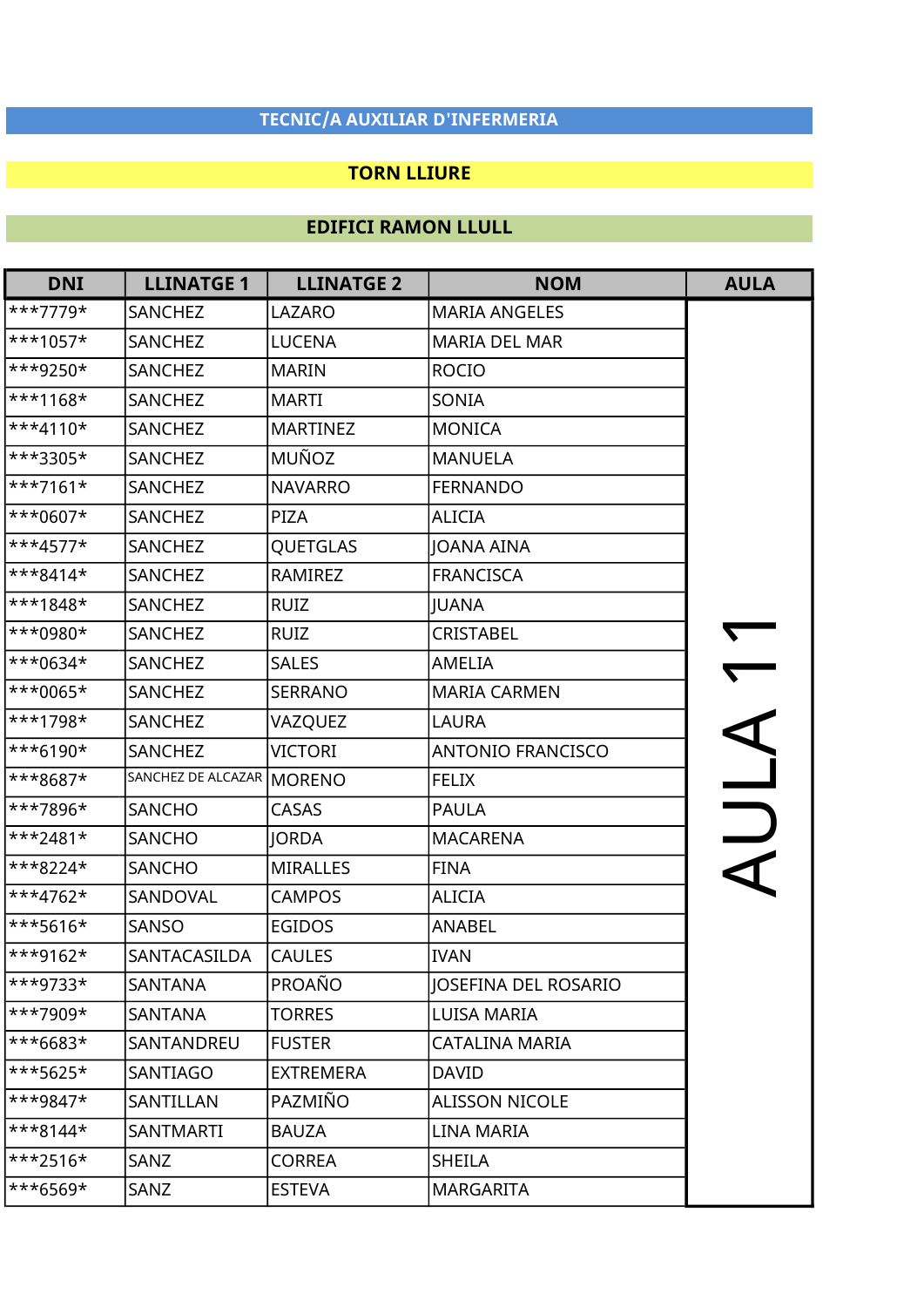### TORN LLIURE

| <b>DNI</b>             | <b>LLINATGE 1</b> | <b>LLINATGE 2</b> | <b>NOM</b>     | <b>AULA</b> |
|------------------------|-------------------|-------------------|----------------|-------------|
| ***9086*               | SANZ              | <b>VALERA</b>     | <b>IRENE</b>   |             |
| ***3451*               | SAÑUDO            | PAJUELO           | FRANCISCA      | $\sqrt{2}$  |
| <sup>***9611*</sup>    | <b>SARCH</b>      | <b>GUASP</b>      | <b>SUSANA</b>  |             |
| ***3529*               | <b>SARCH</b>      | <b>GUASP</b>      | CATERINA AINA  |             |
| ***3732*               | <b>SARRION</b>    | ROMERO            | MARIA CARMEN   |             |
| $\ast\ast\ast1449\ast$ | <b>SASTRE</b>     | FERRAGUT          | MARGARITA      |             |
| ***5797*               | <b>SASTRE</b>     | <b>FONT</b>       | <b>ANTONIA</b> |             |
| $\ast\ast\ast$ 5904*   | <b>SASTRE</b>     | <b>GARI</b>       | ISABEL MARIA   |             |
| ***6618*               | <b>SASTRE</b>     | <b>LOPEZ</b>      | DEBORA         |             |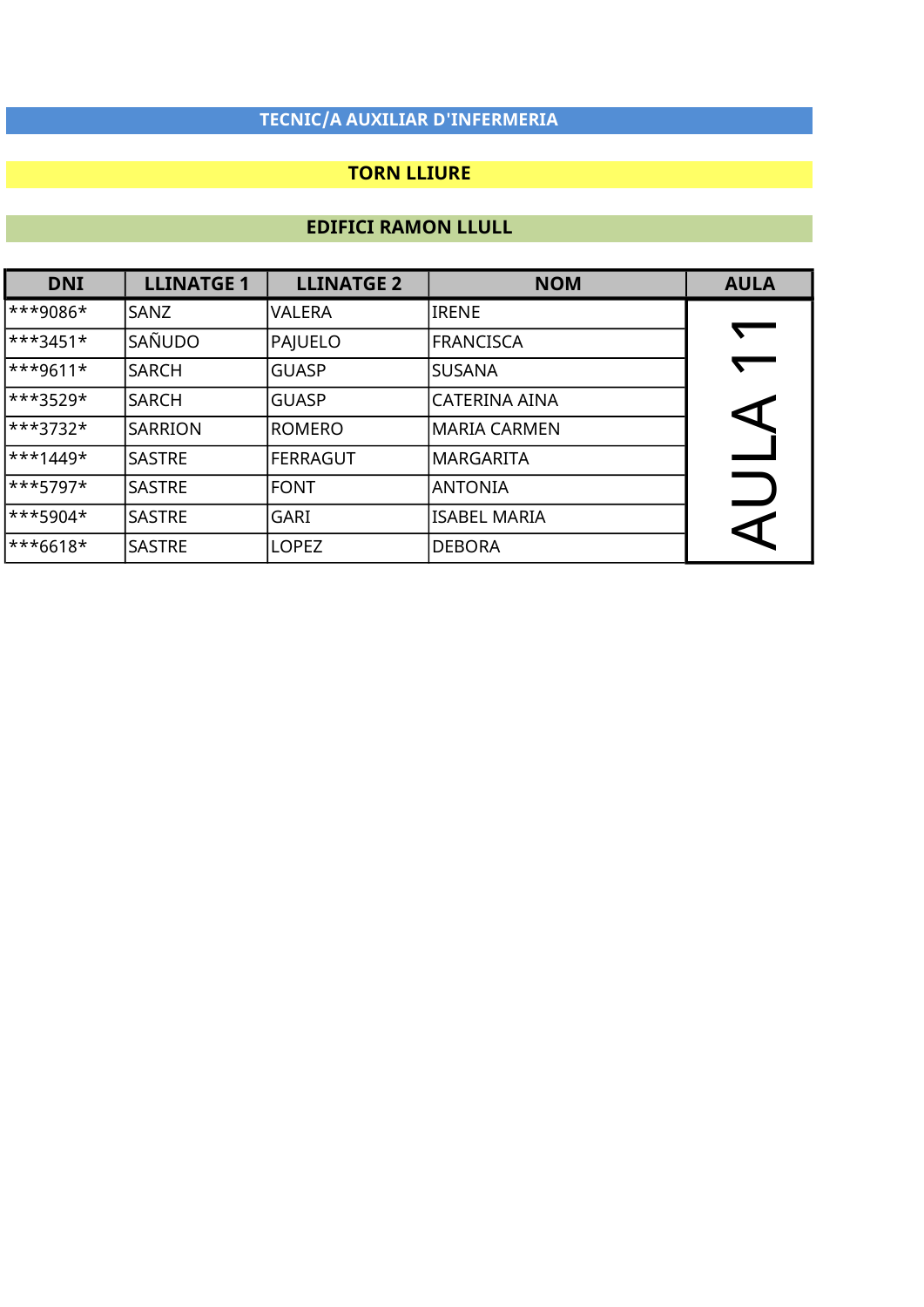### TORN LLIURE

| <b>DNI</b> | <b>LLINATGE 1</b>       | <b>LLINATGE 2</b> | <b>NOM</b>              | <b>AULA</b> |
|------------|-------------------------|-------------------|-------------------------|-------------|
| $***0751*$ | <b>SASTRE</b>           | <b>OLIVA</b>      | <b>NEUS</b>             |             |
| ***6852*   | <b>SASTRE</b>           | <b>REYNES</b>     | <b>CATALINA</b>         |             |
| ***0297*   | <b>SASTRE</b>           | <b>SASTRE</b>     | <b>FRANCISCA</b>        |             |
| ***6696*   | <b>SASTRE</b>           | VALLESPIR         | <b>JUANA MARIA</b>      |             |
| ***9002*   | <b>SCHNEIDER</b>        | <b>BARCELO</b>    | <b>SANDRA</b>           |             |
| ***8765*   | <b>SCHRENK</b>          |                   | <b>NICOLE</b>           |             |
| $***7295*$ | <b>SCNHEIDER</b>        | <b>GAROLFI</b>    | <b>MONICA MALENA</b>    |             |
| $***1527*$ | <b>SEBASTIA</b>         | <b>LLITERAS</b>   | <b>MARIA</b>            |             |
| ***1364*   | <b>SECO</b>             | <b>TALLEDO</b>    | MARIA DE LA O           |             |
| ***2394*   | SECO DE HERRERA JIMENEZ |                   | <b>RAQUEL</b>           |             |
| $***7424*$ | <b>SEDA</b>             | <b>CEPERO</b>     | <b>MARIA DEL CARMEN</b> |             |
| ***9997*   | <b>SEGADOR</b>          | <b>VILLAR</b>     | <b>MARIA VICTORIA</b>   |             |
| $***3449*$ | <b>SEGOVIA</b>          | <b>GUTIERREZ</b>  | <b>CRISTINA</b>         |             |
| ***3746*   | <b>SEGUI</b>            | <b>CRESPI</b>     | <b>MARINA</b>           |             |
| ***5834*   | <b>SEGUI</b>            | <b>MOYA</b>       | <b>JUAN</b>             |             |
| ***8892*   | <b>SEGUI</b>            | <b>PERICAS</b>    | <b>JERONIMA</b>         |             |
| $***6261*$ | <b>SEGUI</b>            | <b>SASTRE</b>     | <b>ANTONIA</b>          |             |
| $***2813*$ | <b>SEGUIDO</b>          | <b>ARCOS</b>      | <b>ESTEFANIA</b>        |             |
| $***0708*$ | <b>SEGURA</b>           | <b>AGUILAR</b>    | <b>MARIA TERESA</b>     |             |
| ***5328*   | <b>SEGURA</b>           | <b>FORTEZA</b>    | <b>MARTA ROSA</b>       |             |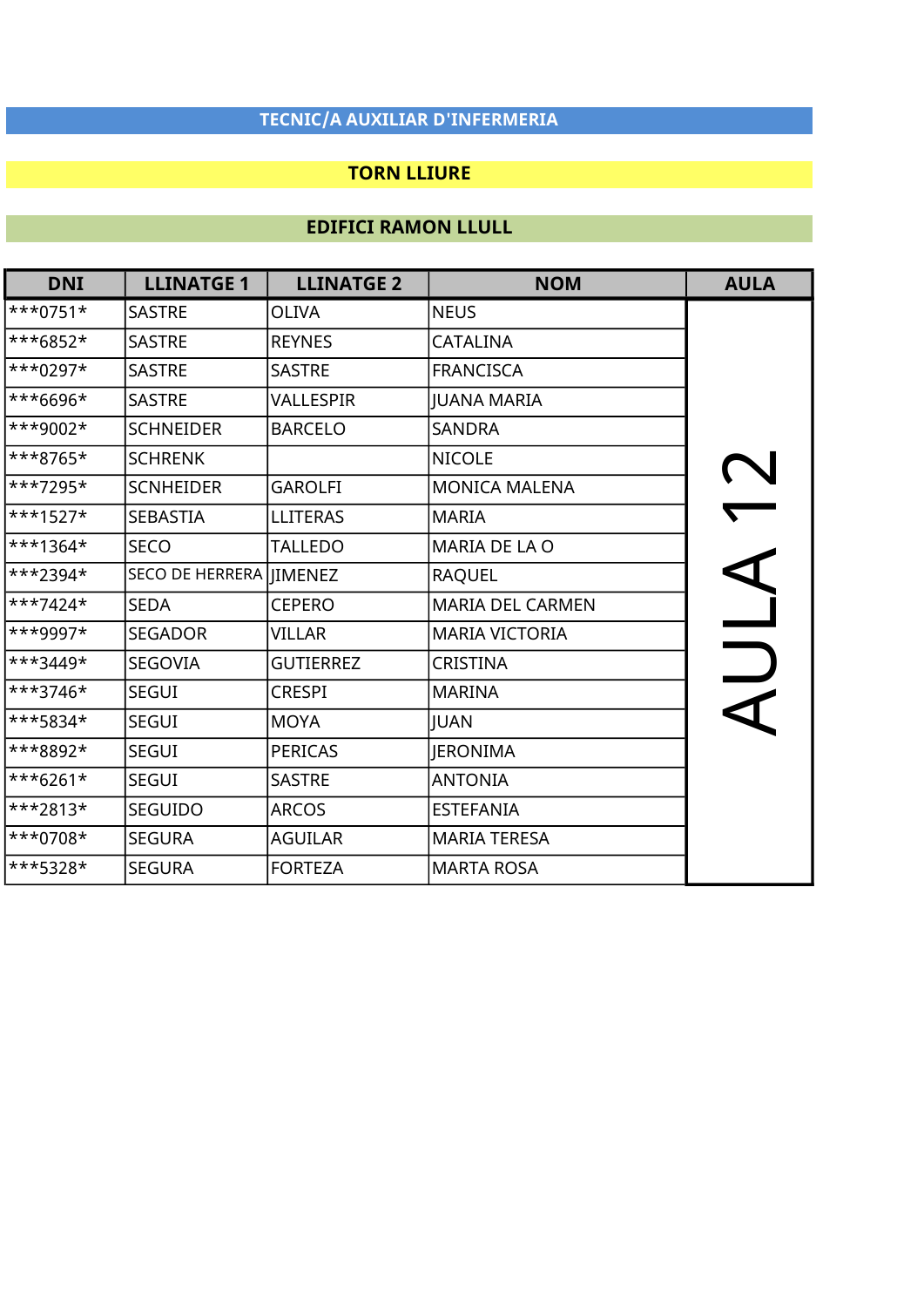### TORN LLIURE

| <b>DNI</b>  | <b>LLINATGE 1</b> | <b>LLINATGE 2</b> | <b>NOM</b>             | <b>AULA</b>  |
|-------------|-------------------|-------------------|------------------------|--------------|
| ***8387*    | <b>SEGURA</b>     | <b>ROSELLO</b>    | <b>MARIA GUADALUPE</b> |              |
| ***3607*    | <b>SEGURA</b>     | <b>ROSENDE</b>    | LORENA                 |              |
| $**3039*$   | <b>SEGURA</b>     | <b>URBANO</b>     | <b>GUADALUPE</b>       |              |
| ***3609*    | <b>SELLES</b>     | <b>CABOT</b>      | <b>BARBARA</b>         |              |
| $***5164*$  | <b>SELVA</b>      | <b>BERNAT</b>     | <b>MARTA</b>           |              |
| ***5165*    | <b>SELVA</b>      | <b>BERNAT</b>     | <b>MARIA</b>           |              |
| ***0178*    | <b>SEMPERE</b>    | <b>FERNANDEZ</b>  | <b>BEATRIZ</b>         |              |
| ***8806*    | <b>SEOANE</b>     | VIAÑO             | <b>SANDRA MARIA</b>    |              |
| ***5271*    | <b>SERNA</b>      | <b>DUQUE</b>      | <b>YOLANDA</b>         |              |
| $***3452*$  | <b>SERNA</b>      | <b>OJAOS</b>      | <b>FORTUNA COLOMA</b>  |              |
| ***1973*    | <b>SERRA</b>      | <b>CANTALLOPS</b> | <b>ISABEL</b>          |              |
| ***2939*    | <b>SERRA</b>      | <b>CULLA</b>      | <b>NEUS</b>            | $\mathbf{u}$ |
| $***2940*$  | <b>SERRA</b>      | <b>CULLA</b>      | <b>NURIA</b>           |              |
| $***4118*$  | <b>SERRA</b>      | DE LA FUENTE      | <b>XEILA</b>           |              |
| ***3295*    | <b>SERRA</b>      | <b>FERNANDEZ</b>  | <b>ELEONOR</b>         |              |
| ***1075*    | <b>SERRA</b>      | <b>GOMEZ</b>      | <b>MIRIAM</b>          |              |
| ***4575*    | <b>SERRA</b>      | <b>MARTINEZ</b>   | <b>LAURA</b>           |              |
| ***3321*    | <b>SERRA</b>      | <b>SERRA</b>      | EULALIA JUANA          |              |
| ***1257*    | <b>SERRA</b>      | <b>SERRA</b>      | JUAN                   |              |
| ***7096*    | <b>SERRA</b>      | <b>SOCIAS</b>     | <b>MARINA AUBA</b>     |              |
| $***9345*$  | <b>SERRA</b>      | <b>VERD</b>       | <b>JUANA MARIA</b>     |              |
| $***6160*$  | <b>SERRANO</b>    | <b>ALONSO</b>     | <b>SURIA</b>           |              |
| ***7249*    | <b>SERRANO</b>    | <b>CORTES</b>     | <b>MARIA AMPARO</b>    |              |
| $***$ 5615* | <b>SERRANO</b>    | <b>DIAZ</b>       | <b>YOLANDA</b>         |              |
| $***6775*$  | <b>SERRANO</b>    | <b>JURADO</b>     | <b>MARIA VICTORIA</b>  |              |
| ***8756*    | <b>SERRANO</b>    | <b>POZAS</b>      | <b>DAVID</b>           |              |
| $***4970*$  | <b>SERROUKH</b>   | <b>SERROUKH</b>   | <b>HAFIDA</b>          |              |
| ***7720*    | <b>SERVERA</b>    | <b>BALLESTER</b>  | <b>CANDELA</b>         |              |
| $***1919*$  | <b>SERVERA</b>    | <b>CIFRE</b>      | MARIA MAGDALENA        |              |
| ***8183*    | <b>SERVERA</b>    | <b>GENTO</b>      | <b>ALICIA</b>          |              |
| $***3041*$  | <b>SERVERA</b>    | <b>HIDALGO</b>    | <b>CARMEN</b>          |              |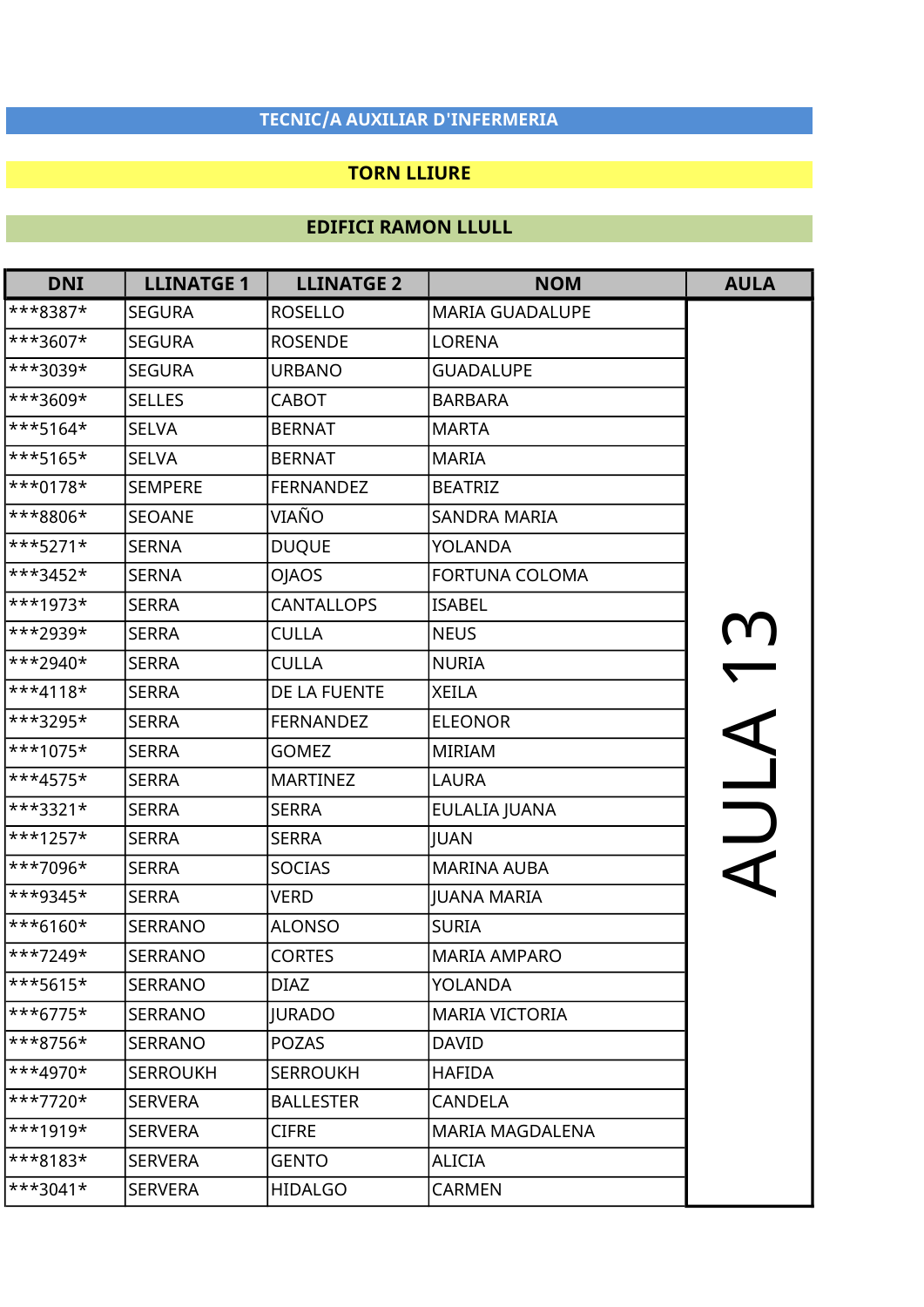### TORN LLIURE

| <b>DNI</b> | <b>LLINATGE 1</b> | <b>LLINATGE 2</b> | <b>NOM</b>             | <b>AULA</b> |
|------------|-------------------|-------------------|------------------------|-------------|
| ***8526*   | <b>SERVERA</b>    | <b>IIMENEZ</b>    | YOLANDA                |             |
| ***1268*   | <b>SERVERA</b>    | <b>MIQUEL</b>     | <b>MARIA</b>           |             |
| ***5832*   | <b>SERVERA</b>    | <b>PONS</b>       | <b>FRANCESCA</b>       |             |
| ***7630*   | <b>SERVERA</b>    | <b>SANCHEZ</b>    | <b>BARBARA</b>         |             |
| ***2985*   | <b>SHERIFF</b>    | <b>BEJARANO</b>   | <b>CAROLINA</b>        |             |
| ***3686*   | <b>SIERRA</b>     | <b>BOLIVAR</b>    | JULIANA ALEXANDRA      |             |
| $***7758*$ | <b>SIERRA</b>     | CAÑAS             | <b>MARIA JOSEFA</b>    |             |
| ***4358*   | <b>SILVA</b>      | <b>TELLO</b>      | <b>RUJT NOEMI</b>      |             |
| $***3363*$ | <b>SILVENTE</b>   | <b>EXPOSITO</b>   | <b>TERESA MARIA</b>    |             |
| ***6539*   | <b>SIMO</b>       | GOST              | SALVADORA              |             |
| ***3034*   | <b>SIMO</b>       | <b>PEREZ</b>      | JUAN JOSE              |             |
| ***8215*   | <b>SIMON</b>      | <b>NIEVAS</b>     | <b>MARIA MAGDALENA</b> | $\Gamma$    |
| ***9929*   | <b>SIMON</b>      | PEÑA              | <b>ALICIA</b>          |             |
| ***4764*   | <b>SITGES</b>     | MESQUIDA          | <b>EMMA</b>            |             |
| ***7045*   | <b>SITGES</b>     | <b>VIVES</b>      | <b>JAUME</b>           |             |
| ***6394*   | <b>SMITH</b>      |                   | <b>CHLOE VICTORIA</b>  |             |
| $***6212*$ | <b>SOCIAS</b>     | <b>LLABRES</b>    | <b>FRANCISCA</b>       |             |
| ***9245*   | <b>SOCIAS</b>     | <b>MARTORELL</b>  | MARGARIDA              |             |
| $***4714*$ | <b>SOLA</b>       | MINGORANCE        | <b>ANTONIO</b>         | IIY         |
| ***3591*   | SOLANO            | <b>MORERA</b>     | ROSA MARIA             |             |
| $***6161*$ | <b>SOLER</b>      | <b>CRESPI</b>     | <b>ANTONIA</b>         |             |
| ***8839*   | <b>SOLER</b>      | <b>LLAMBIAS</b>   | <b>NURIA</b>           |             |
| ***6679*   | <b>SOLIS</b>      | <b>NEGRE</b>      | ESPERANZA              |             |
| $***1414*$ | <b>SOLIVELLAS</b> | <b>PIERAS</b>     | MARGALIDA              |             |
| ***3202*   | SOMED             | <b>CIRER</b>      | <b>DEBORA</b>          |             |
| $***8350*$ | SOPETRAN          | <b>JAUME</b>      | <b>CARLOS GABRIEL</b>  |             |
| ***8784*   | <b>SORELL</b>     | <b>MATAS</b>      | <b>MARGARITA</b>       |             |
| ***8867*   | <b>SORIA</b>      | VALERO            | <b>ROSARIO</b>         |             |
| ***8845*   | <b>SORROCHE</b>   | <b>TORRES</b>     | <b>NURIA</b>           |             |
| $***7517*$ | SOTO              | <b>MEDINA</b>     | Mª LUISA               |             |
| $***1960*$ | SOTO              | <b>RUBIO</b>      | <b>BEATRIZ</b>         |             |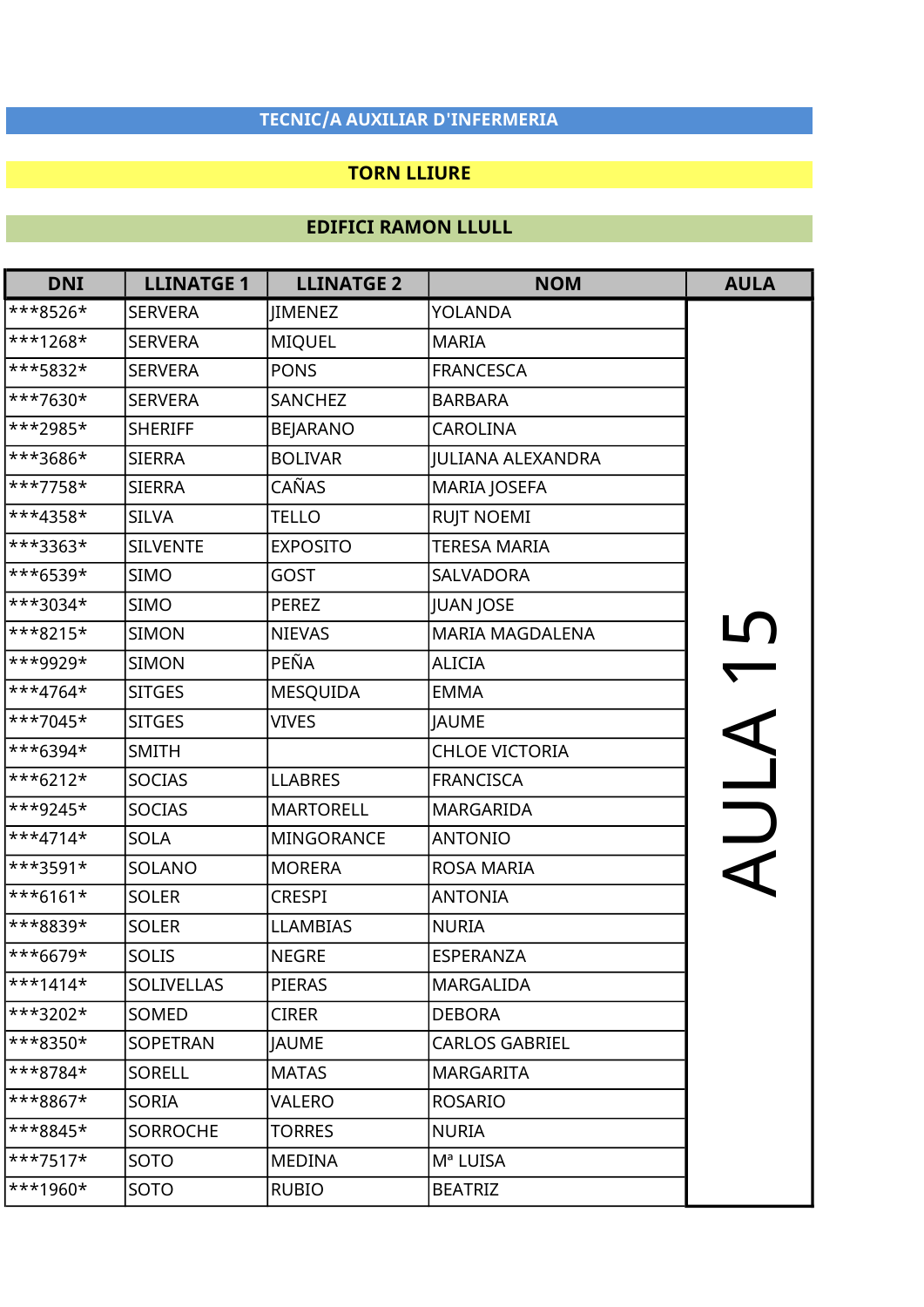### TORN LLIURE

| <b>DNI</b>           | <b>LLINATGE 1</b>     | <b>LLINATGE 2</b> | <b>NOM</b>           | <b>AULA</b> |
|----------------------|-----------------------|-------------------|----------------------|-------------|
| ***1872*             | <b>SOTOS</b>          | PELAEZ            | LUCIA                |             |
| ***0847*             | <b>SOUSA</b>          | QUARESMA          | ROSA MARIA           | LŊ          |
| <sup>***4319*</sup>  | SPERMEZAN             | <b>FECIOR</b>     | OANA                 | $\sqrt{2}$  |
| $\ast\ast\ast$ 6495* | <b>SUAREZ</b>         | <b>CARRILLO</b>   | LLUIS JOSEP          |             |
| <sup>***6496*</sup>  | <b>SUAREZ</b>         | <b>CARRILLO</b>   | <b>CARLES FERRAN</b> |             |
| ***2312*             | <b>SUAREZ</b>         | <b>CARRILLO</b>   | JORDI ENRIC          |             |
| ***4227*             | <b>SUAREZ</b>         | <b>MEZA</b>       | MERCEDES EDITH       |             |
| ***7355*             | <b>SUAREZ</b>         | RODRIGUEZ         | MARIA BELEN          |             |
| ***3724*             | SUAREZ DE URBINA REUS |                   | IKER RAFAEL          |             |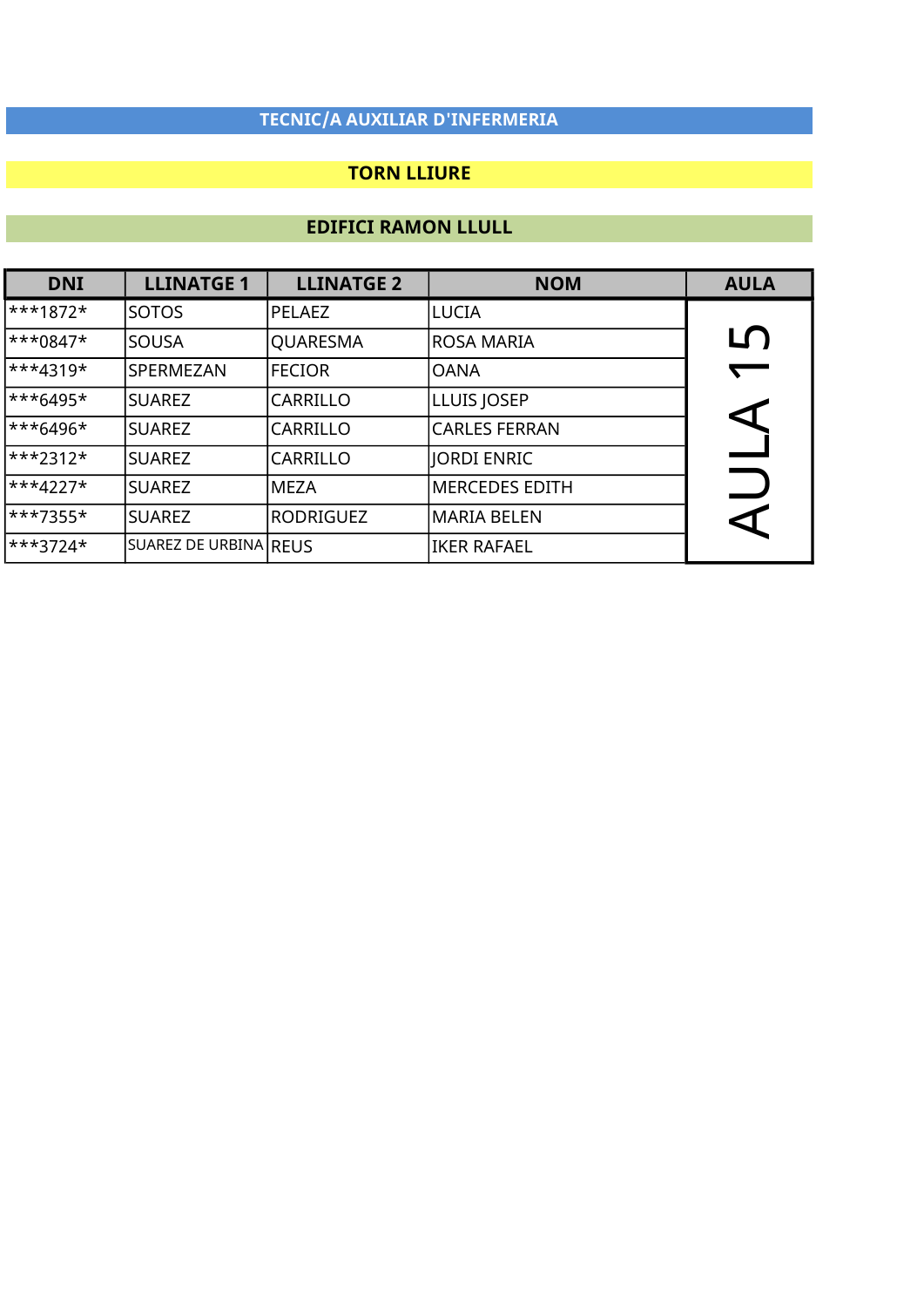### TORN LLIURE

| <b>DNI</b>          | <b>LLINATGE 1</b> | <b>LLINATGE 2</b> | <b>NOM</b>                  | <b>AULA</b>              |
|---------------------|-------------------|-------------------|-----------------------------|--------------------------|
| ***9628*            | <b>SUBOCH</b>     |                   | <b>ALINA</b>                |                          |
| ***1816*            | <b>SUREDA</b>     | ALYEKSYEYENKO     | <b>CRISTINA</b>             |                          |
| ***0201*            | <b>SUREDA</b>     | <b>GOMILA</b>     | <b>MARGARITA ASUNCION</b>   |                          |
| ***4512*            | <b>SUREDA</b>     | <b>MORA</b>       | <b>MARIA ANGELA</b>         |                          |
| ***4667*            | <b>SUREDA</b>     | <b>NAVARRO</b>    | <b>MARGARITA</b>            |                          |
| <sup>***9299*</sup> | <b>SUREDA</b>     | <b>PEREZ</b>      | <b>BARBARA</b>              |                          |
| ***7275*            | <b>SUREDA</b>     | <b>ROSSELLO</b>   | <b>MARIA BELEN</b>          |                          |
| ***7014*            | <b>SUTIL</b>      | GIL               | <b>MARIA DOLORES</b>        |                          |
| ***4851*            | <b>TABERNER</b>   | <b>GOMILA</b>     | <b>NURIA</b>                |                          |
| ***2998*            | <b>TALLON</b>     | <b>LASHERAS</b>   | <b>NURIA</b>                |                          |
| <sup>***2999*</sup> | <b>TALLON</b>     | <b>LASHERAS</b>   | <b>ANDREA</b>               |                          |
| ***0950*            | <b>TAMAS</b>      |                   | <b>CARMEN ELENA</b>         | $\mathcal{C}$            |
| ***6840*            | <b>TAMAYO</b>     | <b>FAJARDO</b>    | <b>LUZ ANGELA</b>           |                          |
| ***5825*            | <b>TARANCON</b>   | <b>LOPEZ</b>      | <b>VERONICA</b>             |                          |
| ***1225*            | <b>TARAVILLA</b>  | <b>DIEZ</b>       | <b>PALOMA</b>               |                          |
| ***8130*            | <b>TARRAGA</b>    | JIMENEZ           | <b>AINHOA</b>               | $\overline{\phantom{a}}$ |
| ***9115*            | <b>TARRAGA</b>    | <b>REPISO</b>     | <b>NATALIA</b>              |                          |
| ***8838*            | <b>TEBAR</b>      | <b>MARTINEZ</b>   | <b>ANA</b>                  |                          |
| ***5441*            | <b>TELLEZ</b>     | <b>LOPEZ</b>      | <b>MIRIAM</b>               | $\overline{\phantom{a}}$ |
| ***8199*            | <b>TELLO</b>      | <b>SOCIAS</b>     | <b>FRANCISCA MARIA</b>      |                          |
| ***5114*            | <b>TERRASA</b>    | <b>COLL</b>       | CATALINA MARIA              |                          |
| ***0018*            | <b>TERRASSA</b>   | <b>ESTELA</b>     | <b>FRANCISCA MARIA</b>      |                          |
| ***4053*            | <b>TERRON</b>     | <b>GONZALEZ</b>   | <b>MARIA JENIFER</b>        |                          |
| ***4136*            | <b>TERRONES</b>   | <b>ARCOS</b>      | <b>ANA</b>                  |                          |
| ***2492*            | <b>TERRONES</b>   | <b>GARCIA</b>     | ANA                         |                          |
| ***7809*            | <b>TERUEL</b>     | SANTANDREU        | CRISTINA                    |                          |
| ***5307*            | <b>THOMAS</b>     | <b>FEMENIAS</b>   | <b>AINA</b>                 |                          |
| ***6583*            | <b>TIMONER</b>    | <b>BOTER</b>      | <b>CRISTINA</b>             |                          |
| ***8513*            | TINEO             | SANCHEZ           | <b>MARIA DE LOS ANGELES</b> |                          |
| ***9420*            | TOALA             | <b>JAIME</b>      | ALEXANDRA LORENA            |                          |
| $***7005*$          | <b>TOBOSO</b>     | JIMENEZ           | <b>MARTA INMACULADA</b>     |                          |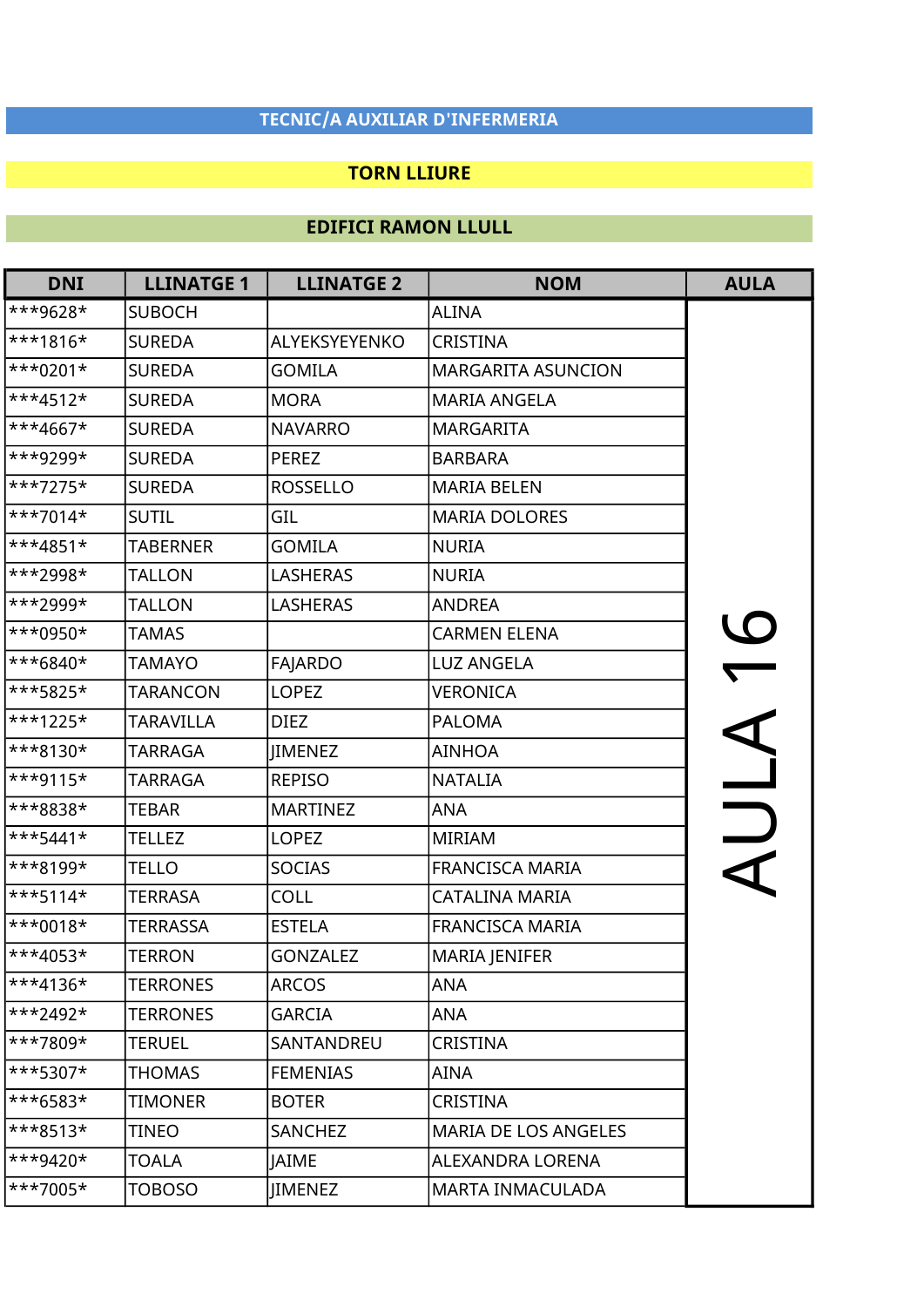### TORN LLIURE

| <b>DNI</b>                  | <b>LLINATGE 1</b> | <b>LLINATGE 2</b> | <b>NOM</b>         | <b>AULA</b> |
|-----------------------------|-------------------|-------------------|--------------------|-------------|
| ***3405*                    | <b>TODOROVA</b>   | <b>STEFANOVA</b>  | <b>DANIELA</b>     |             |
| $\ast \ast 4376 \ast$       | <b>TOLEDO</b>     | VELAZQUEZ         | YURISLEYDI         | <b>LO</b>   |
| ***8676*                    | <b>TOMAS</b>      | <b>IFERRER</b>    | <b>JAIME</b>       |             |
| $\ast \ast \ast 8030 \star$ | TORELLO           | <b>CIFRE</b>      | lMARGARIDA         |             |
| $\ast\ast\ast0248\ast$      | <b>TORO</b>       | <b>CARDONA</b>    | ICARLA MARIA       |             |
| $\ast\ast\ast1573\ast$      | <b>TORRALBO</b>   | <b>CORBALAN</b>   | lestefania         |             |
| $***$ 5957*                 | <b>TORRANDELL</b> | <b>VARGAS</b>     | <b>SARA</b>        |             |
| $\ast \ast 4757 \star$      | <b>TORREJON</b>   | <b>GONZALEZ</b>   | <b>ENCARNACION</b> | ⊲           |
| $\ast\ast\ast0941\ast$      | <b>TORRENS</b>    | <b>FORNARI</b>    | JUAN               |             |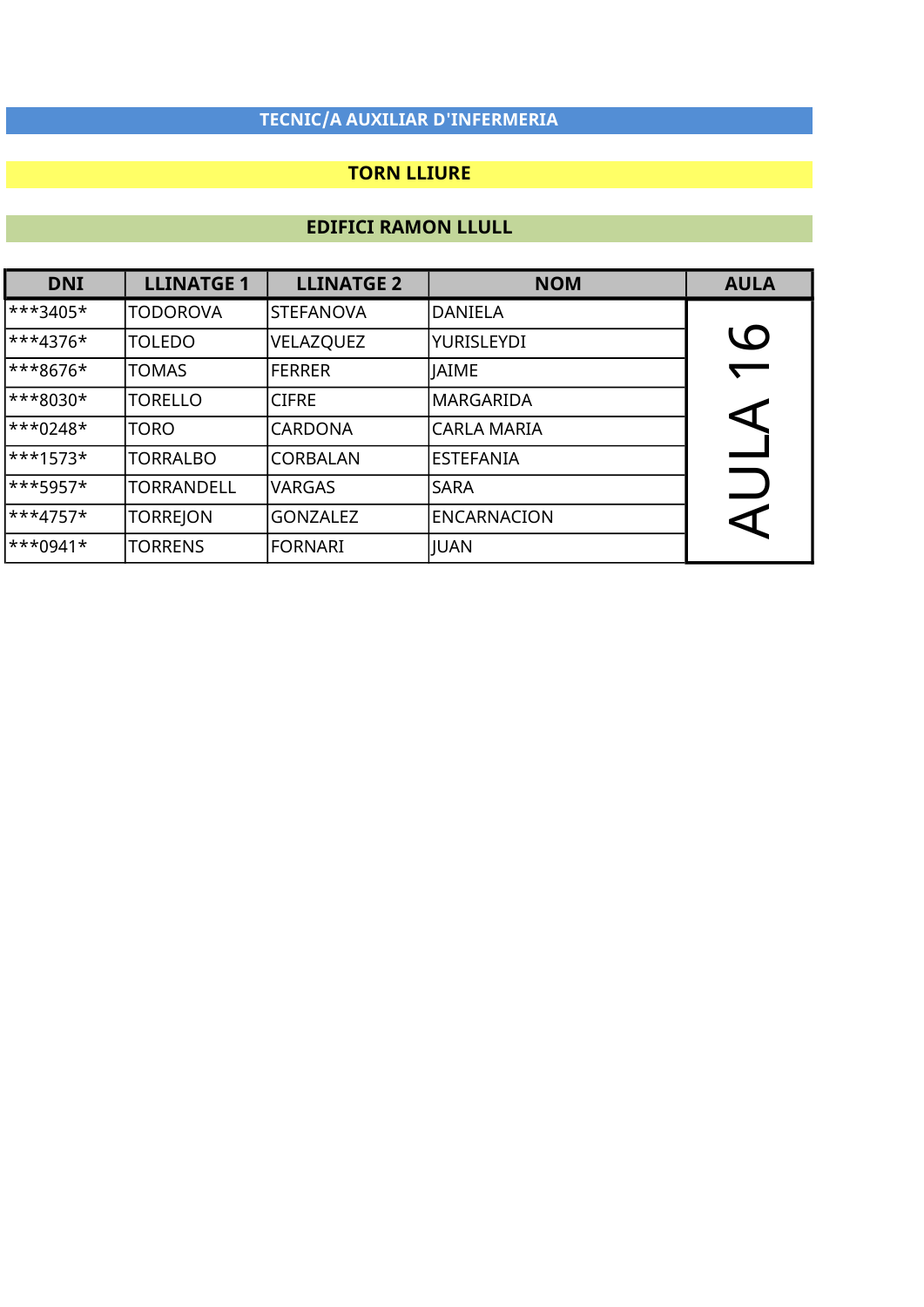### TORN LLIURE

| <b>DNI</b> | <b>LLINATGE 1</b> | <b>LLINATGE 2</b> | <b>NOM</b>                  | <b>AULA</b>              |
|------------|-------------------|-------------------|-----------------------------|--------------------------|
| $***7541*$ | <b>TORRENS</b>    | SALLEINS          | <b>MARGARITA</b>            |                          |
| ***9615*   | <b>TORRENTS</b>   | DE LOS LLANOS     | <b>ESTER</b>                |                          |
| ***7340*   | <b>TORRES</b>     | AMENGUAL          | <b>MARTA</b>                |                          |
| $***1232*$ | <b>TORRES</b>     | <b>CHINEA</b>     | <b>MIGUEL ANTONIO</b>       |                          |
| ***3077*   | <b>TORRES</b>     | <b>DELGADO</b>    | CRISTINA                    |                          |
| $***0496*$ | <b>TORRES</b>     | <b>DELGADO</b>    | <b>BERNARDO</b>             |                          |
| ***0047*   | <b>TORRES</b>     | <b>FERNANDEZ</b>  | <b>MARIA</b>                |                          |
| $***1044*$ | <b>TORRES</b>     | <b>FERNANDEZ</b>  | <b>MARIA DE LOS ANGELES</b> |                          |
| ***5122*   | <b>TORRES</b>     | <b>FUSTER</b>     | <b>MARIANO</b>              |                          |
| ***4853*   | <b>TORRES</b>     | <b>LEON</b>       | <b>MARCOS</b>               | $\alpha$                 |
| ***4422*   | <b>TORRES</b>     | <b>LEON</b>       | <b>MARIA JOSS</b>           |                          |
| ***1859*   | <b>TORRES</b>     | <b>LUQUE</b>      | <b>NEREA</b>                | $\overline{\phantom{0}}$ |
| ***0633*   | <b>TORRES</b>     | <b>LUZON</b>      | <b>PATRICIA</b>             | A IIIY                   |
| $***1645*$ | <b>TORRES</b>     | <b>MARTINEZ</b>   | MARIA BEGOÑA                |                          |
| ***4802*   | <b>TORRES</b>     | <b>MORENO</b>     | <b>ENCARNACION</b>          |                          |
| ***8983*   | <b>TORRES</b>     | <b>SERRA</b>      | <b>MARIA VICTORIA</b>       |                          |
| ***9726*   | <b>TORRES</b>     | <b>TOMAS</b>      | <b>JULIA MARIA</b>          |                          |
| $***0661*$ | <b>TORRICOS</b>   | <b>BALLIVIAN</b>  | <b>ROY RODRIGO</b>          |                          |
| ***6400*   | <b>TOSAL</b>      | CASTAÑO           | <b>MERITXELL</b>            |                          |
| $***1901*$ | <b>TOSCANO</b>    | <b>MENACHO</b>    | <b>SUSANA</b>               |                          |
| ***3672*   | <b>TRAVIESO</b>   | <b>ROTGER</b>     | <b>AYSHA</b>                |                          |
| ***4994*   | <b>TREJOS</b>     | GIL               | ADALGIZA                    |                          |
| ***1522*   | <b>TRIGO</b>      | <b>LINDO</b>      | <b>BELEN</b>                |                          |
| ***6649*   | <b>TRONCOSO</b>   | <b>RODRIGUEZ</b>  | <b>MARIA ISABEL</b>         |                          |
| ***6126*   | <b>TROYA</b>      | LOZANO            | <b>ESTEFANIA</b>            |                          |
| ***1687*   | <b>TRUJILLO</b>   | <b>BENNASAR</b>   | <b>MARTINA</b>              |                          |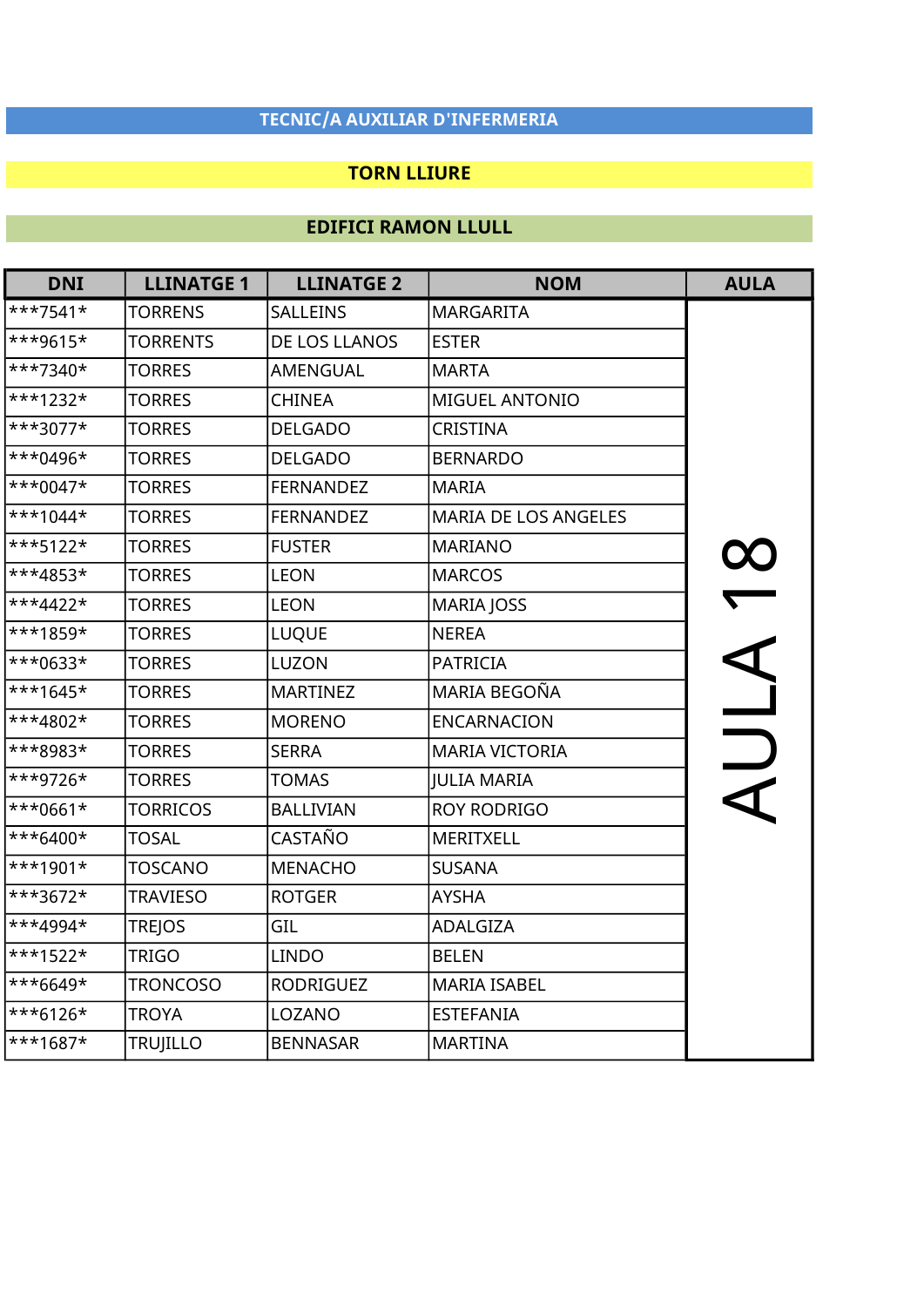### TORN LLIURE

| <b>DNI</b> | <b>LLINATGE 1</b> | <b>LLINATGE 2</b> | <b>NOM</b>                | <b>AULA</b>      |
|------------|-------------------|-------------------|---------------------------|------------------|
| $***0396*$ | <b>TRUJILLO</b>   | <b>ROMERO</b>     | <b>ANTONIA</b>            |                  |
| $***6333*$ | <b>TRUJILLO</b>   | <b>TEJERINA</b>   | <b>RHUT</b>               | <b>O)</b>        |
| ***8815*   | <b>TUDURI</b>     | <b>IIMENEZ</b>    | <b>IRENE</b>              |                  |
| $***1192*$ | <b>TUGORES</b>    | <b>BAHANA</b>     | <b>CRISTINA</b>           |                  |
| $***4293*$ | TUR               | <b>FULLANA</b>    | VIRGINIA                  |                  |
| $***4102*$ | <b>UBEDA</b>      | <b>GREGORI</b>    | FRANCISCO                 | $\blacktriangle$ |
| $***9255*$ | <b>UCEDA</b>      | <b>MORENO</b>     | MARIA PAZ                 |                  |
| $***1698*$ | <b>UCEDA</b>      | <b>RODRIGUEZ</b>  | <b>SANDRA</b>             |                  |
| $***4346*$ | <b>UGARTE</b>     | <b>MARSANA</b>    | <b>XIMENA</b>             |                  |
| ***7625*   | <b>URBINA</b>     | YACARINI          | <b>CLORINDA ROBERTINA</b> |                  |
| ***8309*   | <b>UTRERA</b>     | <b>BURGUERA</b>   | <b>LORENA</b>             |                  |
| $***2626*$ | <b>UTRERA</b>     | <b>RODRIGUEZ</b>  | NURIA                     |                  |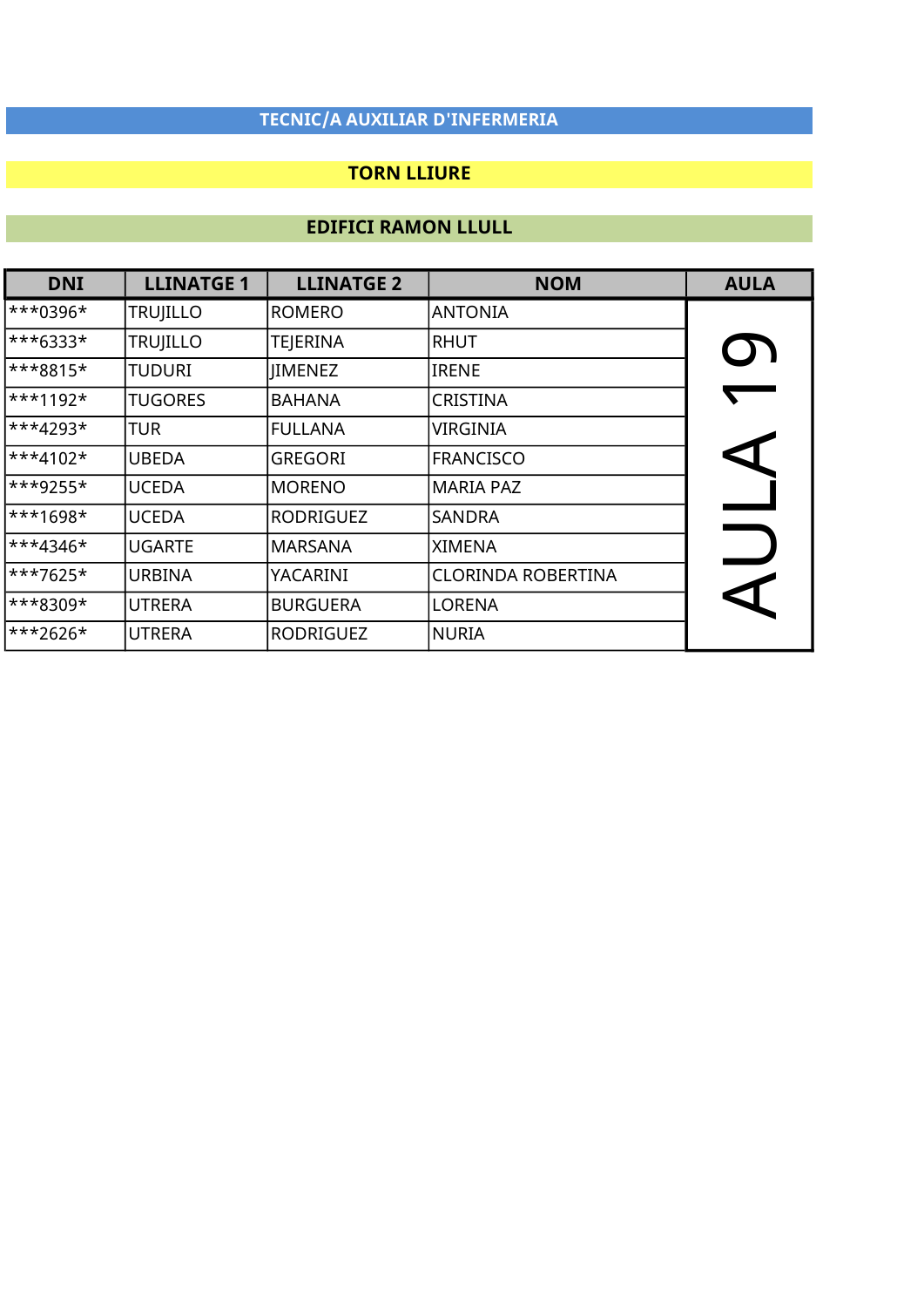### TORN LLIURE

| <b>DNI</b> | <b>LLINATGE 1</b> | <b>LLINATGE 2</b> | <b>NOM</b>             | <b>AULA</b> |
|------------|-------------------|-------------------|------------------------|-------------|
| $***1361*$ | VADELL            | <b>MASCARO</b>    | SEBASTIANA             |             |
| ***9963*   | VALCANERAS        | <b>MAYOL</b>      | <b>MARGARITA MARIA</b> |             |
| ***9235*   | <b>VALCAZAR</b>   | <b>ROMERO</b>     | <b>BRIGITTE</b>        |             |
| ***3290*   | VALENCIA          | <b>ALVITES</b>    | <b>PILAR</b>           |             |
| $***4991*$ | VALENCIA          | <b>MENA</b>       | <b>LAURA</b>           | AOG         |
| ***6753*   | VALENZUELA        | <b>MOBIGLIA</b>   | <b>CARMEN</b>          |             |
| ***8825*   | <b>VALER</b>      | <b>MONTERDE</b>   | <b>NOEMI</b>           |             |
| ***9409*   | VALERIO           | <b>PEREZ</b>      | <b>RAUL</b>            |             |
| ***3398*   | VALERO            | <b>BAUTISTA</b>   | <b>MARIA LOURDES</b>   |             |
| ***0089*   | VALERO            | <b>GARCIA</b>     | <b>FANCISCO JOSE</b>   |             |
| ***2727*   | VALERO            | <b>RIOS</b>       | <b>MARINA</b>          |             |
| ***9665*   | <b>VALLE</b>      | <b>SANTA CRUZ</b> | PAOLA VIVIANA          |             |
| ***8657*   | VALLESPIR         | <b>CLADERA</b>    | <b>MARIA ANTONIA</b>   |             |
| ***5507*   | VALLESPIR         | <b>FLORIT</b>     | <b>NOEMI</b>           |             |
| ***9437*   | VALLORI           | <b>REYNES</b>     | <b>MARGARITA</b>       |             |
| ***3702*   | VALLORI           | <b>SERRA</b>      | JUAN JOSE              |             |
| ***1873*   | VALLS             | <b>BONNIN</b>     | <b>CLARA MARIA</b>     |             |
| ***9149*   | <b>VALLS</b>      | <b>PLAZA</b>      | <b>DAMARIS</b>         |             |
| ***6688*   | VALLS             | <b>SABATER</b>    | <b>FRANCISCA</b>       |             |
| ***7576*   | VALLS             | VARON             | <b>LAURA</b>           |             |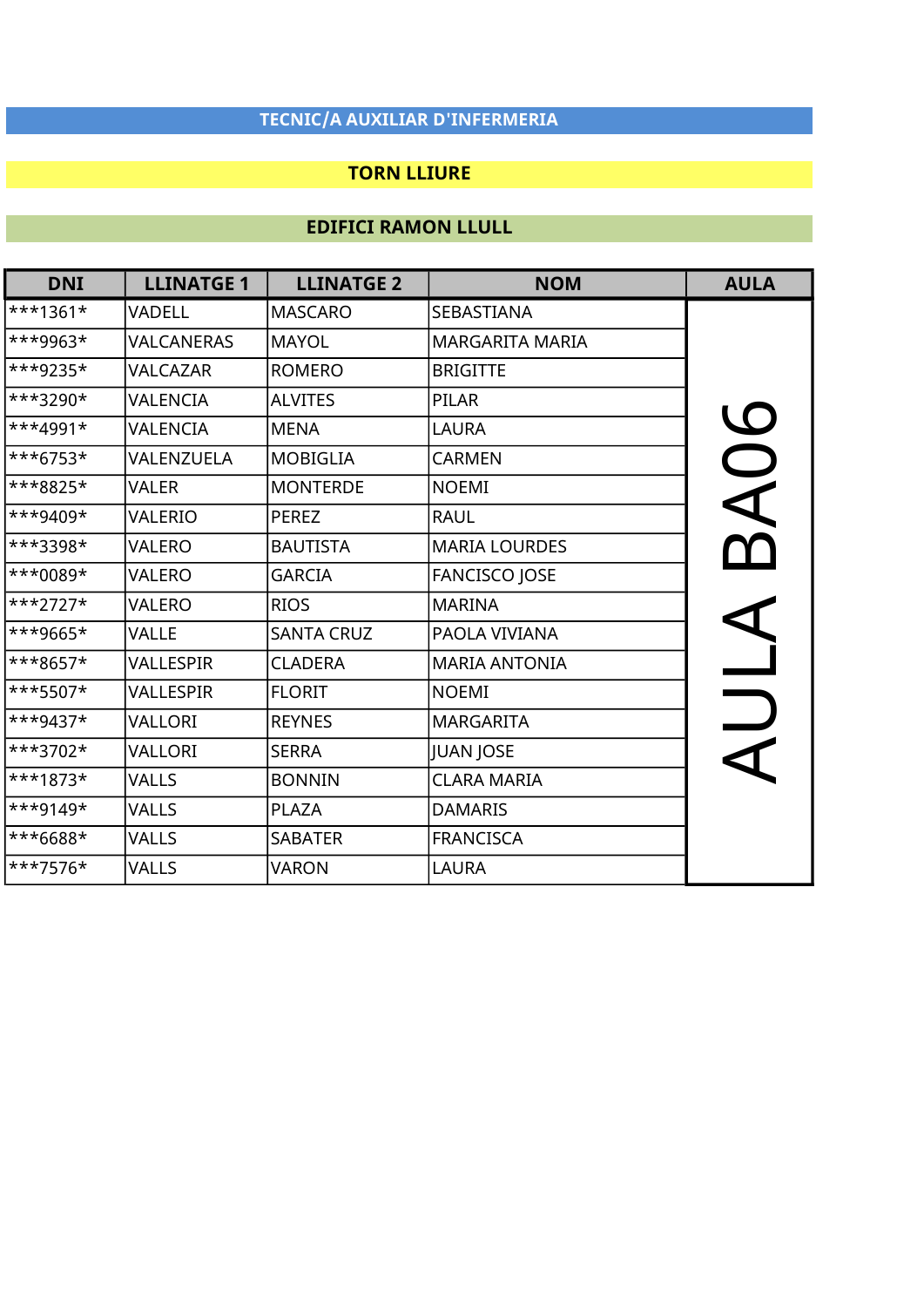### TORN LLIURE

| <b>DNI</b>             | <b>LLINATGE 1</b>   | <b>LLINATGE 2</b> | <b>NOM</b>               | <b>AULA</b> |
|------------------------|---------------------|-------------------|--------------------------|-------------|
| ***9752*               | <b>VAN DEN HURK</b> | JIMENEZ           | <b>ALEXANDRA</b>         |             |
| ***5740*               | <b>VAQUER</b>       | <b>TOMAS</b>      | <b>ALEXANDRA</b>         |             |
| ***5843*               | <b>VARELA</b>       | <b>FERRO</b>      | TAMARA                   |             |
| ***0045*               | <b>VARGAS</b>       | <b>CALERO</b>     | <b>ROSARIO</b>           |             |
| ***0263*               | <b>VARGAS</b>       | <b>FONSECA</b>    | ALEJANDRA                |             |
| ***5033*               | <b>VARGAS</b>       | <b>MOLANO</b>     | <b>MARIA DEL CARMEN</b>  |             |
| ***8006*               | <b>VARGAS</b>       | VALLEJO           | MAYRA ALEJANDRA          |             |
| ***1196*               | <b>VARON</b>        | <b>RECHE</b>      | <b>MARIA JOSE</b>        |             |
| ***2368*               | VASILEVA            | <b>DOCHEVA</b>    | <b>MARIYANA</b>          |             |
| ***6066*               | VAZQUEZ             | <b>BORRAS</b>     | Mª DE LOS ANGELES        |             |
| ***1664*               | VAZQUEZ             | CARVAJAL          | <b>MONICA</b>            |             |
| ***0877*               | VAZQUEZ             | <b>LLABRES</b>    | <b>MARINA</b>            |             |
| $\ast\ast\ast1470\ast$ | VAZQUEZ             | <b>TRIAS</b>      | <b>MARTA MARIA</b>       | OOY         |
| ***7970*               | <b>VEGA</b>         | <b>ANGULO</b>     | <b>MARIA JOSE</b>        |             |
| ***3869*               | VEGA                | CAÑON             | PAOLA TATIANA            |             |
| ***7650*               | VEGA                | <b>CARRO</b>      | <b>RAUL</b>              |             |
| $\ast\ast$ + 0741*     | <b>VEGA</b>         | <b>CORTES</b>     | <b>FRANCISCO JAVIER</b>  |             |
| ***4078*               | <b>VEGA</b>         | LOPEZ DE ROBLES   | <b>AINOA</b>             |             |
| ***5533*               | VEGA                | <b>MARQUEZ</b>    | <b>NAIRA</b>             | AIJI A      |
| ***8721*               | <b>VEGA</b>         | <b>RIERA</b>      | <b>ANDREA</b>            |             |
| ***5448*               | <b>VELA</b>         | <b>GOMEZ</b>      | <b>CAROLINA</b>          |             |
| ***4639*               | <b>VELASCO</b>      | <b>LLAMAS</b>     | <b>NEREA</b>             |             |
| ***7626*               | VELAZQUEZ           | <b>ESCOBAR</b>    | <b>ANA BELEN</b>         |             |
| ***8394*               | <b>VERA</b>         | <b>COLOMA</b>     | <b>BEATRIZ ALEXIA</b>    |             |
| $**6488*$              | VERA                | SANCHEZ           | <b>STEFANIA IRENE</b>    |             |
| ***1424*               | VERDERA             | <b>MESQUIDA</b>   | LYDIA MARIA              |             |
| <sup>***9994*</sup>    | <b>VERDERA</b>      | VICH              | <b>MARIA</b>             |             |
| $***5299*$             | VERDU               | ALBARRACIN        | <b>CAROLINA</b>          |             |
| $\ast$ *4460*          | <b>VERDU</b>        | <b>MINGORANCE</b> | <b>PATRICIA</b>          |             |
| $\ast$ *4341*          | VERGARA             | <b>AZORIN</b>     | <b>JUAN ANTONIO</b>      |             |
| ***5808*               | <b>VERGARA</b>      | <b>GODOY</b>      | <b>MARIA AUXILIADORA</b> |             |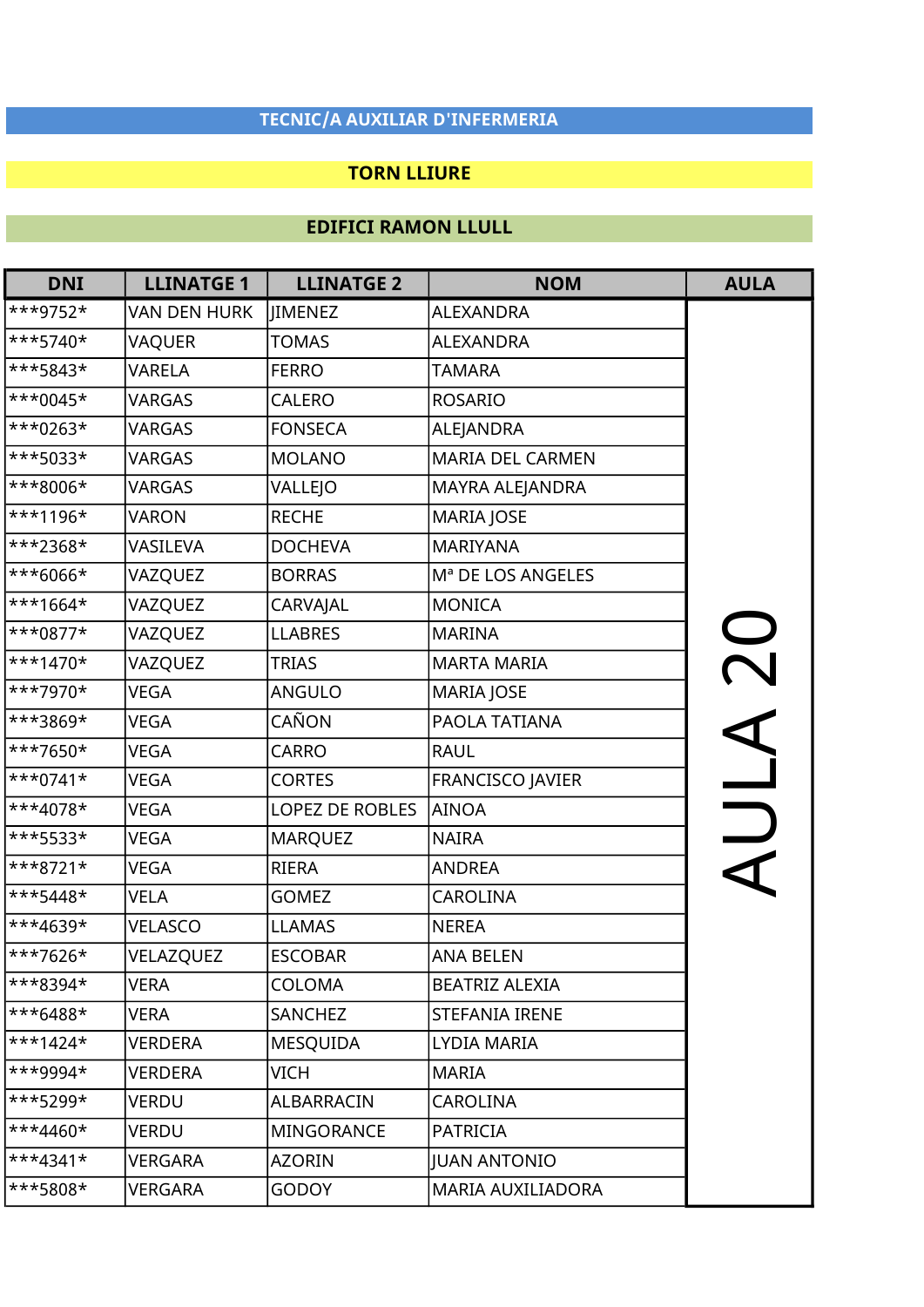### TORN LLIURE

| <b>DNI</b>           | <b>LLINATGE 1</b> | <b>LLINATGE 2</b> | <b>NOM</b>                | <b>AULA</b>          |
|----------------------|-------------------|-------------------|---------------------------|----------------------|
| ***0146*             | <b>VERGARA</b>    | <b>NEVAREZ</b>    | <b>KARINA ELISABETH</b>   |                      |
| ***6112*             | <b>VERGER</b>     | <b>REDAL</b>      | <b>MARIA GRACIA</b>       |                      |
| $\ast\ast\ast$ 5416* | <b>VERNET</b>     | <b>ROJALS</b>     | VANESSA                   | $\bigcup$            |
| ***0612*             | VERT              | <b>LLADO</b>      | <b>RAFAELA</b>            |                      |
| ***6249*             | VIADA             | <b>LLORENS</b>    | <b>ANA DE LOS ANGELES</b> |                      |
| ***8732*             | <b>VICENS</b>     | <b>JIMENEZ</b>    | <b>LAURA</b>              | $\blacktriangleleft$ |
| ***3984*             | <b>VICENS</b>     | <b>RUIZ</b>       | ARANZAZU                  |                      |
| ***0767*             | <b>VICENTE</b>    | <b>DIEZ</b>       | <b>ANA ROCIO</b>          |                      |
| $\ast\ast_{0792}$    | <b>VICENTE</b>    | SANCHEZ           | <b>MARIO</b>              |                      |
| ***5506*             | <b>VICH</b>       | <b>GUIJARRO</b>   | <b>ESTEFANIA</b>          |                      |
| ***0534*             | <b>VICH</b>       | <b>MOLL</b>       | <b>CATALINA</b>           |                      |
| ***6406*             | <b>VICHO</b>      | <b>GELABERT</b>   | <b>AURORA</b>             |                      |
| <sup>***1869*</sup>  | VICO              | <b>BELTRA</b>     | <b>MARIA TERESA</b>       |                      |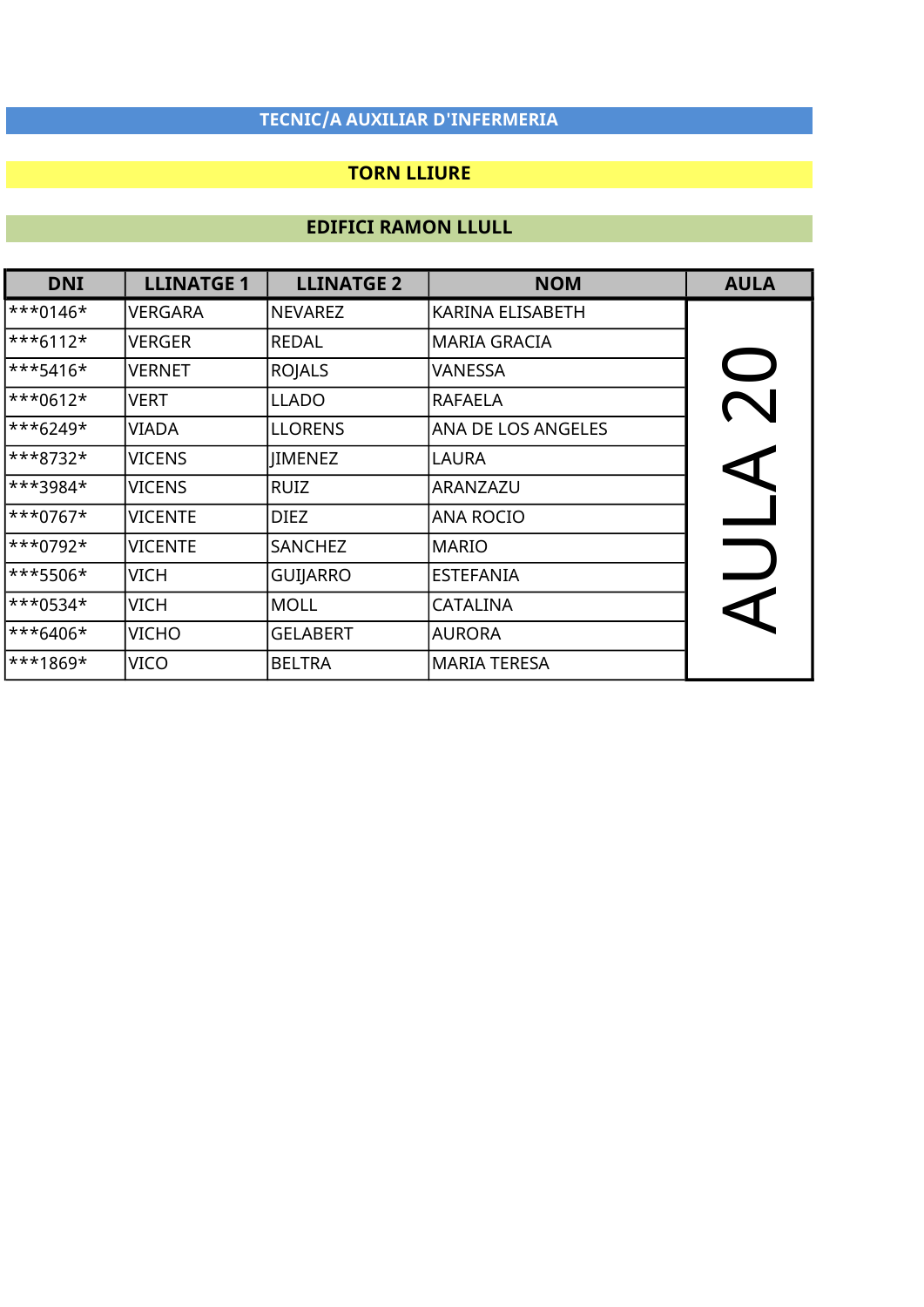### TORN LLIURE

| <b>DNI</b>          | <b>LLINATGE 1</b> | <b>LLINATGE 2</b> | <b>NOM</b>                  | <b>AULA</b> |
|---------------------|-------------------|-------------------|-----------------------------|-------------|
| ***6963*            | VICO              | <b>CRUZ</b>       | <b>MARTA</b>                |             |
| ***1457*            | VIDAL             | <b>ARAYA</b>      | <b>NEREA CATALINA</b>       |             |
| ***4726*            | VIDAL             | <b>CABOT</b>      | <b>CATERINA DE LES NEUS</b> |             |
| ***9267*            | VIDAL             | <b>GONZALEZ</b>   | <b>ANTONIO</b>              |             |
| ***8151*            | VIDAL             | <b>HACES</b>      | <b>CATALINA</b>             |             |
| ***1268*            | <b>VIDAL</b>      | <b>LAMPON</b>     | <b>SANDRA</b>               |             |
| <sup>***2900*</sup> | VIDAL             | <b>LATORRE</b>    | LAURA                       |             |
| ***5261*            | VIDAL             | <b>MAS</b>        | <b>AGUEDA</b>               |             |
| <sup>***1791*</sup> | VIDAL             | <b>MATAS</b>      | <b>MARGA</b>                |             |
| ***2159*            | VIDAL             | <b>UGALDE</b>     | <b>NEREA</b>                |             |
| ***9663*            | VIDAL             | VALLES            | <b>MARIA CONCEPCION</b>     |             |
| ***6368*            | VIDAL             | VERD              | <b>MARIA MAGDALENA</b>      |             |
| ***8223*            | VIDAL             | YANES             | <b>MARCIA DALICE</b>        |             |
| ***5270*            | VIEDMA            | <b>CAPO</b>       | <b>CATALINA MARIA</b>       |             |
| ***2310*            | VIGIL             | <b>GONZALEZ</b>   | <b>BEATRIZ</b>              |             |
| ***8060*            | VILA              | <b>GARCIA</b>     | <b>ROSA MARIA</b>           |             |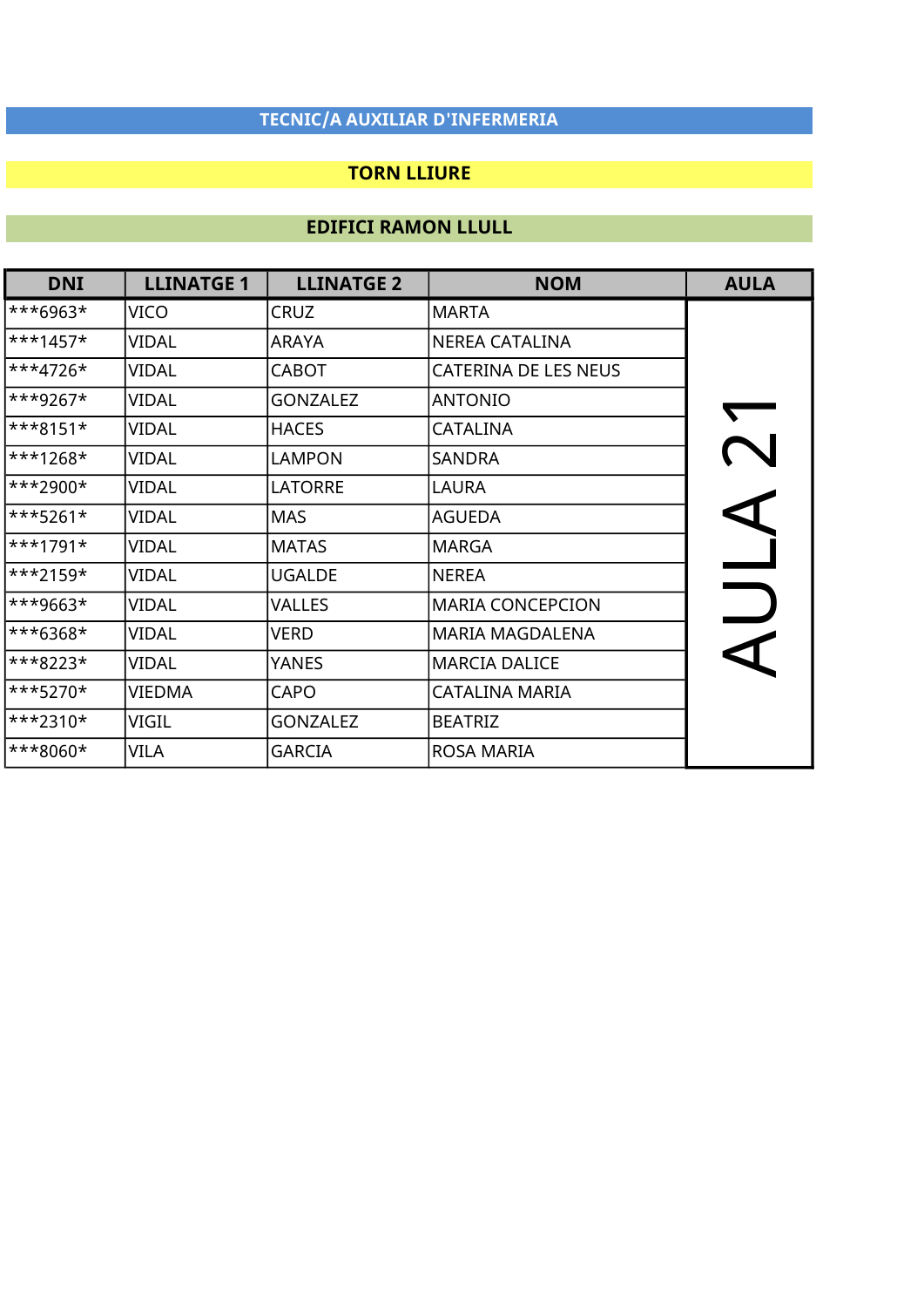### TORN LLIURE

| <b>DNI</b>             | <b>LLINATGE 1</b> | <b>LLINATGE 2</b> | <b>NOM</b>           | <b>AULA</b> |
|------------------------|-------------------|-------------------|----------------------|-------------|
| ***4832*               | <b>VILCHEZ</b>    | <b>SALVADOR</b>   | <b>MARIA PIEDAD</b>  |             |
| ***5679*               | <b>VILLA</b>      | <b>FENEMIAS</b>   | <b>PAULA</b>         |             |
| $\ast\ast\ast1619\ast$ | <b>VILLALBA</b>   | <b>CRUZ</b>       | <b>MONICA</b>        |             |
| ***3948*               | VILLALBA          | <b>MONTES</b>     | LUCIA                |             |
| ***0782*               | VILLALONGA        | <b>LLADO</b>      | <b>SEBASTIAN</b>     |             |
| ***0622*               | VILLANUEVA        | <b>NADAL</b>      | <b>MARIA LUZ</b>     |             |
| ***7476*               | <b>VILLAR</b>     | <b>GARCIA</b>     | <b>MARIA ISABEL</b>  |             |
| ***3002*               | VILLAR            | <b>HERNANDEZ</b>  | ANGEL                |             |
| ***7795*               | VILLEDA           | <b>RAMOS</b>      | <b>ISIS BERSAVET</b> |             |
| ***3131*               | <b>VIVES</b>      | <b>BASSA</b>      | CATALINA MARIA       |             |
| ***5132*               | <b>VIVES</b>      | <b>BENNASAR</b>   | <b>MARGALIDA</b>     |             |
| ***3654*               | <b>VIVES</b>      | <b>COLOM</b>      | <b>KARINA ZITA</b>   |             |
| ***5144*               | <b>VIVES</b>      | <b>LLODRA</b>     | <b>PAULA</b>         |             |
| ***6286*               | <b>VIVES</b>      | <b>LLODRA</b>     | <b>CATALINA</b>      |             |
| ***4034*               | <b>VIVES</b>      | <b>MOREY</b>      | <b>MARGARITA</b>     |             |
| ***5167*               | <b>VIVES</b>      | <b>PARERA</b>     | <b>AIDA</b>          |             |